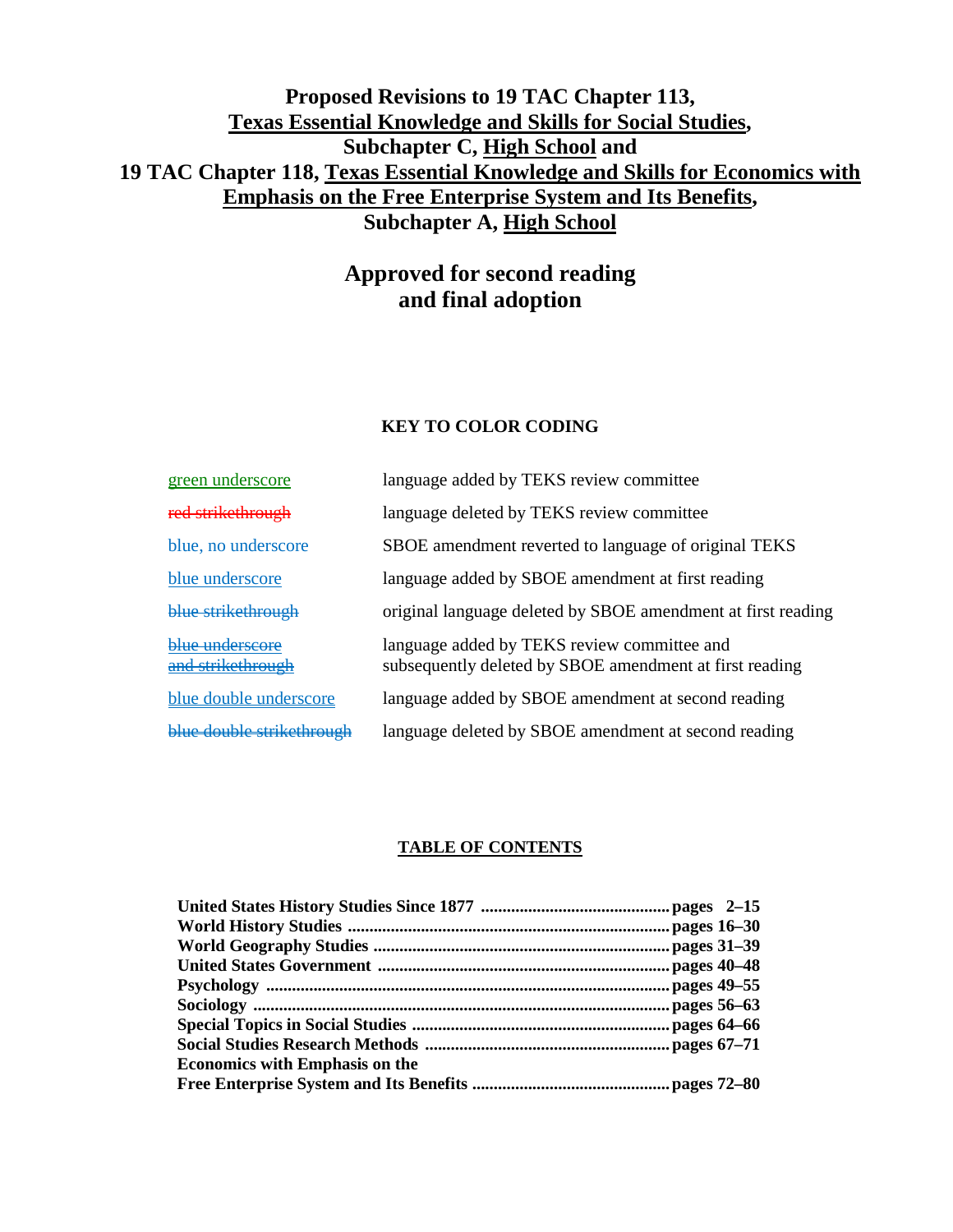## **§113.32 41. United States History Studies Since 1877 Reconstruction (One Credit), Beginning with School Year 2011-2012.**

- (a) General requirements. Students shall be awarded one unit of credit for successful completion of this course.
- (b) Introduction.
	- (1) In this course United States History Studies Since 1877, which is the second part of a two-year study of U.S. history that begins in Grade 8, students study the history of the United States since from Reconstruction 1877 to the present. The course content is based on the founding documents of the U.S. government, which provide a framework for its heritage. Historical content focuses on the political, economic, and social events and issues related to industrialization and urbanization, major wars, domestic and foreign policies of the Cold War and post-Cold War eras, and reform movements, including civil rights. Students examine the impact of geographic factors on major events and eras and analyze their causes and effects of the Great Depression. Students examine the impact of constitutional issues on American society, evaluate the dynamic relationship of the three branches of the federal government, and analyze efforts to expand the democratic process. Students describe the relationship between the arts and popular culture and the times during which they were created. Students analyze the impact of technological innovations on the American life labor movement. Students use critical-thinking skills and a variety of primary and secondary source material to explain and apply different methods that historians use to understand and interpret the past, including multiple points of view and historical context.
	- (2) To support the teaching of the essential knowledge and skills, the use of a variety of rich primary and secondary source material such as biographies, and autobiographies, $\div$  landmark cases of the U.S. Supreme Court, $\div$  novels, $\div$  speeches, letters, diaries, and poetry, songs, and artworks is encouraged. Selections may include a biography of Dwight Eisenhower, Upton Sinclair's The Jungle, and Martin Luther King's letter from the Birmingham City Jail. Motivating resources are also available from museums, historical sites, presidential libraries, and local and state preservation societies.
	- (3) The eight strands of the essential knowledge and skills for social studies are intended to be integrated for instructional purposes with the history and geography strands establishing a sense of time and a sense of place. Skills listed in the geography and social studies skills strands in subsection (c) of this section should be incorporated into the teaching of all essential knowledge and skills for social studies. A greater depth of understanding of complex content material can be attained when integrated social studies content from the various disciplines and critical-thinking skills are taught together. Statements that contain the word "including" reference content that must be mastered, while those containing the phrase "such as" are intended as possible illustrative examples.
	- (4) Students identify the role of the U.S. free enterprise system within the parameters of this course and understand that this system may also be references as capitalism or the free market system.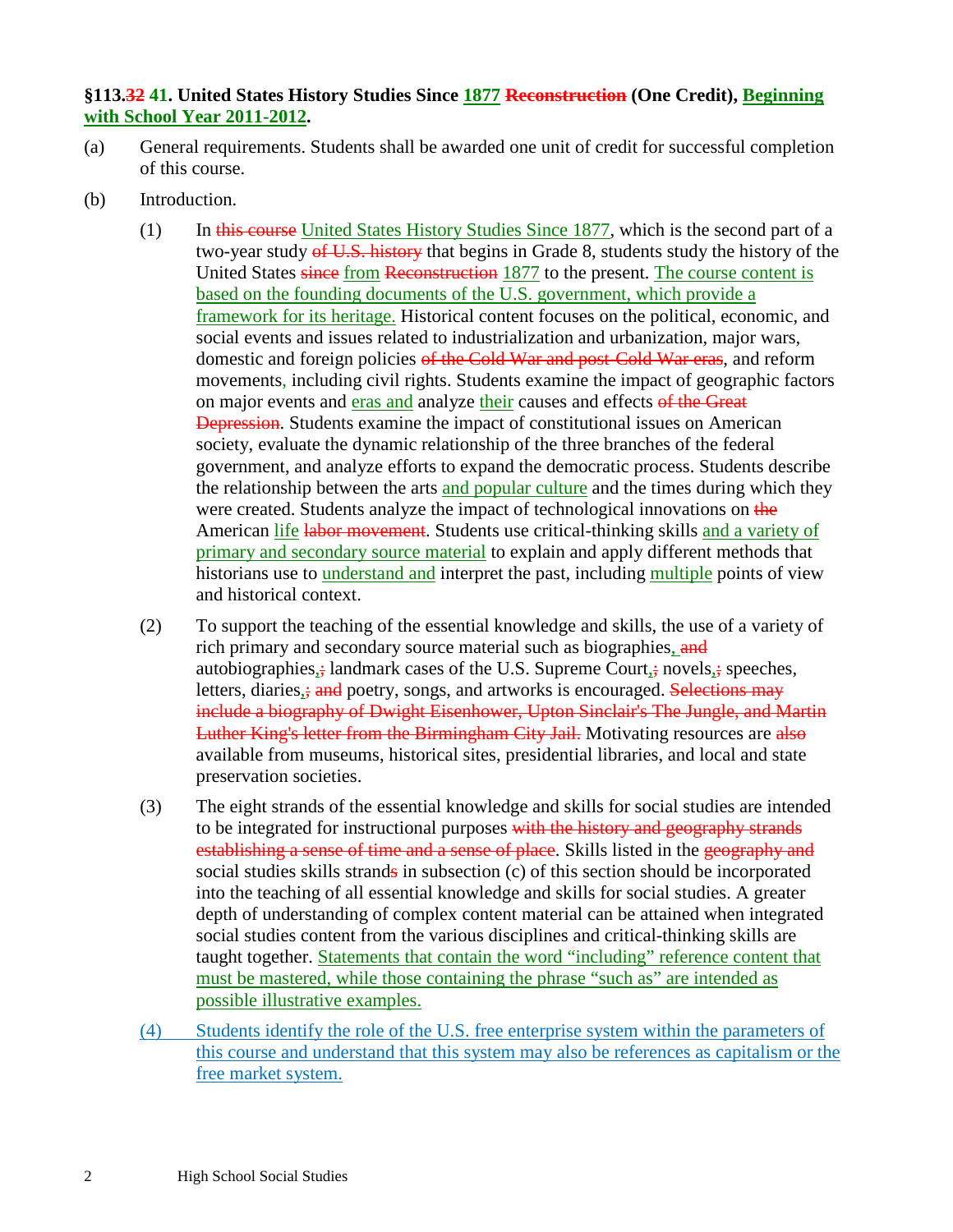- (5)(4) Throughout social studies in Kindergarten-Grade 12, students build a foundation in history; geography; economics; government; citizenship; culture; science, technology, and society; and social studies skills. The content, as appropriate for the grade level or course, enables students to understand the importance of patriotism, function in a free enterprise society, and appreciate the basic democratic values of our state and nation as referenced in the Texas Education Code (TEC), §28.002(h).
- (6) Students understand that a constitutional republic is a representative form of government whose representatives derive their authority from the consent of the governed, serve for an established tenure, and are sworn to uphold the constitution.

 $(7)(6)(5)$  State and federal laws mandate a variety of celebrations and observances including Celebrate Freedom Week.

- (A) Each social studies class shall include, during Celebrate Freedom Week as provided under the TEC, §29.907, or during another full school week as determined by the board of trustees of a school district, appropriate instruction concerning the intent, meaning, and importance of the Declaration of Independence and the U.S. Constitution, including the Bill of Rights, in their historical contexts. The study of the Declaration of Independence must include the study of the relationship of the ideas expressed in that document to subsequent American history, including the relationship of its ideas to the rich diversity of our people as a nation of immigrants, the American Revolution, the formulation of the U.S. Constitution, and the abolitionist movement, which led to the Emancipation Proclamation and the women's suffrage movement.
- (B) Each school district shall require that, during Celebrate Freedom Week or other week of instruction prescribed under subparagraph (A) of this paragraph, students in Grades 3-12 study and recite the following text: "We hold these Truths to be self-evident, that all Men are created equal, that they are endowed by their Creator with certain unalienable Rights, that among these are Life, Liberty and the Pursuit of Happiness--That to secure these Rights, Governments are instituted among Men, deriving their just Powers from the Consent of the Governed."
- (8) Students identify and discuss how the actions of U.S. citizens and the local, state, and federal governments have either met or failed to meet the ideals espoused in the founding documents.
- (c) Knowledge and skills.
	- (1) History. The student understands the principles included in the Celebrate Freedom Week program. The student is expected to:
		- $(A)$  identify and analyze and evaluate the text, intent, meaning, and importance of the Declaration of Independence and the U.S. Constitution, including the Bill of Rights , and identify the full text of the first three paragraphs of the **preamble to the Declaration of Independence; and**
		- $(B)$  identify and analyze and evaluate the application of these founding principles to historical events in U.S. history.
		- (C) explain the contributions of the Founding Fathers such as Benjamin Rush, John Hancock, John Jay, John Witherspoon, John Peter Muhlenberg, Charles Carroll, and Jonathan Trumbull Sr.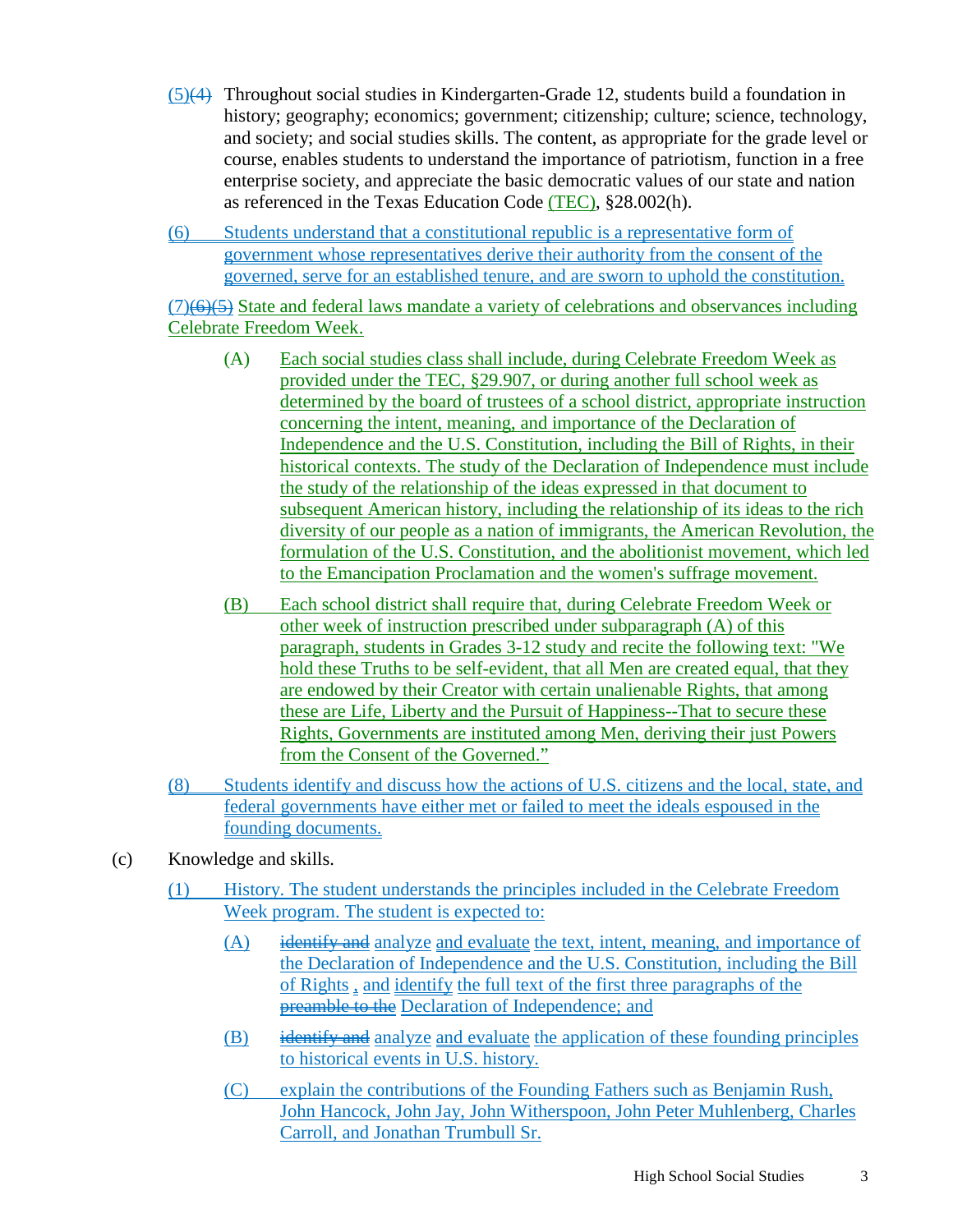- $(2)(1)$  History. The student understands traditional historical points of reference in U.S. history from 1877 to the present. The student is expected to:
	- (A) identify the major characteristics that define an historical era;
	- $(B)(A)$  identify the major eras in U.S. history from 1877 to the present and describe their defining characteristics;
	- $(C)(B)$  apply absolute and relative chronology through the sequencing of significant individuals, events, and time periods; and
	- $(D)(C)$  explain the significance of the following dates years as turning points: 1898 (Spanish-American War), 1914-1918 (World War I), 1929 (the Great Depression begins), 1939 1941-1945 and (World War II), 1957 (Sputnik launch ignites U.S.-Soviet space race), 1968-1969 (Martin Luther King Jr. assassination and U.S. lands on the moon) , 1991 (Cold War ends) , 2001 (terrorist attacks on World Trade Center and the Pentagon) , and 2008 (election of first black president , Barack Obama ).
- $(3)(2)$  History. The student understands the political, economic, and social changes in the United States from 1877 to 1898. The student is expected to:
	- (A) analyze political issues such as Indian policies, the growth of political machines, and civil service reform;, and the beginnings of Populism;
	- (B) analyze economic issues such as industrialization, the growth of railroads, the growth of labor unions, farm issues, the cattle industry boom, and the rise of entrepreneurship, free enterprise, and the pros and cons of big business; and
	- (C) analyze social issues such as the treatment of affecting women, minorities, children, labor, growth of cities, and problems of immigrants, urbanization, and analyze the Social Gospel, and philanthropy of industrialists...; and
	- (D) describe the optimism of the many immigrants who sought a better life in America.
- $(4)$ (3) History. The student understands the emergence of the United States as a world power between 1898 and 1920. The student is expected to:
	- $(A)$  explain why significant events, policies, and individuals, including such as the Spanish-American War, U.S. expansionism imperialism , Henry Cabot Lodge, Alfred Thayer Mahan, and Theodore Roosevelt, Sanford B. Dole, and missionaries moved the United States into the position of a world power;
	- (B) evaluate American expansionism imperialism, including near- and long-term responses from the United States, and acquisitions such as Guam, Hawaii, Cuba, the Philippines, and Puerto Rico , and the United States ;
	- (C)(B) identify the causes of World War I and reasons for U.S. entry involvement in World War I, including propaganda (information disseminated by an organization or government to promote a policy, idea, or cause) and unrestricted submarine warfare;
	- (D) understand the contributions of the American Expeditionary Forces (AEF) led by General John J. Pershing;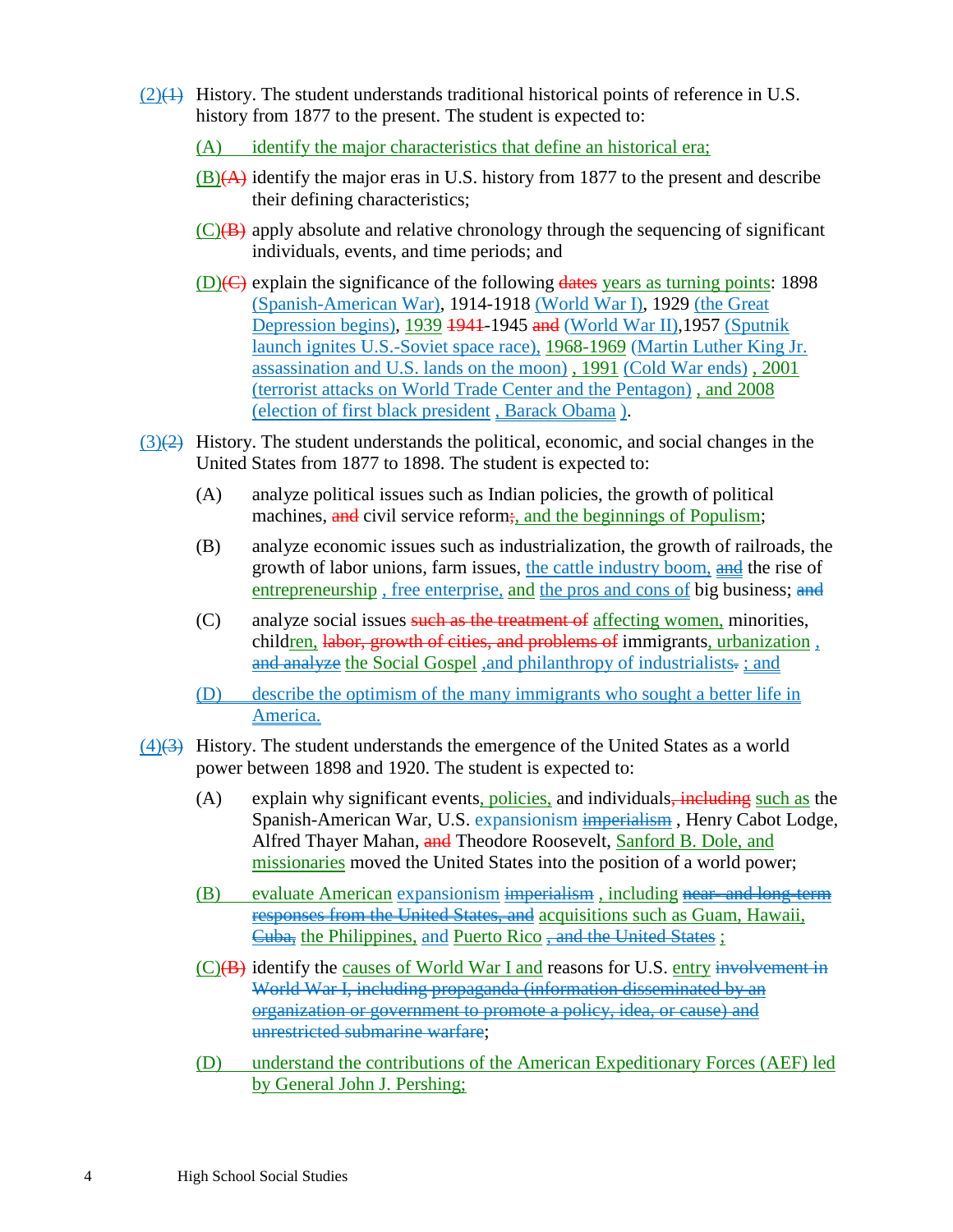- (E) analyze the impact of significant technological innovations in World War I such as machine guns, airplanes, tanks, poison gas, and trench warfare that resulted in the stalemate on the Western Front; and
- $(F)(E)$  analyze major issues such as isolationism and neutrality raised by U.S. involvement in World War I, Woodrow Wilson's Fourteen Points, and the Treaty of Versailles.; and
- $(G)(G)$  analyze significant events such as the Bbattle of Argonne Forest. and the impact of significant individuals including John J. Pershing during World War I; and
- (5)(4) History. The student understands the effects of reform and third-party movements in the early 20th century on American society. The student is expected to:
	- (A) evaluate the impact of Progressive Era reforms, including initiative, referendum, recall, and the passage of the 16th, and 17th, 18th, and 19th amendments;
	- (B) evaluate the impact of muckrakers and reform leaders such as Upton Sinclair, Susan B. Anthony, Ida B. Wells, and W. E. B. DuBois, and Robert LaFollette on American society; and
	- (C) evaluate the impact of third parties, including the Populist and Progressive parties and their candidates such as Eugene Debs, H. Ross Perot, and George Wallace.
- $(6)$ (5) History. The student understands significant individuals, events, and social issues, and individuals of the 1920s. The student is expected to:
	- (A) analyze causes and effects of significant issues events and social issues  $\overline{\cdot}$ including such as immigration, Social Darwinism, eugenics, race relations, nativism, the Red Scare, Prohibition, and the changing role of women; and
	- (B) analyze the impact of significant individuals such as Clarence Darrow, William Jennings Bryan, Henry Ford, Glenn Curtiss, Marcus Garvey, and Charles A. Lindbergh.
- (7)(6) History. The student understands the <u>domestic and international</u> impact of significant national and international decisions and conflicts from U.S. participation in World War II and the Cold War to the present on the United States. The student is expected to:
	- (A) identify reasons for U.S. involvement in World War II, including Italian, German, and Japanese dictatorships and their aggression, especially the growth of dictatorships and the attack on Pearl Harbor;
	- (B) evaluate the domestic and international leadership of Franklin D. Roosevelt and Harry Truman during World War II, including the U.S. relationship with its allies and domestic industry's rapid mobilization for the war effort;
	- (C) analyze the function of the U.S. Office of War Information;
	- $(D)(C)(B)$  analyze major issues of World War II, such as fighting the war on multiple fronts, including the Holocaust, ; the internment of  $\frac{1}{4}$  apanese— $\frac{1}{3}$  German, and Italian , and Japanese Americans, and Executive Order 9066 ; the regulation of some foreign nationals, the Holocaust, the battle of Midway, the invasion of Normandy, and the development of and Harry Truman's decision to use the conventional and atomic **bomb** weapons;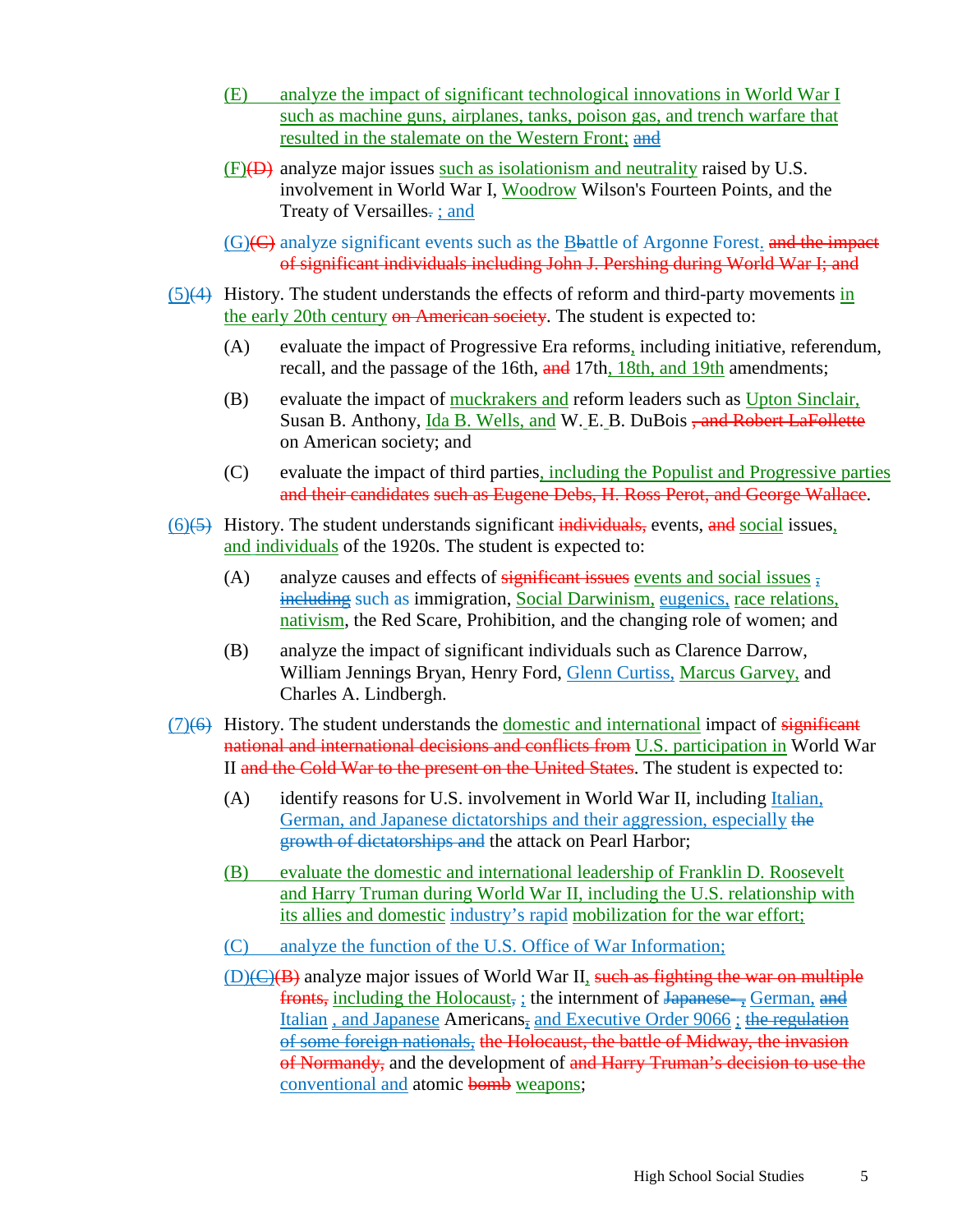- (D) describe U.S. responses to Soviet aggression after World War II, including the Truman Doctrine, the Marshall Plan, the North Atlantic Treaty Organization, and the Berlin airlift.
- $(E)(E)$  analyze major military events of World War II, including the Battle of Midway, the U.S. military advancement through the Pacific Islands, the Bataan Death March, the invasion of Normandy, and fighting the war on multiple fronts , and the liberation of concentration camps ;
- (E) analyze the conflicts in Korea and Vietnam and describe their domestic and international effects;
- $(F)(E)(C)$  evaluate the explain the roles played by significant military contributions of leaders during World War II, including Omar Bradley, Dwight Eisenhower, Douglas MacArthur, Oveta Culp Hobby, Benjamin O. Davis, Chester A. Nimitz, George Marshall, and George Patton; and
- (F) describe the impact of the GI Bill, the election of 1948, McCarthyism, and Sputnik I;
- $(G)(F)$  explain the home front and how American patriotism inspired exceptional actions by citizens and military personnel volunteerism and military enlistment , including high levels of military enlistment; volunteerism; American Indian Code Talkers, the purchase of war bonds,; Victory Gardens, ; the bravery and contributions of the Tuskegee Airmen, the Flying Tigers, and the Navajo Code Talkers; the Double V campaign, and opportunities and obstacles for women and ethnic minorities.
- (G) analyze reasons for the Western victory in the Cold War and the challenges of changing relationships among nations; and
- (H) identify the origins of major domestic and foreign policy issues currently facing the United States.
- $(8)$ ( $\rightarrow$ ) History. The student understands the impact of significant national and international decisions and conflicts in the Cold War on the United States. The student is expected to:
	- $(A)(\theta)(D)$  describe U.S. responses to Soviet aggression expansion after World War II, including the Truman Doctrine, the Marshall Plan, the North Atlantic Treaty Organization, and the Berlin airlift, and John F. Kennedy's role in the Cuban Missile Crisis;
	- (B) describe how Cold War tensions were intensified by the arms race, the space race, McCarthyism, and the House Un-American Activities Committee (HUAC), the findings of which were confirmed by arms race, and the space race increased Cold War tensions and how the later release of the Venona Papers confirmed suspicions of communist infiltration in U.S. government :
	- $(C)$  explain reasons and outcomes for U.S. involvement in the Korean War Conflict and its relationship to the containment policy;
	- (D) explain reasons and outcomes for U.S. involvement in foreign countries and their relationship to the Domino Theory, including the Vietnam War Conflict;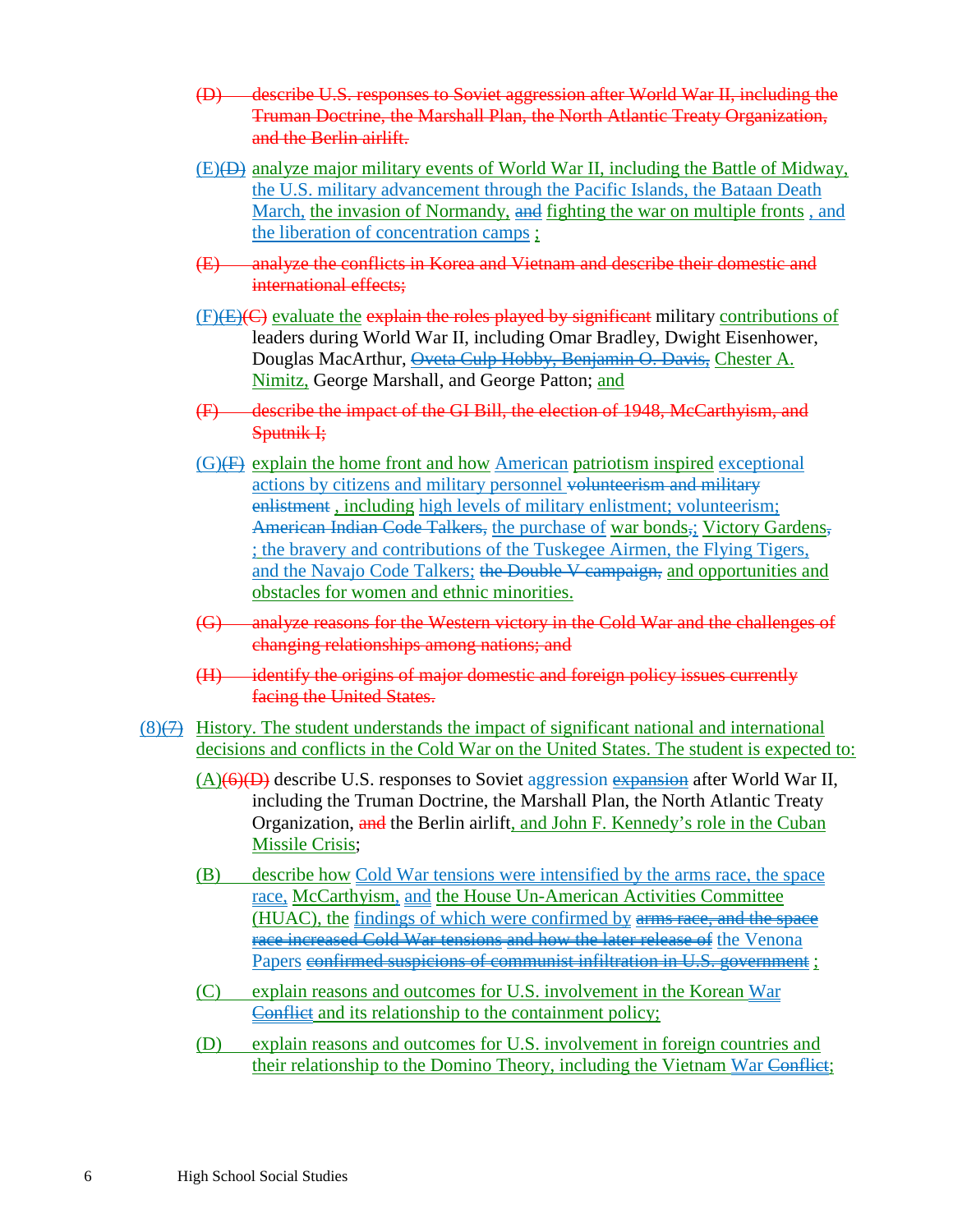- (E) analyze the major issues and events of the Vietnam War Conflict such as the Tet Offensive, the escalation of forces, Vietnamization, and the fall of Saigon; and
- (F) describe the responses to the Vietnam War Conflict such as the draft, the 26th Amendment, the role of the media, the credibility gap, the silent majority, and the anti-war movement.

 $(9)(8)(7)$  History. The student understands the impact of the American civil rights movement. The student is expected to:

- (A) trace the historical development of the civil rights movement in the  $\frac{18}{18}$  19th, and 20th, and 21st centuries, including the 13th, 14th, 15th, and 19th amendments;
- (B) describe the roles of political organizations that promoted civil rights, including ones from African American, Chicano, American Indian, women's, and other civil rights movements;
- (C) describe the role of groups that sought to maintain the status quo;
- (C)(D)(B) identify the roles of significant leaders who supported or opposed of the civil various rights movements, including Martin Luther King, Jr., Cesar Chavez, Rosa Parks, Hector P. Garcia, and Betty Friedan, George Wallace, and others;
- (D) compare and contrast analyze the effectiveness of the approach taken by some civil rights groups such as the Black Panthers versus the philosophically **persuasive tone** with the nonviolent approach of Martin Luther King Jr.  $\frac{2.5 \text{ m}}{2}$ Have a Dream" speech and his "Letter from the Birmingham Jail" ;
- (E) discuss the impact of the writings of Martin Luther King Jr. such as his "I Have a Dream" speech and "Letter from Birmingham Jail" on the civil rights movement;
- $(F)$ (E)(C) describe presidential actions and bipartisan congressional evaluate government efforts , including the Civil Rights Act of 1964, votes to achieve equality address minority rights in the United States, including desegregation of the armed forces, the Civil Rights A et acts of 1957 and 1964, and the Voting Rights Act of 1965; and
- $(G)$ ( $\overline{F}$ ) describe the role of individuals such as governors George Wallace, Orval Faubus, and Lester Maddox and groups, including the congressional bloc of southern Democrats, that sought to maintain the status quo;
- $(H)$ ( $\overline{G}$ )( $\overline{D}$ ) evaluate identify changes and events in the United States that have resulted from the civil rights movement, including such as increased participation of minorities in the political process. ; and
- (I)(H) describe how litigation such as the landmark cases of Brown v. Board of Education, Mendez v. Westminster, Hernandez v. Texas, Delgado v. Bastrop I.S.D., Edgewood I.S.D. v. Kirby, and Sweatt v. Painter played a role in protecting the rights of the minority during the civil rights movement.

 $(10)(9)$  History. The student understands the impact of political, economic, and social factors in the U.S. role in the world from the 1970s through 1990. The student is expected to: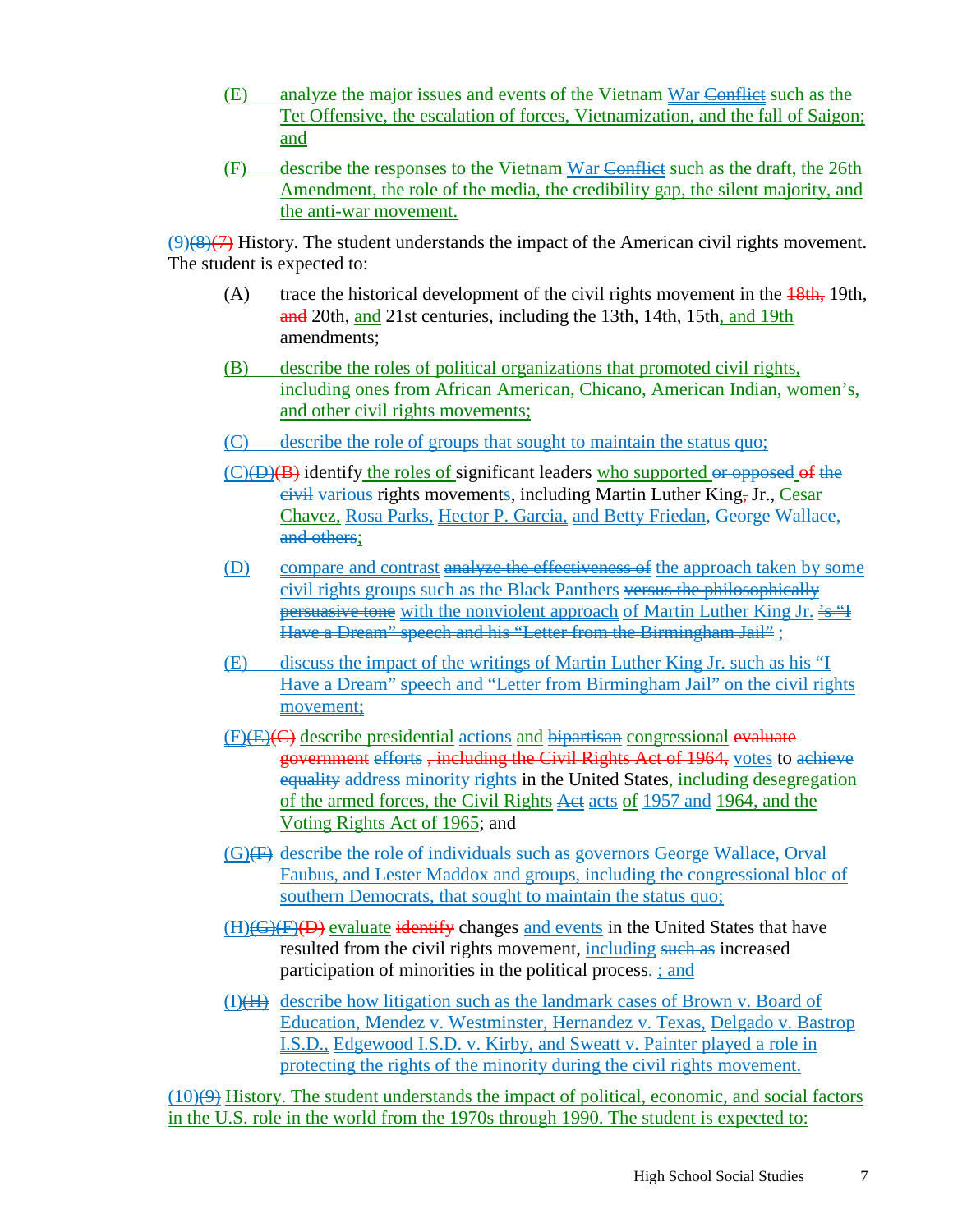- (A) describe Richard M. Nixon's leadership role in the normalization of relations with China and the policy of détente;
- (B) describe Ronald Reagan's leadership in domestic and international policies , including such as Reaganomics and Peace Through Strength;
- (C) compare the impact of energy on the American way of life over time;
- (D) describe U.S. involvement in the Middle East such as support for Israel, the Camp David Accords, the Iran-Contra Affair, Marines in Lebanon, and the Iran Hostage Crisis; and
- (E) describe the causes, key organizations, and individuals of the conservative resurgence of the 1980s and 1990s, including Phyllis Schlafly, the Contract with America, the Heritage Foundation, the Moral Majority, and the National Rifle Association; and
- (E)(F) describe significant societal issues of this time period.

 $(11)(10)$  History. The student understands the emerging political, economic, and social issues of the United States from the 1990s into the 21st century. The student is expected to:

- (A) describe U.S. involvement in world affairs, including the end of the Cold War, the Persian Gulf War, the Balkans Crisis, 9/11, and the global War on Terror;
- (B) identify significant social and political advocacy organizations  $\Box$  and leaders  $\Box$ and issues across the political spectrum;
- (C) evaluate efforts by global organizations to undermine U.S. sovereignty through the use of treaties;
- $(D)$  ( $\ominus$ ) analyze the impact discuss the role of third -party parties eandidates such as Ross Perot and Ralph Nader on presidential elections ;
- $(E)$ ) discuss the historical significance of the 2008 presidential election; and
- (E) describe significant societal issues of this time period.
- (F) discuss the solvency of long-term entitlement programs such as Social Security and Medicare.

 $(12)(11)(9)$  Geography. The student understands the impact of geographic factors on major events. The student is expected to:

- (A) analyze the effects impact of physical and human geographic factors on  $\frac{1}{\text{major}}$ events including the building of the settlement of the Great Plains, the Klondike Gold Rush, the Panama Canal, the Dust Bowl, and the levee failure in New Orleans after Hurricane Katrina; and
- (B) identify and explain reasons for changes in political boundaries such as those resulting from statehood and international conflicts.

 $(13)(12)(10)$  Geography. The student understands the causes and effects of migration and immigration on American society. The student is expected to:

(A) analyze the causes and effects of changing demographic patterns resulting from migration within the United States, including western expansion, rural to urban, the Great Migration, and the Rust Belt to the Sun Belt; and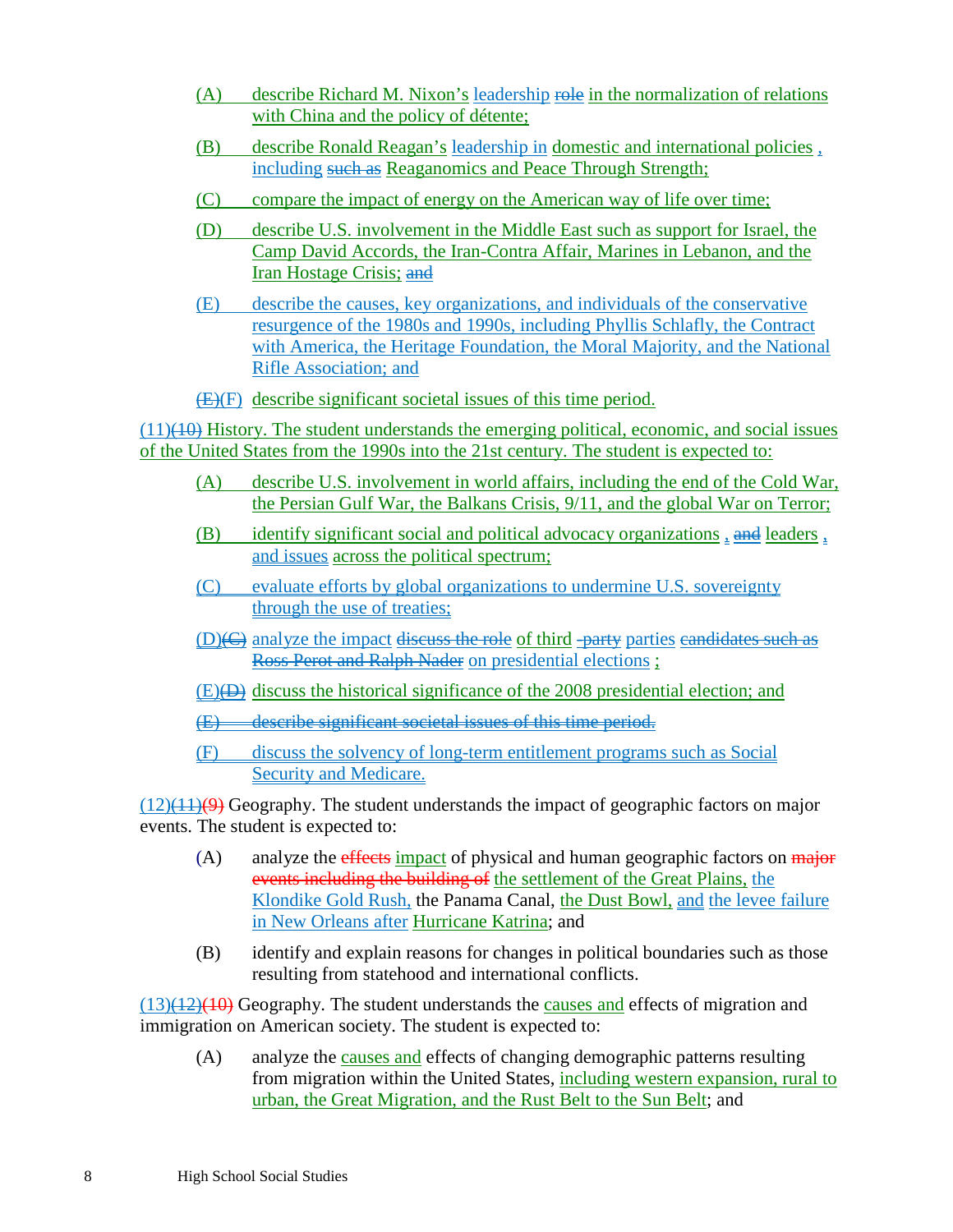(B) analyze the causes and effects of changing demographic patterns resulting from legal and illegal immigration to the United States.

 $(14)$ ( $\overline{13}$ )( $\overline{11}$ ) Geography. The student understands the relationship between population growth and modernization on the physical environment. The student is expected to:

- $(A)$  identify the effects of population growth and distribution and predict future effects on the physical environment; and
- (B) trace the development of the conservation of natural resources, including identify the roles of governmental entities and private citizens in managing the environment such as the establishment of the National Park System, the Environmental Protection Agency (EPA), and the Endangered Species Act and efforts of private nonprofit organizations.; and
- (C) understand the effects of governmental actions on individuals, industries, and communities , including the impact on Fifth Amendment property rights.

 $(15)(14)(12)$  Economics. The student understands domestic and foreign issues related to U.S. economic growth from the 1870s to 1920. The student is expected to:

- (A) analyze the relationship between private property rights and the settlement of the Great Plains
- (A) describe how the economic impact of the Transcontinental Railroad and the Homestead Act contributed to the close of the frontier in the late 19th century;
- (B) describe compare the purpose of the changing relationship between the federal government and private business, including the costs and benefits of laissez-faire, anti-trust acts, the Interstate Commerce Commission Act, with its performance over time and the Pure Food and Drug Act;
- (C) describe the impact of the Sherman Antitrust Act on businesses;
- $(C)(D)$  explain how foreign policies affected analyze the effects of economic policies including issues such as the Chinese Exclusion Act of 1882, the Open Door Policy, and Dollar Diplomacy, and immigration quotas on U.S. diplomacy; and
- $(D)$ (E) describe the economic effects of international military conflicts, including the Spanish-American War and World War I, on the United States. ; and
- (E) describe the emergence of monetary policy in the United States, including the Federal Reserve Act of 1913 and the shifting trend from a gold standard to fiat money.

 $(16)(15)(13)$  Economics. The student understands significant economic developments between World War I and World War II. The student is expected to:

- (A) analyze causes of economic growth and prosperity in the 1920s, including Warren Harding's Return to Normalcy, reduced taxes, and increased production efficiencies;
- (B) identify analyze the causes of the Great Depression, including the impact of tariffs on the decline in worldwide trade, buying stock on margin, the stock market speculation erash, and bank failures, and actions the flawed monetary policy of the Federal Reserve System;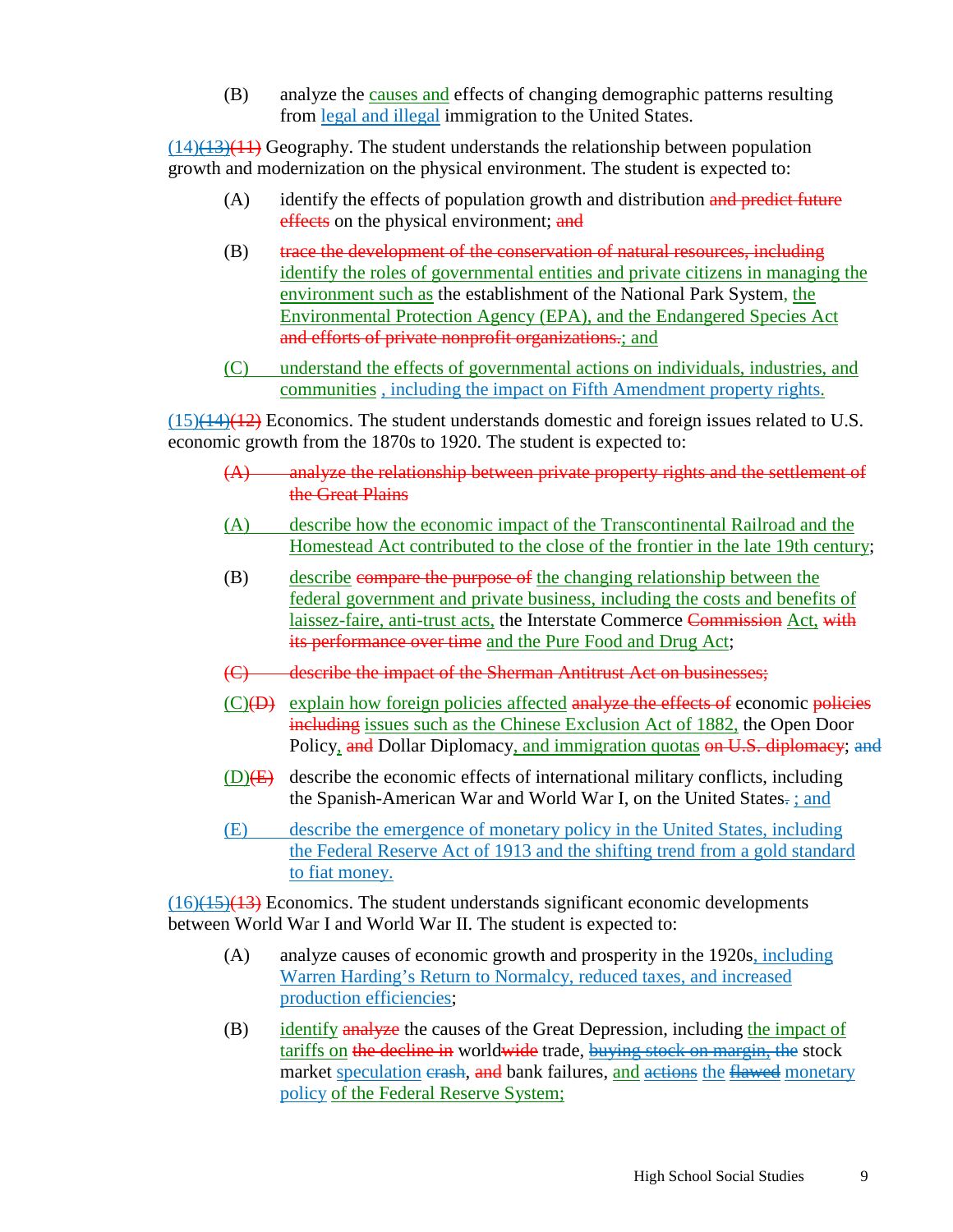- (C) analyze the effects of the Great Depression on the U.S. economy and society government, such as widespread unemployment and deportation and repatriation of people of European and Mexican heritage and others;
- (D) compare the New Deal policies and its opponents' Herbert Hoover's and Franklin Roosevelt's approaches to resolving the economic effects of evaluate the effectiveness of New Deal measures in ending the Great Depression; and
- (E) describe analyze how various New Deal agencies and programs, including such as the Federal Deposit Insurance Corporation, the Securities and Exchange Commission, and the Social Security Administration, continue to affect the lives of U.S. citizens.

 $(17)(16)(14)$  Economics. The student understands the economic effects of World War II, and the Cold War and increased worldwide competition on contemporary society. The student is expected to:

- (A) describe the economic effects of World War II on the home front, such as the end of the Great Depression, rationing, and female increased opportunity for women and minority employment <del>, including for women and minorities</del>;
- (B) identify the causes and effects of prosperity in the 1950s, including the Baby Boom and the impact of the GI Bill (Servicemen's Readjustment Act of 1944), and the effects of prosperity in the 1950s such as increased consumption and the growth of agriculture and business;
- (C) describe the economic impact of defense spending the Cold War on the business cycle and education priorities from 1945 to the 1990s and defense spending;
- (D) identify actions of government and the private sector such as the Great Society, affirmative action, and Title IX to expand create economic opportunities for citizens and analyze the unintended consequences of each; and
- (E) describe the dynamic relationship between U.S. international trade policies and the U.S. free enterprise (capitalist, free market) system such as the Organization of Petroleum Exporting Countries (OPEC) oil embargo, the General Agreement of Tariffs and Trade (GATT), and the North American Free Trade Agreement (NAFTA).

 $(18)(17)$  Economics. The student understands the economic effects of increased worldwide interdependence as the United States enters the 21st century. The student is expected to:

- (A) discuss the role of American entrepreneurs such as Bill Gates, Sam Walton, Estée Lauder, Robert Johnson, Lionel Sosa, and millions of small business entrepreneurs who achieved the American dream Mary Kay Ash in affecting the global economy ; and
- (B) identify the impact of international events, multinational corporations, government policies, and individuals on the 21st century economy.

 $(19)(18)(15)$  Government. The student understands changes over time in the role of government over time. The student is expected to:

(A) evaluate the impact of New Deal legislation on the historical roles of state and federal governments;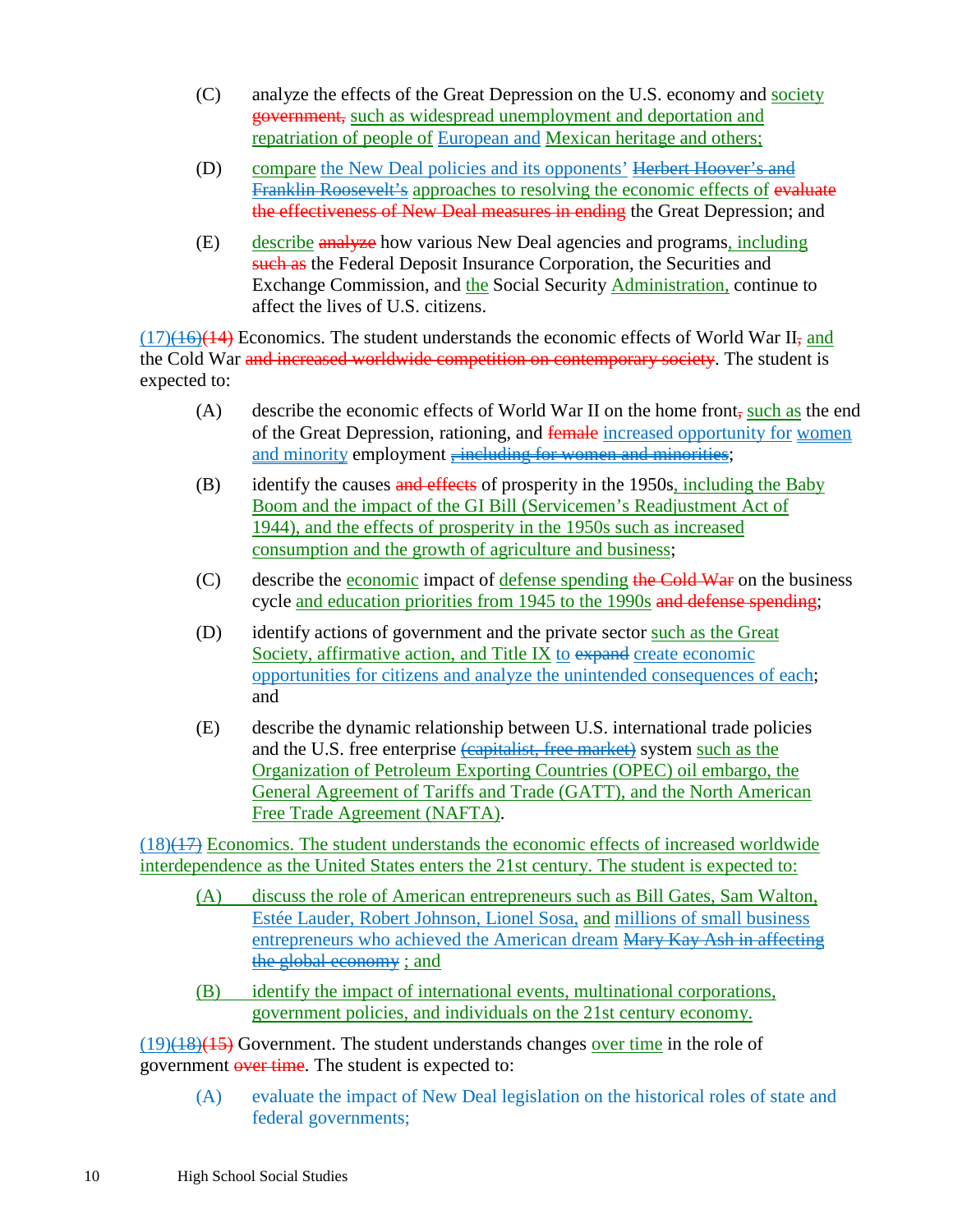- $(B)$ (A) explain constitutional issues raised by the impact of significant international events such as how the role of the federal government policy changes during times of significant events, including World War I, the Great Depression, and World War II, the 1960s, and 9/11 on changes in the role of the federal government;
- $(C)(B)$  describe evaluate the effects of political incidents scandals, including such as Teapot Dome, and Watergate, and Bill Clinton's impeachment, on the views of U.S. citizens concerning the role of the trust in the federal government and its leaders; and
- $(D)$ ( $C$ ) discuss predict the effects role of contemporary government legislation on the roles of state and federal governments in the private and public sectors such as the Community Reinvestment Act of 1977, the USA PATRIOT Act of 2001, and the American Recovery and Reinvestment Act of 2009; and
- (E)(D) evaluate the pros and cons of U.S. understand that the United States participates participation in international organizations and treaties.

 $(20)(19)(16)$  Government. The student understands the changing relationships among the three branches of the federal government. The student is expected to:

- (A) describe evaluate the impact of events, including such as the Gulf of Tonkin Resolution and the War Powers Act, on the relationship between the legislative and executive branches of government; and
- (B) evaluate the impact of events relationships among the legislative, executive, and judicial branches of government, including Franklin D. Roosevelt's attempt to increase the number of U.S. Supreme Court justices and the presidential election of 2000 on the relationships among the legislative, executive, and judicial branches of government.

 $(21)(20)(17)$  Government. The student understands the impact of constitutional issues on American society in the 20th century. The student is expected to:

- (A) analyze the effects of  $20th$ -century landmark U.S. Supreme Court decisions, such as including Plessy v. Ferguson, Hernandez v. Texas, Brown v. Board of Education, and other U.S. Supreme Court decisions such as Plessy v. Ferguson, Hernandez v. Texas, Delgado v. Bastrop I.S.D., Regents of the University of Califormia v. Bakke, and Tinker v. Des Moines , Wisconsin v. Yoder, and White v. Regester and Reynolds v. Sims; and
- (B) discuss historical analyze reasons for the adoption of 20th-century constitutional amendments why to amend the constitution - has been amended; and
- (C) evaluate constitutional change in terms of strict construction versus judicial interpretation.
- (22) Citizenship. The student understands the concept of American exceptionalism. The student is expected to:
	- $(A)$ ( $C$ ) discuss Alexis de Tocqueville's five values crucial to America's success as a constitutional republic: liberty, egalitarianism, individualism, populism, and laissez-faire.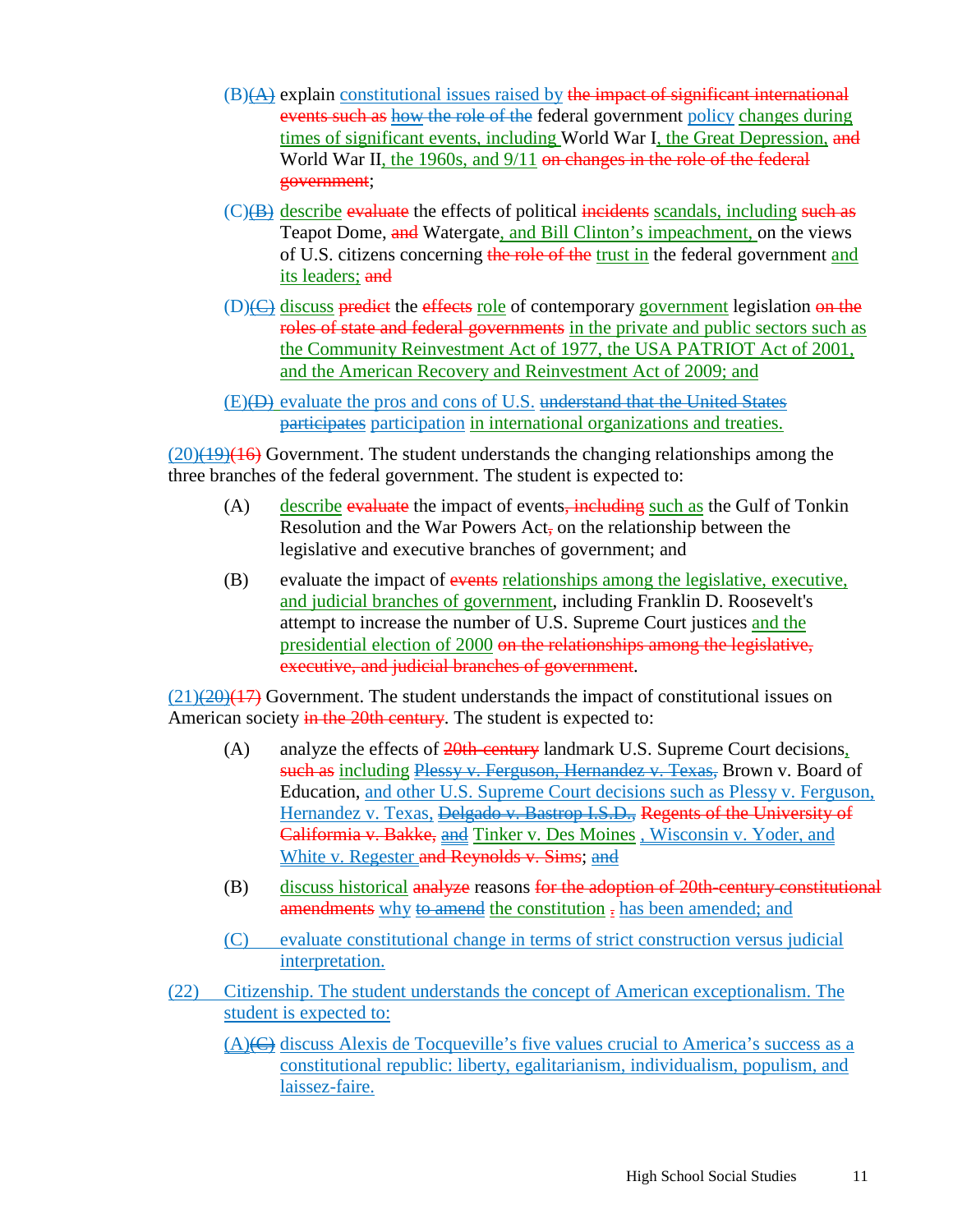- (B)(A) describe how the American values identified by Alexis de Tocqueville are different and unique from those of other nations; and
- $(C)$ ( $\overline{B}$ ) describe U.S. citizens as people from numerous places throughout the world who hold a common bond in standing for certain self-evident truths.; and

 $(23)(21)(18)$  Citizenship. The student understands efforts to expand the democratic process. The student is expected to:

- (A) identify and analyze methods of expanding the right to participate in the democratic process, including lobbying, non-violent protesting, court decisions litigation, and amendments to the U.S. Constitution;
- (B) evaluate various means of achieving equality of political rights, including the 19th, 24th, and 26th amendments; and congressional acts such as the American Indian Citizenship Act of 1924; and
- (C) explain how participation in the democratic process reflects our national identity ethos, patriotism, and civic responsibility as well as our progress to build a "more perfect union."

 $(24)$ (22)(19) Citizenship. The student understands the importance of effective leadership in a constitutional democratic republic society. The student is expected to:

- (A) describe qualities of effective leadership; and
- (B) evaluate the contributions of significant political and social leaders in the United States such as Andrew Carnegie, Shirley Chisholm, Hector P. Garcia, Thurgood Marshall, Billy Graham, Barry Goldwater, Phyllis Schlafly, Sandra Day O'Connor, and Hillary Clinton. and Franklin D. Roosevelt;

(C) identify the contributions of Texans who have been President of the United States.

 $(25)(23)(20)$  Culture. The student understands the relationship between the arts and the times during which they were created. The student is expected to:

- (A) describe how the characteristics and issues  $\theta$  various eras in U.S. history have been reflected in various genres works of art, music, film, and literature such as the paintings of Georgia O'Keeffe, rock and roll, and John Steinbeck's The Grapes of Wrath;
- (B) describe both the positive and negative the impacts of significant examples of cultural movements in art, music, and literature such as Tin Pan Alley, the Harlem Renaissance, the Beat Generation, rock and roll, the Chicano Mural Movement, and hip hop, and country and western music on American society, including;
- (C) identify examples of American art, music, and literature that transcend American culture and convey universal themes;
- $(C)(E)$  identify the impact of popular American culture on the rest of the world-over time; and
- (D) analyze the relationship between culture and the economy and identify examples such as the impact of global diffusion of American culture through the entertainment industry via various media. on the U.S. economy; and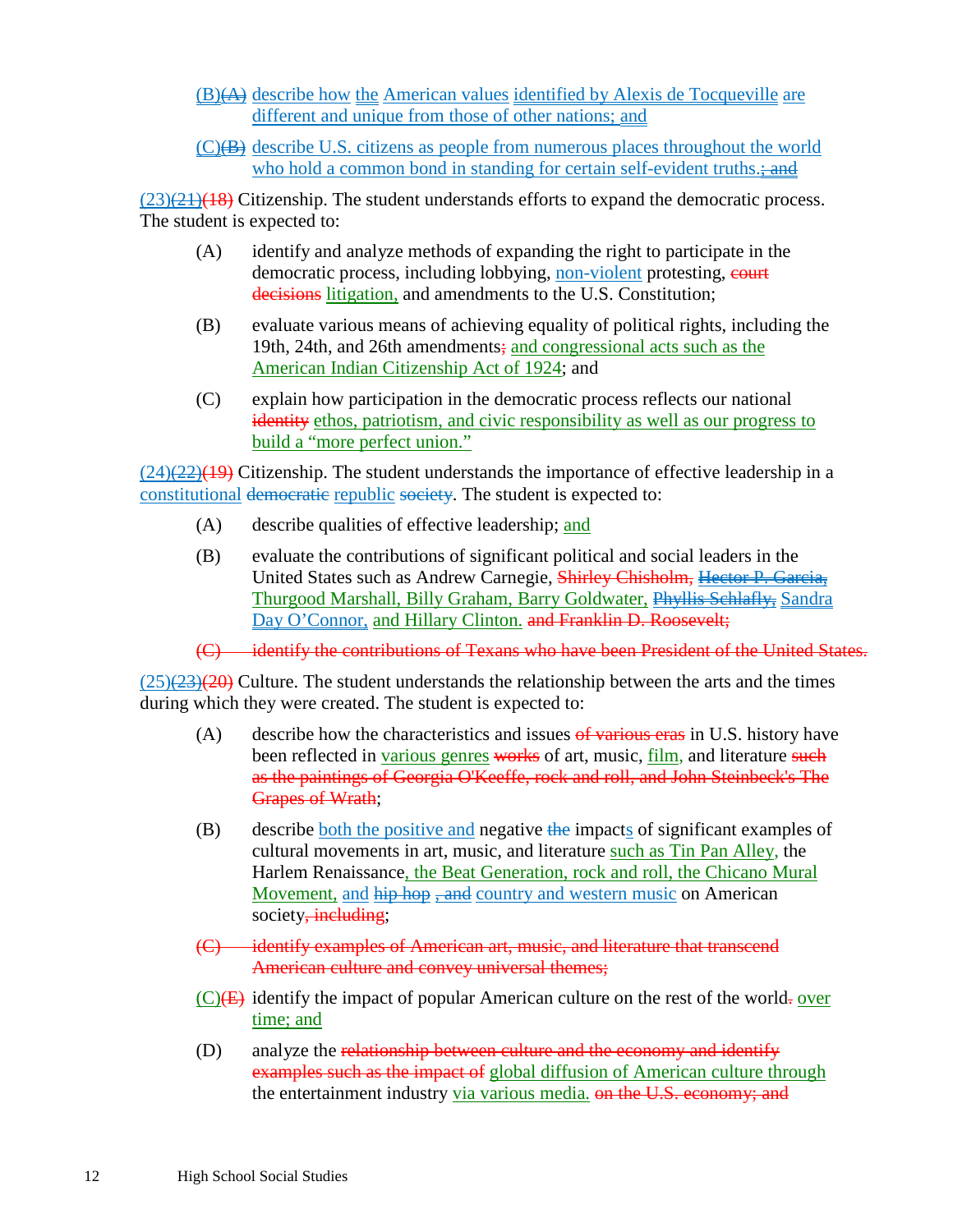$(26)(24)(21)$  Culture. The student understands how people from various groups, including racial, ethnic, and religious groups, adapt to life in the United States and contribute to our national identity. The student is expected to:

- $(A)$  explain actions taken by people from racial, ethnic, gender, and religious groups to expand economic opportunities and political rights , including those for racial, ethnic, and religious minorities as well as women, in American society;
- (B) discuss explain efforts of the Americanization movement to assimilate immigrants and American Indians into American culture;
- (C) explain analyze how the contributions of people of various racial, ethnic, gender, and religious groups have helped to shape the national identity American culture; and
- (D) identify the political, social, and economic contributions of women  $\frac{1}{2}$ such as Frances Willard, Jane Addams, Eleanor Roosevelt, Dolores Huerta, Sonia Sotomayor, and Oprah Winfrey  $\overline{z}$  to American society. ; and
- (E) discuss the meaning and historical significance of the mottos "E Pluribus Unum" and "In God We Trust" ; and
- (F) discuss the importance of congressional Medal of Honor recipients, including individuals of all races and genders such as Vernon J. Baker, Alvin York, and Roy Benavidez.

 $(27)(25)(22)$  Science, technology, and society. The student understands the impact of science, and technology, and the free enterprise system on the economic development of the United States. The student is expected to:

- (A) explain the effects of scientific discoveries and technological innovations such as electric power, the telegraph and telephone and satellite communications, petroleum-based products, steel production, medical vaccinations, and computers on the economic development of the United States;
- (B) explain how specific needs result in scientific discoveries and technological innovations such as those in agriculture, the military, and medicine, including vaccines resulted from specific needs; and
- (C) understand analyze the impact of technological and management innovations on the nature of work, and their applications in the workplace and the response by business on the American labor movement and businesses resulting productivity enhancements for business and labor such as assembly line manufacturing, time-study analysis, robotics, computer management, and just-in-time inventory management.

 $(28)(26)(23)$  Science, technology, and society. The student understands the influence of scientific discoveries, and technological innovations, and the free enterprise system on daily life the standard of living in the United States. The student is expected to:

(A) analyze how scientific discoveries, and technological innovations , and the application of these by the free enterprise system, including those in transportation and communication, have changed improve the standard of living in the United States; and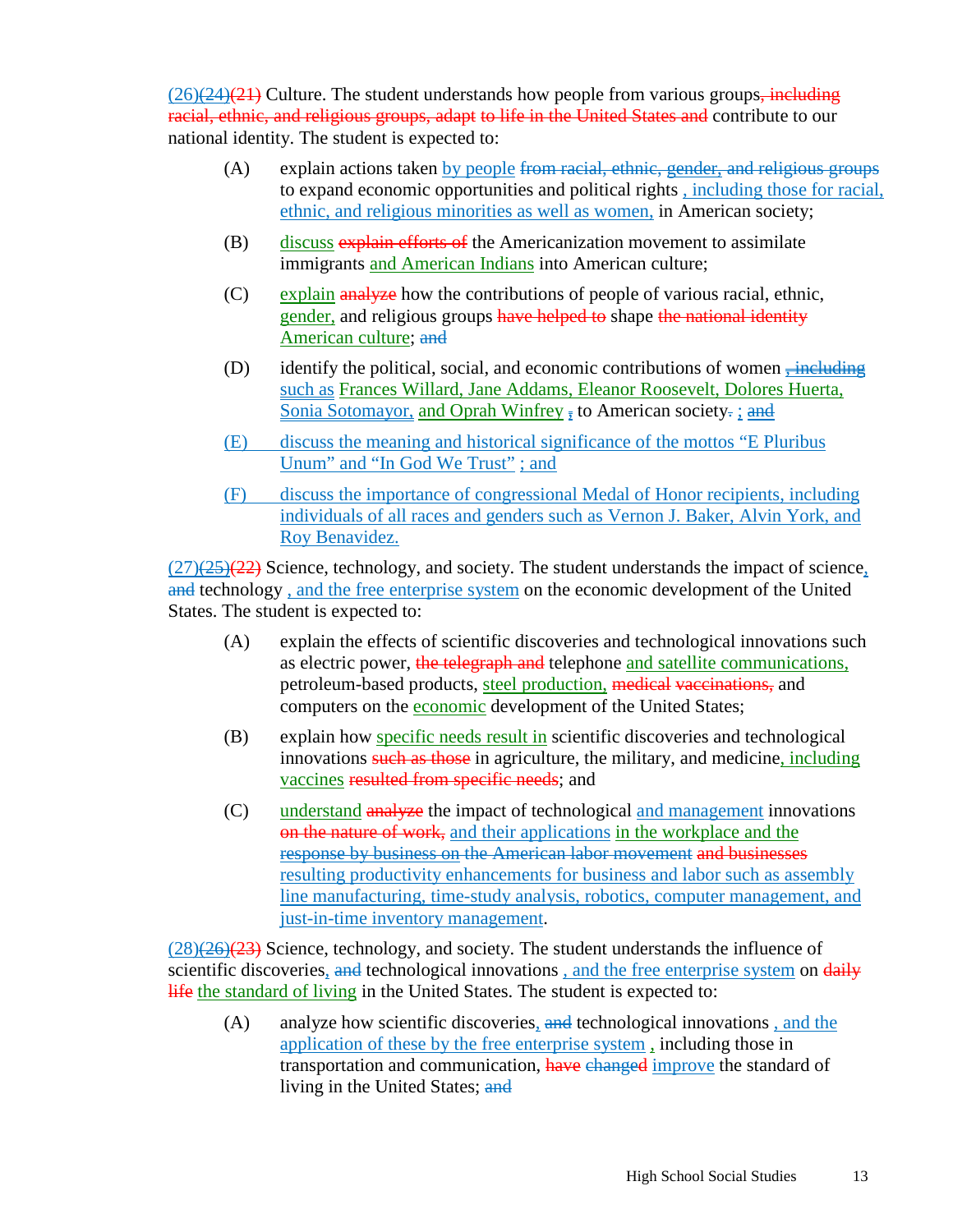- (B) explain how technological innovations in areas such as space technology and exploration have led to other innovations that affect daily life and the standard of living impact improve the quality of life. ; and
- (C) understand how the free enterprise system drives technological innovation and its application in the marketplace such as cell phones, inexpensive personal computers, and global positioning products.

 $(29)(27)(24)$  Social studies skills. The student applies critical-thinking skills to organize and use information acquired from a variety of valid sources, including electronic technology. The student is expected to:

- (A) use a variety of both locate and use primary and secondary valid sources such as computer software, databases, media and news services, biographies, interviews, and artifacts to acquire information and to analyze and answer historical questions about the United States;
- (B) analyze information by sequencing, categorizing, identifying cause-and-effect relationships, comparing and contrasting, finding the main idea, summarizing, making generalizations, and making predictions, drawing inferences, and drawing conclusions;
- (C) understand explain and apply different methods that how historians use to interpret the past (historiography) including the use of primary and secondary sources, points of view, frames of reference, and historical context and how their interpretations of history may change over time;
- (D) use the process of historical inquiry to research, interpret, and use multiple types of sources of evidence;
- (E) evaluate the validity of a source based on language, corroboration with other sources, and information about the author, including points of view, frames of reference, and historical context;
- (F) identify bias in written, oral, and visual material;
- (G) identify and support with historical evidence a point of view on a social studies issue or event; and
- (H) use appropriate mathematical skills to analyze and interpret social studies information such as maps, and graphs, presentations, speeches, lectures, and political cartoons.

 $(30)(28)(25)$  Social studies skills. The student communicates in written, oral, and visual forms. The student is expected to:

 $(A)(\theta)$  create written, oral, and visual presentations of social studies information;

(B) use standard grammar, spelling, sentence structure, and punctuation;

 $(B)(A)$  use correct social studies terminology to explain historical concepts correctly; and

(C) use different forms of media to convey transfer information from one medium to another, including written to visual and statistical to written or visual, using available computer software as appropriate.; and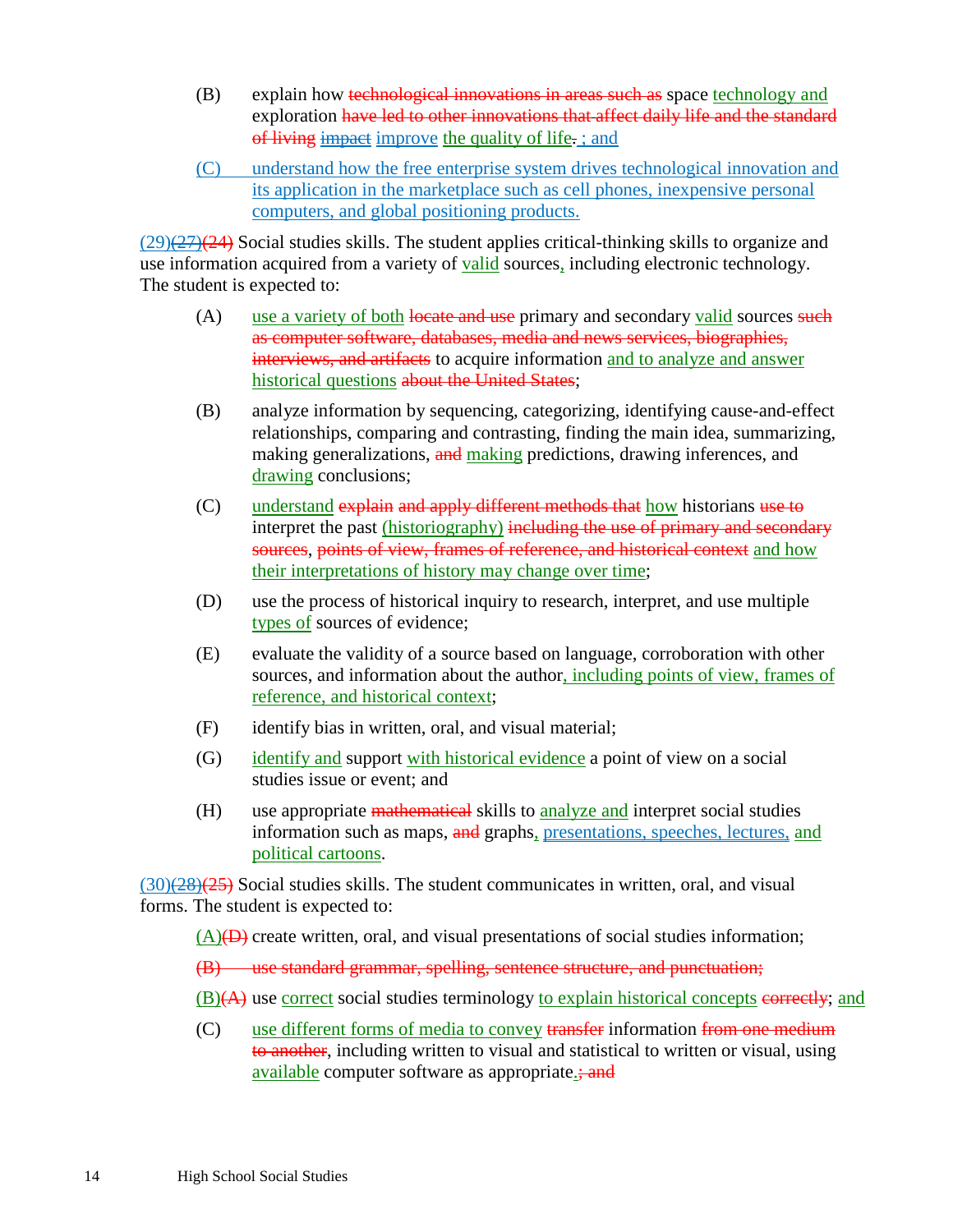$(31)(29)(8)$  Social studies skills. Geography. The student uses geographic tools to collect, analyze, and interpret data. The student is expected to:

- (A) create thematic maps, graphs, and charts, and models, and databases representing various aspects of the United States; and
- (B) pose and answer questions about geographic distributions and patterns shown on maps, graphs, charts, models, and available databases.

 $(32)(30)(26)$  Social studies skills. The student uses problem-solving and decision-making skills, working independently and with others, in a variety of settings. The student is expected to:

- (A) use a problem-solving process to identify a problem, gather information, list and consider options, consider advantages and disadvantages, choose and implement a solution, and evaluate the effectiveness of the solution; and
- (B) use a decision-making process to identify a situation that requires a decision, gather information, identify options, predict consequences, and take action to implement a decision.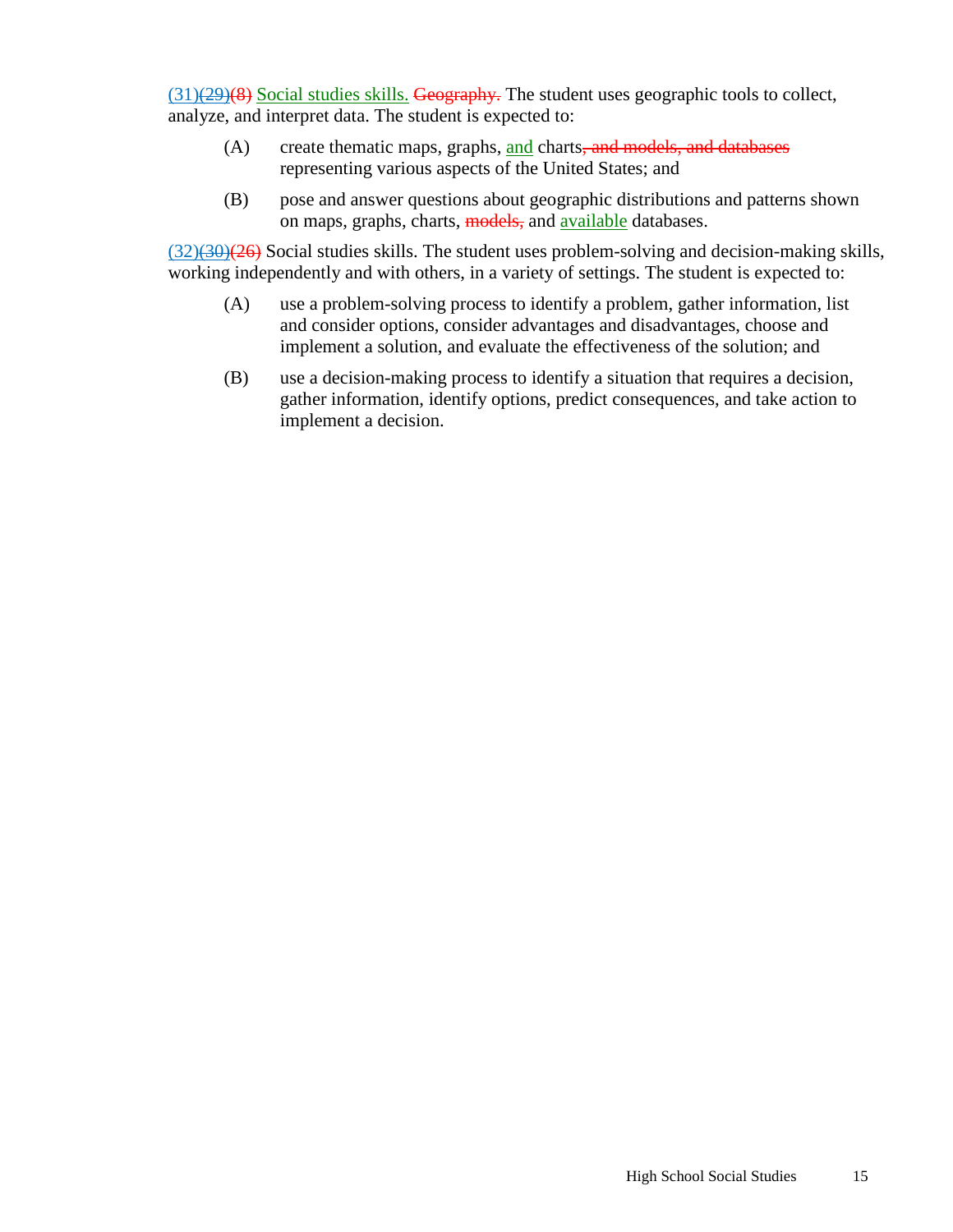### **§113.3342. World History Studies (One Credit), Beginning with School Year 2011-2012.**

- (a) General requirements. Students shall be awarded one unit of credit for successful completion of this course.
- (b) Introduction.
	- (1) World History Studies is the only course offering students an overview a survey of the entire history of humankind. Due to the expanse of world history and the time limitations of the school year, the scope of this course should focus on "essential" concepts and skills that can be applied to various eras, events, and people within the standards in subsection (c) of this section. The major emphasis is on the study of significant people, events, and issues from the earliest times to the present. Traditional historical points of reference in world history are identified as students analyze important events and issues in western civilization as well as in civilizations in other parts of the world. Students evaluate the causes and effects of political and economic imperialism and of major political revolutions since the 17th century. Students examine the impact of geographic factors on major historic events and identify the historic origins of contemporary economic systems. Students analyze the process by which democratic-republican constitutional governments evolved as well as the ideas from historic documents that influenced that process. Students trace the historical development of important legal and political concepts. Students examine the history and impact of major religious and philosophical traditions. Students analyze the connections between major developments in science and technology and the growth of industrial economies, and they use the process of historical inquiry to research, interpret, and use multiple sources of evidence.
	- (2) The following periodization should serve as the framework for the organization of this course: 8000 BC BCE -500 BC BCE (Development of River Valley Civilizations); 500 BC BCE -AD 600 CE (Classical Era); 600-1450 (Post-classical Era); 1450-1750 (Connecting Hemispheres); 1750-1914 (Age of Revolutions); and 1914-present (20th Century to the Present). Specific events and processes may transcend these chronological boundaries.
	- $(3)(2)$  To support the teaching of the essential knowledge and skills, the use of a variety of rich primary and secondary source material such as state papers, legal documents, charters, constitutions, biographies, and autobiographies, novels; speeches, and letters, and poetry literature, songs, music, art, and architecture and artworks is encouraged. Selections may include excerpts from Hammurabi's Code. Motivating resources are also available from museums, art galleries, and historical sites.
	- $(4)$ (4)(3) The eight strands of the essential knowledge and skills for social studies are intended to be integrated for instructional purposes with the history and geography strands establishing a sense of time and a sense of place. Skills listed in the geography and social studies skills strands in subsection (c) of this section should be incorporated into the teaching of all essential knowledge and skills for social studies. A greater depth of understanding of complex content material can be attained when integrated social studies content from the various disciplines and critical-thinking skills are taught together.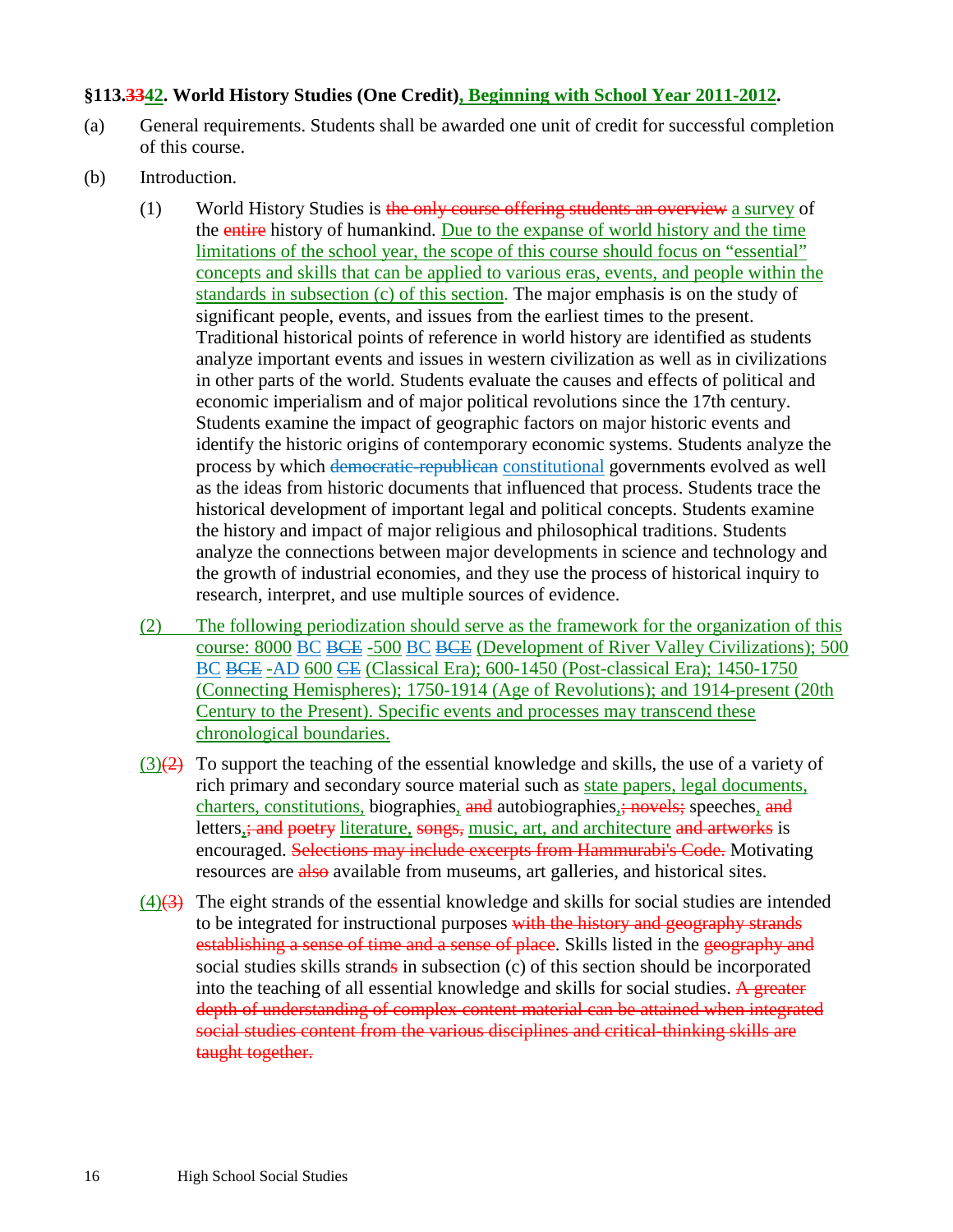- (5) A greater depth of understanding of complex content material can be obtained by integrating social studies content and skills and by analyzing connections between and among historical periods and events. The list of events and people in this course curriculum should not be considered exhaustive. Additional examples can and should be incorporated. Statements that contain the world "including" reference content that must be mastered, while those containing the phrase "such as" are intended as possible illustrative examples.
- (6) Students identify the role of the U.S. free enterprise system within the parameters of this course and understand that this system may also be referenced as capitalism or the free market system.
- $(7)(6)(4)$  Throughout social studies in Kindergarten-Grade 12, students build a foundation in history; geography; economics; government; citizenship; culture; science, technology, and society; and social studies skills. The content, as appropriate for the grade level or course, enables students to understand the importance of patriotism, function in a free enterprise society, and appreciate the basic democratic values of our state and nation, as referenced in the Texas Education Code (TEC), §28.002(h).
- (8) Students understand that a constitutional republic is a representative form of government whose representatives derive their authority from the consent of the governed, serve for an established tenure, and are sworn to uphold the constitution.

 $(9)$ (8)(7) State and federal laws mandate a variety of celebrations and observances including Celebrate Freedom Week.

- (A) Each social studies class shall include, during Celebrate Freedom Week as provided under TEC, §29.907, or during another full school week as determined by the board of trustees of a school district, appropriate instruction concerning the intent, meaning, and importance of the Declaration of Independence and the U.S. Constitution, including the Bill of Rights, in their historical contexts. The study of the Declaration of Independence must include the study of the relationship of the ideas expressed in that document to subsequent American history, including the relationship of its ideas to the rich diversity of our people as a nation of immigrants, the American Revolution, the formulation of the U.S. Constitution, and the abolitionist movement, which led to the Emancipation Proclamation and the women's suffrage movement.
- (B) Each school district shall require that, during Celebrate Freedom Week or other week of instruction prescribed under subparagraph (A) of this paragraph, students in Grades 3-12 study and recite the following text: "We hold these Truths to be self-evident, that all Men are created equal, that they are endowed by their Creator with certain unalienable Rights, that among these are Life, Liberty and the Pursuit of Happiness--That to secure these Rights, Governments are instituted among Men, deriving their just Powers from the Consent of the Governed."
- (10) Students identify and discuss how the actions of U.S. citizens and the local, state, and federal governments have either met or failed to meet the ideals espoused in the founding documents.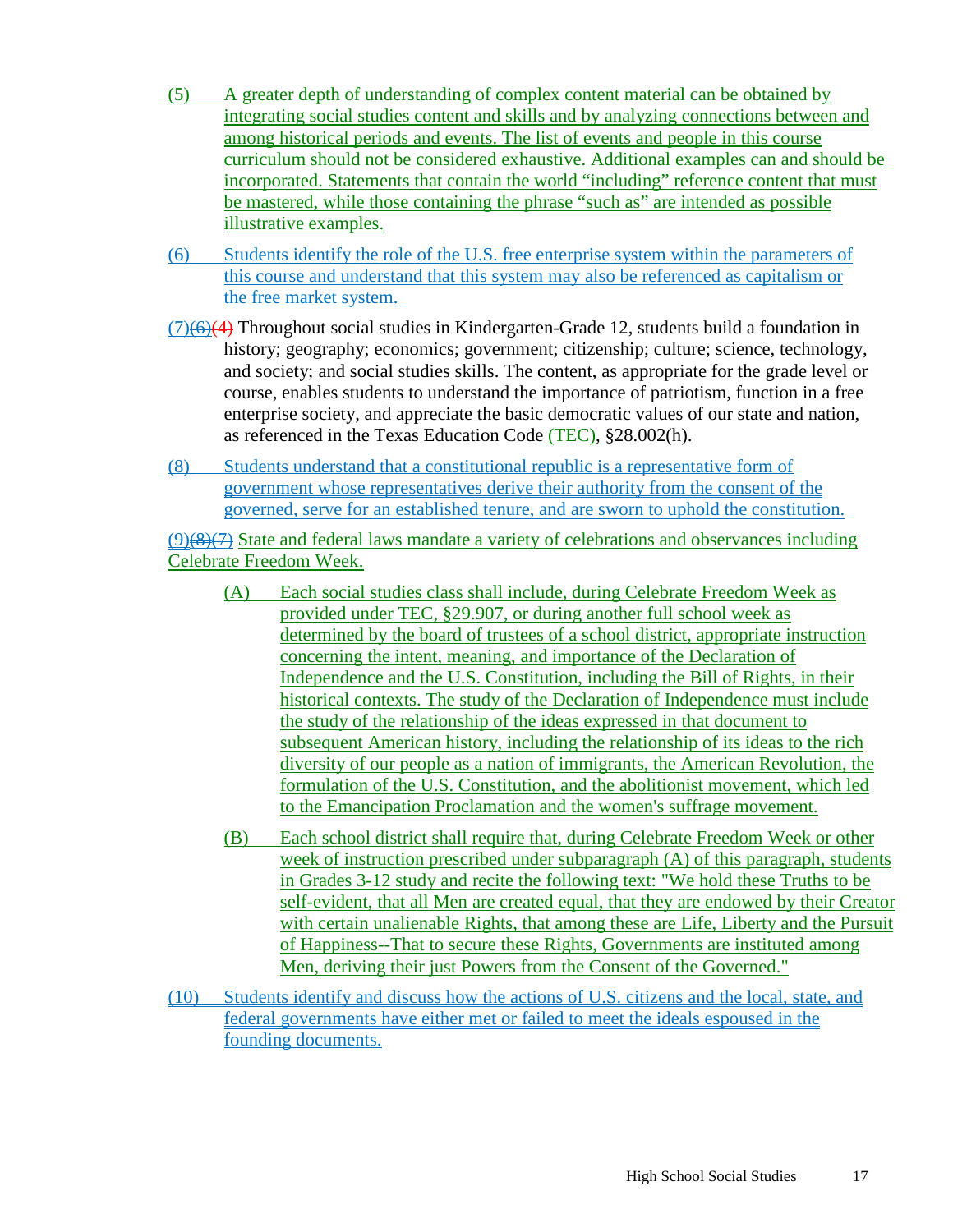- (c) Knowledge and skills.
	- (1) History. The student understands traditional historical points of reference in world history. The student is expected to:
		- $(A)$  identify the major eras in world history and describe their defining characteristics;
		- (B) identify changes that resulted from important turning points in world history such as the development of farming; the Mongol invasions; the development of cities; the European age of exploration and colonization; the scientific and industrial revolutions; the political revolutions of the 18th, 19th, and 20th centuries; and the world wars of the 20th century;
		- (A) identify major causes and describe the major effects of the following events from 8000 BC BCE to 500 BC BCE : the development of agriculture and the development of the river valley civilizations;
		- (B) identify major causes and describe the major effects of the following events from 500 BC BCE to AD 600 CE : the development of the classical civilizations of Greece, Rome, Persia, India (Maurya and Gupta), China (Zhou, Qin, and Han), and the development of major world religions;
		- (C) apply absolute and relative chronology through the sequencing of significant individuals, events, and time periods; and
		- (C) identify major causes and describe the major effects of the following important turning points in world history from 600 to 1450: the spread of Christianity, the decline of Rome and the formation of medieval Europe; the development of Islamic caliphates and their impact on Asia, Africa and Europe; the Mongol invasions and their impact on Europe, China, India and Southwest Asia <del>, and the Mesoamerican civilizations</del>;
		- (D) explain the significance of the following dates: 1066, 1215, 1492, 1789, 1914- 1918, and 1939-1945.
		- (D) identify major causes and describe the major effects of the following important turning points in world history from 1450 to 1750: the rise of the Ottoman Empire, the influence of the Ming dynasty on world trade, European exploration and the Columbian Exchange, European expansion, and the Renaissance and the Reformation;
		- (E) identify major causes and describe the major effects of the following important turning points in world history from 1750 to 1914: the Scientific Revolution, the Industrial Revolution and its impact on the development of modern economic systems, European imperialism, and the Enlightenment's impact on political revolutions; and
		- (F) identify major causes and describe the major effects of the following important turning points in world history from 1914 to the present: the world wars and their impact on political, economic, and social systems; communist revolutions and their impact on the Cold War; independence movements; and globalization.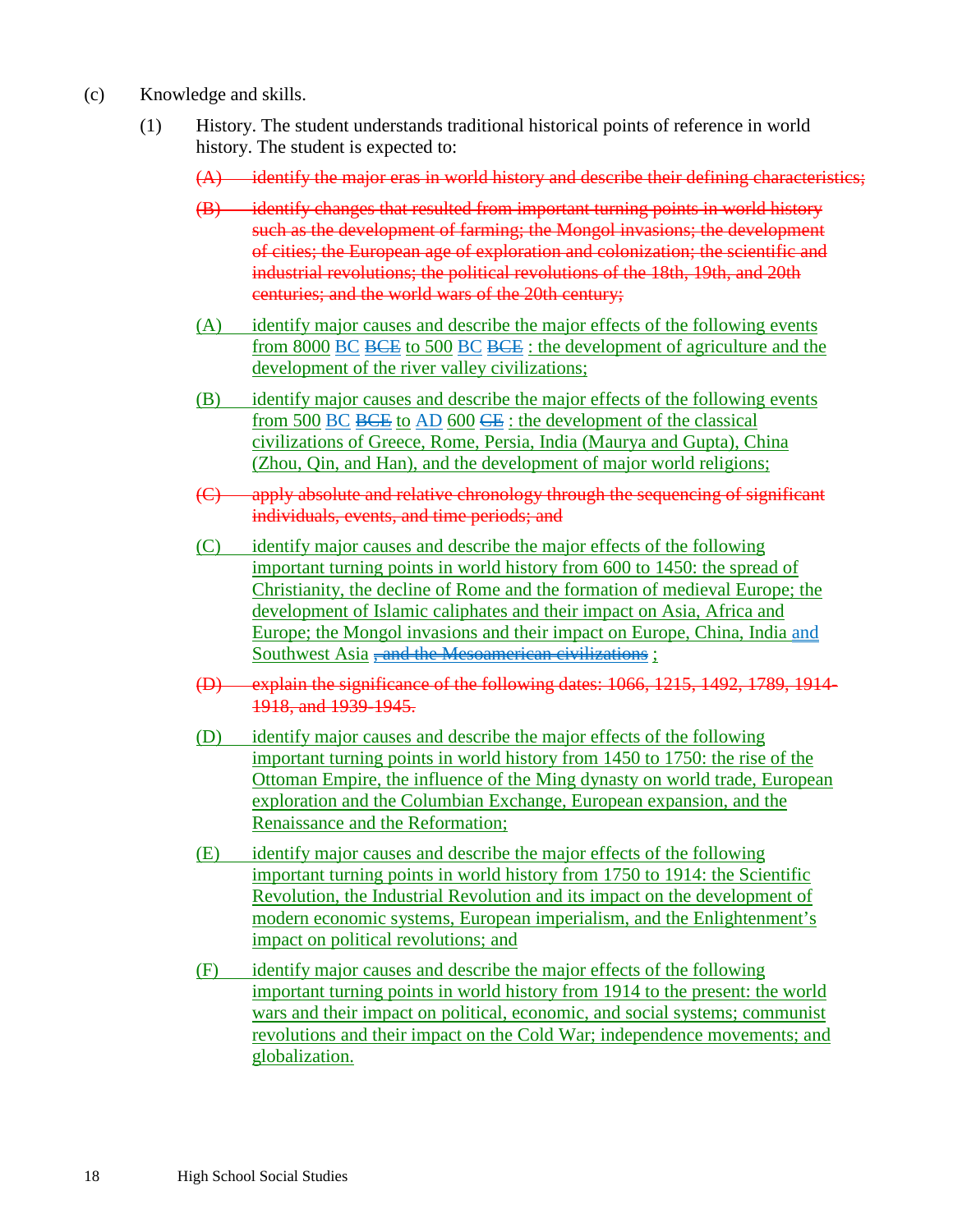- (2) History. The student understands how the present relates to the past. The student is expected to:
	- (A) identify elements in a contemporary situation that parallel a historical situation; and
	- (B) describe variables in a contemporary situation that could result in different outcomes.
- (2) History. The student understands how early civilizations developed from 8000 BC BCE to 500 BC BCE. The student is expected to:
	- (A) summarize the impact of the development of farming (Neolithic Revolution) on the creation of river valley civilizations;
	- (B) identify the characteristics of civilization; and
	- (C) explain how major river valley civilizations influenced the development of the classical civilizations.
- (3) History. The student understands how, as a result of the collapse of the Western Roman Empire, new political, economic, and social systems evolved, creating a new civilization in Western Europe. The student is expected to:
	- (A) compare medieval Europe with previous civilizations;
	- (B) describe the major characteristics of the political system of feudalism, the economic system of manorialism, and the authority exerted by the Roman Catholic Church; and
- (3) History. The student understands the contributions and influence of classical civilizations from 500 BC BCE to AD 600 CE on subsequent civilizations. The student is expected to:
	- (A) describe the major political, religious/philosophical, and cultural influences of Persia, India, China, Israel, Greece, and Rome, including the development of monotheism, Judaism, and Christianity;
	- (B) explain the impact of the fall of Rome on Western Europe; and
	- (C) compare the factors that led to the collapse of Rome and Han China.
- (4) History. The student understands how, after the collapse of classical empires, new political, economic, and social systems evolved and expanded from 600 to 1450. The student is expected to:
	- (A) explain the development of Christianity as a unifying social and political factor in medieval Europe and the Byzantine Empire;
	- (B) explain the characteristics of Roman Catholicism and Eastern Orthodoxy;
	- (C)(B) describe the major characteristics of and the factors contributing to the development of the political/social system of feudalism and the economic system of manorialism;
	- (D)(C) explain the political, economic, and social impact of Islam on Europe, Asia, and Northern, Eastern and Sub-Saharan Africa;
	- (E)(D) describe the interactions between Muslim, Christian, and Jewish societies in Europe, Asia, and North Africa;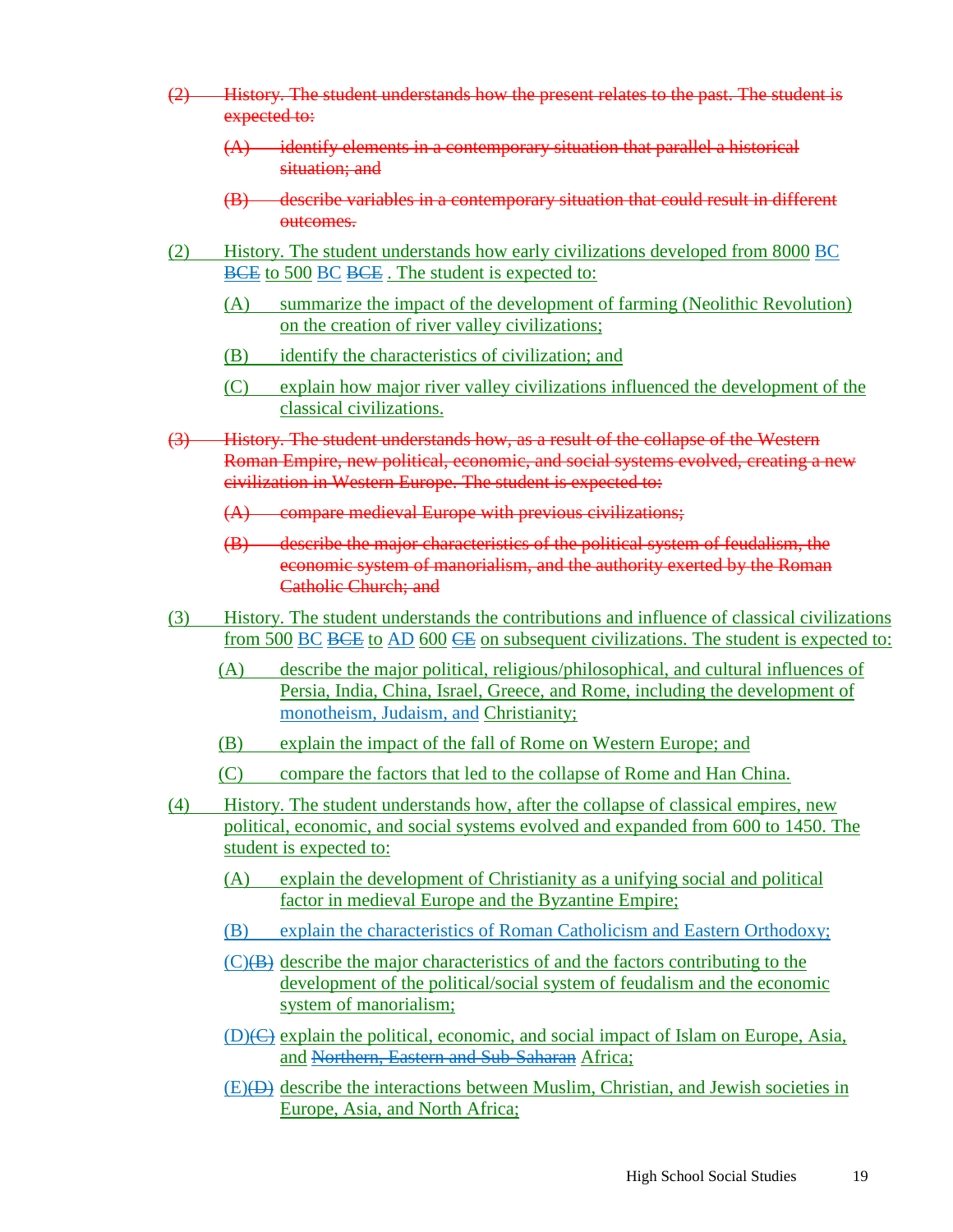- (F)(E) describe the interactions between Muslim and Hindu societies in South Asia;
- $(G)(F)$  explain how the Crusades, the Black Death, the Hundred Years' War, and the Great Schism contributed to the end of medieval Europe;
- (H)(G) summarize the major political, economic, and cultural developments in Tang and Song China and their impact on Eastern Asia;
- (I)(H) explain the development of the slave trade within Africa;
- $(J)(H)$  analyze how the Silk Road and the African gold-salt trade facilitated the spread of ideas and trade; and
- $(K)(H)$  summarize the changes resulting from the Mongol invasions of Russia, China, and the Islamic world.
- (5) History. The student understands causes and effects of European expansion beginning in the 16th century. The student is expected to:
	- (A) identify causes of European expansion beginning in the 16th century; and
	- (B) explain the political, economic, cultural, and technological influences of European expansion on both Europeans and non-Europeans, beginning in the 16th century.
- $(5)(4)$  History. The student understands the influence causes, characteristics, and impact of the European Renaissance and the Reformation eras from 1450 to 1750. The student is expected to:
	- (A) explain how the Crusades contributed to the development of the European Renaissance; and
	- (A) identify the causes and characteristics of the European Renaissance and the Reformation eras; and
	- (A)(B) explain the political, intellectual, artistic , economic, and religious impact identify the effects of the European Renaissance and the Reformation eras -; and
	- (B) explain the political, intellectual, artistic, economic, and religious impact of the Reformation.
- (6) History. The student understands the major developments of civilizations of sub-Saharan Africa, Mesoamerica, Andean South America, and Asia. The student is expected to:
	- (A) summarize the major political and cultural developments of the civilizations of sub-Saharan Africa;
	- (B) summarize the major political, economic, and cultural developments of civilizations in Mesoamerica and Andean South America; and
	- (C) summarize the major political, economic, and cultural developments of civilizations in China, India, and Japan.
- (6) The student understands the characteristics and impact of the Maya, Inca, and Aztec civilizations. The student is expected to:
	- (A) compare the major political, economic, social, and cultural developments of the Maya, Inca, and Aztec civilizations and explain how prior civilizations influenced their development;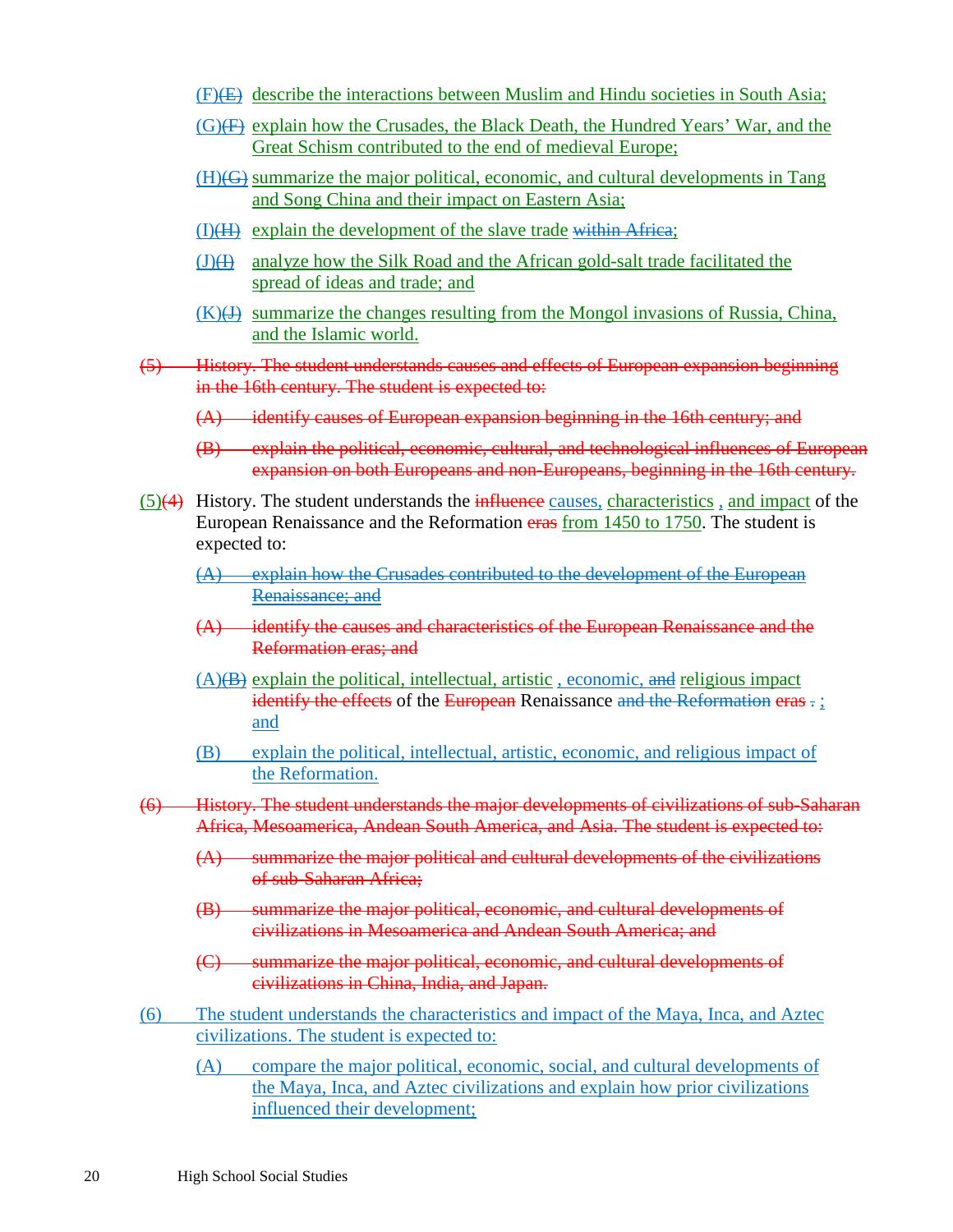- (B) explain how the Inca and Aztec empires were impacted by European exploration/colonization;
- (7)(6) History. The student understands the causes and impact of European expansion from 1450 to 1750. The student is expected to:
	- (A) analyze the causes of European expansion from 1450 to 1750;
	- (B) compare the major political, economic, social, and cultural developments of the Maya, Inca, and Aztecs and explain how prior civilizations influenced their development;
	- (C) explain how the Inca and Aztec empires were impacted by European exploration/colonization;
	- (B)(D) explain the impact of the Columbian Exchange on the Americas and Europe;
	- $(C)$ (E) explain the impact of the Atlantic slave trade on West Africa and the Americas;
	- (D)(F) explain the impact of the Ottoman Empire on Eastern Europe and global trade; and
	- $(E)(G)$  explain Ming China's impact on global trade  $\frac{1}{2}$ ; and
	- (F) explain new economic three pro-free market factors and principles that contributed to the success of Europe's Commercial Revolution.
- (7) History. The student understands the impact of political and economic imperialism throughout history. The student is expected to:
	- (A) analyze examples of major empires of the world such as the Aztec, British, Chinese, French, Japanese, Mongol, and Ottoman empires; and
	- (B) summarize effects of imperialism on selected societies.
- (8)(7) History. The student understands the causes and the global impact of the Industrial Revolution and European imperialism from 1750 to 1914. The student is expected to:
	- (A) explain how 17th and 18th century European scientific advancements led to the Industrial Revolution;
	- (B) explain how the Industrial Revolution led to political, economic, and social changes in Europe;
	- (C) identify the major political, economic, and social motivations that influenced European imperialism; and
	- (D) explain the major characteristics and impact of European imperialism . ; and
	- (E) explain the effects benefits of free enterprise in the Industrial Revolution.
- (9)(8) History. The student understands the causes and effects of major political revolutions since the 17th century between 1750 and 1914. The student is expected to:
	- (A) compare the identify causes, characteristics, and consequences and evaluate effects of major political revolutions since the 17th century, including of the **English, American, and French<del>, and Russian</del> Latin American revolutions,** emphasizing the role of the Enlightenment, the Glorious Revolution, and religion;
	- (B) explain the impact of Napoleon Bonaparte and the Napoleonic Wars on Europe and Latin America; and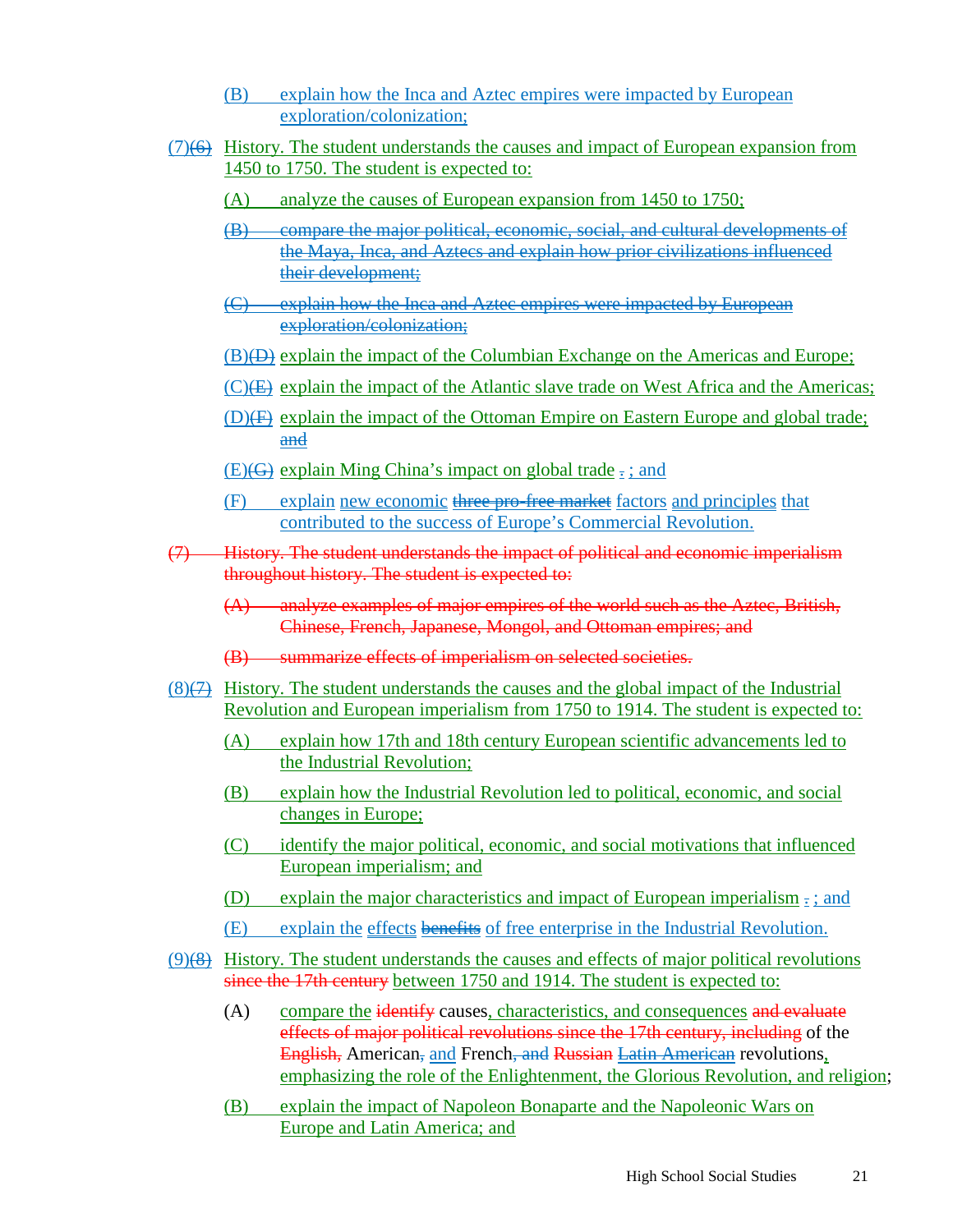- (C) evaluate how the American Revolution differed from the French and Russian revolutions, including its long-term impact on political developments around the world; and
- (C) trace the influence of the American and French revolutions on Latin America, including the role of Simón Bolivar;
- $(D)(C)(B)$  identify the influence of the following ideas such as  $\div$  summarize the ideas from the English, American, French, and Russian revolutions concerning separation of powers, checks and balances, liberty, equality, democracy, popular sovereignty, human rights, constitutionalism, and nationalism on political revolutions;.
- (D) summarize the significant events related to the spread and fall of communism, including worldwide political and economic effects.
- (9) History. The student understands the impact of totalitarianism in the 20th century. The student is expected to:
	- (A) identify and explain causes and effects of World Wars I and II, including the rise of nazism/ fascism in Germany, Italy, and Japan; the rise of communism in the Soviet Union; and the Cold War; and
	- (B) analyze the nature of totalitarian regimes in China, Nazi Germany, and the Soviet Union.
- $(10)(9)$  History. The student understands the causes and impact of World War I. The student is expected to:
	- (A) identify the importance of imperialism, nationalism, militarism, and the alliance system in causing World War I;
	- (B) identify major characteristics of World War I, including total war, trench warfare, modern military technology, and high casualty rates;
	- (C) explain the political impact of Woodrow Wilson's Fourteen Points and the political and economic impact of the Treaty of Versailles, including changes in boundaries and the mandate system; and
	- (D) identify the causes of the February (March) and October revolutions of 1917 in Russia, their effects on the outcome of World War I, and the Bolshevik establishment of the Union of Soviet Socialist Republics.
- (10) History. The student understands the influence of significant individuals of the 20th century. The student is expected to:
	- $(A)$  analyze the influence of significant individuals such as Winston Churchill, Adolf Hitler, Vladimir Lenin, Mao Zedong, and Woodrow Wilson on political events of the 20th century; and
	- (B) analyze the influence of significant social and/or religious leaders such as Mohandas Gandhi, Pope John Paul II, Mother Theresa, and Desmond Tutu on events of the 20th century.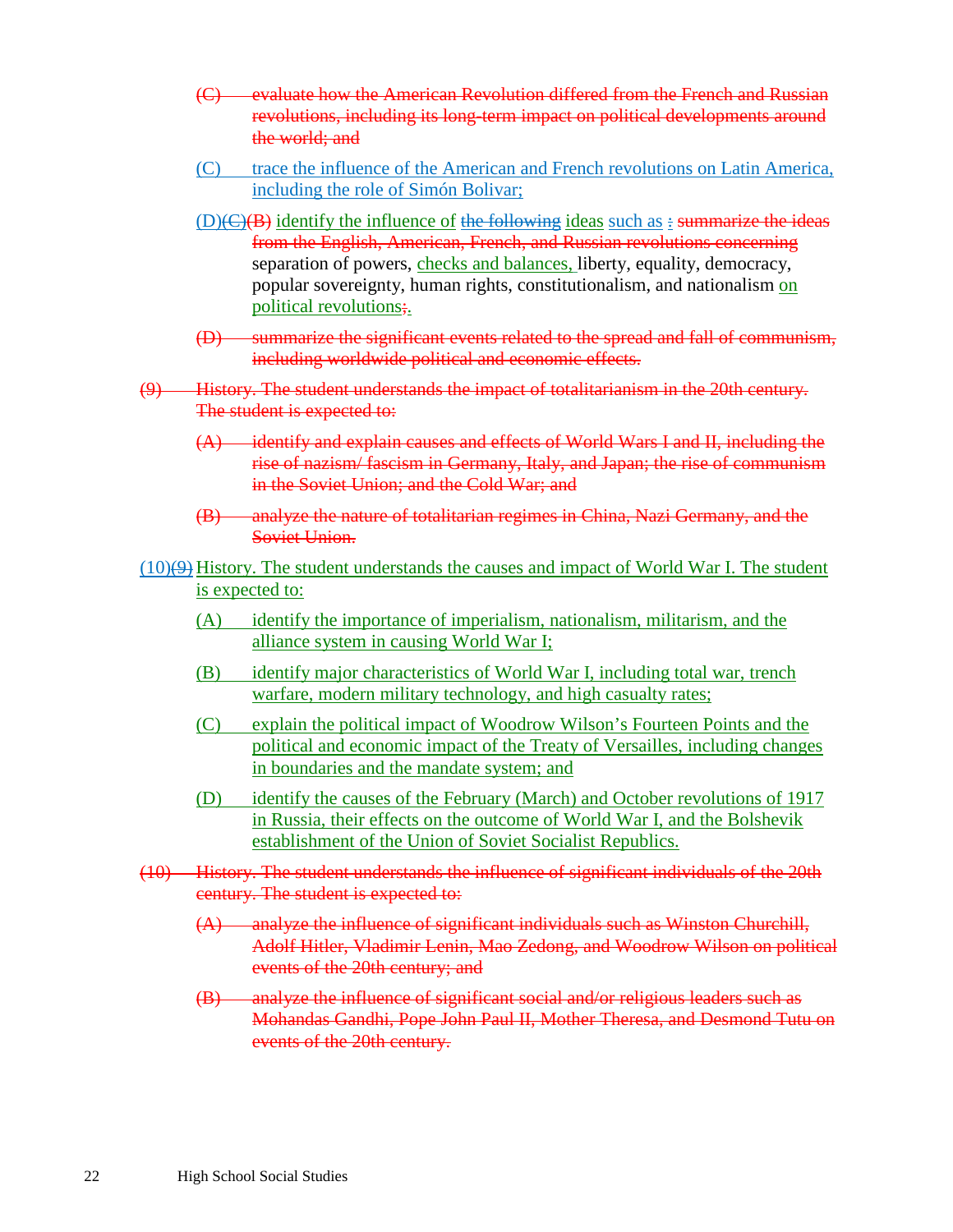$(11)(40)$  History. The student understands the causes and impact of the global economic depression immediately following World War I. The student is expected to:

- (A) summarize the international, political, and economic causes of the global depression; and
- (B) explain the responses of governments in the United States, Germany, and the Soviet Union to the global depression.

 $(12)(11)$  History. The student understands the causes and impact of World War II. The student is expected to:

- (A) describe the emergence and characteristics of totalitarianism;
- (B) explain the roles of various world leaders, including Benito Mussolini, Adolf Hitler, Hideki Tojo, Joseph Stalin, Franklin D. Roosevelt, and Winston Churchill , prior to and during World War II; and
- (C) explain the major causes and events of World War II, including the German invasions of Poland and the Soviet Union, the Holocaust, Japanese imperialism, the attack on Pearl Harbor, the Normandy landings, and the dropping of the atomic bombs.

 $(13)(12)$  History. The student understands the impact of major events associated with the Cold War and decolonization independence movements . The student is expected to:

- (A) summarize how the outcome of World War II contributed to the development of the Cold War;
- (B) summarize the factors that contributed to communism in China, including Mao Zedong's role in its rise, and how it differed from Soviet communism;
- (C) identify the following major events of the Cold War  $\div$ , including the Korean War, the Vietnam War, and the arms race;
- (D) explain the roles of modern world leaders, including Ronald Reagan, Mikhail Gorbachev, Lech Walesa, and Pope John Paul II , in the collapse of communism in Eastern Europe and the Soviet Union; and
- (E) summarize the rise of independence movements in Africa, the Middle East, and South Asia - and reasons for ongoing conflicts; and
- (F) explain how Arab rejection of the State of Israel has led to ongoing conflict.

(14)(13) History. The student understands the development of radical Islamic fundamentalism and the subsequent use of terrorism by some of its adherents and the ongoing conflict between Palestinians and Israelis in the second half of the 20th century . The student is expected to:

- (A) summarize the development and impact of radical Islamic fundamentalism on events in the second half of the 20th century , including Palestinian terrorism and the growth of al Qaeda ;
- (B) explain the origins and impact of the Israeli-Palestinian conflict on global politics; and
- (B)(C) explain the U.S. response to terrorism from September 11, 2001, to the present.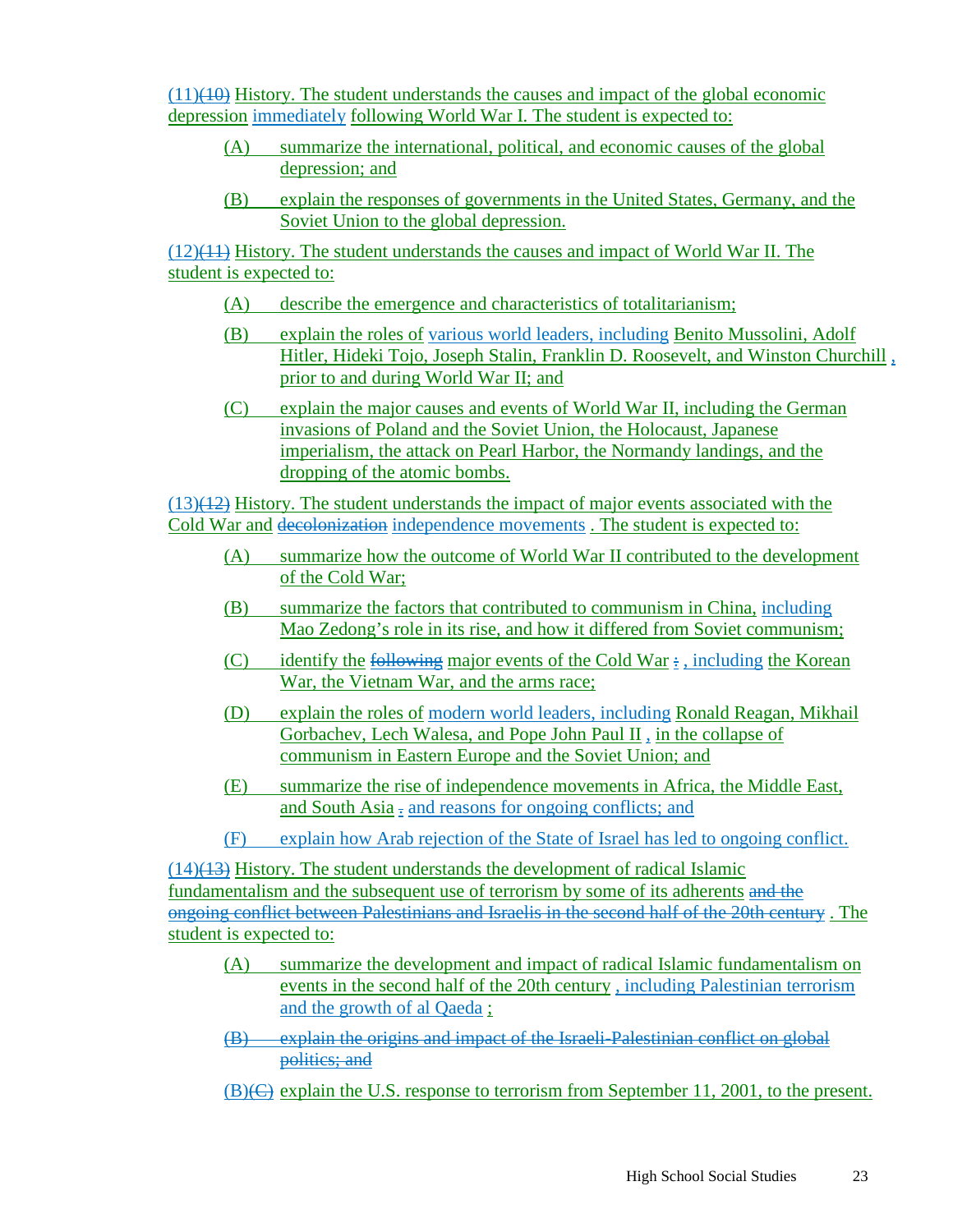$(15)(14)(11)$  Geography. The student uses geographic skills and tools to collect, analyze, and interpret data. The student is expected to:

- (A) create and interpret thematic maps, graphs, and charts, models, and databases representing various aspects of world history to demonstrate the relationship between geography and the historical development of a region or nation; and
- (B) analyze and compare pose and answer questions about geographic distributions and patterns in world history shown on maps, graphs, charts, and models, and databases.

 $(16)(15)(12)$  Geography. The student understands the impact of geographic factors on major historic events and processes. The student is expected to:

- (A) locate places and regions of historical significance such as the Indus, Nile, Tigris and Euphrates, and Yellow (Huang He) river valleys and describe their physical and human characteristics directly related to major eras and turning points in world history;
- (B) analyze the influence of effects physical and human and physical geographic factors on major events in world history, including the development of river valley civilizations, trade in the Indian Ocean, and such as the effects of the opening of the Panama and Suez canals on world trade patterns; and
- (C) interpret historical and contemporary maps, charts, and graphs to identify and explain geographic factors such as control of the Straits of Hormuz that have how geography has influenced people and events in the past.

 $(17)(16)(13)$  Economics. The student understands the impact of the Neolithic and Industrial agricultural revolutions and globalization on humanity and the development of the first civilizations. The student is expected to:

- (A) identify important changes in human life caused by the Neolithic agricultural Rrevolution and the Industrial Revolution; and
- (B) explain economic, social, and geographic factors that led to the development of the first civilizations.
- (B) summarize the role of economics in driving political changes as related to the Neolithic Revolution and the Industrial Revolution; and
- (C) summarize the economic and social impact of 20th century globalization.

 $(18)(17)(14)$  Economics. The student understands the historical origins of contemporary economic systems and the benefits of free enterprise in world history. The student is expected to:

- $(A)$  identify the historical origins and characteristics of the economic systems of eapitalism (the free enterprise system, free market system), including the contributions of Adam Smith , especially the influence of his ideas found in *The Wealth of Nations* and socialism;
- $(B)$  identify the historical origins and characteristics of the political and economic system of communism, including the contributions influences of Karl Marx ; and
- (C) compare the relationships between and among contemporary countries with differing economic systems.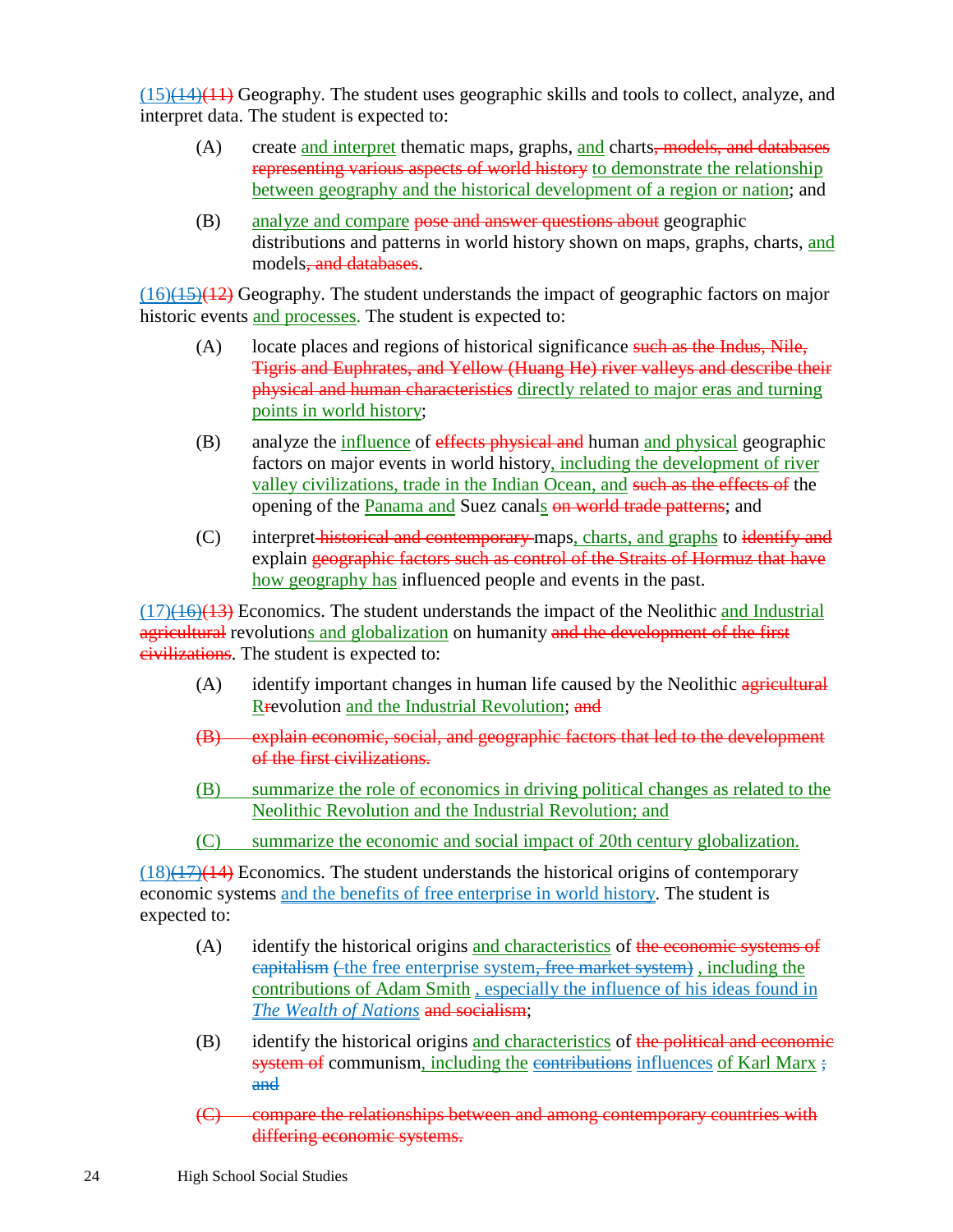- (C) identify the historical origins and characteristics of socialism  $\frac{1}{x}$ ; and
- (D) identify the historical origins and characteristics of fascism  $\frac{1}{2}$ .
- (E) explain why communist command economies collapsed in competition with free-market economies at the end of the 20th century; and
- (F) formulate generalizations on how economic freedom improved the human condition, based on students' knowledge of the benefits of free enterprise in Europe's Commercial Revolution, the Industrial Revolution, and 20th century free-market economies, compared to communist command communities.

 $(19)(18)(15)$  Government. The student understands the historical antecedents characteristics of contemporary major political systems throughout history. The student is expected to:

- (A) explain the impact of parliamentary and constitutional systems of government on significant world political developments;
- (A) identify the characteristics of monarchies and theocracies as forms of government in early civilizations; and
- (B) define and give examples of different political systems, past and present;
- (B) identify the characteristics of the following political systems: theocracy, absolute monarchy, democracy, republic, oligarchy, limited monarchy, and totalitarianism.
- (C) explain the impact of American political ideas on significant world political developments; and
- (D) apply knowledge of political systems to make decisions about contemporary issues and events.

 $(20)(19)(16)$  Government. The student understands the process by which democraticrepublican government evolved how contemporary political systems have developed from earlier systems of government. The student is expected to:

- (A) explain the development of trace the process by which democratic-republican government evolved from its beginnings in the Judeo-Christian legal tradition and classical Greece and Rome, through developments in England the English Civil War and continuing with the Enlightenment; and
- (B) identify the impact of political and legal ideas contained in the following significant historic documents: including, Hammurabi's Code, the Jewish Ten Commandments, Justinian's Code of Laws, Magna Carta, the English Bill of Rights, John Locke's "Two Treatises of Government," and the Declaration of Independence, the U.S. Constitution, and the Declaration of the Rights of Man and of the Citizen;
- $(C)$  explain the political philosophies of individuals such as impact of Enlightenment ideas from the writings of John Locke, Thomas Hobbes, Voltaire, Charles de Montesquieu, Jean Jacques Rousseau, Thomas Aquinas, John Calvin, Thomas Jefferson, and William Blackstone and Thomas Jefferson on political revolutions from 1750 to the present; and
- (D) explain the significance of the League of Nations and the United Nations.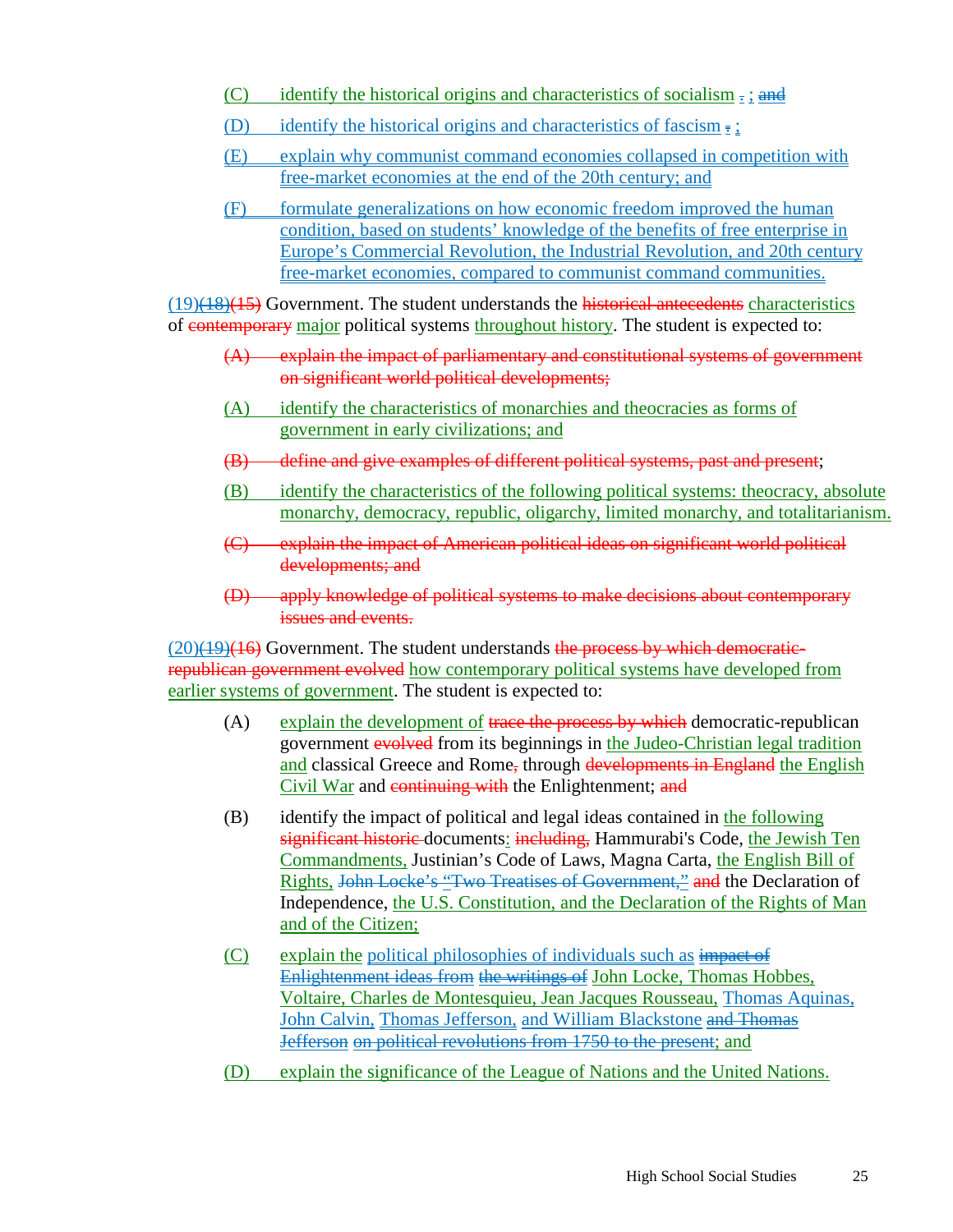- (20) Culture. The student understands the relationship between the arts and the times during which they were created. The student is expected to:
	- (A) identify significant examples of art and architecture that demonstrate an artistic ideal or visual principle from selected cultures;
	- (B) analyze examples of how art, architecture, literature, music, and drama reflect the history of cultures in which they are produced; and
	- (C) identify examples of art, music, and literature that transcend the cultures in which they were created and convey universal themes.

 $(21)(20)(17)$  Citizenship. The student understands the significance of political choices and decisions made by individuals, groups, and nations throughout history. The student is expected to:

- (A) evaluate political choices and decisions that individuals, groups, and nations have made in the past, taking into account historical context, and apply this knowledge to the analysis of choices and decisions faced by contemporary societies; and
- (A) describe how people have participated in supporting or changing their governments; and
- (B) describe the different roles rights and responsibilities of citizens and noncitizens in historical cultures, especially as the roles pertain to civic participation throughout history. and
- (C) identify examples of key persons who were successful in shifting political thought, including William Wilberforce.

 $(22)(21)(18)$  Citizenship. The student understands the historical development of significant legal and political concepts related to the rights and responsibilities of citizenship, including ideas about rights, republicanism, constitutionalism, and democracy. The student is expected to:

- $(A)$  summarize trace the historical development of the rule of law and rights and responsibilities, beginning in the ancient world and continuing to the beginning of the first modern constitutional republics from ancient to modern times;
- (B) summarize the worldwide influence of ideas concerning rights and responsibilities that originated from Greco-Roman and Judeo-Christian ideals in Western civilization such as equality before the law;
- (B) identify the influence of ideas regarding the right to a "trial by a jury of your peers," and the concepts of "innocent until proven guilty" and "equality before the law" that originated from the Judeo-Christian legal tradition and in Greece and Rome;
- (C) identify examples of political, economic, and social oppression and violations of human rights throughout history: including slavery, the Holocaust, other examples of genocide, and politically-motivated mass murders in Cambodia, China, and the Soviet Union;
- (C) identify examples of politically motivated mass murders in Cambodia, China, Latin America, and the Soviet Union , and Armenia ;
- (D) identify examples of genocide, including the Holocaust and genocide in Armenia, the Balkans, and Rwanda, and Darfur;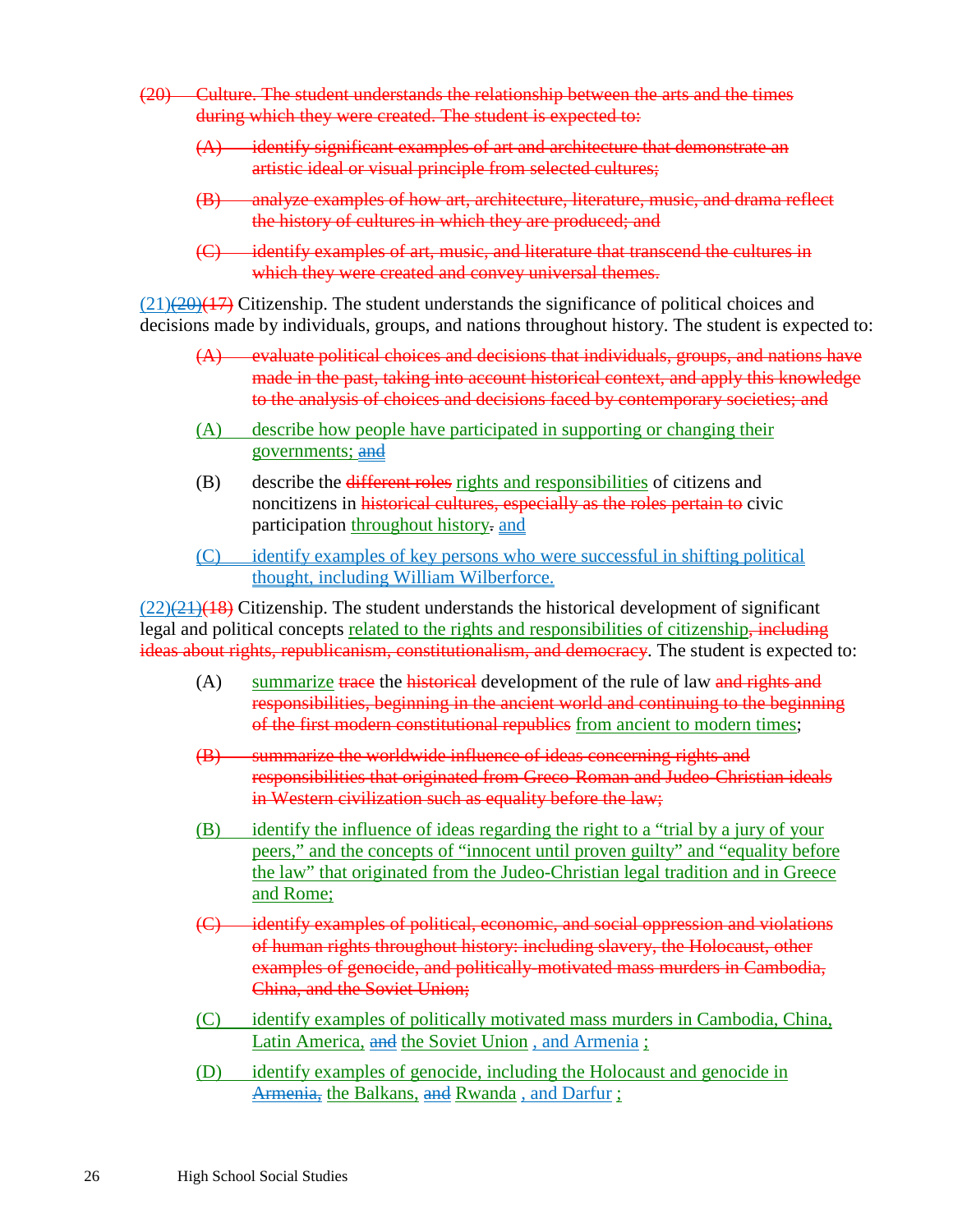- (E) identify examples of individuals who led resistance to political oppression such as Nelson Mandela, Mohandas Gandhi, Oscar Romero, Natan Sharansky, Las Madres de la Plaza de Mayo, and Chinese student protestors in Tiananmen Square; and
- (F)(D) assess the degree to which American ideals have advanced human rights and democratic ideas ideals and practices have been advanced throughout the world during the 20th century.

 $(23)(22)(19)$  Culture. The student understands the history and relevance of major religious and philosophical traditions. The student is expected to:

- $(A)$  describe compare the historical origins, central ideas, and the spread of major religious and philosophical traditions, including Buddhism, Christianity, Confucianism, Hinduism, Islam, and Judaism, Sikhism, and the development of monotheism; and
- $(B)$  identify examples of religious influence in historic and contemporary world events on various events referenced in the major eras of world history.

 $(24)$  $(24)$  $(23)$  $(21)$  Culture. The student understands the roles of women, children, and families in different historical cultures. The student is expected to:

- (A) describe analyze the specific changing roles of women, children, and families in during major eras of world history different historical cultures; and
- (B) describe the political, economic, and cultural major influences of women such as Elizabeth I, Queen Victoria, Mother Teresa, Indira Gandhi, Margaret Thatcher, and Golda Meir in different historical cultures during major eras of world history.

 $(25)(24)(22)$  Culture. The student understands how the development of ideas has influenced institutions and societies. The student is expected to:

- (A) summarize the following fundamental ideas and institutions of Eastern civilizations that originated in China and India: Hinduism, Confucianism, Daoism, the Mandate of Heaven, Legalism, and Buddhism;
- (B) summarize the fundamental ideas and institutions of Western civilizations that originated in Greece and Rome; and
- (C) analyze how ideas such as Judeo-Christian ethics and the rise of secularism and individualism in Western civilization, beginning with the Enlightenment, have influenced institutions and societies.
- (C) explain the relationship among Christianity, individualism, and growing secularism that began with the Renaissance and how the relationship influenced subsequent political developments; and
- (D) explain how Islam influences law and government in the Muslim world.

(26) Culture. The student understands the relationship between the arts and the times during which they were created. The student is expected to:

(A) identify significant examples of art and architecture that demonstrate an artistic ideal or visual principle from selected cultures;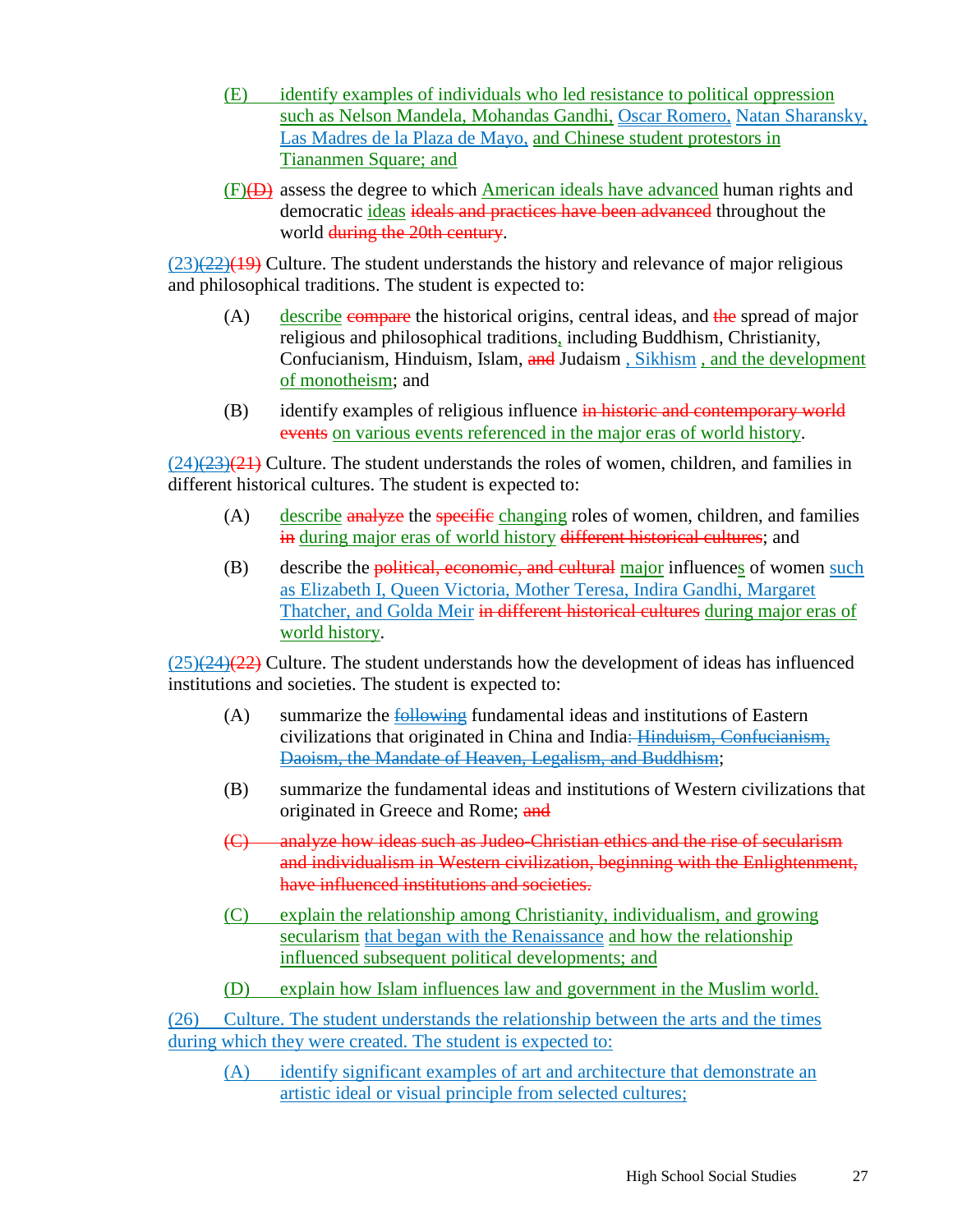- (B) analyze examples of how art, architecture, literature, music, and drama reflect the history of the cultures in which they are produced; and
- (C) identify examples of art, music, and literature that transcend the cultures in which they were created and convey universal themes.

 $(27)(25)(23)$  Science, technology, and society. The student understands how major scientific and mathematical discoveries and technological innovations have affected societies throughout history prior to 1750. The student is expected to:

- (A) give examples of major mathematical and scientific discoveries and technological innovations that occurred at different periods in history and describe the changes produced by these discoveries and innovations;
- $(A)(B)$  identify the origin and diffusion of major new ideas in mathematics, science, and technology that occurred during the Greco-Roman, Indian, Islamic, and Chinese civilizations in river valley civilizations, classical Greece and Rome, classical India, the Islamic caliphates between 700 and 1200, and in China from the Tang to Ming dynasties and trace the spread of these ideas to other civilizations;
- $(B)(C)$  summarize the major ideas in astronomy, mathematics, and architectural engineering that developed in Mesoamerica and Andean South America; the Maya, Inca, and Aztec civilizations;
- (C) explain the impact of the printing press on the Renaissance and the Reformation in Europe; and
- (D) describe the origins of the  $S$ cientific Revolution in 16th-century Europe and explain its impact on scientific thinking worldwide. ; and
- (E) identify the contributions of significant scientists such as Archimedes, Copernicus, Eratosthenes, Galileo, and Pythagoras , Isaac Newton, and Robert Boyle.

 $(28)(26)(24)$  Science, technology, and society. The student understands connections between major developments in science and technology and the growth of industrial economies and societies in the 18th, 19th, and 20th centuries how major scientific and mathematical discoveries and technological innovations have affected societies from 1750 to the present. The student is expected to:

- $(A)$  explain the causes of industrialization and evaluate both short-term and longterm impact on societies role of textile manufacturing and steam technology in initiating the Industrial Revolution and the role of the factory system and transportation technology in advancing the Industrial Revolution;
- (B) describe the connection between scientific discoveries and technological innovations and new patterns of social and cultural life in the 20th century, such as developments in transportation and communication that affected social mobility; and
- (B) explain the roles of military technology, transportation technology, communication technology, and medical advancements in initiating and advancing 19th century imperialism;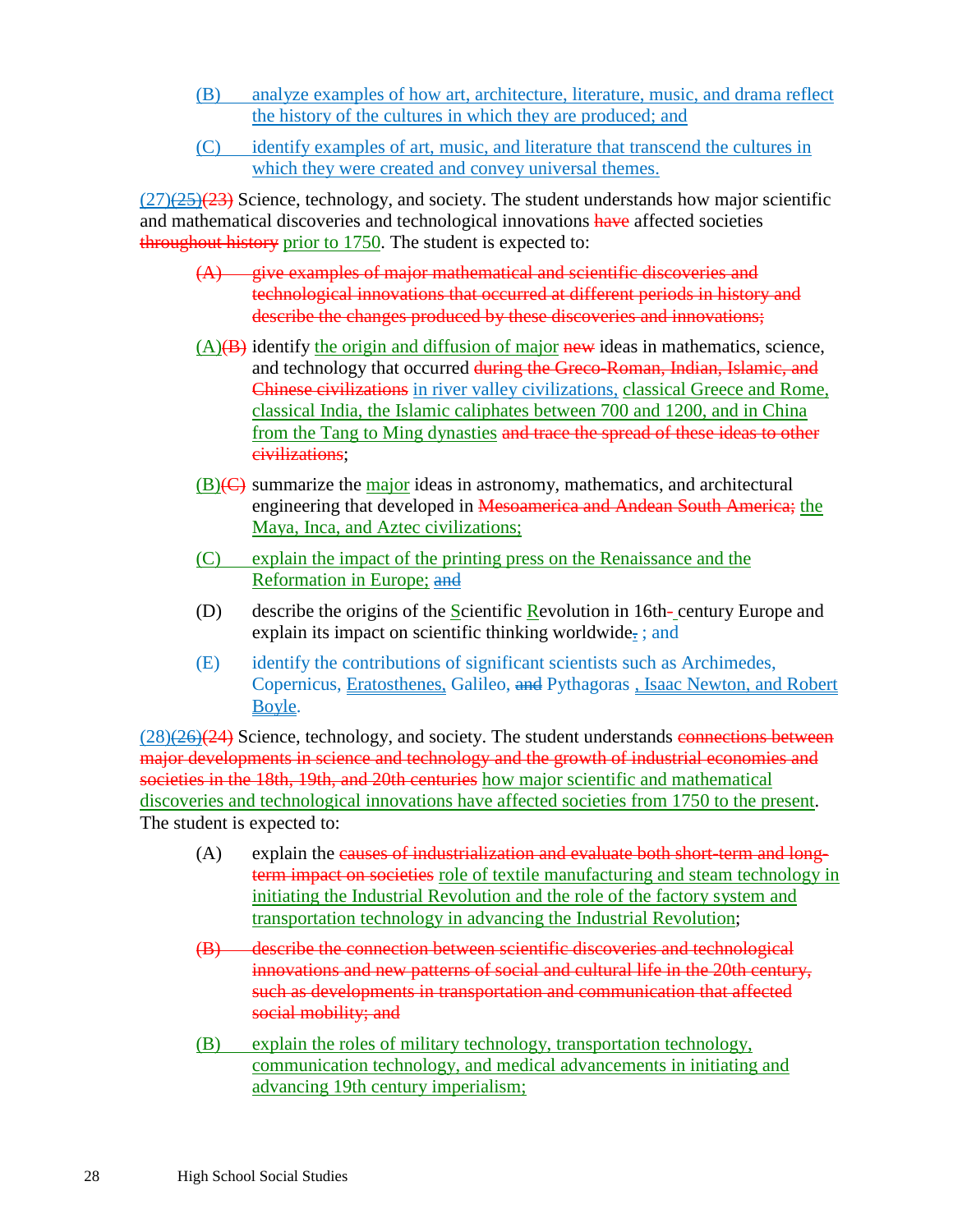- (C) explain the effects of major new military technologies on World War I, World War II, and the Cold War; and
- (D) explain the roles of telecommunication technology, computer technology, transportation technology, and medical advancements in developing the modern global economy and society . ; and
- $(E)(E)$  identify the contributions of significant scientists and inventors such as Robert Boyle, Marie Curie, Thomas Edison, Albert Einstein, Robert Fulton, Sir Isaac Newton, Louis Pasteur, and James Watt.

 $\left(\frac{25}{27}{29}\right)$  Social studies skills. The student applies critical-thinking skills to organize and use information acquired from a variety of valid sources, including electronic technology. The student is expected to:

- (A) identify ways methods used by archaeologists, anthropologists, historians, and geographers to analyze limited evidence;
- (B) locate and use primary and secondary sources such as computer software, databases, media and news services, biographies, interviews, and artifacts to acquire information;
- $(D)(B)$  explain and apply different methods that how historians, when examining use to interpret the past, including the use of primary and secondary sources, points of view, analyze frames of reference, and historical context, and point of view to interpret historical events;
- (C) explain the differences between primary and secondary sources and examine those sources to analyze frame of reference, historical context, and point of view;
- $(F)(D)$  evaluate the validity of a source based on language, corroboration with other sources, and information about the author;
- (E) use the process of historical inquiry to research, interpret, and use multiple sources of evidence:
- $(\mathbf{G})(E)$  identify bias in written, oral, and visual material;
- (C)(F) analyze information by sequencing, categorizing, identifying cause-and-effect relationships, comparing, contrasting, finding the main idea, summarizing, making generalizations and predictions, and drawing inferences and conclusions, and developing connections between historical events over time;
- (H)(G) construct a thesis on a social studies issue or event supported by evidence support a point of view; and
- $(H)(H)$  use appropriate reading and mathematical skills to interpret social studies information such as maps and graphs.

 $(26)(28)(30)$  Social studies skills. The student communicates in written, oral, and visual forms. The student is expected to:

- (A) use social studies terminology correctly;
- (B) use standard grammar, spelling, sentence structure, and punctuation;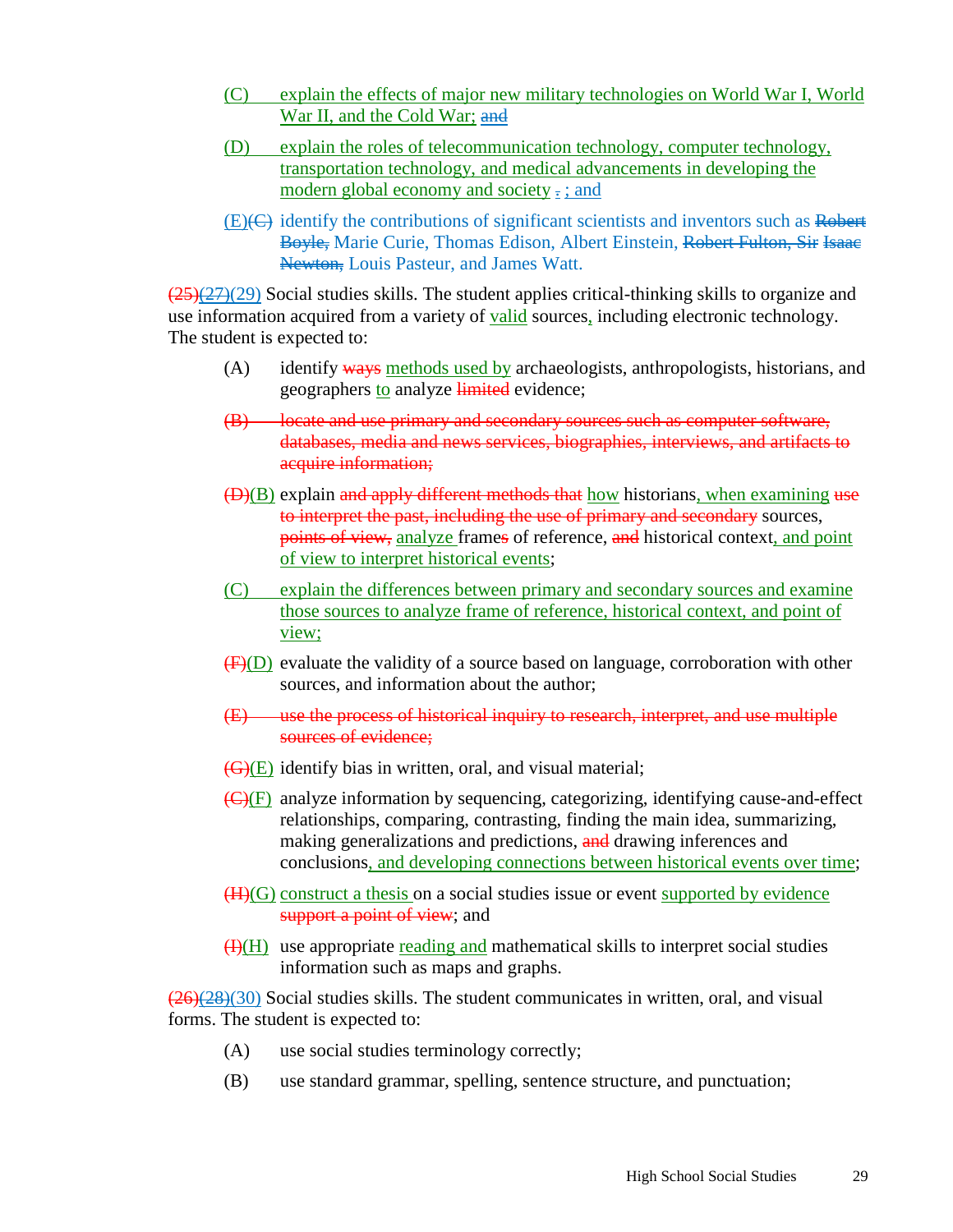- (C) interpret and create databases, research outlines, bibliographies, and visuals including graphs, charts, timelines, and maps; and written, oral, and visual presentations of social studies information; and
- (D) transfer information from one medium to another including written to visual and statistical to written or visual, using computer software as appropriate.

 $\left(\frac{27}{29}(29)(31)\right)$  Social studies skills. The student uses problem-solving and decision-making skills, working independently and with others, in a variety of settings. The student is expected to:

- (A) use a problem-solving process to identify a problem, gather information, list and consider options, consider advantages and disadvantages, choose and implement a solution, and evaluate the effectiveness of the solution; and
- (B) use a decision-making process to identify a situation that requires a decision, gather information, identify options, predict consequences, and take action to implement a decision.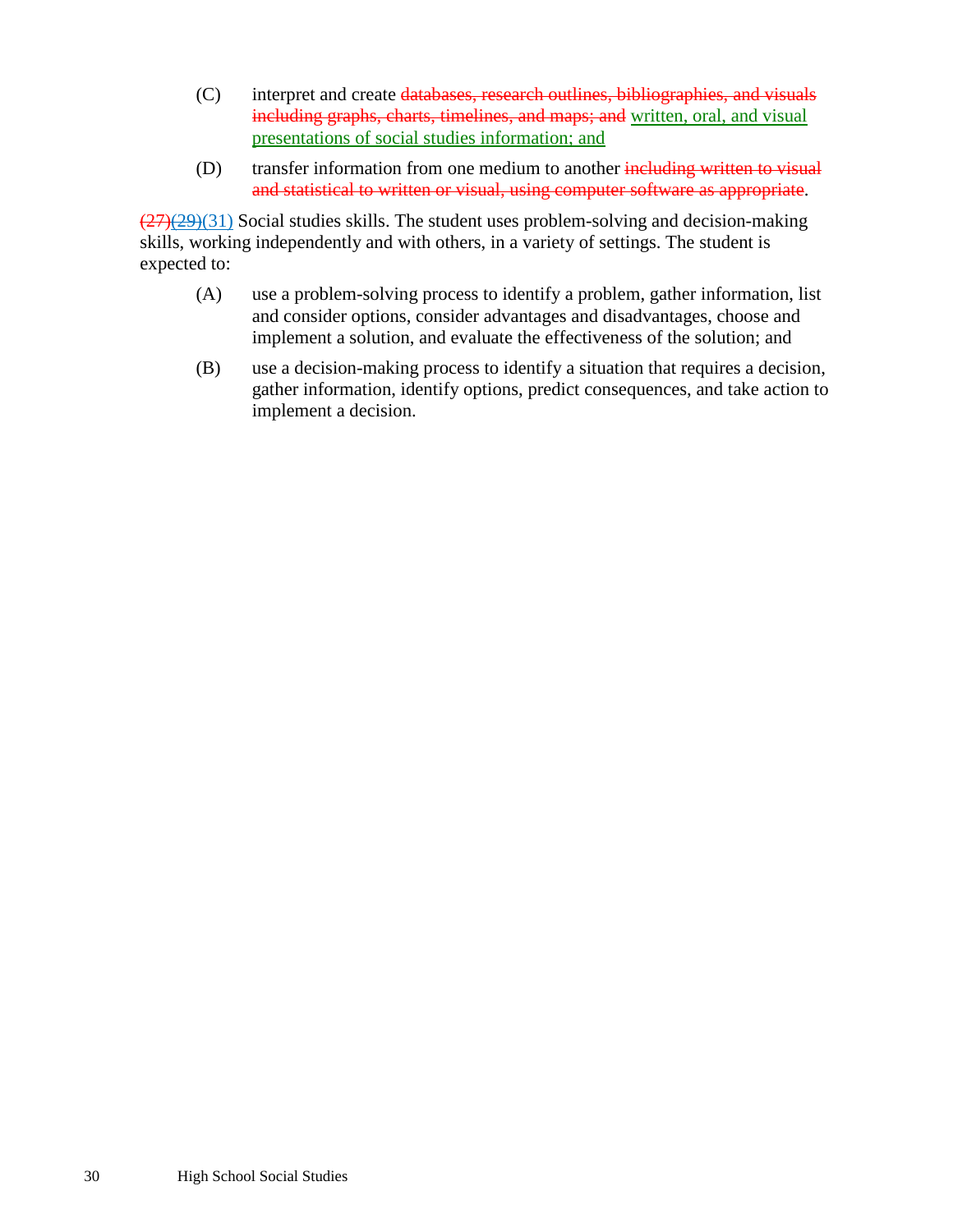## **§113.3443. World Geography Studies (One Credit), Beginning with School Year 2011-2012.**

- (a) General requirements. Students shall be awarded one unit of credit for successful completion of this course.
- (b) Introduction.
	- (1) In World Geography Studies, students examine people, places, and environments at local, regional, national, and international scales from the spatial and ecological perspectives of geography. Students describe the influence of geography on events of the past and present with emphasis on contemporary issues. A significant portion of the course centers around the physical processes that shape patterns in the physical environment; the characteristics of major land forms landforms, climates, and ecosystems and their interrelationships; the political, economic, and social processes that shape cultural patterns of regions; types and patterns of settlement; the distribution and movement of the world population; relationships among people, places, and environments; and the concept of region. Students analyze how location affects economic activities in different economic systems throughout the world. Students identify the processes that influence political divisions of the planet and analyze how different points of view affect the development of public policies. Students compare how components of culture shape the characteristics of regions and analyze the impact of technology and human modifications on the physical environment. Students use problem-solving and decision-making skills to ask and answer geographic questions.
	- (2) To support the teaching of the essential knowledge and skills, the use of a variety of rich primary and secondary source material such as contemporary and historical maps of various types, satellite-produced images, photographs, graphs, map sketches, and diagrams is encouraged.
	- (3) The eight strands of the essential knowledge and skills for social studies are intended to be integrated for instructional purposes. Skills listed in the geography and social studies skills strands in subsection (c) of this section should be incorporated into the teaching of all essential knowledge and skills for social studies. A greater depth of understanding of complex content material can be attained when integrated social studies content from the various disciplines and critical-thinking skills are taught together. Statements that contain the word "including" reference content that must be mastered, while those containing the phrase "such as" are intended as possible illustrative examples.
	- (4) Students identify the role of the U.S. free enterprise system within the parameters of this course and understand that this system may also be referenced as capitalism or the free market system.
	- $(4)(5)$  Throughout social studies in Kindergarten-Grade 12, students build a foundation in history; geography; economics; government; citizenship; culture; science, technology, and society; and social studies skills. The content, as appropriate for the grade level or course, enables students to understand the importance of patriotism, function in a free enterprise society, and appreciate the basic democratic values of our state and nation as referenced in the Texas Education Code (TEC), §28.002(h).
	- (6) Students understand that a constitutional republic is a representative form of government whose representatives derive their authority from the consent of the governed, serve for an established tenure, and are sworn to uphold the constitution.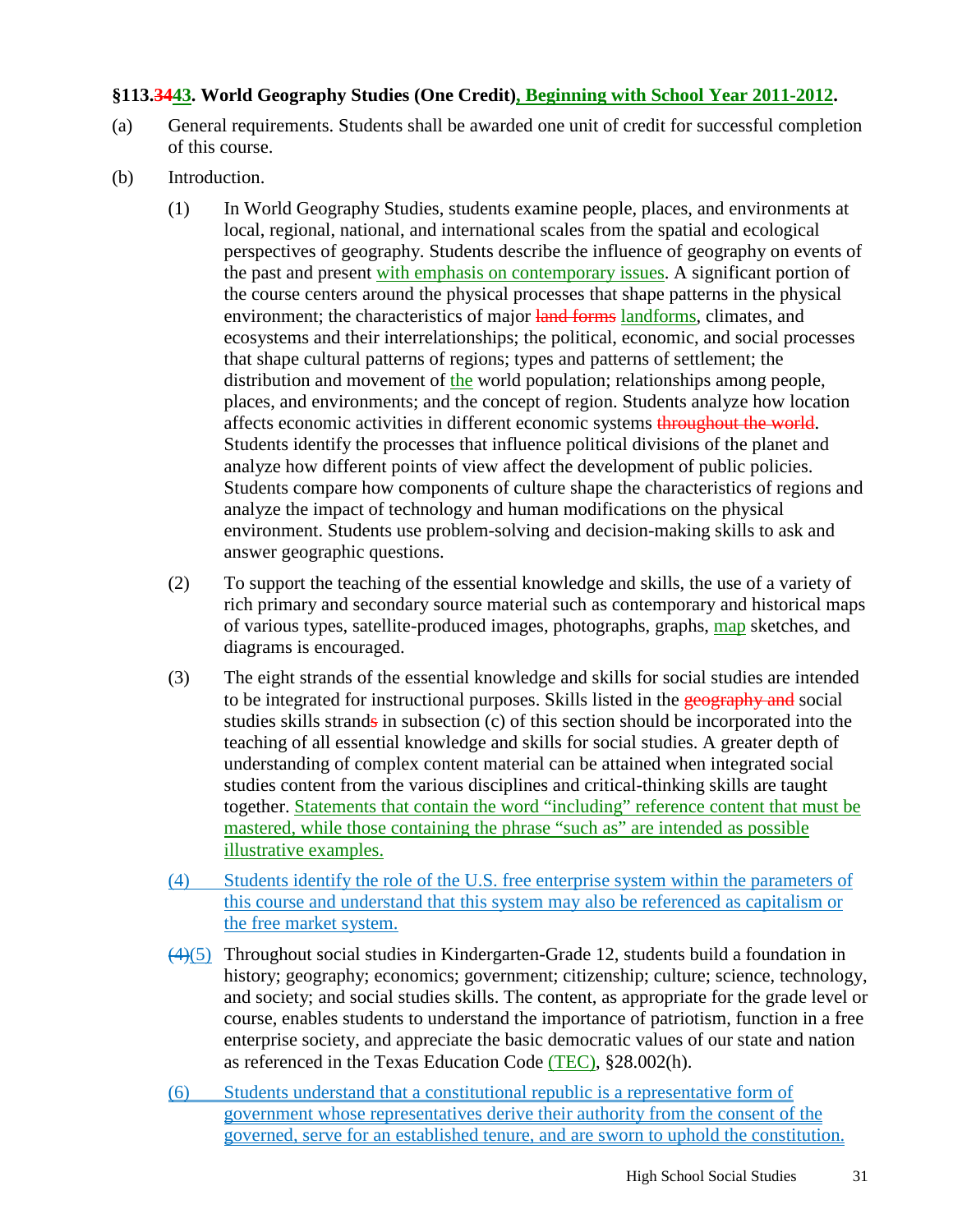- $\left(\frac{5}{6}\right)$ (7) State and federal laws mandate a variety of celebrations and observances, including Celebrate Freedom Week.
	- (A) Each social studies class shall include, during Celebrate Freedom Week as provided under the TEC, §29.907, or during another full school week as determined by the board of trustees of a school district, appropriate instruction concerning the intent, meaning, and importance of the Declaration of Independence and the U.S. Constitution, including the Bill of Rights, in their historical contexts. The study of the Declaration of Independence must include the study of the relationship of the ideas expressed in that document to subsequent American history, including the relationship of its ideas to the rich diversity of our people as a nation of immigrants, the American Revolution, the formulation of the U.S. Constitution, and the abolitionist movement, which led to the Emancipation Proclamation and the women's suffrage movement.
	- (B) Each school district shall require that, during Celebrate Freedom Week or other week of instruction prescribed under subparagraph (A) of this paragraph, students in Grades 3-12 study and recite the following text: "We hold these Truths to be self-evident, that all Men are created equal, that they are endowed by their Creator with certain unalienable Rights, that among these are Life, Liberty and the Pursuit of Happiness--That to secure these Rights, Governments are instituted among Men, deriving their just Powers from the Consent of the Governed."
- (8) Students identify and discuss how the actions of U.S. citizens and the local, state, and federal governments have either met or failed to meet the ideals espoused in the founding documents.
- (c) Knowledge and skills.
	- $(1)$  History. The student understands how geographic contexts (the geography of places in the past) and processes of spatial exchange (diffusion) influenced events in the past and helped to shape the present. The student is expected to:
		- (A) analyze the effects of physical and human geographic patterns and processes on events in the past and describe their impact on the present effects on present conditions, including significant physical features and environmental conditions that influenced migration patterns in the past and shaped the distribution of culture groups today; and
		- (B) trace the spatial diffusion of  $a$  phenomenon phenomena such as the Columbian Exchange or the diffusion of American popular culture and describe its the effects on regions of contact such as the spread of bubonic plague, the diffusion and exchange of foods between the New and Old Worlds, or the diffusion of American slang.
	- (2) History. The student understands how people, places, and environments have changed over time and the effects of these changes on history. The student is expected to:
		- $(A)$  describe the human and physical characteristics of the same place at different periods of history regions at different periods of time to evaluate relationships between past events and current conditions; and
		- (B) assess how people's changing perceptions of geographic features have led to changes in human societies explain how changes in societies have led to diverse uses of physical features.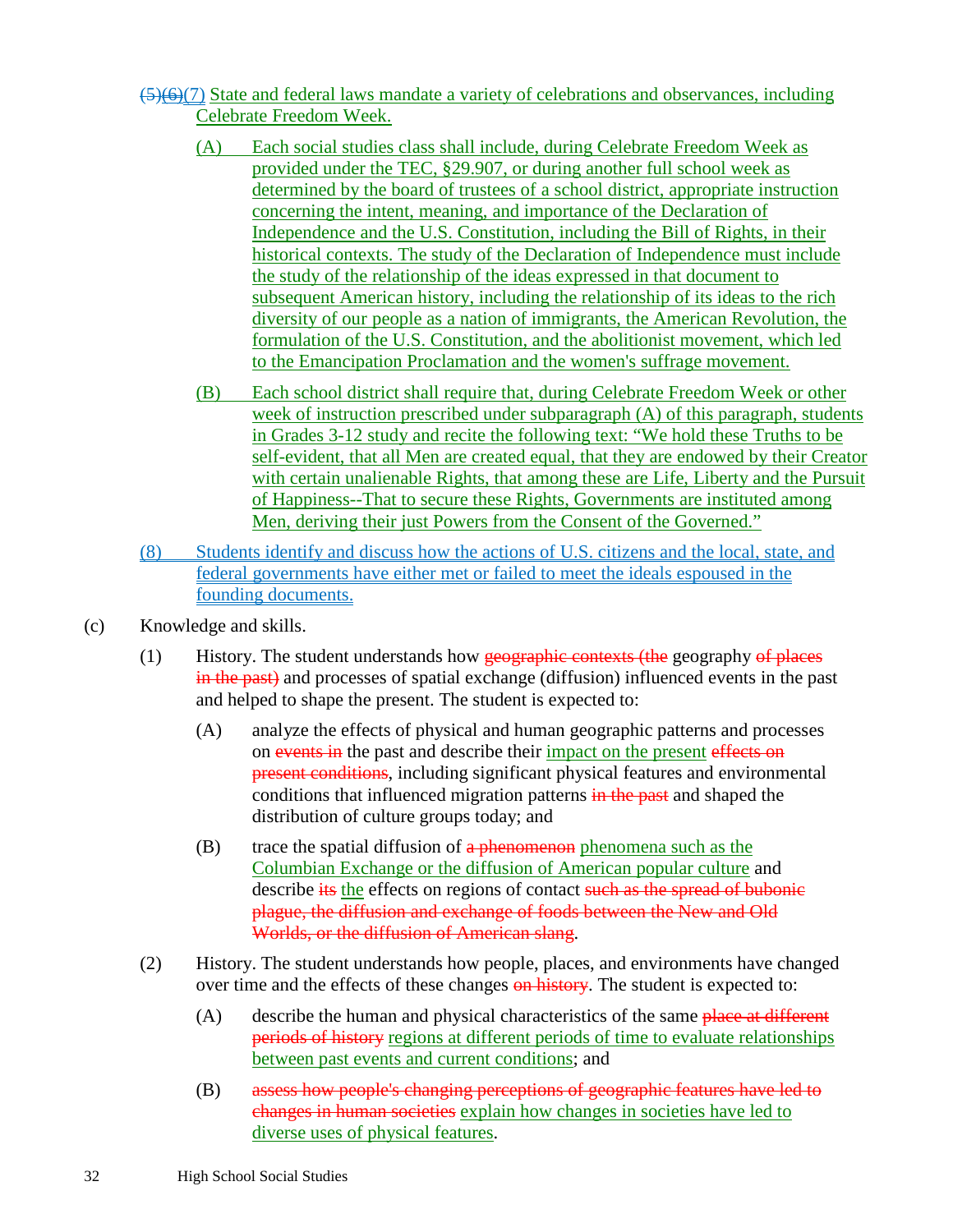- (3) Geography. Such as The student understands how physical processes shape patterns in the physical environment <del>(lithosphere, atmosphere, hydrosphere, and biosphere),</del> including how Earth-Sun relationships affect physical processes and patterns on Earth's surface. The student is expected to:
	- (A) explain weather conditions and climate in relation attribute occurrences of weather phenomena and climate to annual changes in Earth-Sun relationships; and
	- (B) describe *physical environment of regions and the physical processes that* affect these regions such as the environments of regions, including weather, tectonic forces, erosion, wave action, freezing and thawing, gravity, and soilbuilding processes; and
	- (C) examine the physical processes that affect the lithosphere, atmosphere, hydrosphere, and biosphere.
- (4) Geography. The student understands the patterns and characteristics of major landforms, climates, and ecosystems of Earth and the interrelated processes that produce them. The student is expected to:
	- (A) explain the distribution of different types of climate in terms of patterns of temperature, wind, and precipitation and the factors that influence climate regions such as how elevation, latitude, wind systems, location near warm and cold ocean currents, position on a continent, and mountain barriers influence temperature, precipitation, and distribution of climate regions;
	- (B) describe different landforms and relate the physical processes that cause their development to the development of distinctive land forms; and
	- (C) explain the influence of climate on the distribution of biomes plants and animals in different regions of the world using the relationships among climate, vegetation, soil, and geology.
- (5) Geography. The student understands how political, economic, and social processes shape cultural patterns and characteristics in various places and regions. The student is expected to:
	- (A) analyze how the character of a place is related to its political, economic, social, and cultural characteristics elements; and
	- (B) interpret analyze political, economic, social, and demographic data indicators (gross domestic product per capita, life expectancy, literacy, and infant mortality) to determine the level of development and standard of living in nations using the terms Human Development Index, less developed, newly industrialized, and more developed.
- (6) Geography. The student understands the types, and patterns, and processes of settlement, the factors that affect where people settle, and processes of settlement development over time. The student is expected to:
	- (A) locate and describe human and physical features that influence settlements and observe patterns in the size and distribution of settlements eities using maps, graphics, and other information; and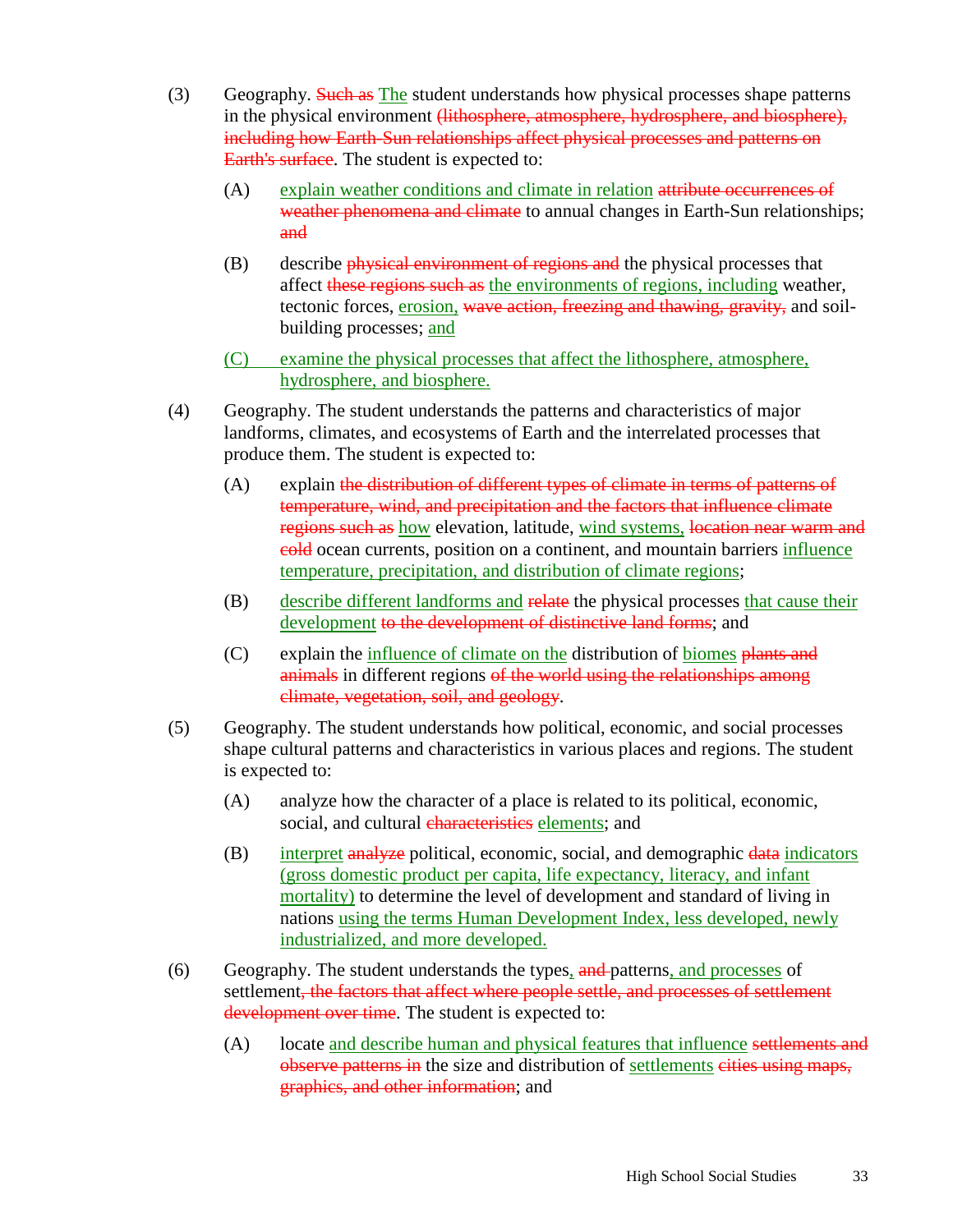- (B) explain the processes that have caused changes in settlement patterns, including urbanization, transportation, access to and eities to grow such as location along transportation routes, availability of resources, that have attracted settlers and economic activities, and continued access to other cities and resources.
- (7) Geography. The student understands the growth, distribution, movement, and characteristics of world population. The student is expected to:
	- (A) construct and analyze population pyramids and use other data, graphics, and maps to describe the population characteristics of different societies and to predict future **growth** population trends;
	- (B) explain how the political, economic, social, and environmental push and pull factors that contribute to human migration such as how national and international migrations are shaped by push-and-pull factors and how and physical geography affects the routes, and flows, and destinations of human migration;
	- (C) describe trends in past world population growth and distribution; and
	- (D) develop and defend hypotheses on likely population patterns for the future.
	- (D) examine benefits and challenges of globalization, including connectivity, standard of living, pandemics, and loss of local culture.
- (8) Geography. The student understands how people, places, and environments are connected and interdependent. The student is expected to:
	- (A) explain the interrelationships among physical and human processes that shape the geographic characteristics of places such as connections among economic development, urbanization, population growth, and environmental change;
	- $(\mathbf{B})(\mathbf{A})$  compare ways that humans depend on, adapt to, and modify the physical environment, including the influences of culture and technology using local, state, national, and international human activities in a variety of cultural and technological contexts;
	- (C)(B) describe the interaction between humans and the physical environment and analyze the consequences of extreme weather and other natural disasters impact of and analyze the reaction of the environment to abnormal and/or hazardous environmental conditions at different scales such as El Niño, floods, droughts, and hurricanes tsunamis, and volcanoes; and
	- (C) evaluate the economic and political relationships between settlements and the environment, including sustainable development and renewable/nonrenewable resources.
	- (D) analyze statistical and other data to infer the effects of physical and human processes on patterns of settlement, population distribution, economic and political conditions, and resource distribution.
- (9) Geography. The student understands the concept of region as an area of Earth's surface with related unifying geographic characteristics. The student is expected to:
	- (A) identify physical and/or human factors such as  $s$ oils, climate, vegetation, language, trade networks, political units, river systems, and religion that constitute a region; and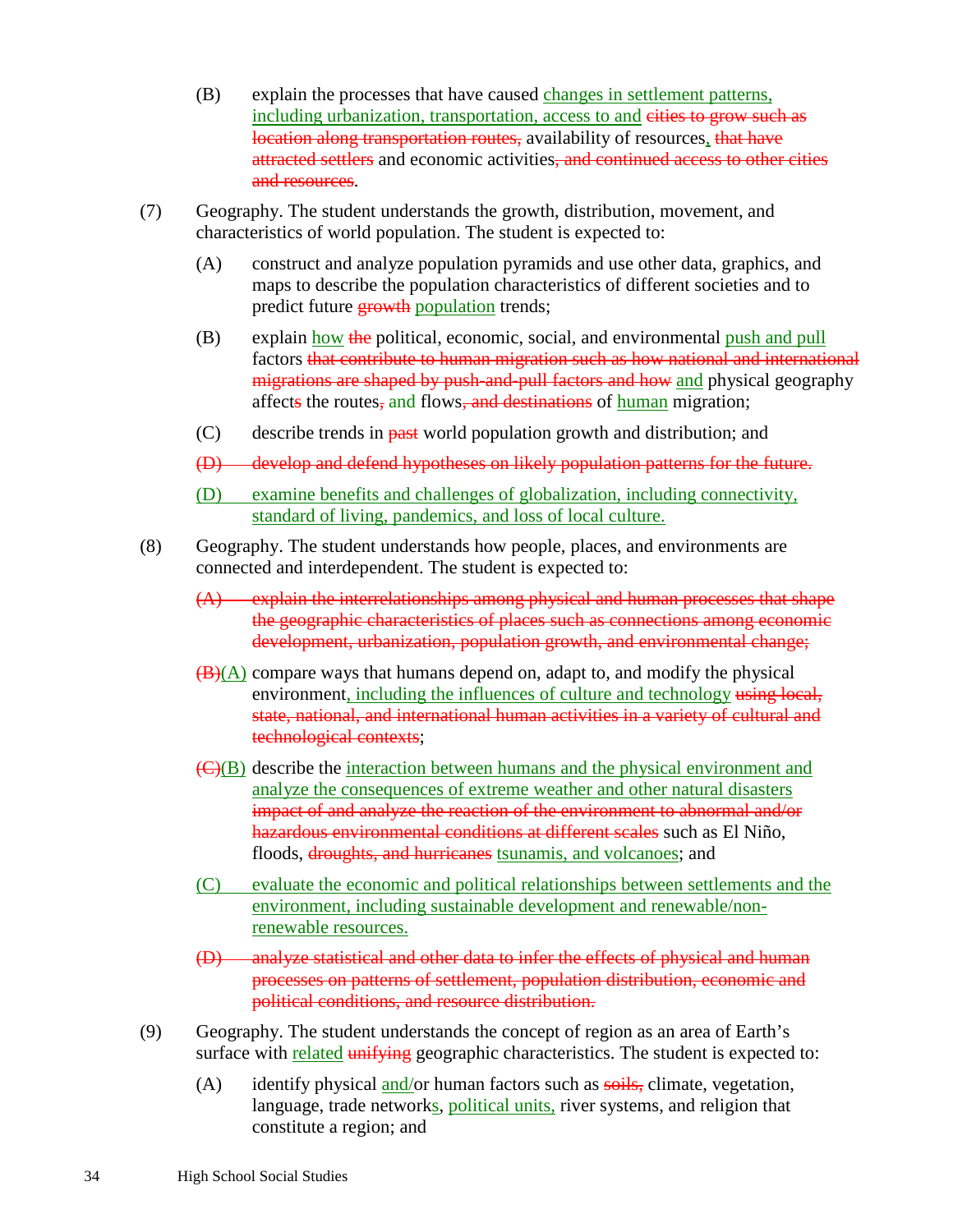- (B) describe different types of regions, including identify the differences among formal, functional, and perceptual regions.
- (10) Economics. The student understands the distribution, and characteristics, and interactions of the economic systems throughout in the world. The student is expected to:
	- (A) describe the characteristics of traditional, command, and market economies; forces that determine the distribution of goods and services in free-enterprise (capitalist, free market) , socialist, and communist economic systems;
	- (B) explain how traditional, command, and market economies operate in specific countries; and
	- (B) classify where specific countries fall along the economic spectrum between free enterprise (capitalism, free market) and communism;
	- (C) compare the ways people satisfy their basic needs through the production of goods and services such as subsistence agriculture versus market-oriented commercial agriculture or cottage industries versus commercial industries; and
	- (D) compare global trade patterns over time and examine the implications of globalization, including outsourcing and free trade zones.
- (11) Economics. The student understands the reasons for the location of how geography influences economic activities (primary, secondary, tertiary, and quaternary) in different economic systems. The student is expected to:
	- (A) map the locations of different types of economic activities;
	- (A) understand the connections between levels of development and economic activities (primary, secondary, tertiary and quaternary);
	- (B) examine identify the factors affecting the location of different types of economic activities, including subsistence <del>, natural re</del> and commercial agriculture, services, and cottage industry manufacturing, and service industries; and
	- (C) assess describe how changes in climate, resources, and infrastructure (technology, transportation, and communication) affect the location and patterns of economic activities.
- (12) Economics. The student understands the economic importance of, and issues related to, the location and management of key natural resources. The student is expected to:
	- (A) compare global trade patterns at different periods of time and develop hypotheses to explain changes that have occurred in world trade and the implications of these changes;
	- $(\mathbf{B})(\mathbf{A})$  analyze how the creation, and distribution, and management of key natural resources affects the location and patterns of movement of products, eapital money, and people; and
	- (C)(B) evaluate the geographic and economic impact of policies related to the development, use, and scarcity of natural resources such as regulations of for water use or policies related to the development of scarce natural resources.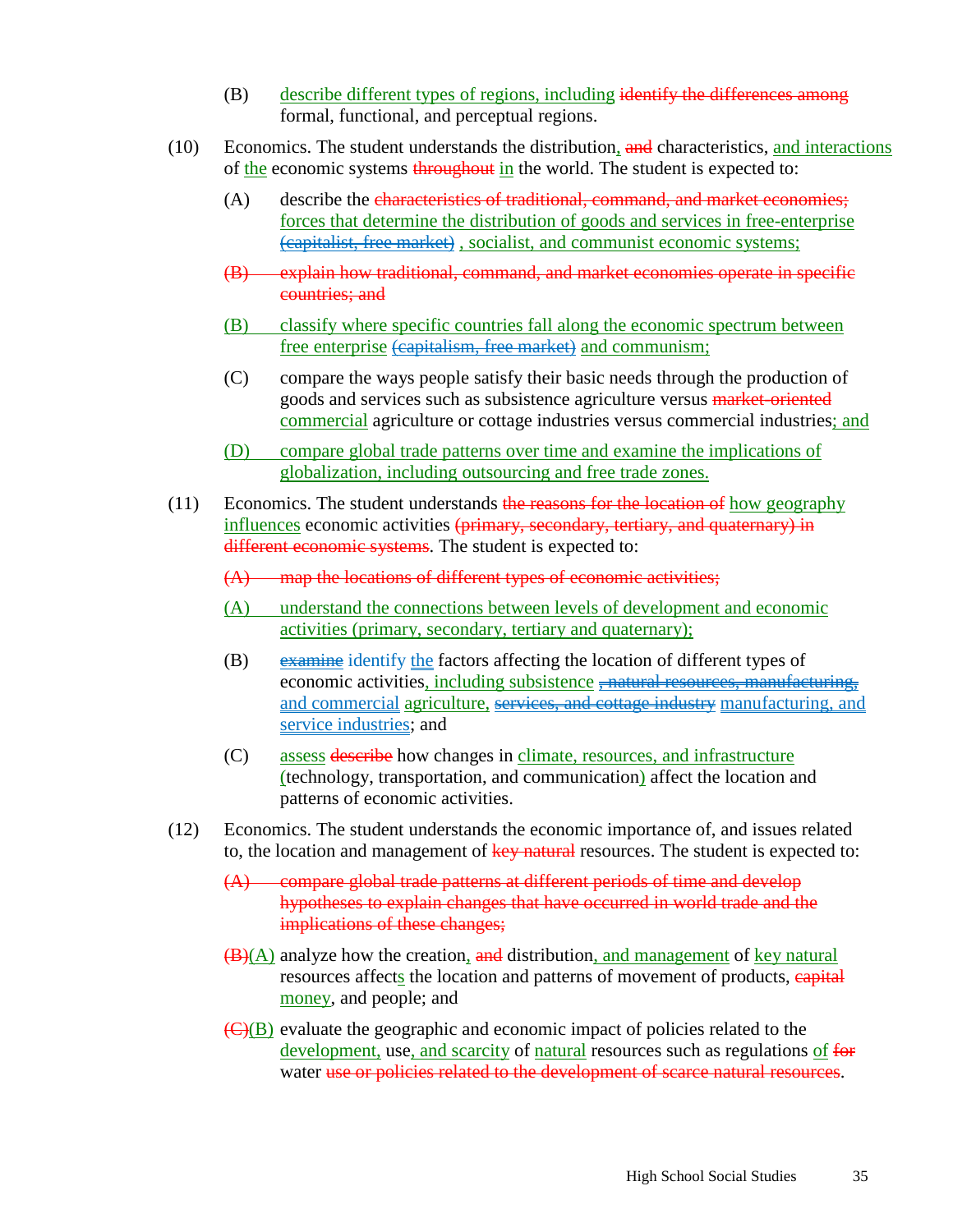- (13) Government. The student understands the spatial characteristics of a variety of global political units. The student is expected to:
	- (A) interpret prepare maps that illustrate a variety of to explain the division of land, including man-made and natural borders, into separate political units entities such as eity cities, maps showing precincts, country maps showing states, or continental maps showing countries; and
	- (B) compare maps of voting patterns or political boundaries to make inferences about the distribution of political power.
- $(14)$  Government. The student understands the geographic processes that influence political divisions, relationships, and policies. The student is expected to:
	- (A) analyze current events to infer the physical and human processes that lead to the formation of boundaries and other political divisions;
	- (B) explain how forces of conflict and cooperation influence the allocation of control of Earth's surface such as the formation of congressional voting districts or free trade zones; and
	- (B) compare how democracy, dictatorship, monarchy, republic, theocracy, and totalitarian systems operate in specific countries; and
	- (C) analyze  $\frac{exp{4\pi}}{n}$  the geographic human and physical factors that influence  $\frac{a}{n}$ nation's the power to control territory and resources, create conflict/war, and that shape the foreign policies and impact international political relations of selected sovereign nations such as China, the United States, Iraq, Israel, Japan, and Russia and organized nation groups such as the United Kingdom Nations (UN), and the European Union (EU)  $\div$  or the control of resources.
- (15) Citizenship. The student understands how geography affects different points of view on influence the development of public issues and policies and decision-making processes on local, state, national, and international levels. The student is expected to:
	- (A) identify and give examples of different points of view that influence the development of public policies and decision-making processes on local, state, national, and international levels; and
	- (A) compare the effects of different social, economic, and political points of view about public issues and policies; and
	- (B) explain how citizenship practices, public policies, and decision making may be influenced by cultural beliefs, including nationalism and patriotism.  $\div$  and

(C) compare different points of view on geographic issues.

- (16) Culture. The student understands how the components of culture affect the way people live and shape the characteristics of regions. The student is expected to:
	- (A) describe distinctive cultural patterns and landscapes associated with different places in Texas, the United States, and other regions of the world, and how these patterns influenced the processes of how physical geography, human adaption, and technology influence culture and impact innovation and diffusion;
	- (B) describe elements of culture, including entertainment, food, language, religion, recreation, and fashion beliefs and customs, institutions, and technologies ;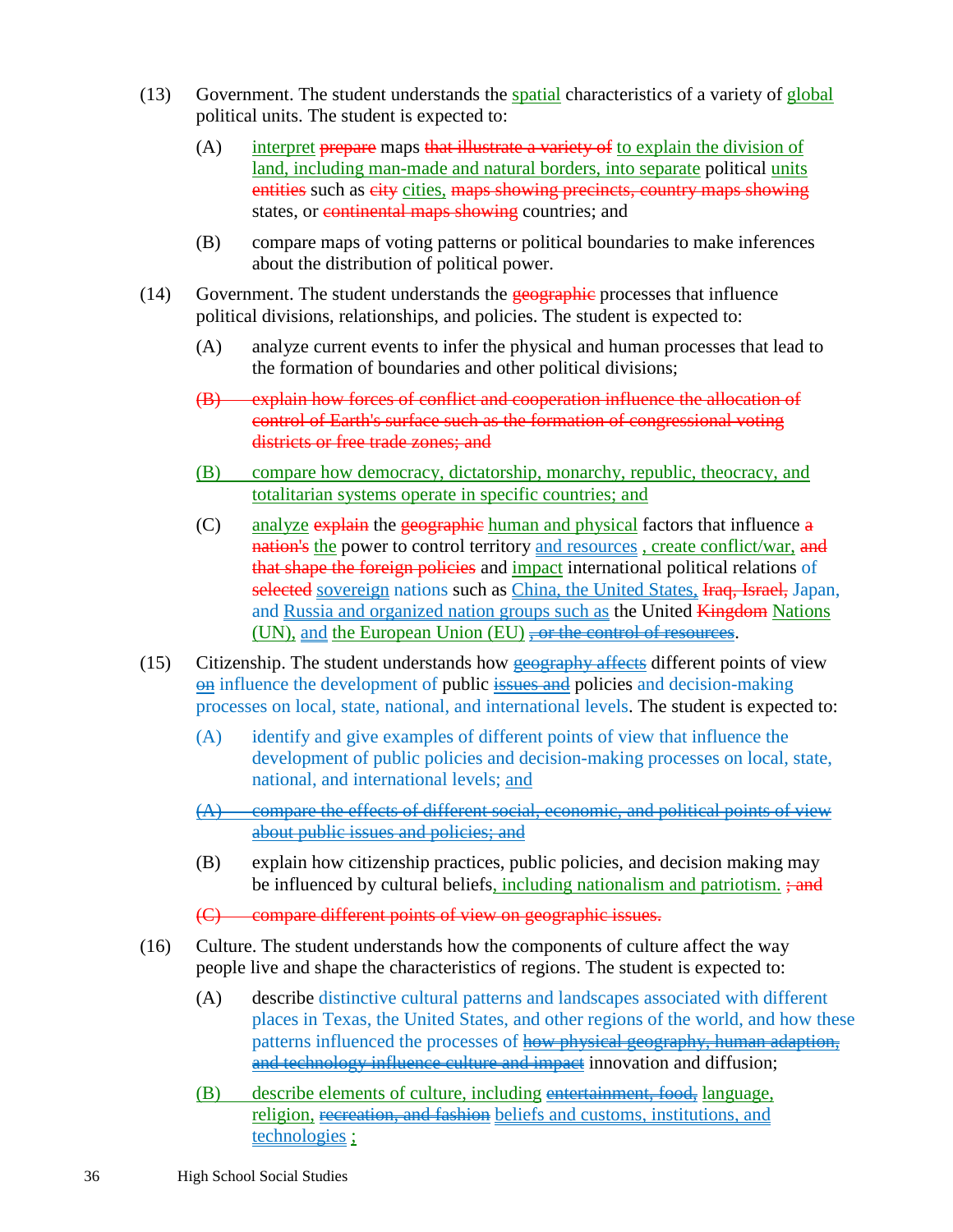- $(\mathbf{B})(C)$  explain give examples of ways various groups of people perceive the characteristics of their own and other view cultures, places, and regions differently; and
- (C)(D) compare life in a variety of urban and rural areas cities and nations in the world to evaluate the relationships involved in political, economic, social, and environmental changes.
- (17) Culture. The student understands the distribution, patterns, and characteristics of different cultures. The student is expected to:
	- (A) describe and compare patterns of culture such as language, religion, land use, systems of education, and customs that make specific regions of the world distinctive: and
	- (B) describe compare major world religions, including animism, Buddhism, Christianity, Hinduism, Islam, Judaism, and Sikhism, and their spatial distribution;
	- (B)(C) compare economic, political, or social opportunities in different cultures for women, ethnic and religious minorities, and other underrepresented populations; and in selected regions of the world.
	- (D) evaluate the experiences and contributions of diverse groups to multicultural societies.
- (18) Culture. The student understands the ways in which cultures change and maintain continuity. The student is expected to:
	- (A) analyze cultural changes in specific regions caused by describe the impact of general processes such as migration, war, trade, independent inventions, innovations, and diffusion of ideas and motivations on cultural change;
	- (B) analyze cultural changes in specific regions;
	- (B) assess causes, effects, and perceptions of conflicts between groups of people, including modern genocides and terrorism;
	- (C) identify analyze examples of cultures that maintain traditional ways, including traditional economies; and
	- (D) evaluate case studies of the spread of cultural traits to find examples of cultural convergence and divergence such as the spread of democratic ideas, U.S.-based fast-food franchises, in Russia and Eastern Europe, or the English language, technology, or global sports as a major medium of international communication for scientists and business people.
- (19) Science, technology, and society. The student understands the impact of technology and human modifications on the physical environment. The student is expected to:
	- $(A)$  evaluate the significance of major technological innovations, including fire, steam power, diesel machinery, and electricity in the areas of transportation and energy that have been used to modify the physical environment; and
	- (B) analyze ways technological innovations such as air conditioning and desalinization have allowed humans to adapt to places; and shaped by physical processes such as floods, earthquakes, and hurricanes.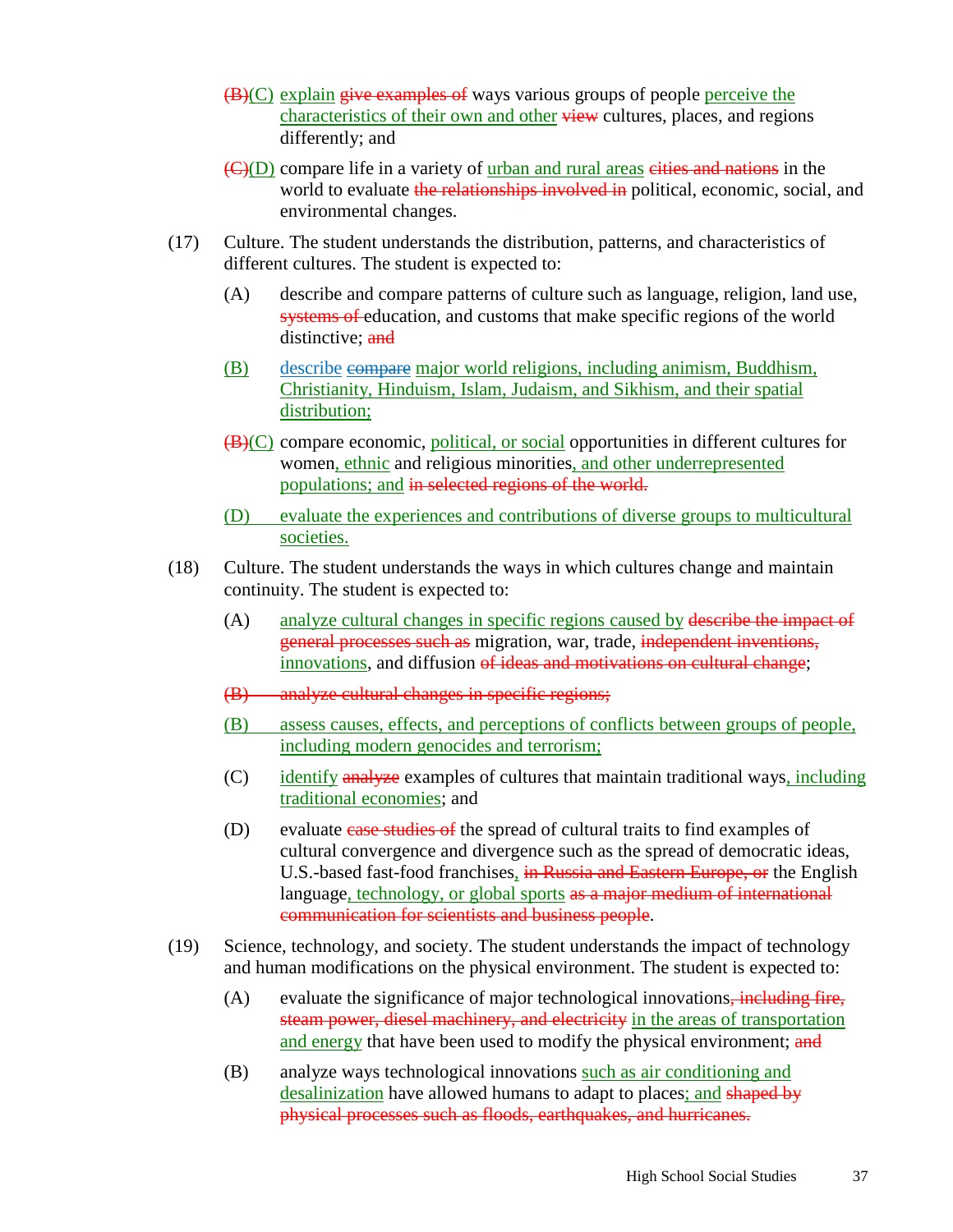- (C) examine the environmental, economic, and social impacts of advances in technology on agriculture and natural resources.
- (20) Science, technology, and society. The student understands how current technology affects human interaction definitions of, access to, and use of resources. The student is expected to:
	- $(A)$  describe the impact of new information technologies, new markets, and revised perceptions of resources such as the Internet, Global Positioning System (GPS), or Geographic Information Systems (GIS); and
	- (B) analyze the role of technology in agriculture and other primary economic activities and identify the environmental consequences of the changes that have taken place.
	- (B) examine the economic, environmental, and social effects of technology such as medical advancements or changing trade patterns on societies at different levels of development.
- (21) Social studies skills. The student applies critical-thinking skills to organize and use information acquired from a variety of valid sources, including electronic technology. The student is expected to:
	- $(A)$  interpret reference and thematic maps using map elements, including latitude and longitude, to determine absolute location;
	- (A)(B) use historical, geographic, and statistical information from a variety of sources such as databases, (graphs and charts), photographs, GIS, field interviews, and media services, and questionnaires to answer geographic questions and to infer geographic relationships and solve geographic problems;
	- $(A)(\n\leftrightarrow$  analyze and evaluate the context, bias, validity, and utility of a variety of multiple sources of geographic information such as primary and secondary sources, aerial photographs, and maps;
	- (D) apply basic statistical concepts and analytical methods such as computerbased spreadsheets and statistical software to analyze geographic data; and
	- $\left(\frac{D}{B}\right)$  locate places of contemporary geopolitical significance on a map; and
	- (E) use a series of maps, including a computer-based geographic information system, to obtain and analyze data needed to solve geographic and locational problems.
	- (C)(E)(C) create construct and interpret different types of maps to answer geographic questions, infer geographic relationships, and analyze geographic change;
- (22) Social studies skills. The student communicates in written, oral, and visual forms. The student is expected to:
	- $(A)$  design and draw appropriate maps and other graphics such as sketch maps, diagrams, tables, and graphs to **communicate** present geographic information including geographic features, geographic distributions, and geographic relationships;
	- (B) apply appropriate vocabulary, geographic models, generalizations, theories, and skills to present geographic information;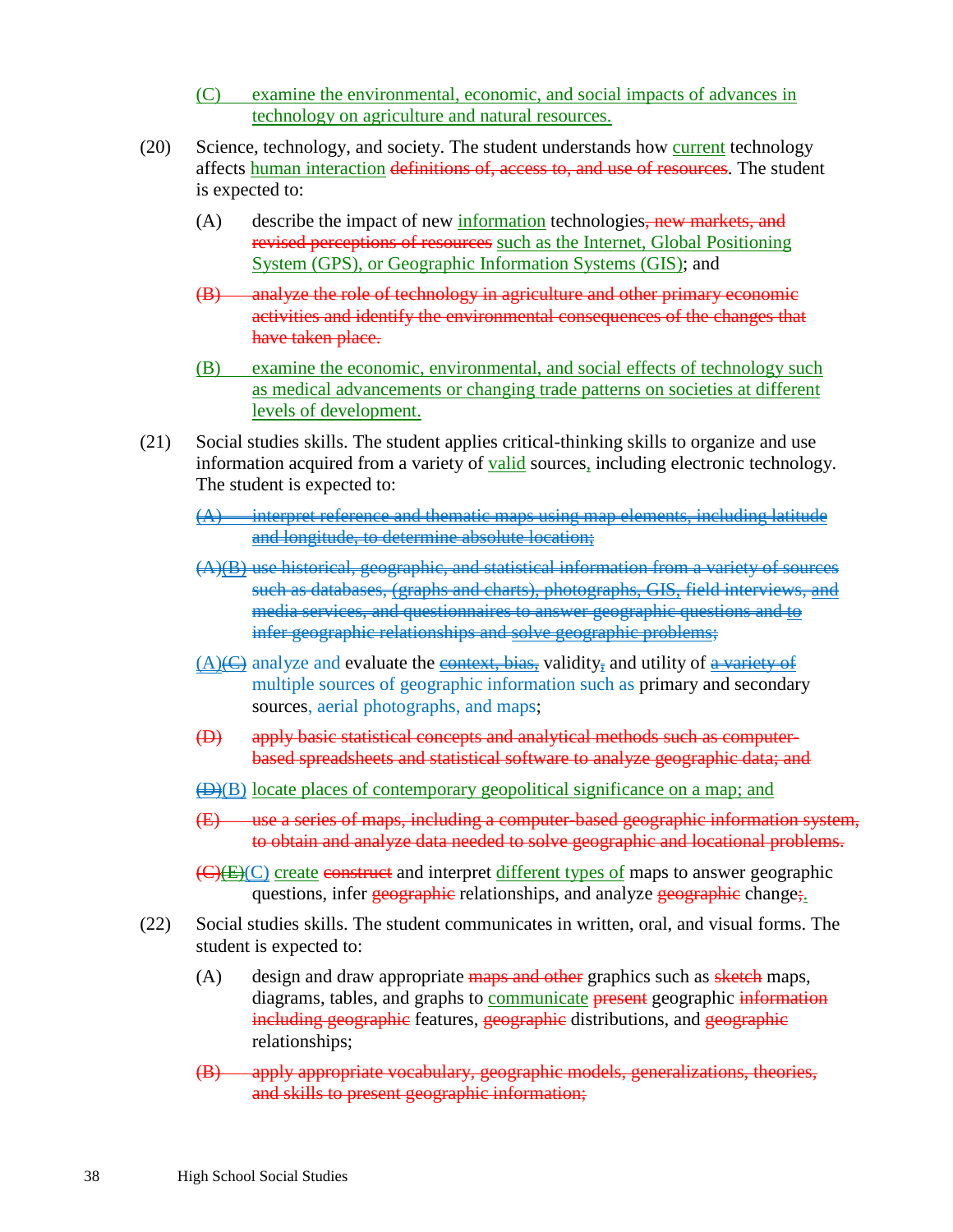- (B) generate summaries, generalizations, and thesis statements supported by evidence;
- (C) use geographic terminology correctly; and
- (D) use standard grammar, spelling, sentence structure, and punctuation-; and
- (E) create original work using proper citations and understanding and avoiding plagiarism.
- (23) Social studies skills. The student uses problem-solving and decision-making skills, working independently and with others, in a variety of settings. The student is expected to:
	- (A) plan, organize, and complete a  $\frac{1}{2}$  research project that involves asking geographic questions; acquiring, organizing, and analyzing geographic information; answering **geographic** questions; and communicating results;
	- $(B)$  use case studies and GIS geographic information systems to identify contemporary challenges geographic problems and issues and to apply geographic knowledge and skills and to answer real-world questions; and
	- (C) use  $\alpha$  problem-solving and decision-making processes to identify a problem, gather information, list and consider options, consider advantages and disadvantages, choose and implement a solution, and evaluate the effectiveness of the solution.; and
	- (D) use a decision-making process to identify a situation that requires a decision, gather information, identify options, predict consequences, and take action to implement a decision.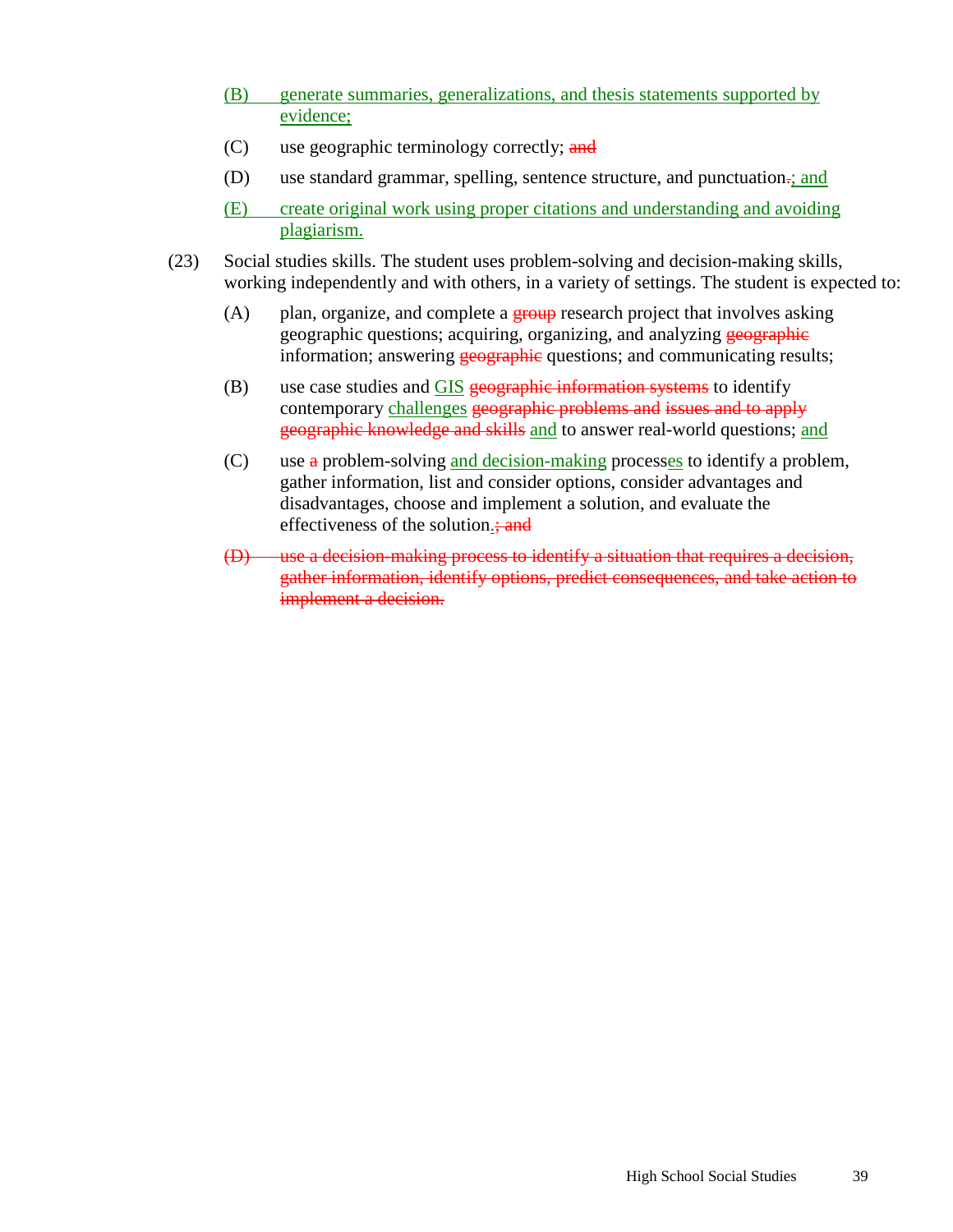## **§113.3544. United States Government (One-Half Credit), Beginning with School Year 2011- 2012.**

- (a) General requirements. Students shall be awarded one-half unit of credit for successful completion of this course.
- (b) Introduction.
	- (1) In United States Government, the focus is on the principles and beliefs upon which the United States was founded and on the structure, functions, and powers of government at the national, state, and local levels. This course is the culmination of the civic and governmental content and concepts studied from Kindergarten through required secondary courses. Students learn major political ideas and forms of government in history. A significant focus of the course is on the U.S. Constitution, its underlying principles and ideas, and the form of government it created. Students analyze major concepts of republicanism, federalism, checks and balances, separation of powers, popular sovereignty, and individual rights and compare the U.S. system of government with other political systems. Students identify the role of government in the U.S. free enterprise system and examine the strategic importance of places to the United States. Students analyze the impact of individuals, political parties, interest groups, and the media on the American political system, evaluate the importance of voluntary individual participation in a constitutional democratic republic society, and analyze the rights guaranteed by the U.S. Constitution. Students examine the relationship between governmental policies and the culture of the United States. Students identify examples of government policies that encourage scientific research and use critical-thinking skills to create a product on a contemporary government issue.
	- (2) To support the teaching of the essential knowledge and skills, the use of a variety of rich primary and secondary source material such as the complete text of the U.S. Constitution;, selected Federalist Papers<sub>;</sub>, landmark cases of the U.S. Supreme Court; (such as those studied in grade 8 and U.S. History Since 1877), biographies, autobiographies, and memoirs; speeches, and letters; and periodicals that feature analyses of political issues and events is encouraged. Selections may include excerpts from John Locke's "Two Treatises of Government," Federalist 51, and Miranda v. Arizona.
	- (3) The eight strands of the essential knowledge and skills for social studies are intended to be integrated for instructional purposes. Skills listed in the geography and social studies skills strands in subsection (c) of this section should be incorporated into the teaching of all essential knowledge and skills for social studies. A greater depth of understanding of complex content material can be attained when integrated social studies content from the various disciplines and critical-thinking skills are taught together. Statements that contain the word "including" reference content that must be mastered, while those containing the phrase "such as" are intended as possible illustrative examples.
	- (4) Students identify the role of the U.S. free enterprise system within the parameters of this course and understand that this system may also be referenced as capitalism or the free market system.
	- $(4)(5)$  Throughout social studies in Kindergarten-Grade 12, students build a foundation in history; geography; economics; government; citizenship; culture; science, technology, and society; and social studies skills. The content, as appropriate for the grade level or course, enables students to understand the importance of patriotism, function in a free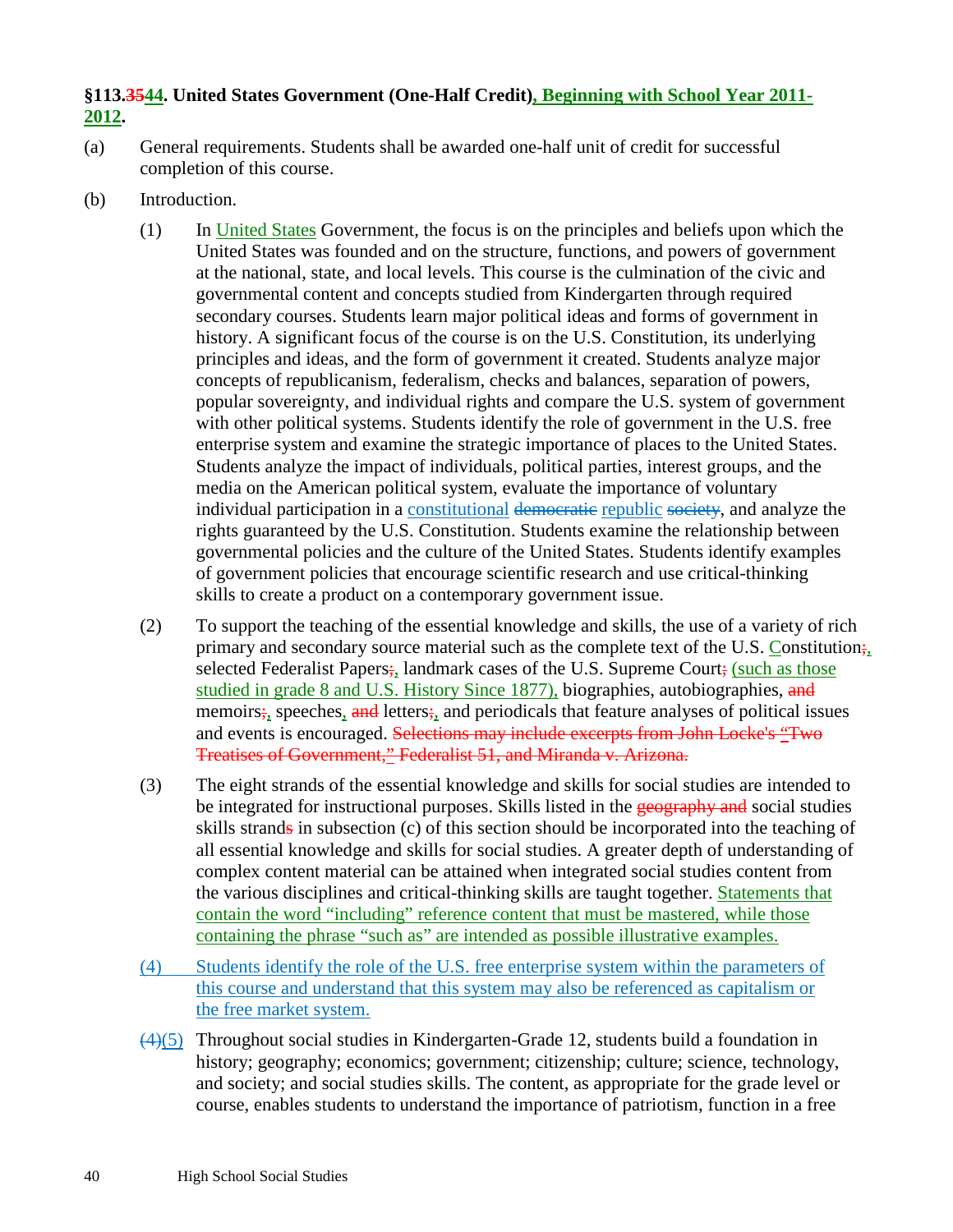enterprise society, and appreciate the basic democratic values of our state and nation as referenced in the Texas Education Code (TEC), §28.002(h).

(6) Students understand that a constitutional republic is a representative form of government whose representatives derive their authority from the consent of the governed, serve for an established tenure, and are sworn to uphold the constitution.

 $\left(\frac{5}{6}\right)$ (7) State and federal laws mandate a variety of celebrations and observances, including Celebrate Freedom Week.

- (A) Each social studies class shall include, during Celebrate Freedom Week as provided under TEC, §29.907, or during another full school week as determined by the board of trustees of a school district, appropriate instruction concerning the intent, meaning, and importance of the Declaration of Independence and the U.S. Constitution, including the Bill of Rights, in their historical contexts. The study of the Declaration of Independence must include the study of the relationship of the ideas expressed in that document to subsequent American history, including the relationship of its ideas to the rich diversity of our people as a nation of immigrants, the American Revolution, the formulation of the U.S. Constitution, and the abolitionist movement, which led to the Emancipation Proclamation and the women's suffrage movement.
- (B) Each school district shall require that, during Celebrate Freedom Week or other week of instruction prescribed under subparagraph (a) of this paragraph, students in Grades 3-12 study and recite the following text: "We hold these Truths to be self-evident, that all Men are created equal, that they are endowed by their Creator with certain unalienable Rights, that among these are Life, Liberty and the Pursuit of Happiness--That to secure these Rights, Governments are instituted among Men, deriving their just Powers from the Consent of the Governed."
- (8) Students identify and discuss how the actions of U.S. citizens and the local, state, and federal governments have either met or failed to meet the ideals espoused in the founding documents.

#### (c) Knowledge and skills.

- (1) History. The student understands major political ideas and forms of government in history. The student is expected to:
	- (A) explain major political ideas in history such as natural law, natural rights, divine right of kings, and social contract theory; and
	- (B) identify the characteristics of classic forms of government such as absolute monarchy, authoritarianism, classical republic, despotism, feudalism, liberal democracy, and totalitarianism.
- $(2)(1)$  History. The student understands how constitutional government, as developed in the United States, America and expressed in the Declaration of Independence, the Articles of Confederation, and the U.S. Constitution, has been influenced by people, ideas, people, and historical documents. The student is expected to:
	- (A) explain major political ideas in history, including the laws of nature and nature's God, unalienable rights natural law, natural rights, divine right of kings, social contract theory, and the rights of resistance to illegitimate government;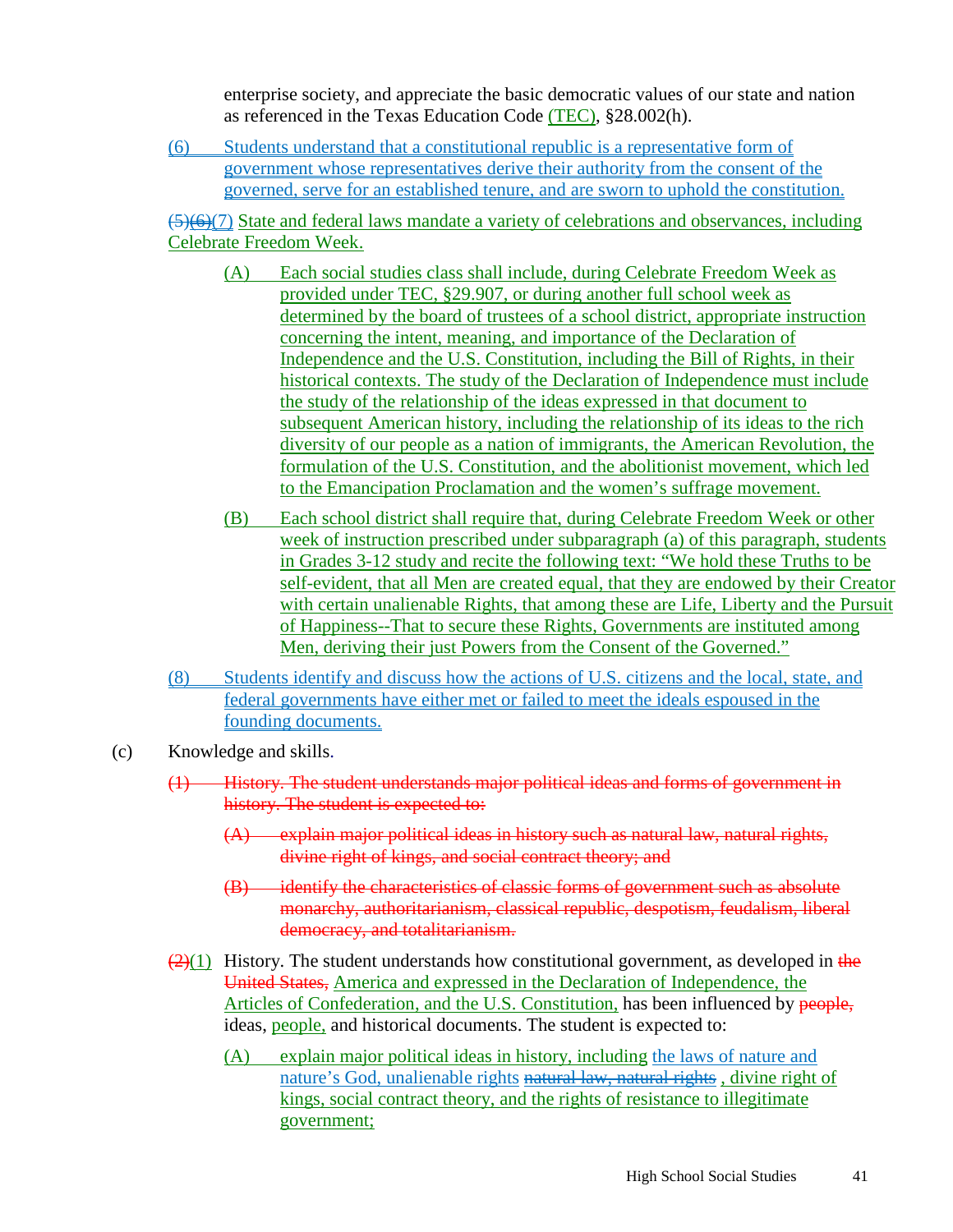- (B) identify major intellectual, philosophical, political, and religious traditions that informed the American founding, including Judeo-Christian (especially biblical law), English common law and constitutionalism, Enlightenment, and republicanism, as they address issues of liberty, rights, and responsibilities of individuals.
- $(A)(C)$  identify the individuals whose analyze the principles of laws and government institutions informed the American founding documents, and ideas that underlie the Declaration of Independence and the U.S. Constitution, including those of Moses, William Blackstone, Thomas Hobbes, John Locke, and Charles de Montesquieu;
- $(B)(D)$  identify analyze the contributions of the political philosophies of the Founding Fathers, including John Adams, Alexander Hamilton, Thomas Jefferson, and James Madison, John Jay, George Mason, Roger Sherman, and James Wilson, on the development of the U.S. government;
- (C)(E) examine analyze debates and compromises that impacted the creation of the founding necessary to reach political decisions using historical documents; and
- $(\overline{D})(F)$  identify significant individuals in the field of government and politics, including Abraham Lincoln, George Washington, Thomas Jefferson, John Marshall, Andrew Jackson, Abraham Lincoln, Theodore Roosevelt, Franklin D. Roosevelt, and Ronald Reagan and selected contemporary leaders.
- $(3)(2)$  History. The student understands the roles played by individuals, political parties, interest groups, and the media in the U.S. political system, past and present. The student is expected to:
	- (A) give examples of the processes used by individuals, political parties, interest groups, or the media to affect public policy; and
	- (B) analyze the impact of political changes brought about by individuals, political parties, interest groups, or the media, past and present.
- (3) Geography. The student understands how geography can influence U.S. political divisions and policies. The student is expected to:
	- (A) understand how population shifts affect voting patterns;
	- (B) examine political boundaries to make inferences regarding the distribution of political power; and
	- (C) explain how political divisions are crafted and how they are affected by Supreme Court decisions such as Baker v Carr.
- (4) Geography. The student understands why certain places  $\frac{and}{or}$  regions are important to the United States. The student is expected to:
	- (A) identify the analyze the political significance to the United States of the location and geographic characteristics key natural resources of selected global places or regions such as Cuba and Taiwan; and
	- (B) analyze the economic significance to the United States of the location and geographic characteristics of how U.S. foreign policy affects selected places and regions such as oil fields in the Middle East.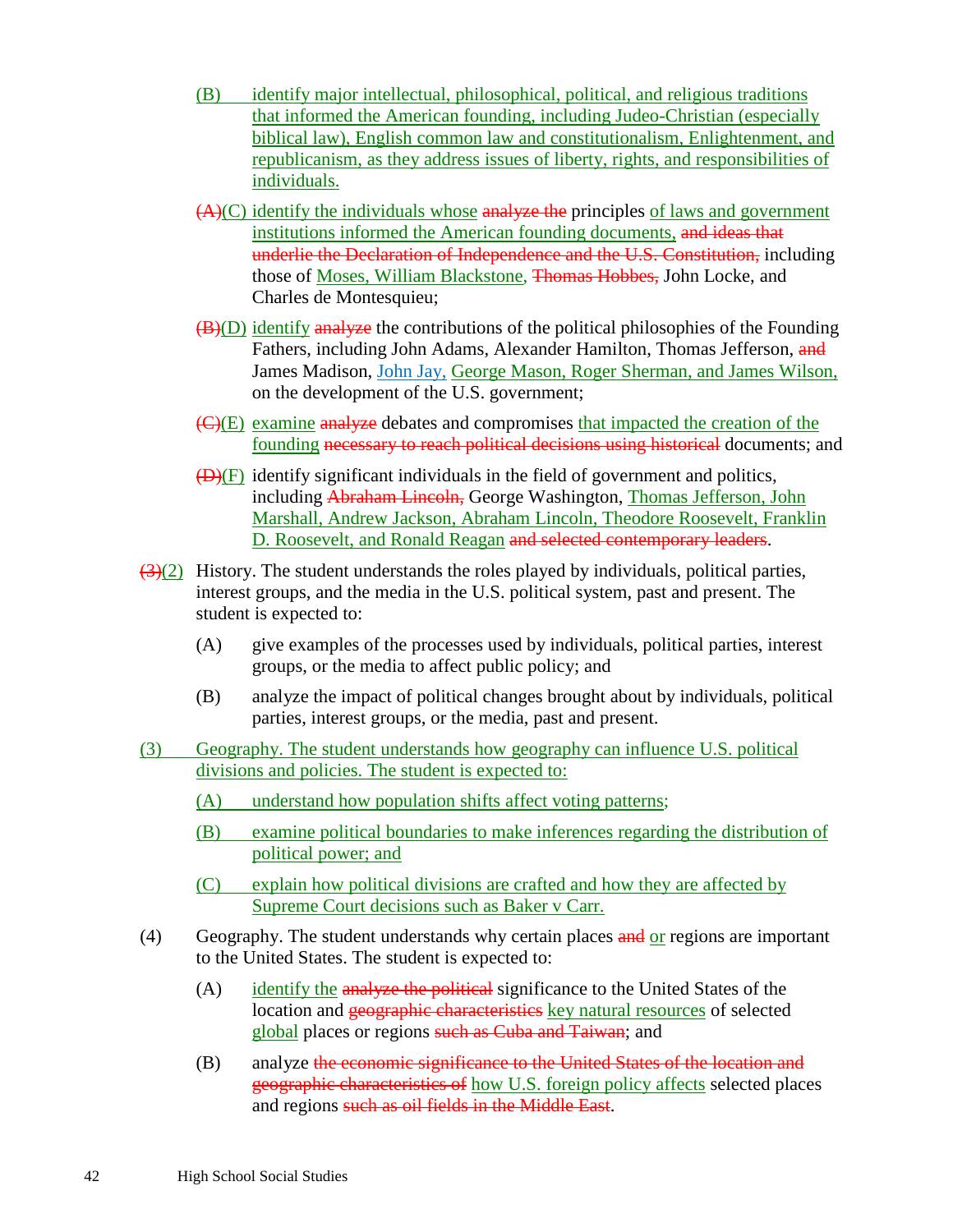- $\left(\frac{6}{6}\right)$  Economics. The student understands the roles played by local, state, and national governments in both the public and private sectors of the U.S. free enterprise (capitalist, free market) system. The student is expected to:
	- (A) explain how analyze government fiscal, monetary, and regulatory policies that influence the economy at the local, state, and national levels;
	- (B) identify the sources of revenue and expenditures of the U.S. government and analyze their impact on the U.S. economy; and
	- (C) compare the role of government in the U.S. free enterprise (capitalist, free market) system and other economic systems.; and
	- (D) understand how government taxation and regulation can serve as restrictions to private enterprise.
- $(7)(6)$  Economics. The student understands the relationship between U.S. government policies and the economy international trade. The student is expected to:
	- (A) examine how the U.S. government uses economic resources in foreign policy explain the effects of international trade on U.S. economic and political **policies**; and
	- (B) understand the roles of the executive and legislative branches explain the government's role in setting international trade and fiscal policies.
- $\left(\frac{8}{7}\right)$  Government. The student understands the American beliefs and principles reflected in the U.S. Constitution and why these are significant. The student is expected to:
	- (A) explain the importance of a written constitution;
	- (B) evaluate how the federal government serves the purposes set forth in the Preamble to the U.S. Constitution;
	- (C) analyze how the Federalist Papers such as Number 10 , Number 39, and Number 51 explain the principles of the American constitutional system of government;
	- (D) evaluate constitutional provisions for limiting the role of government, including republicanism, checks and balances, federalism, separation of powers, popular sovereignty, and individual rights;
	- (E) describe the constitutionally prescribed procedures analyze the processes by which the U.S. Constitution can be changed and analyze the role of the amendment process in a constitutional government and evaluate their effectiveness; and
	- (F) identify analyze how the American beliefs and principles reflected in the Declaration of Independence and the U.S. Constitution contribute to both a national and federal identity and are embodied in the United States today  $\overline{\cdot}$ : and
	- (G) examine the reasons the Founding Fathers protected religious freedom in America and guaranteed its free exercise by saying that "Congress shall make no law respecting an establishment of religion, or prohibiting the free exercise thereof," and compare and contrast this to the phrase "separation of church and state."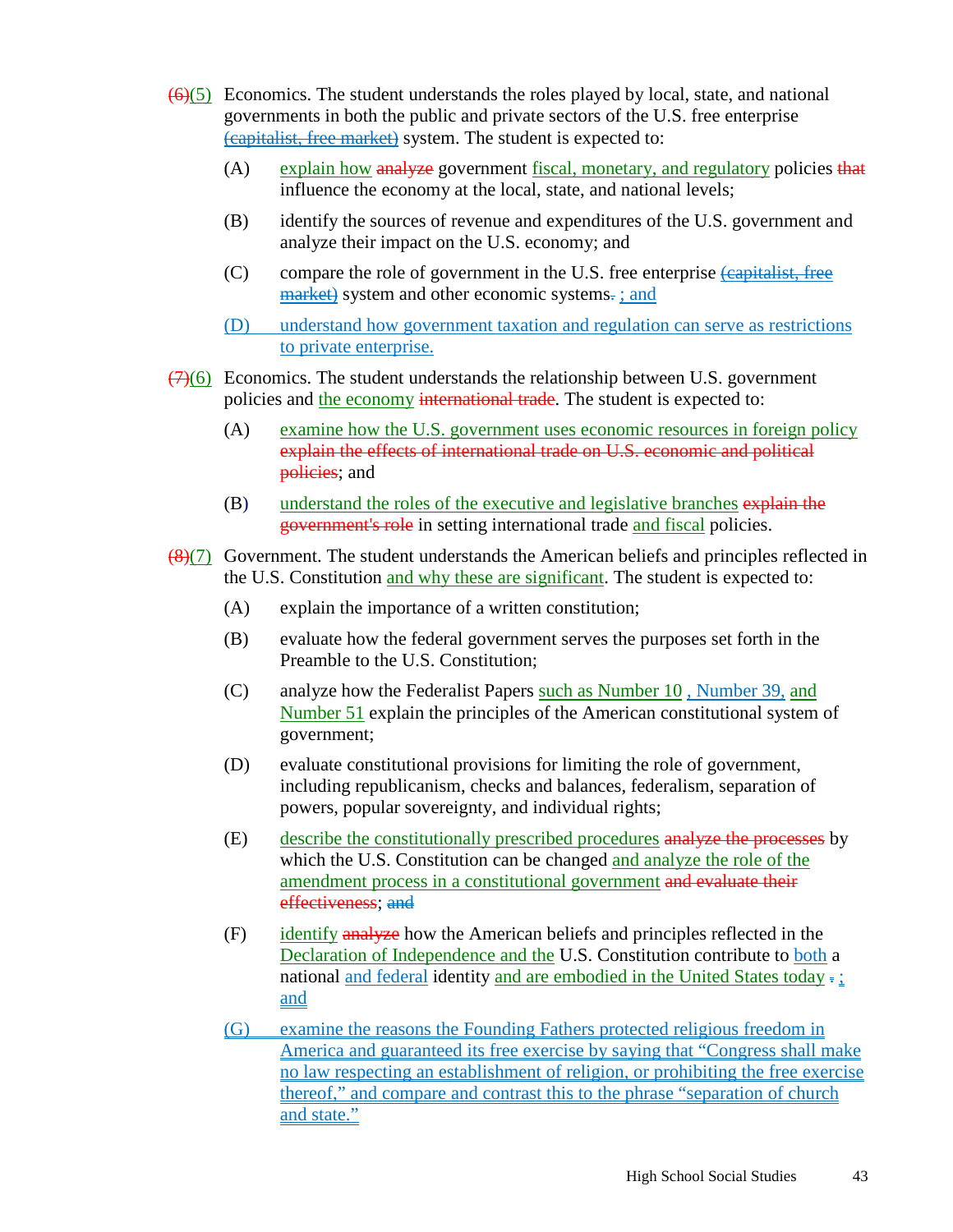- $(9)$ (8) Government. The student understands the structure and functions of the government created by the U.S. Constitution. The student is expected to:
	- (A) analyze the structure and functions of the legislative branch of government, including the bicameral structure of Congress, the role of committees, and the procedure for enacting laws;
	- (B) analyze the structure and functions of the executive branch of government, including the constitutional powers of the president, the growth of presidential power, and the role of the Cabinet and executive departments;
	- (C) analyze the structure and functions of the judicial branch of government, including the federal court system, and types of jurisdiction, and judicial review;
	- (D) identify the purpose analyze the functions of selected independent executive agencies, including the National Aeronautics and Space Administration (NASA), and regulatory commissions, such as the National Aeronautics and Space Administration including the Environmental Protection Agency (EPA), the Occupational Safety and Health Administration (OSHA), the Food and Drug Administration (FDA), and the Federal Communications Commission (FCC);
	- (E) explain how certain provisions of the U.S. Constitution provide for checks and balances among the three branches of government;
	- (F) analyze selected issues raised by judicial activism and judicial restraint;
	- $(F)(G)$  explain the major responsibilities of the federal government for domestic and foreign policy; such as national defense; and
	- $(\mathcal{G})(H)$  compare the structures, and functions, and of the Texas state government to the federal system; processes of national, state, and local governments in the U.S. federal system.
	- (I) analyze the structure and functions of local government.
- $(10)(9)$  Government. The student understands the concept of federalism. The student is expected to:
	- (A) explain why the Founding Fathers created a distinctly new form of federalism and adopted a federal system of government instead of a unitary system;
	- (B) categorize government powers as national, state, or shared;
	- (C) analyze historical and contemporary conflicts over the respective roles of national and state governments; and
	- (D) understand evaluate the limits on the national and state governments in the U.S. federal system of government.

 $\left(\frac{(11)(10)}{(11)(10)}\right)$  Government. The student understands the processes for filling public offices in the U.S. system of government. The student is expected to:

- (A) compare different methods of filling public offices, including elected and appointed offices, at the local, state, and national levels; and
- (B) explain analyze and evaluate the process of electing the **P**president of the United States and analyze the Electoral College . ; and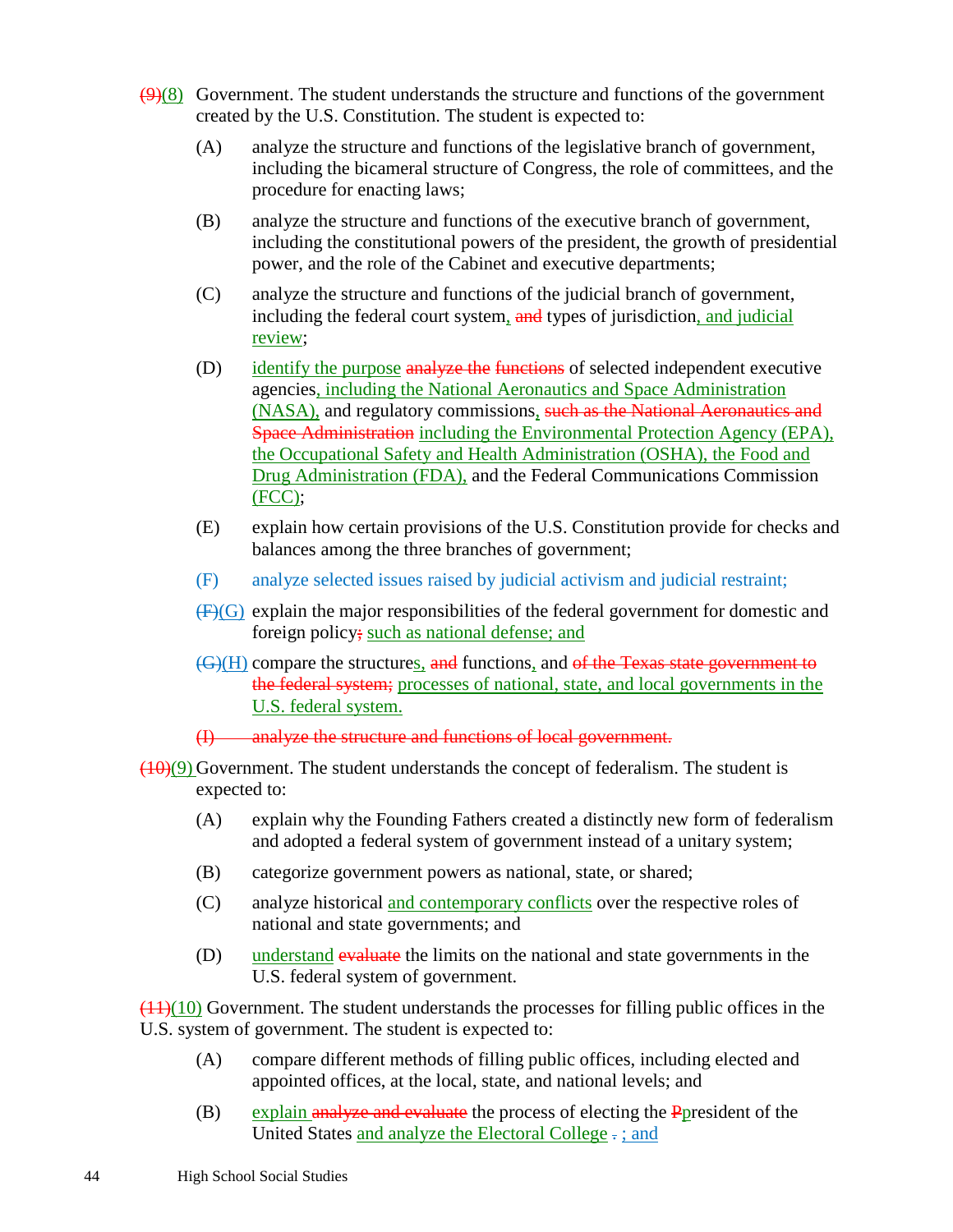### (C) analyze the impact of the 17th Amendment.

 $(12)(11)$  Government. The student understands the role of political parties in the U.S. system of government. The student is expected to:

- (A) analyze identify the functions of political parties and their role in the electoral process at local, state, and national levels;
- (B) explain analyze the two-party system and evaluate the role of third parties in the United States; and
- (C) analyze the role of political parties in the electoral process at local, state, and national levels; and
- $(\overline{D})(C)$  identify opportunities for citizens to participate in political party activities at local, state, and national levels.

 $(13)(12)$  Government. The student understands the similarities and differences that exist among the U.S. system of government and other political systems. The student is expected to:

- (A) compare the U.S. system of government with other political systems;
- (A) compare the U.S. constitutional democratic republic to historical and contemporary forms of government such as monarchy, a classical republic, authoritarian, socialist, direct democracy, theocracy, tribal, and other republics;
- (B) analyze advantages and disadvantages of federal, confederate, and unitary systems of government; and
- (C) analyze advantages and disadvantages of presidential and parliamentary systems of government.

(14)(13) Citizenship. The student understands rights guaranteed by the U.S. Constitution. The student is expected to:

- (A) understand the roles of limited government and the rule of law to in the protection of individual rights;
- (B) analyze the rights guaranteed by the Bill of Rights, including first amendment freedoms;
- (B) identify and define the unalienable rights;
- (C) analyze issues addressed in selected cases such as Engel v. Vitale, Miranda v. Arizona, and Schenck v. U.S. that involve Supreme Court interpretations of rights guaranteed by the U.S. Constitution;
- (C) identify the freedoms and rights guaranteed by each amendment in the Bill of Rights;
- (D) analyze the role of each branch of government in protecting the rights of individuals;
- (D) analyze U.S. Supreme Court interpretations of rights guaranteed by the U.S. Constitution in selected cases, including Engel v. Vitale, Schenck v. U.S., Texas v. Johnson, Miranda v. Arizona, Gideon v. Wainwright, Mapp v. Ohio, and Roe v. Wade;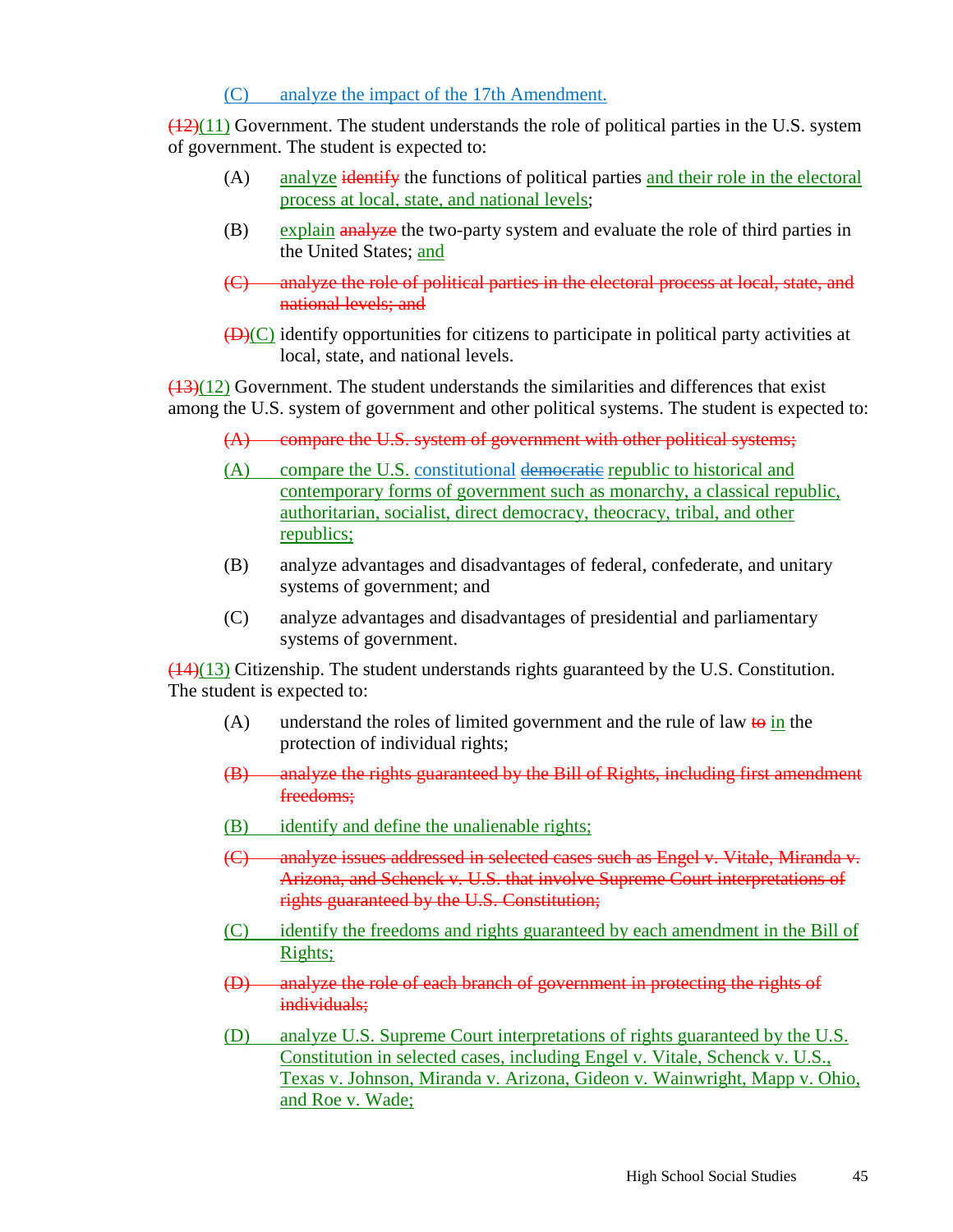- (E) explain the importance of due process rights to the protection of individual rights and to the limits on in limiting the powers of government; and
- (F) analyze the impact of the incorporation doctrine involving due process and the Bill of Rights on individual rights, federalism, and majority rule.
- (F) recall the conditions that produced the 14th Amendment , and describe subsequent efforts to selectively extend some of the selective incorporation of rights in the Bill of Rights to the states, including the Blaine Amendment and U.S. Supreme Court rulings, and analyze its the impact on the scope of fundamental rights in the Bill of Rights and on federalism.

 $\left(\frac{(15)(14)}{(15)(14)}\right)$  Citizenship. The student understands the difference between personal and civic responsibilities. The student is expected to:

- (A) explain the difference between personal and civic responsibilities;
- (B) evaluate whether and/or when the obligation of citizenship requires that personal desires and interests be subordinated to the public good; and
- (C) evaluate whether and/or when the rights of individuals are inviolable even against claims for the public good; and
- (C) understand the responsibilities, duties, and obligations of citizenship such as being well informed about civic affairs, serving in the military, voting, serving on a jury, observing the laws, paying taxes, and serving the public good  $\frac{1}{x}$ ; and
- (D) analyze the consequences of political decisions and actions on society.
- (D) understand the voter registration process and the criteria for voting in elections.

 $(16)(15)$  Citizenship. The student understands the importance of voluntary individual participation in the U.S. constitutional democratic republic society. The student is expected to:

- (A) analyze the effectiveness of various methods of participation in the political process at local, state, and national levels;
- (B) analyze historical and contemporary examples of citizen movements to bring about political change or to maintain continuity; and
- (C) understand analyze the factors that influence an individual's political attitudes and actions.; and
- (D) compare and evaluate characteristics, style, and effectiveness of state and national leaders, past and present.

 $\left(\frac{17}{16}\right)$  Citizenship. The student understands the importance of the expression of different points of view in a constitutional democratic republic society. The student is expected to:

- (A) examine analyze different points of view of political parties and interest groups such as the League of United Latin American Citizens (LULAC), the National Rifle Association (NRA), and the National Association for the Advancement of Colored People (NAACP) on important contemporary issues; and
- (B) analyze the importance of the First Amendment rights of petition, assembly, free speech, and press and the Second Amendment right to keep and bear arms in a democratic republic society.; and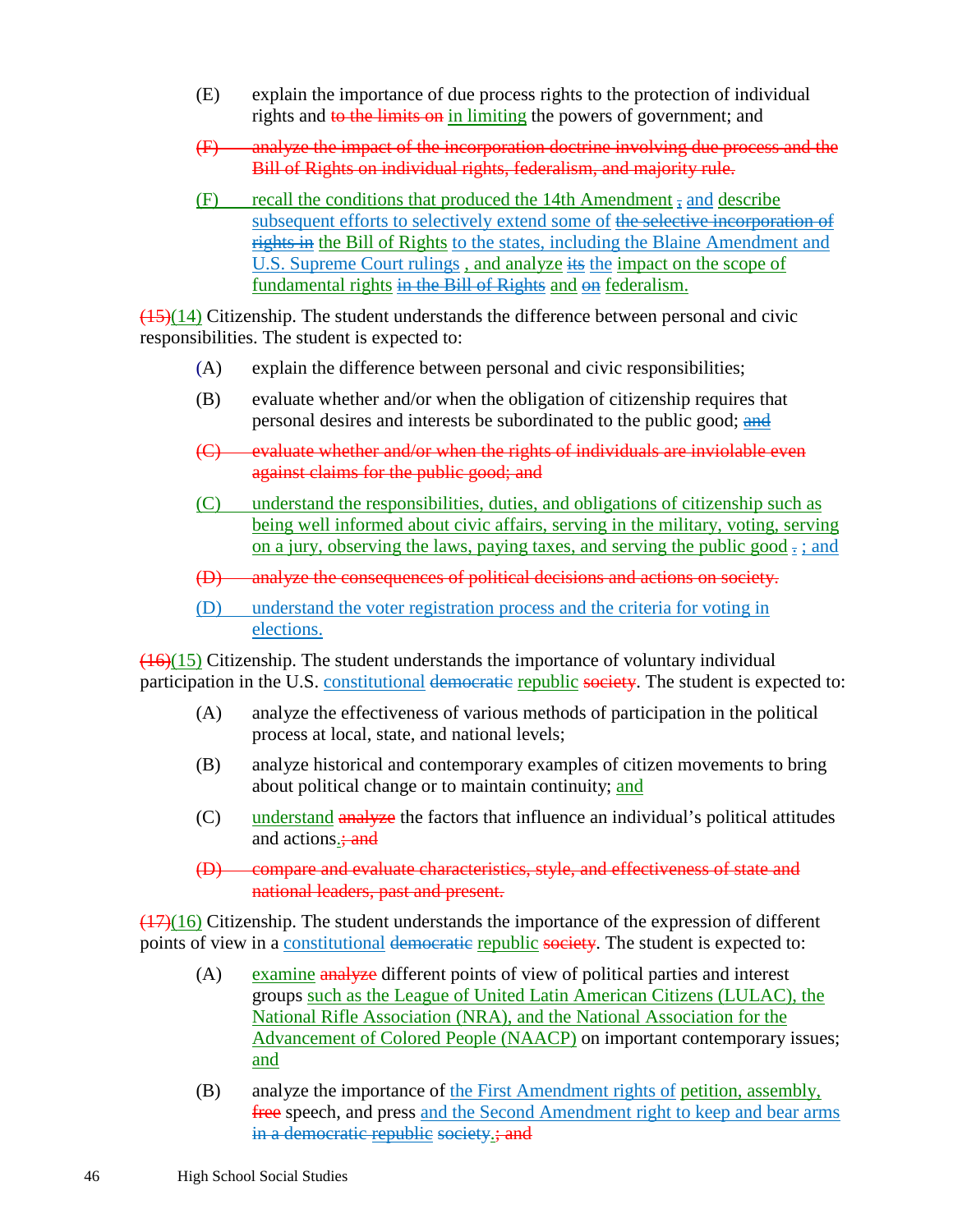#### (C) express and defend a point of view on an issue of contemporary interest in the United States.

 $(18)(17)$  Culture. The student understands the relationship between government policies and the culture of the United States. The student is expected to:

- (A) evaluate a U.S. government political policy or court decision in the United States that was a result of changes in American culture; and that has affected a particular racial, ethnic, or religious group such as the Civil Rights Act of 1964 and the U.S. Supreme Court cases of Hernandez v. Texas and Grutter v. Bollinger; and
- (B) explain analyze changes in American culture brought about by government policies such as voting rights, the Servicemen's Readjustment Act of 1944 (GI Bill of Rights), the Immigration and Nationality Act of 1965, the Immigration Reform and Control Act of 1986, affirmative action, and racial integration.; and
- (C) describe an example of a government policy that has affected a particular racial, ethnic, or religious group.

 $(19)(18)$  Science, technology, and society. The student understands the role the government plays in developing policies and establishing conditions that influence scientific discoveries and technological innovations. The student is expected to:

- (B)(A) understand analyze how U.S. constitutional protections such as patents have fostered government policies fostering competition and entrepreneurship; and have resulted in scientific discoveries and technological innovations.
- (A)(B) identify examples of government-assisted research that, when shared with the private sector, have resulted in improved consumer products such as computer and communication technologies.; and

 $(20)(19)$  Science, technology, and society. The student understands the impact of advances in science and technology on government and society. The student is expected to:

- (A) understand analyze the potential impact on society of recent scientific discoveries and technological innovations; and
- (B) analyze the reaction of government to scientific discoveries and technological innovations, and
- (B) evaluate the impact of the Internet and other electronic information on the political process.

 $\left(\frac{21}{20}\right)$  Social studies skills. The student applies critical-thinking skills to organize and use information acquired from a variety of valid sources, including electronic technology. The student is expected to:

- (A) analyze information by sequencing, categorizing, identifying cause-and-effect relationships, comparing, contrasting, finding the main idea, summarizing, making generalizations and predictions, and drawing inferences and conclusions;
- (B) create a product on a contemporary government issue or topic using critical methods of inquiry;
- (C) analyze and defend explain a point of view on a current political government issue;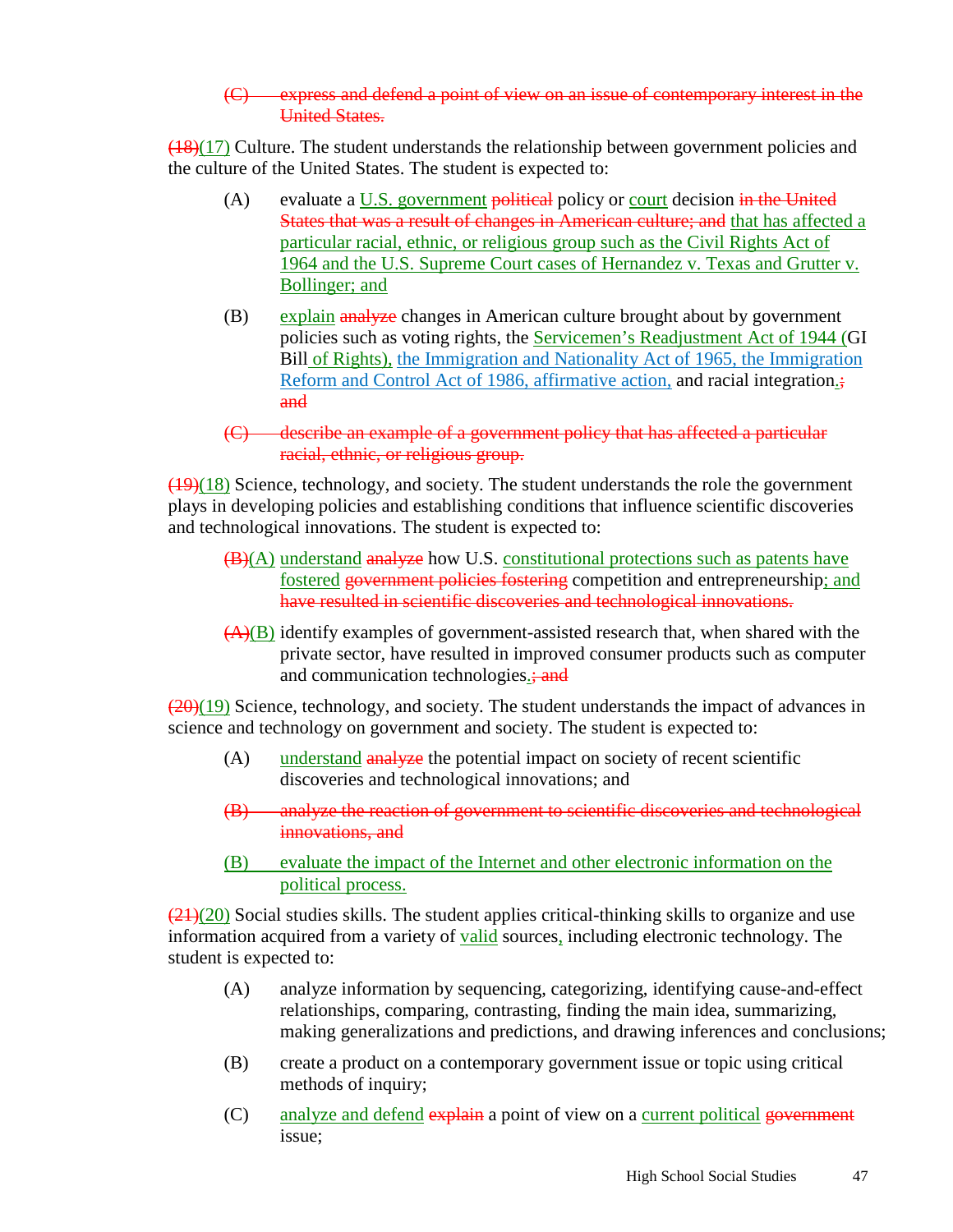- (D) analyze and evaluate the validity of information, arguments, and counterarguments from primary and secondary sources for bias, propaganda, point of view, and frame of reference;
- (E) evaluate government data using charts, tables, graphs, and maps; and
- (F) use appropriate mathematical skills to interpret social studies information such as maps and graphs.

 $(22)(21)$  Social studies skills. The student communicates in written, oral, and visual forms. The student is expected to:

- (A) use social studies terminology correctly;
- (B) use standard grammar, spelling, sentence structure, and punctuation;
- (C) transfer information from one medium to another, including written to visual and statistical to written or visual, using computer software as appropriate; and
- (D) create written, oral, and visual presentations of social studies information.

 $(23)(22)$  Social studies skills. The student uses problem-solving and decision-making skills, working independently and with others, in a variety of settings. The student is expected to:

- (A) use a problem-solving process to identify a problem, gather information, list and consider options, consider advantages and disadvantages, choose and implement a solution, and evaluate the effectiveness of the solution; and
- (B) use a decision-making process to identify a situation that requires a decision, gather information, identify options, predict consequences, and take action to implement a decision.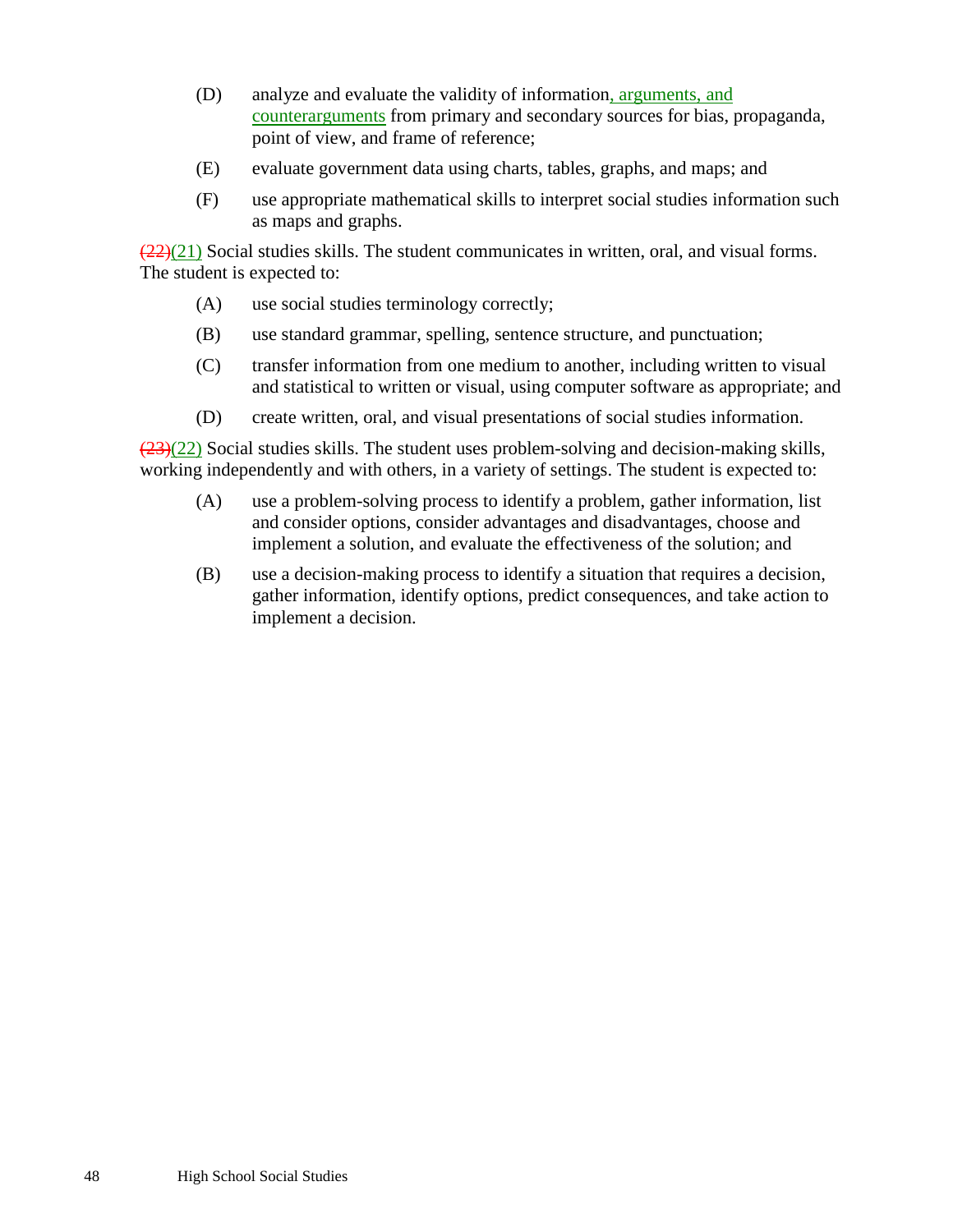### **§113.3645. Psychology (One-Half Credit), Beginning with School Year 2011-2012.**

- (a) General requirements. Students shall be awarded one-half unit of credit for successful completion of this course.
- (b) Introduction.
	- $(1)$  In Psychology, an elective course, students consider the development of the individual and the personality. The study of psychology is based on an historical framework and relies on effective collection and analysis of data. Students study topics such as theories of human development, personality, motivation, and learning study the science of behavior and mental processes. Students examine the full scope of the science of psychology, such as the historical framework, methodologies, human development, motivation, emotion, sensation, perception, personality development, cognition, learning, intelligence, biological foundations, mental health, and social psychology.
	- (2) Statements that contain the word "including" reference content that must be mastered, while those containing the phrase "such as" are intended as possible illustrative examples.
	- (3) Students understand that a constitutional republic is a representative form of government whose representatives derive their authority from the consent of the governed, serve for an established tenure, and are sworn to uphold the constitution.
	- $(3)(4)$  State and federal laws mandate a variety of celebrations and observances, including Celebrate Freedom Week.
		- (A) Each social studies class shall include, during Celebrate Freedom Week as provided under the Texas Education Code, §29.907, or during another full school week as determined by the board of trustees of a school district, appropriate instruction concerning the intent, meaning, and importance of the Declaration of Independence and the U.S. Constitution, including the Bill of Rights, in their historical contexts. The study of the Declaration of Independence must include the study of the relationship of the ideas expressed in that document to subsequent American history, including the relationship of its ideas to the rich diversity of our people as a nation of immigrants, the American Revolution, the formulation of the U.S. Constitution, and the abolitionist movement, which led to the Emancipation Proclamation and the women's suffrage movement.
		- (B) Each school district shall require that, during Celebrate Freedom Week or other week of instruction prescribed under subparagraph (A) of this paragraph, students in Grades 3-12 study and recite the following text: "We hold these Truths to be self-evident, that all Men are created equal, that they are endowed by their Creator with certain unalienable Rights, that among these are Life, Liberty and the Pursuit of Happiness--That to secure these Rights, Governments are instituted among Men, deriving their just Powers from the Consent of the Governed."
	- (5) Students identify and discuss how the actions of U.S. citizens and the local, state, and federal governments have either met or failed to meet the ideals espoused in the founding documents.
- (c) Knowledge and skills.
	- (1) The individual in society. The student understands the dynamics of the relationships between self and others to be a contributing member of the community. The student is expected to: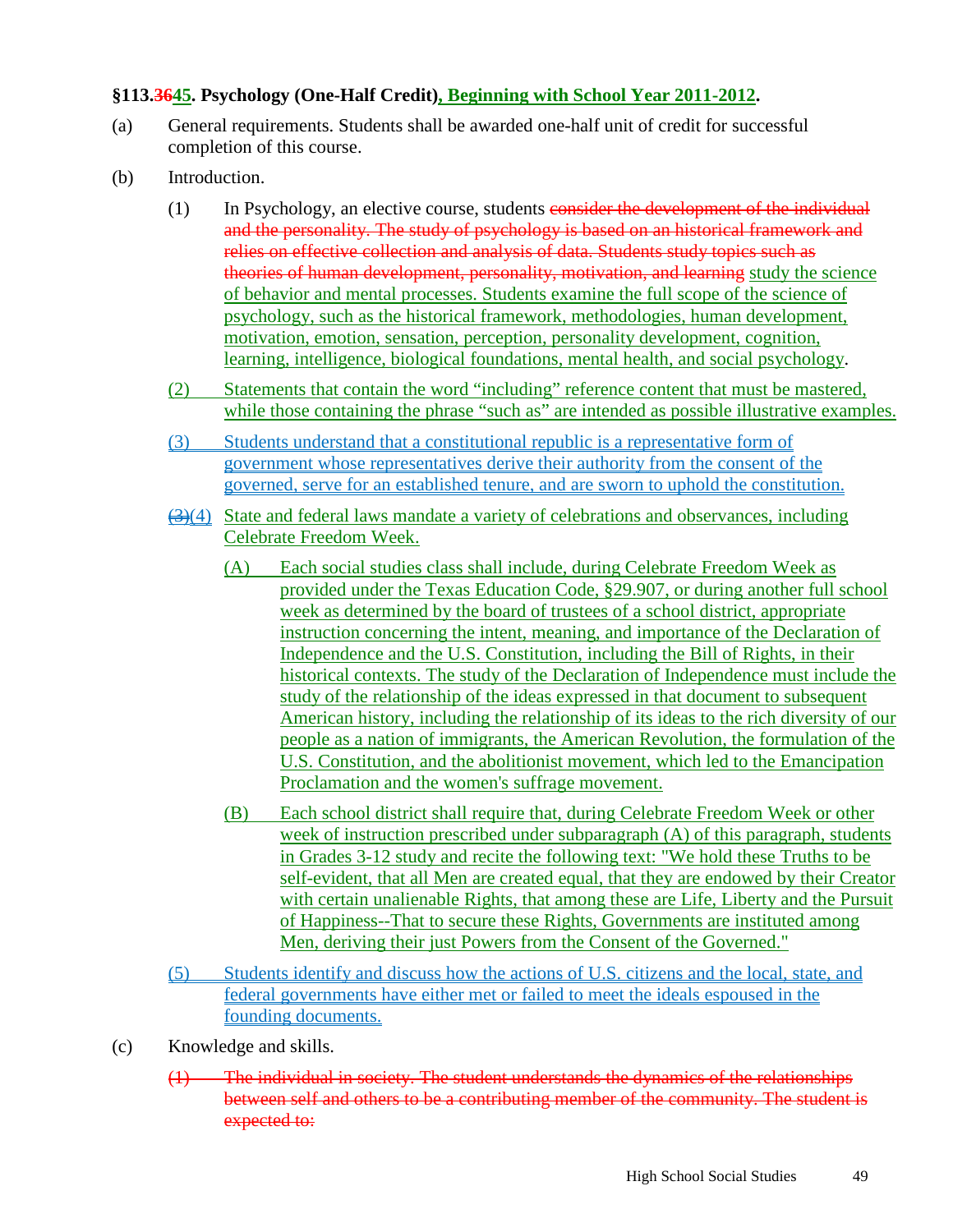- (A) participate in class as a leader and follower;
- (B) adjust behavior appropriately to fit various situations;
- (C) contribute to the development of a supportive climate in groups; and
- (D) accept and fulfill social responsibilities associated with citizenship in a group setting.
- $(7)(1)$  History. The student understands the history development of the field of psychology. The student is expected to:
	- $(A)$  identify defining characteristics that differentiate the field of psychology from other related social sciences; and
	- (B) trace the impact of associationism, psychodynamic (Freudian) thinking, behaviorism, and humanism on current thinking in psychology historical development of the contemporary perspectives in psychology, including biological, behavioral, cognitive, sociocultural, humanistic, and psychodynamic; and
	- (C) explore subfields and career opportunities available in the science of psychology.
- (2) The individual in society. The student understands that beliefs, decisions, and actions have consequences. The student is expected to:
	- (A) predict the likely outcome of given courses of action in particular situations, such as refusing to pay taxes, to register to vote, or to obey the speed limit; and
	- (B) evaluate the predicted outcomes of given courses of actions in particular situations based on an understanding of the development of morality.
- $\left(\frac{8}{2}\right)$  Science of psychology. The student compares differentiates the processes of theory development and validation. The student is expected to:
	- (A) define and differentiate the concepts of theory and principle;
	- (B) describe the relationship between earlier and later theories related to a given psychological construct; and
	- $\left(\frac{C}{B}\right)$  identify and describe the basic methods of social scientific reasoning.
	- (C) apply the standards of the American Psychological Association (APA) for ethical decision making regarding the collection, storage, and use of psychological data; and
	- $(13)(C)(D)$  define and interpret measures of central tendency (mean, median, and mode) and dispersion (range and standard deviation).
- (3) The individual in society. The student understands behavioral, social learning, and cognitive perspectives of motivation to describe his or her role and impact on economic systems. The student is expected to:
	- (A) apply various perspectives of motivation to a given economic situation such as the choice of car to purchase, personal budget priorities, or choice of jobs;
	- (B) describe the role of reinforcement and punishment in determining persistenceand-effort allocation;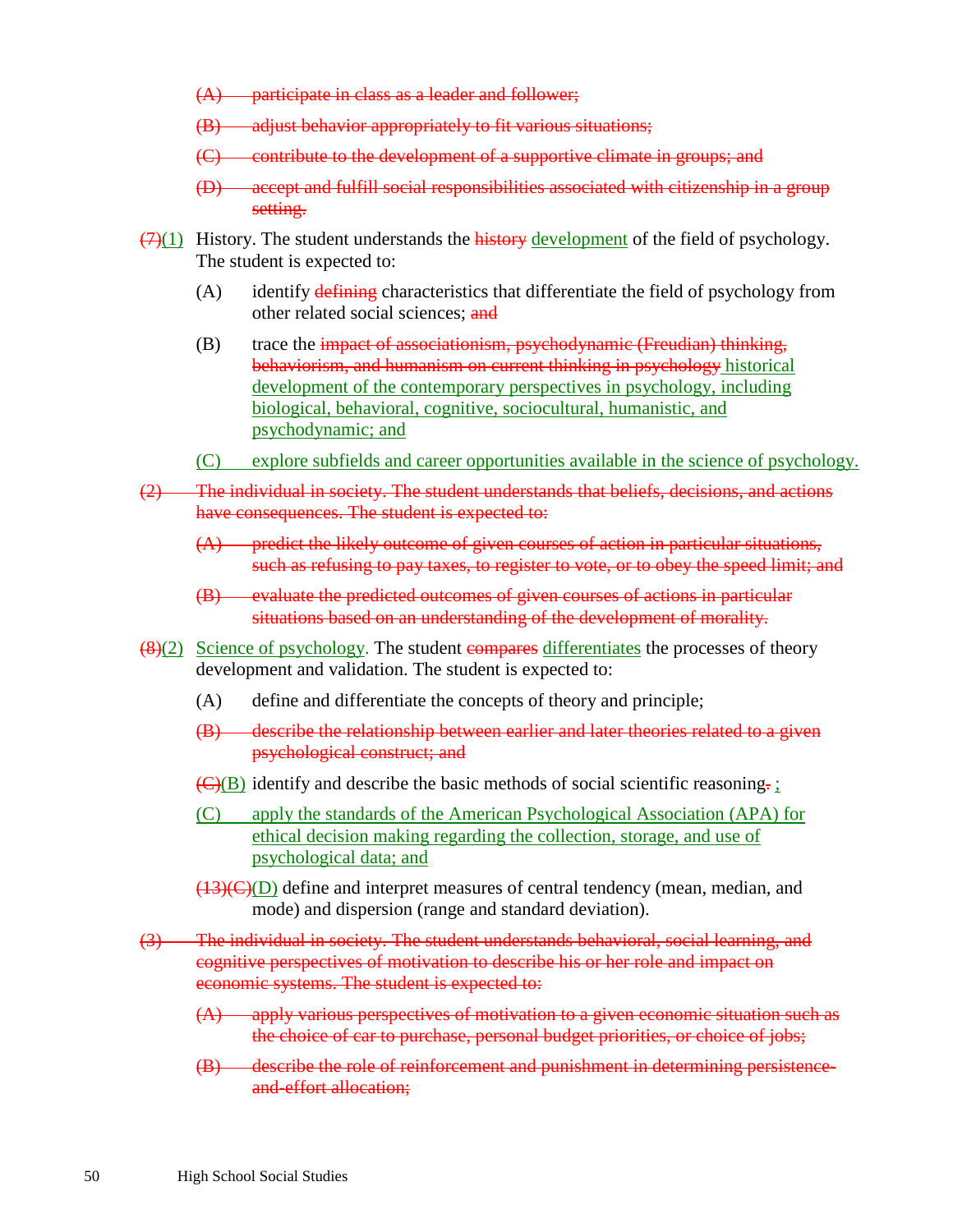- (C) describe the processes of modeling/imitation and vicarious reinforcement using typical classroom situations; and
- (D) describe and explain self-esteem, self-efficacy, and expectancy from the perspective of attribution theory.
- $\left(\frac{5}{3}\right)$  Science of psychology. The individual in society. The student understands the relationship between biology and behavior. The student is expected to:
	- (A) describe the anatomy and localized function of given brain areas of the central and peripheral nervous systems and the endocrine system; and
	- (B) explain the effects of the endocrine and nervous systems on development and behavior.
- (4) The individual in society. The student understands the influence of sensory perceptions on the shaping of individual beliefs and attitudes. The student is expected to:
	- $(A)$  relate sensation and perception to various points of view; and
	- (B) define and give examples of bias related to various points of view.
- (4) Science of psychology. The student understands how sensations and perceptions influence cognition and behavior. The student is expected to:
	- (A) explain the capabilities and limitations of sensory systems and individual perceptions; and
	- (B) understand the interaction of the individual and the environment in determining sensation and perception.
- (5) Individual development. The student understands that development is a life-long process. The student is expected to:
	- (A) critique the various perspectives presented in the nature versus nurture debate;
	- (B) trace the influence of physical development on the individual;
	- (C) discuss the role of the caregiver on individual development;
	- (D) explain factors involved in cognitive development according to Jean Piaget;
	- (E) describe Erik Erikson's stages of psychosocial development;
	- (F) evaluate the predicted outcomes of given courses of actions in particular situations based on an understanding of the development of morality; and
	- (G) evaluate the presented theories of human development and specify the strengths and weaknesses of each.
- (6) Individual development. The student understands behavioral and social learning theories. The student is expected to:
	- (A) demonstrate an understanding of the principles of operant and classical conditioning and of social learning; and
	- (B) describe the processes of learning using typical classroom situations.
- (7) Individual identity. The student understands the principles of motivation and emotion. The student is expected to:
	- (A) compare predominant theories of motivation and emotion; and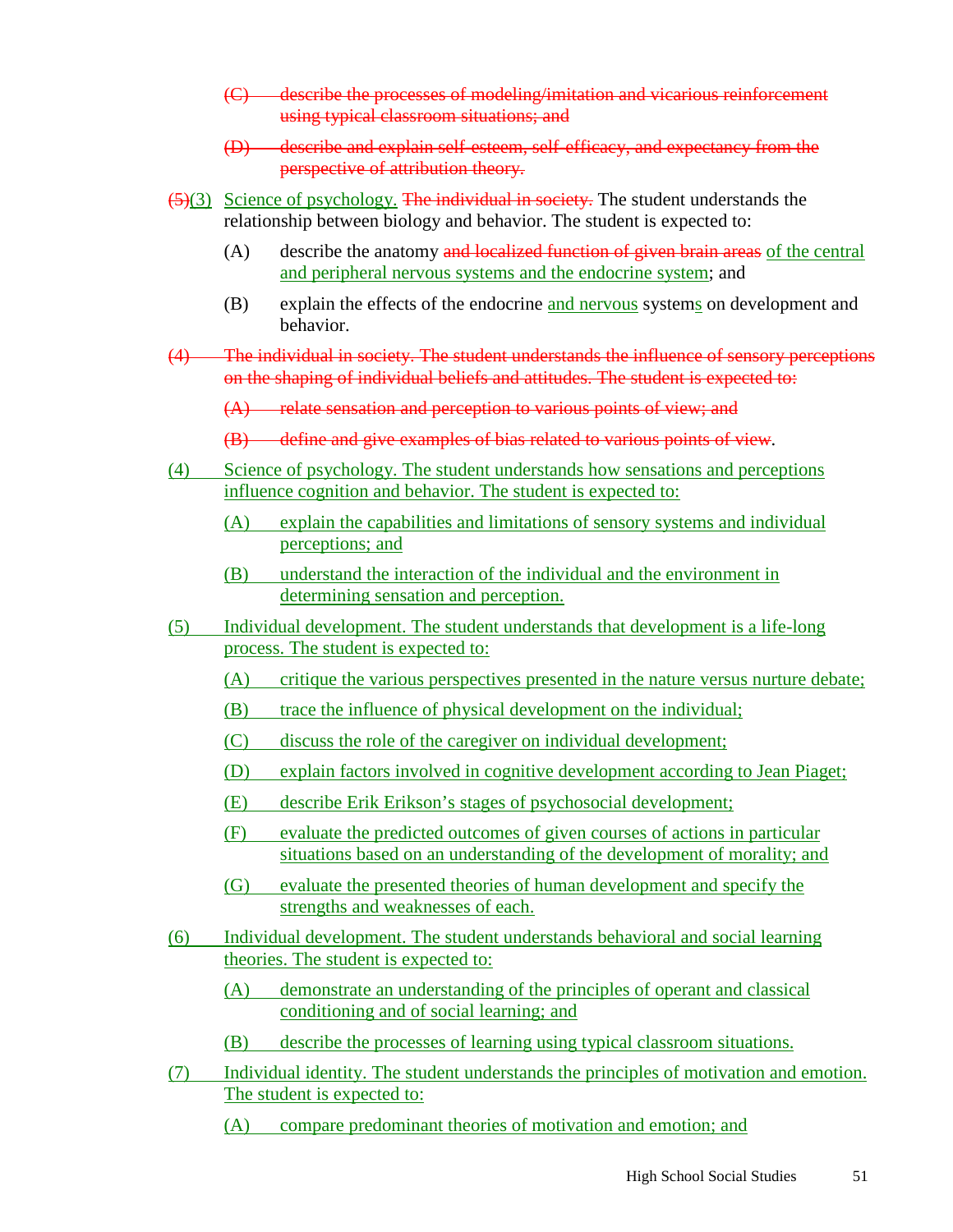- (B) explore the interaction of biological and cultural factors in emotion and motivation.
- (8) Individual identity. The student understands the nature of intelligence. The student is expected to differentiate the various types of intelligence.
- (9) Culture. The student understands the dynamic relationships between self and one's environment. The student is expected to:
	- (A) describe and explain learning as an adaptation to the environment;
	- (B) relate cultural perspectives to the traditional physical environment of the culture group; and
	- (C) explain types of relationships of individuals with other individuals and with groups.
- $(6)(9)$  Individual identity. The individual in society. The student understands the basic principles of tests and measurements. The student is expected to:
	- (A) describe statistical concepts used in testing define and differentiate reliability and validity; and
	- (B) define the concept of "transformed score" and give examples of various types including percentile grade equivalent scores, intelligence quotient (IQ) scores, and College Entrance Examination Board (CEEB) scores such as Scholastic Aptitude Test (SAT) and Graduate Record Examination (GRE).
	- (B) differentiate among aptitude, achievement, and Intelligence Quotient (IQ) tests.
- (10) Culture. The student understands behavioral, social, and cognitive perspectives of human learning. The student is expected to:
	- (A) identify related antecedents, behavior, and consequences in a provided behavioral situation;
	- (B) identify elements of social learning theory in modern advertising;
	- (C) describe the relationship between components of the structural information processing model; and
	- (D) evaluate the various perspectives of human learning and specify the strengths and weaknesses of each.
- (10) Individual identity. The student understands the development and assessment of personality. The student is expected to:
	- (A) define personality;
	- (B) compare and evaluate various theories of personality, including psychodynamic, trait, humanistic and sociocultural; and
	- (C) describe personality assessment tools.
- (11) Culture. The student understands the role of culture in forming the foundation and orienting framework for individuals and social behavior. The student is expected to:

(A) explain factors involved in cognitive development according to Piaget;

- (B) define common psychological disorders;
- (C) describe Erickson's stages of psychosocial development; and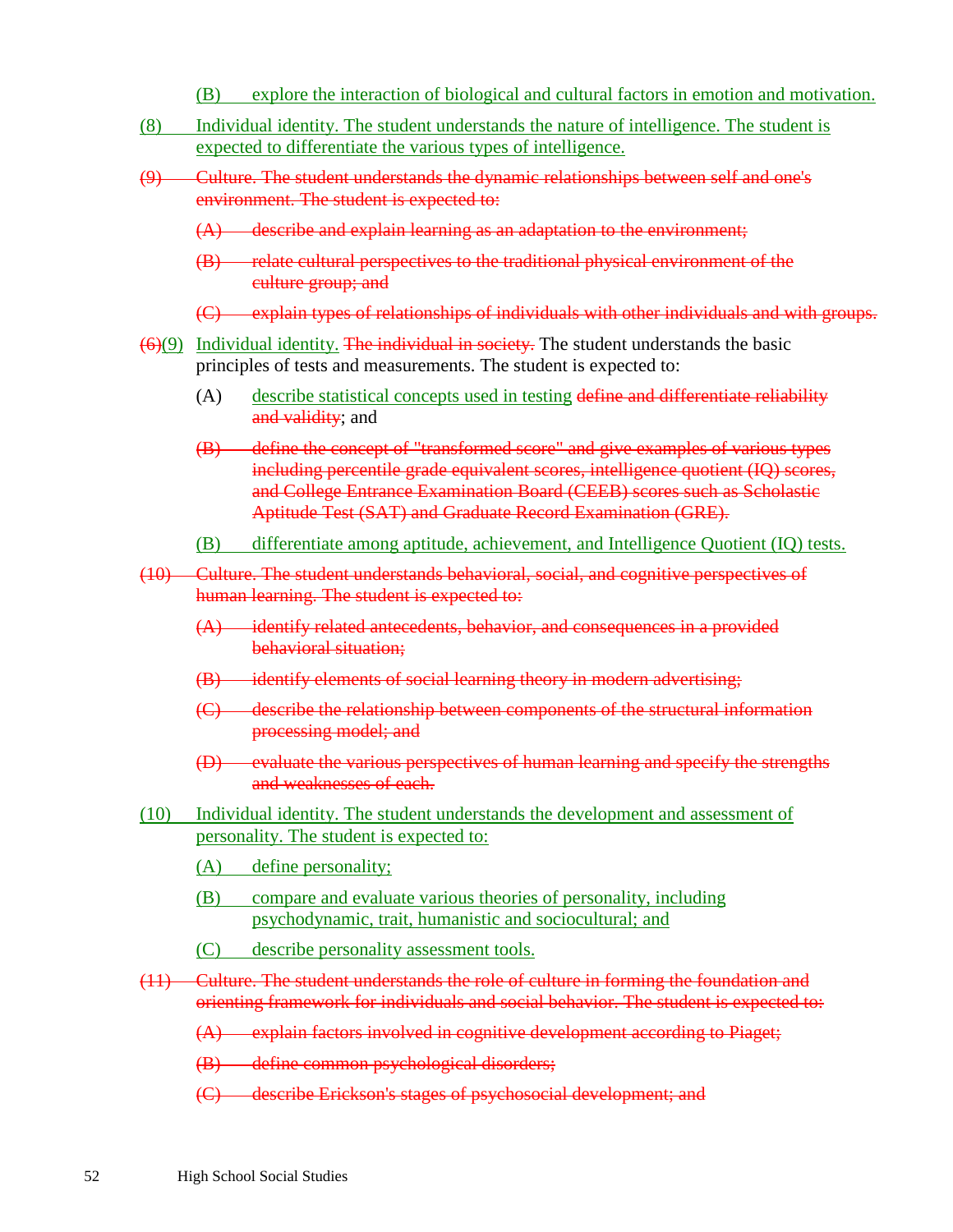- (D) determine cultural influences such as fads or peers on one's own social behavior.
- (11) Individual experience. The student understands basic elements of cognition. The student is expected to:
	- (A) define and identify the basic elements of thought;
	- (B) identify strategies and obstacles associated with problem solving and decision making;
	- (C) explore the structural features of language;
	- (D) discuss theories of language acquisition and development;
	- (E) evaluate the limitations and capabilities of the information processing model; and
	- (F) understand the states and levels of consciousness.
- (12) Culture. The student understands personality development theories, including the applications and limitations. The student is expected to:
	- $(A)$  give examples of growth and development based on social learning, behavioral, and cognitive theories: and
	- (B) evaluate the presented theories of human development and specify the strengths and weaknesses of each.
- (12) Individual experience. The student understands the multifaceted aspects of mental health. The student is expected to:
	- (A) explain stress and the individual's physiological, behavioral, and psychological responses to stressors;
	- (B) evaluate cognitive and behavioral strategies for dealing with stress;
	- (C) analyze the challenges inherent in defining abnormal behavior and acknowledge the sociocultural stigma of labeling behavior as abnormal;
	- (D) recognize the biological, social, and cognitive origins of abnormal behavior;
	- (E) discuss major categories of abnormal behaviors and identify their respective characteristics as classified in the Diagnostic and Statistical Manual (DSM); and
	- (F) evaluate the effectiveness of past and present methods of therapy.
- (13) The individual in society. The student will understand the influence of society and culture on behavior and cognition. The student is expected to:
	- (A) describe how attributions affect explanations of behavior;
	- (B) explore the nature and effects of bias and discrimination;
	- (C) describe circumstances in which conformity and obedience are likely to occur;
	- (D) describe the effects of the presence of others on individual behavior;
	- (E) discuss the nature of altruism;
	- (F) discuss the factors influencing attraction; and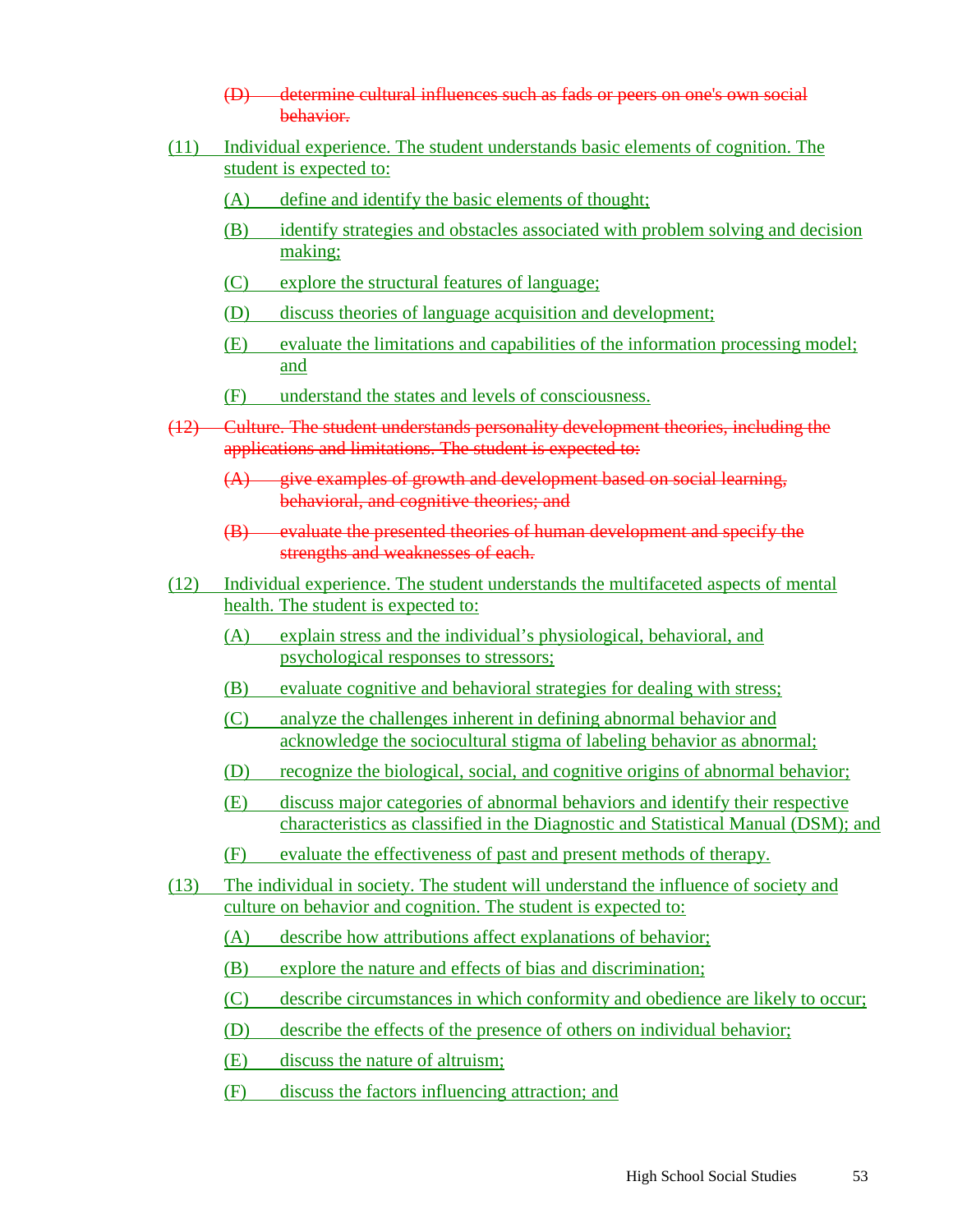(G) identify sources of attitude formation and assess methods used to influence attitudes.

 $(13)(14)$  Social studies skills. The student applies critical-thinking skills to organize and use information acquired from a variety of valid sources, including electronic technology. The student is expected to:

- (A) create a product on a contemporary psychology-related issue or topic using critical methods of inquiry;
- (B) draw and evaluate conclusions from qualitative information;
- (C) define and compute measures of central tendency (mean, median, and mode) and dispersion (range and standard deviation);
- (C) apply evaluation rules to quantitative information; and
- (D) explain and illustrate cautions related to interpreting statistics in news stories;
- (E) apply evaluation rules to quantitative information; and
- (F)(D) analyze information by sequencing, categorizing, identifying cause-and-effect relationships, comparing, contrasting, finding the main idea, summarizing, making generalizations and predictions, and drawing inferences and conclusions.

 $(14)(15)$  Social studies skills. The student communicates in written, oral, and visual forms. The student is expected to:

- (A) use psychology-related terminology correctly;
- (B) use standard grammar, spelling, sentence structure, and punctuation;
- (C) transfer information from one medium to another, including written to visual and written or visual to statistical, using computer software as appropriate; and
- (D) create written, oral, and visual presentations of social studies information.

 $(15)(16)$  Social studies skills. The student uses problem-solving and decision-making skills, working independently and with others, in a variety of settings. The student is expected to:

- (A) use a problem-solving process to identify a problem, gather information, list and consider options, consider advantages and disadvantages, choose and implement a solution, and evaluate the effectiveness of the solution;
- (B) use a decision-making process to identify a situation that requires a decision, gather information, identify options, predict consequences, and take action to implement a decision; and
- (C) participate in conflict resolution using persuasion, compromise, debate, and negotiation.

 $(16)(17)$  Social studies skills. The student develops long-term and short-term goal-setting skills for individual and community problem solving. The student is expected to:

- (A) illustrate the relationship and sequence between intermediate goals and terminal goals; and
- (B) monitor and evaluate self-directed inquiry or projects for timelines, accuracy, and goal attainment.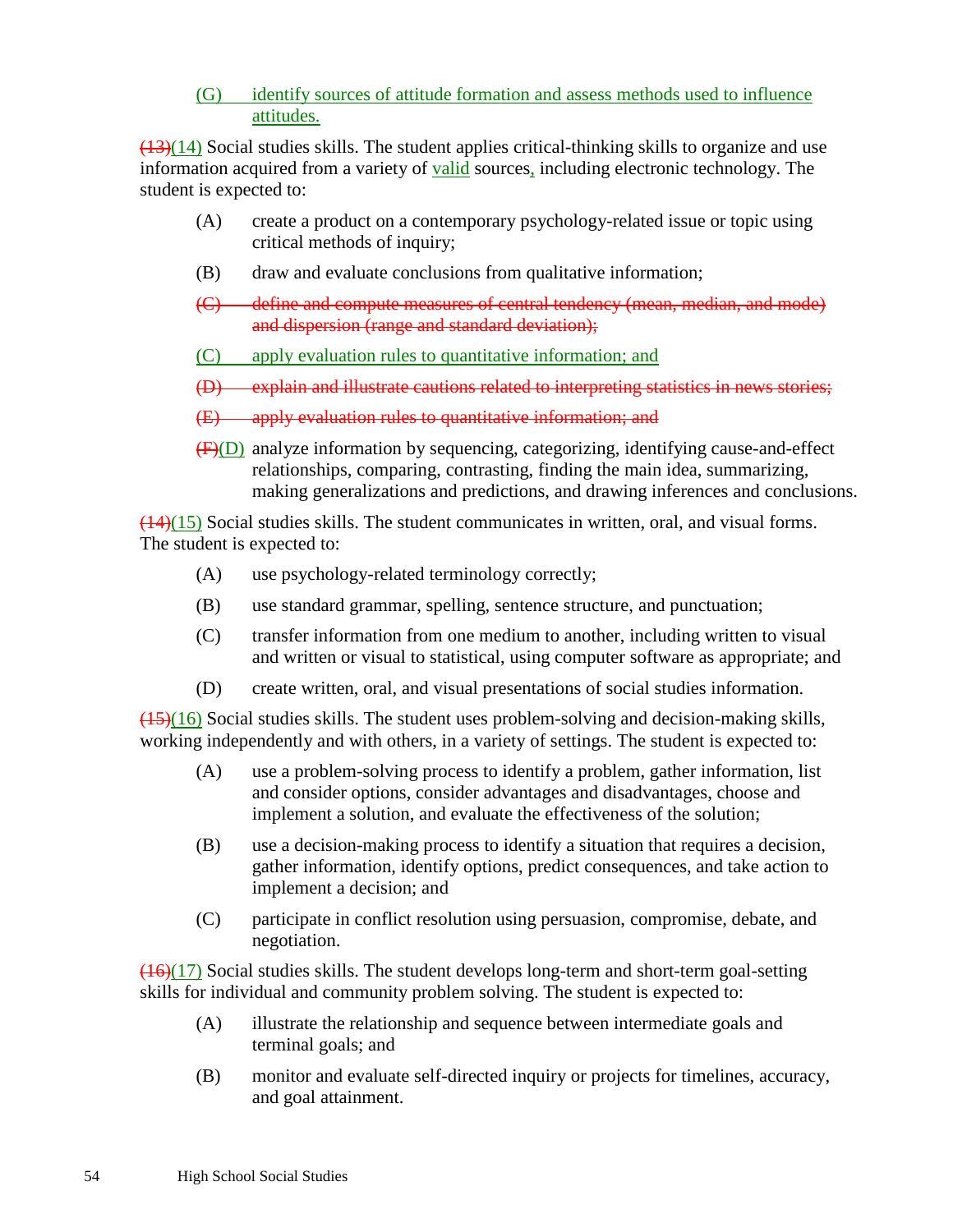- (17) Science and technology. The student understands the implication of technology for the collection, storage, and use of psychological data. The student is expected to:
	- (A) apply the standards of the American Psychological Association for ethical decision making regarding the collection, storage, and use of psychological data; and
	- (B) acquire information through the use of electronic sources.
- (18) Science and technology. The student understands the relationship of changes in technology to personal growth and development. The student is expected to:
	- (A) analyze examples of attitudes, beliefs, and behaviors related to changes in available technology; and
	- (B) evaluate the impact of changes in technology on personal growth and development.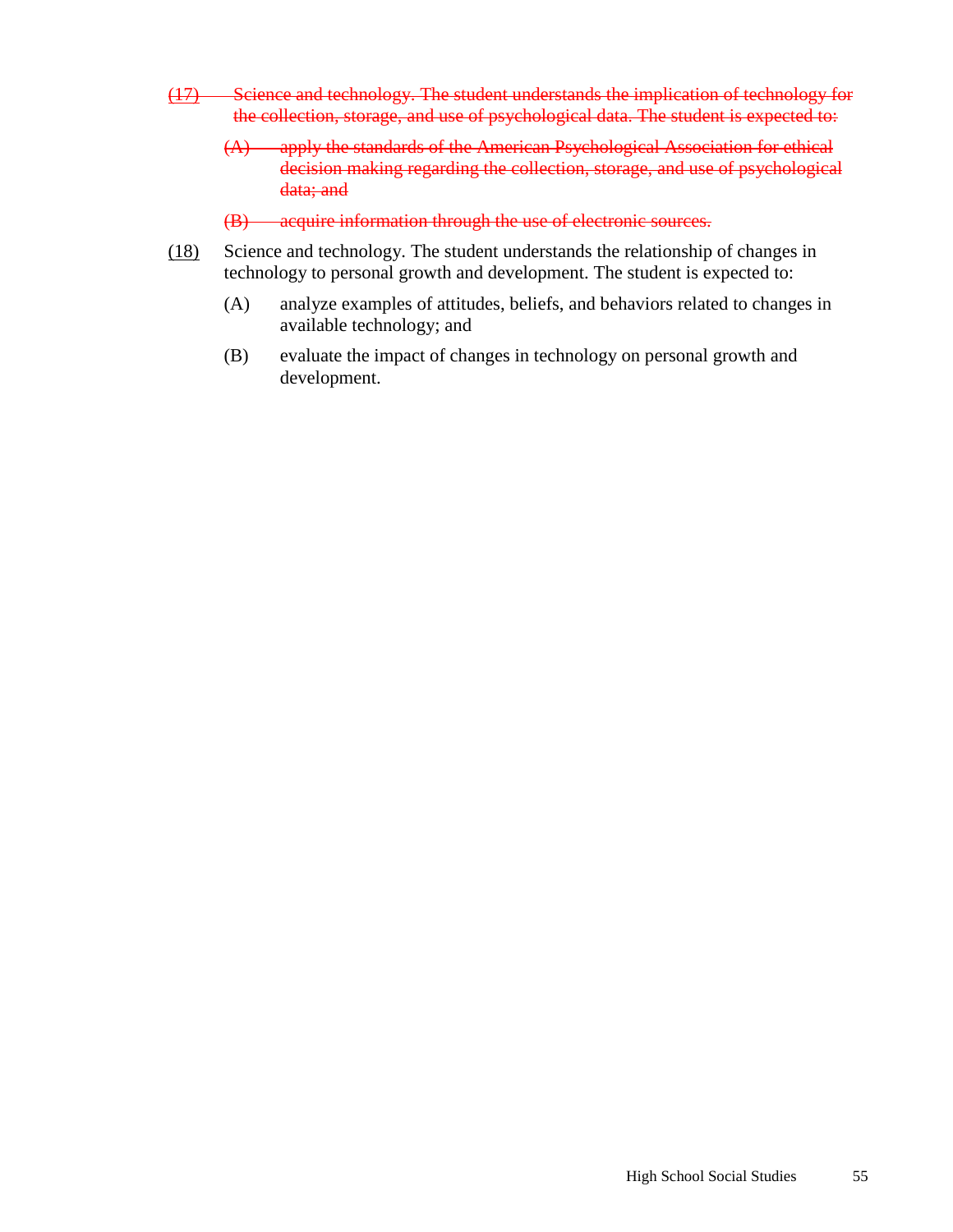### **§113.3746. Sociology (One-Half Credit), Beginning with School Year 2011-2012.**

- (a) General requirements. Students shall be awarded one-half unit of credit for successful completion of this course.
- (b) Introduction. In Sociology, an elective course, students study dynamics and models of individual and group relationships. Students study topics such as the history and systems of sociology, cultural and social norms, social institutions, and mass communication.
- (b) Introduction.
	- (1) Sociology, an elective course, is an introductory study in social behavior and organization of human society. This course will describe the development of the field as a social science by identifying methods and strategies of research leading to an understanding of how the individual relates to society and the ever changing world. Students will also learn the importance and role of culture, social structure, socialization, and social change in today's society.
	- (2) Statements that contain the word "including" reference content that must be mastered, while those containing the phrase "such as" are intended as possible illustrative examples.
	- (3) Students identify the role of the free enterprise system within the parameters of this course and understand that this system may also be referenced as capitalism or the free market system.
	- (4) Students understand that a constitutional republic is a representative form of government whose representatives derive their authority from the consent of the governed, serve for an established tenure, and are sworn to uphold the constitution.

(3)(4)(5) State and federal laws mandate a variety of celebrations and observances, including Celebrate Freedom Week.

- (A) Each social studies class shall include, during Celebrate Freedom Week as provided under the Texas Education Code, §29.907, or during another full school week as determined by the board of trustees of a school district, appropriate instruction concerning the intent, meaning, and importance of the Declaration of Independence and the U.S. Constitution, including the Bill of Rights, in their historical contexts. The study of the Declaration of Independence must include the study of the relationship of the ideas expressed in that document to subsequent American history, including the relationship of its ideas to the rich diversity of our people as a nation of immigrants, the American Revolution, the formulation of the U.S. Constitution, and the abolitionist movement, which led to the Emancipation Proclamation and the women's suffrage movement.
- (B) Each school district shall require that, during Celebrate Freedom Week or other week of instruction prescribed under subparagraph(A) of this paragraph, students in Grades 3-12 study and recite the following text: "We hold these Truths to be self-evident, that all Men are created equal, that they are endowed by their Creator with certain unalienable Rights, that among these are Life, Liberty and the Pursuit of Happiness--That to secure these Rights, Governments are instituted among Men, deriving their just Powers from the Consent of the Governed."
- (6) Students identify and discuss how the actions of U.S. citizens and the local, state, and federal governments have either met or failed to meet the ideals espoused in the founding documents.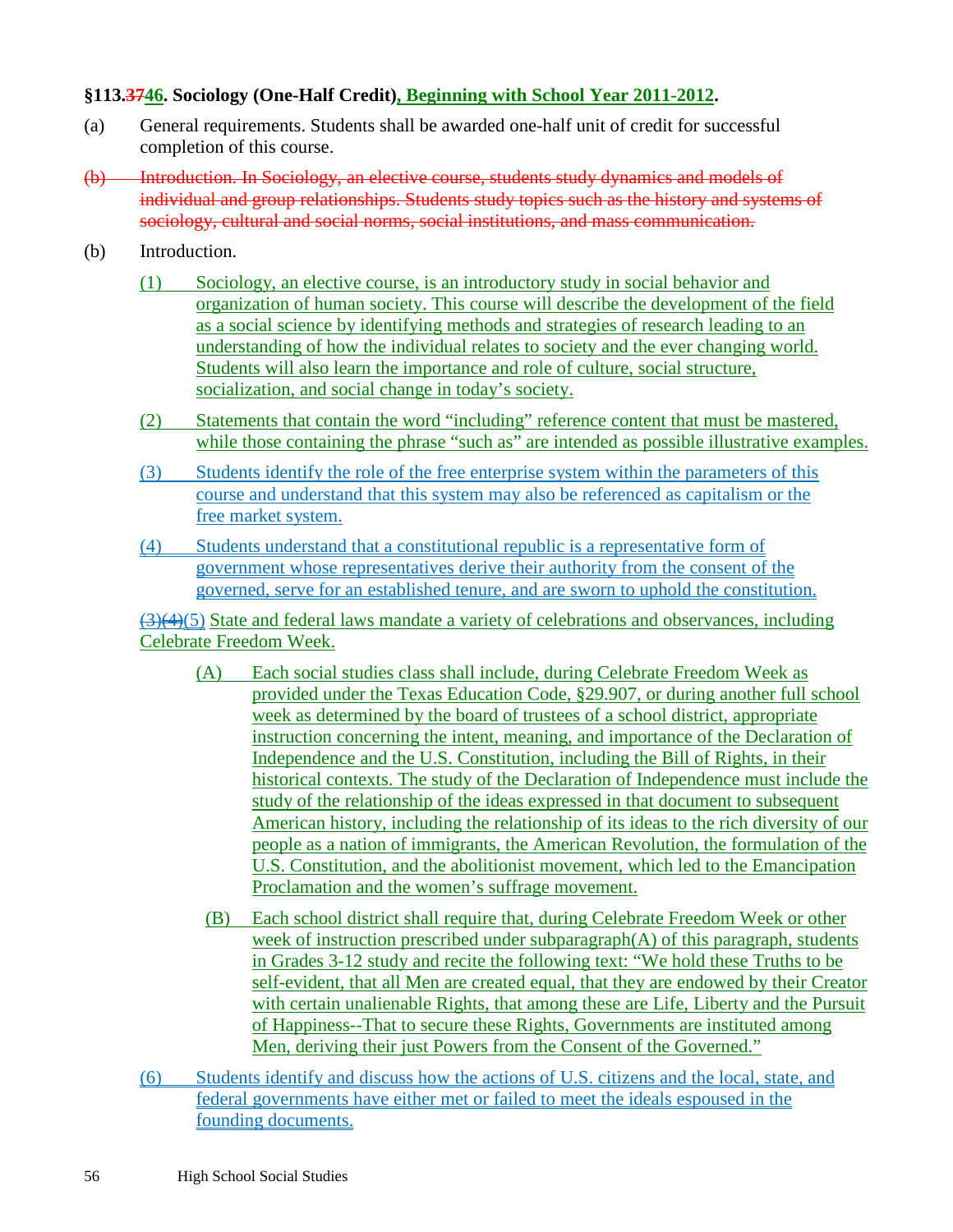- (c) Knowledge and skills.
	- $(9)(1)$  Foundations of sociology History. The student understands the theoretical perspectives of the historic interpretations of human social development. The student is expected to:
		- $(A)$  describe trace the development of the field of sociology; and
		- $(B)$  identify major leading sociologists and explain in the field of social science, including Auguste Comte, Emile Durkheim, Herbert Spencer, Max Weber, and Karl Marx, and interpret their contributions to the field foundation of sociology; and
		- (C) identify sociologists such as W. E. B. DuBois, Booker T. Washington, Robert E. Park, Harriet Martineau, Jane Addams, Robert Nisbet, and Julian Samora and interpret their contributions to the field.
	- (2) Citizenship. The student analyzes groups in terms of membership roles, status, values, and socioeconomic stratification. The student is expected to:
		- (A) compare the roles of group membership in various formal and informal groups; and
		- (B) compare the roles of group membership in selected primary and secondary groups.
	- $(10)(2)$  Foundations of sociology History. The student understands how society evolves and causes and effects of social and institutional changes. The student is expected to:
		- (A) differentiate types of societies such as hunting and gathering, agrarian, pastoral, industrial, and post-industrial;
		- (B) analyze changes such as those in advertising, food, and business in the majority U.S. culture resulting from adaptations to various immigrant and Native-American cultures.
		- (B) identify and describe the types of societies that exist in the world today;
		- (A)(C) examine evaluate changes in U.S. institutions and society resulting from industrialization, urbanization, and immigrant assimilation; and
		- (D) analyze information about cultural life in the United States and other countries over time.
	- (3) Economics. The student understands how socioeconomic stratification affects human motivation. The student is expected to:
		- (A) analyze the relationship between socioeconomic stratification and human motivation; and
		- (B) analyze the influence of different motivations and aspirations on economic decisions.
	- (3) Culture and social structure. The student examines world cultures. The student is expected to:
		- (A) identify the elements of culture to include language, symbols, norms, and values;
		- (B) explain how the elements of culture form a whole culture; and
		- (C) give examples of subcultures and describe what makes them unique.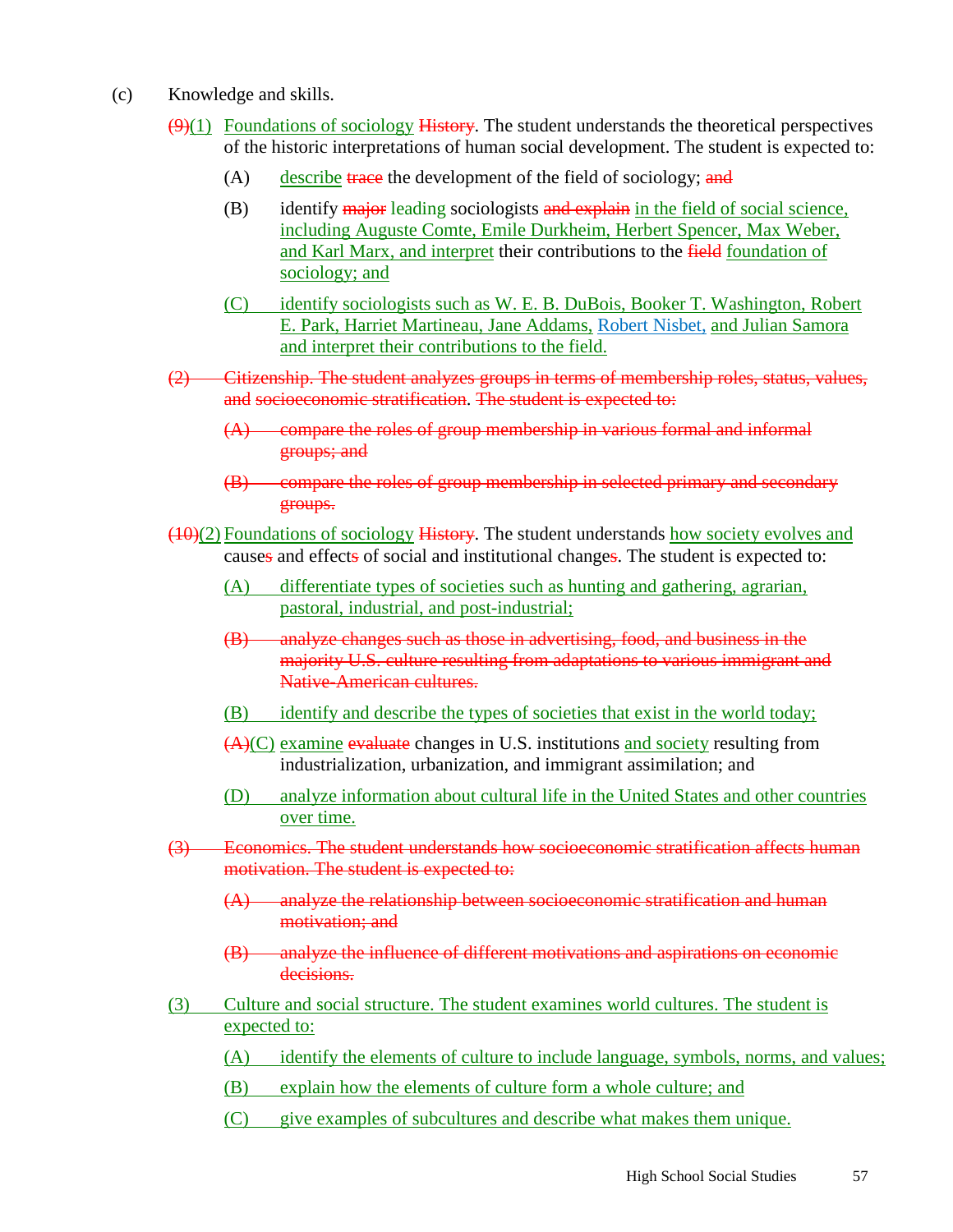(4) Economics. The student understands the relationship between socioeconomic stratification and cultural values. The student is expected to:

(A) compare cultural values associated with socioeconomic stratification; and

(B) analyze and explain the influence of cultural values on economic behavior.

- $(1)(4)$  Culture and social structure Citizenship. The student understands that individuals require knowledge of the dynamics of the relationships between self and others to be contributing members of the community types of groups and their functions. The student is expected to:
	- (A) describe models of group systems and the interactive roles of individuals, groups, and the community; and primary, secondary, formal, informal, and reference groups and e-communities; and
	- (B) analyze evaluate role conflicts and methods of resolution that may occur among individuals and groups in terms of membership roles, status, values, mores, role conflicts, and methods of resolution.
- (5) Geography. The student uses geographic tools to collect, analyze, and interpret sociological data. The student is expected to:
	- (A) create thematic maps, graphs, charts, models, and data bases that represent various aspects of demographic and cultural patterns; and
	- (B) pose and answer questions about geographic distributions and demographic and cultural patterns shown on maps, graphs, charts, models, and databases.
- (5) Culture and social structure. The student differentiates and recognizes examples of subculture and counterculture. The student is expected to:
	- (A) compare cultural norms such as ethnicity, national origin, age, socioeconomic status, and gender among various U.S. subculture groups;
	- (B) describe stereotypes of various U.S. subcultures;
	- (C) analyze social problems in selected U.S. subcultures; and
	- (D) examine counterculture movements and analyze their impact on society as a whole.
- (6) Geography. The student understands that socialization, cultural values, and norms vary in different geographic places and regions. The student is expected to:
	- (A) compare socialization in selected regions of the United States; and
	- (B) compare how geographic considerations have influenced the development of cultural values and norms.
- (6) Individual and society. The student understands the process of socialization. The student is expected to:
	- (A) define socialization and describe how the process of socialization is culturally determined;
	- (B) differentiate the agents of socialization and evaluate their functions and roles; and
	- (C) trace socialization as a lifelong process.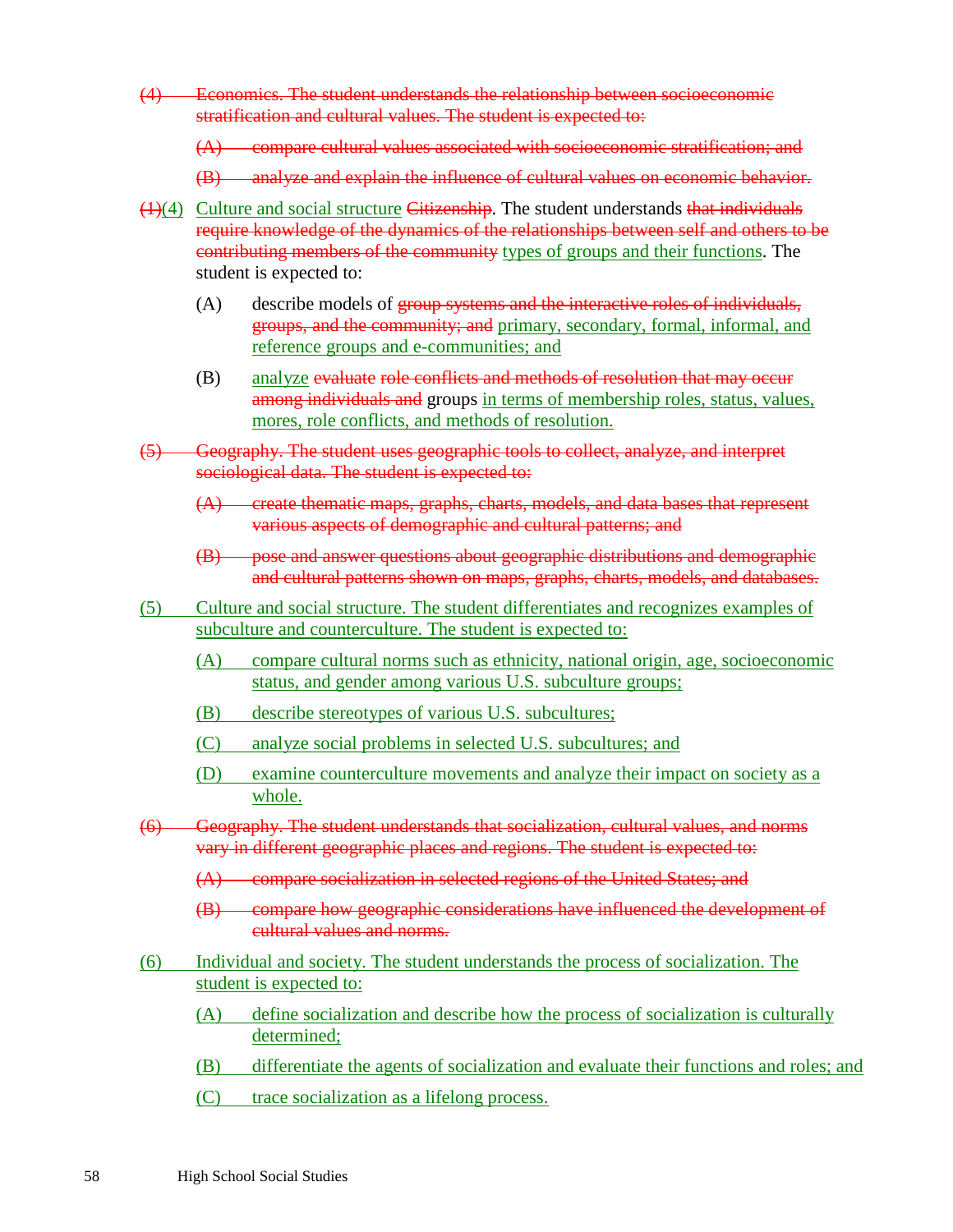- (7) Government. The student understands how governments promote cultural values and provide for social controls. The student is expected to:
	- (A) identify the relationships between cultural values and the purposes and policies of government; and
	- (B) describe types of government social controls.
- (7) Individual and society: The student understands the concept of adolescence and its characteristics. The student is expected to:
	- (A) explain how education, exclusion of the labor force, and the juvenile justice system led to the development of adolescence as a distinct stage of the life cycle;
	- (B) identify and interpret the five characteristics of adolescence: biological growth and development, an undefined status, increased decision making, increased pressures, and the search for self: and
	- (C) identify issues and concerns facing contemporary adolescents, such as dating, dating violence, sexuality, teen parenting, drug use, suicide, and eating disorders  $\frac{1}{2}$ including the importance of personal responsibility for life choices. ; and
	- (D) identify and discuss the skills adolescents need to make responsible life choices.
- (8) Government. The student understands different styles and forms of leadership, political socialization, and communication techniques that influence perception, attitudes, and behavior. The student is expected to:
	- (A) identify and describe different forms of leadership as they relate to groupmotivation techniques;
	- (B) analyze the relationship among social class, racial, ethnic, and other culture group membership, and political power in the United States; and
	- (C) evaluate different communication techniques, including propaganda and advertising, used to influence perceptions, attitudes, and behaviors of persons and groups.
- (8) Individual and society: The student understands the life stage of adulthood and its characteristics. The student is expected to:
	- (A) identify the stages of adult development and compare the differences between male and female development;
	- (B) analyze the traditional roles of work and how the composition of the labor force has changed in the United States; and
	- (C) analyze the characteristics of late adulthood and changes on the individual and society such as retirement, physical and mental functioning, dependency on others, and death.
- (9) Individual and society. The student will explain the nature and social function of deviance. The student is expected to:
	- (A) compare theories of deviance such as the functionalist, conflict, and interactionist perspectives;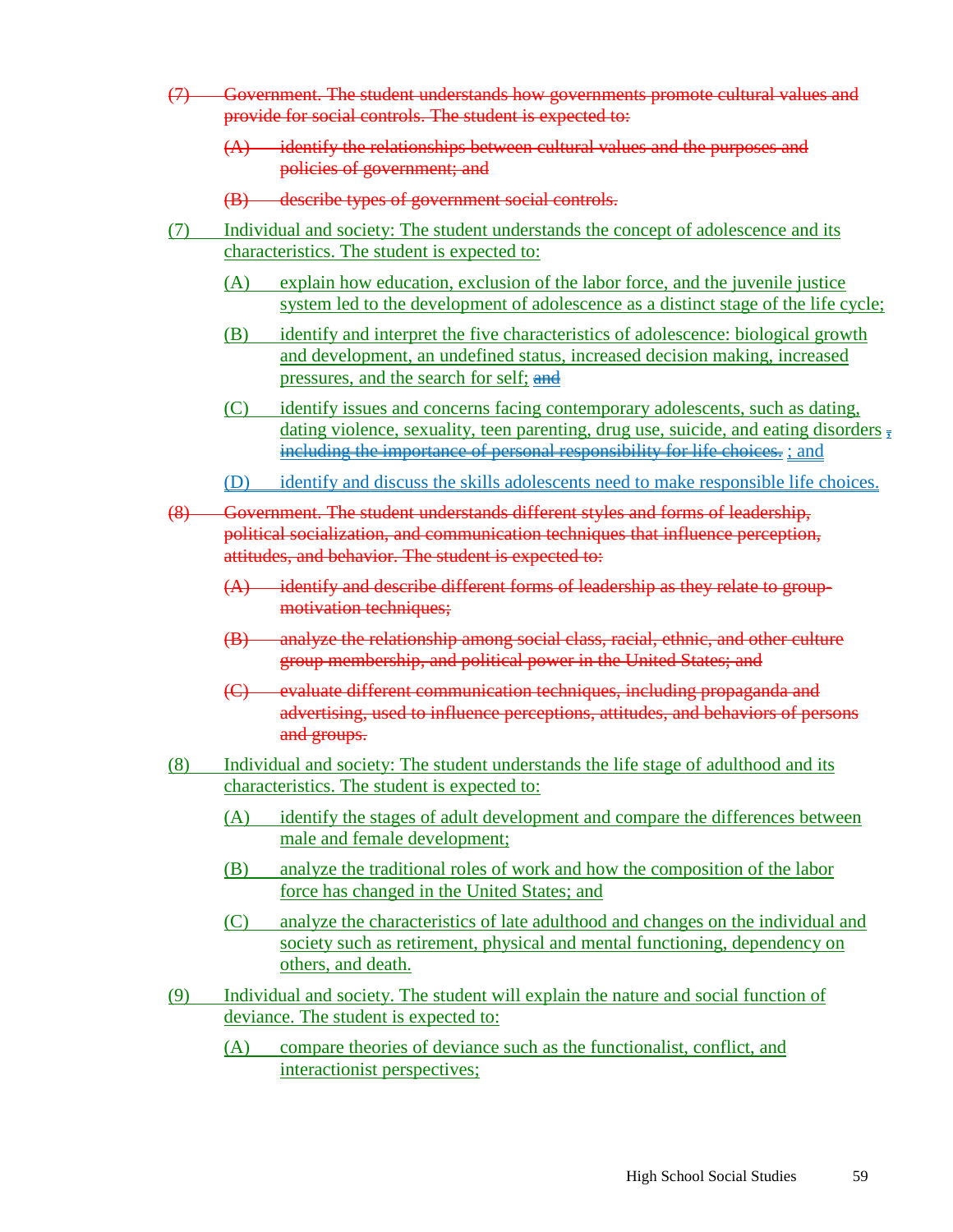- (B) interpret differences in crime and arrest rates by social categories such as ethnicity, gender, socioeconomic status, and age , including cross-reference with the National Crime Victimization Survey ; and
- (C) analyze the criminal justice system in the United States in relation to deviant behavior.
- (10) Social inequality. The student understands the nature of social stratification in society. The student is expected to:
	- (A) analyze the characteristics and components of caste and class systems and social mobility and how motivation affects each;
	- (B) define poverty and its components and analyze poverty's impact on the individual and society;
	- (C) contrast theories of social stratification; and
	- (D) recognize and examine global stratification and inequality.
- (11) History. The student understands basic sociological principles related to change within a group and across groups. The student is expected to:
	- (A) relate theories of change to major changes in U.S. public policy such as the origins and consequences of the civil rights movement; and
	- (B) analyze social change and resulting social problems within and across groups.
- (11) Social inequality. The student understands the impact of race and ethnicity on society. The student is expected to:
	- (A) define race and ethnicity and differentiate among the distinguishing characteristics of minority groups;
	- (B) contrast the terms discrimination, prejudice, and bias;
	- (C) discuss the ramifications of stereotyping;
	- (D) analyze the varying treatment patterns of minority groups such as African American, Asian American, Hispanic American, and American Indian; and
	- (E) explain how instances of institutional racism is evident in American society.
- (12) Culture. The student understands how cultural socialization, norms, values, motivation, and communication influence relationships among groups. The student is expected to:
	- (A) compare cultural norms among various U.S. subculture groups such as ethnic, national origin, age, socioeconomic strata, and gender groups;
	- (B) describe stereotypes of the various U.S. subcultures; and
	- (C) analyze social problems in selected U.S. subcultures.
- (12) Social inequality. The student understands changing societal views on gender, age, and health. The student is expected to:
	- $(A)$  differentiate between sex and gender as social constructs and determine how gender and socialization interact;
	- $(B)(A)$  analyze how gender roles affect the opportunities available to men and women in society;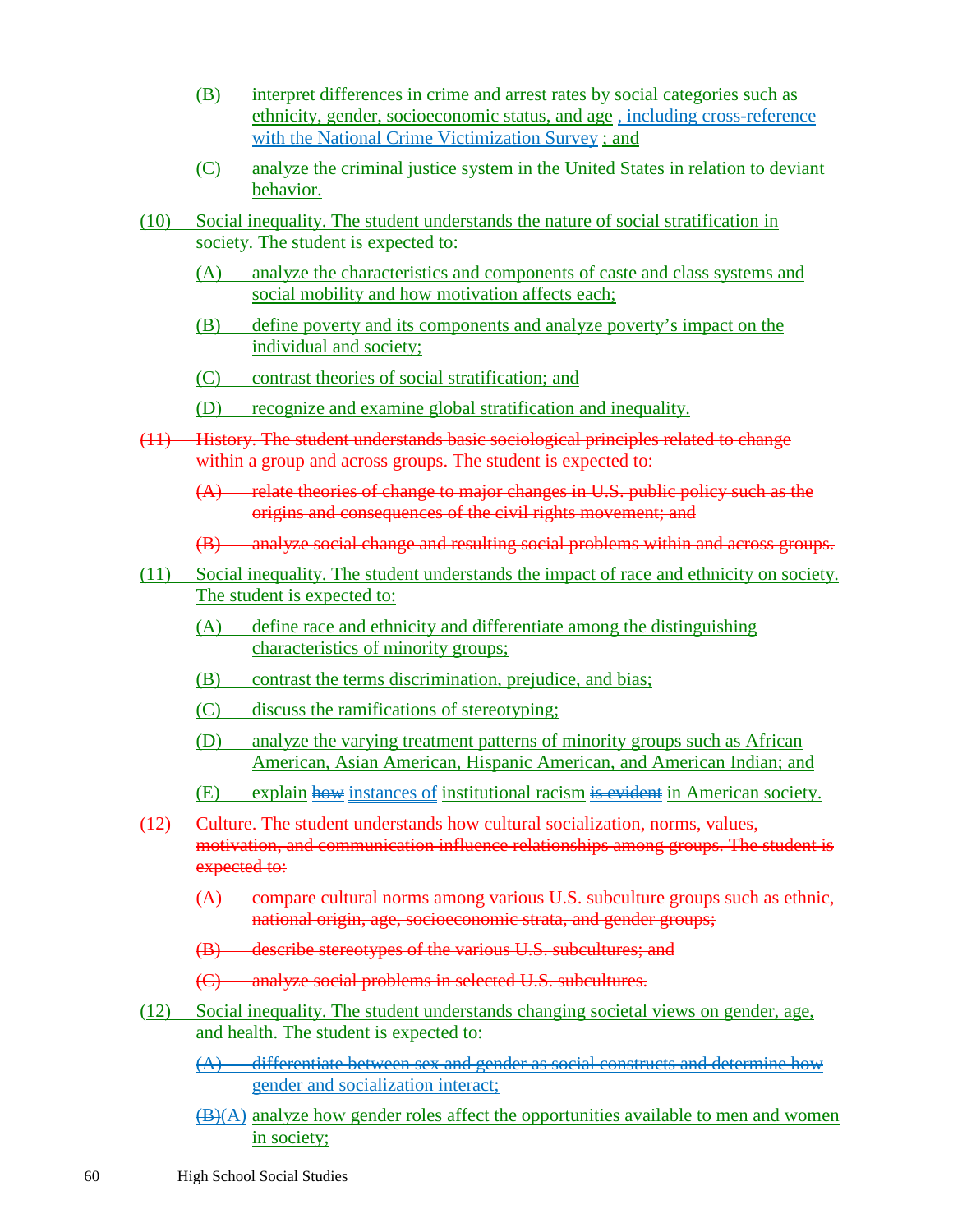$\left(\frac{C}{B}\right)$  analyze the effects of an aging society:

 $(\overline{D})(C)$  compare the nature of health care in a global society; and

(E)(D) evaluate the nature of health care in different segments of American society.

- (13) Culture. The student understands how people develop social institutions to meet basic needs in a society. The student is expected to:
	- (A) summarize the functions of social institutions such as the family, religion, and education; and
	- (B) evaluate the importance of social institutions in the United States.
- (13) Social institutions. The student identifies the basic social institution of the family and explains its influences on society. The student is expected to:
	- (A) define the functions and rituals of the family and how the family has changed over time;
	- (B) define family systems and patterns;
	- (C) analyze the trends in American society regarding family life and the needs that the institution of family satisfies; and
	- (D) analyze ways in which family life can be disrupted.
- (14) Social institutions. The student identifies the basic social institutions of economics and politics and explains their influence on society. The student is expected to:
	- (A) define and differentiate between the economic models of free enterprise (capitalism, free market) and socialism and how they impact society;
	- (B) define and differentiate among different types of government and discuss the legitimacy of those in power and the impact of each on its citizens; and
	- (C) trace the changes in ideas about citizenship and participation of different groups through time.
- (15) Social institutions. The student identifies the basic social institutions of education and religion and explains their influence on society. The student is expected to:
	- (A) explain functionalist, conflict, and interactionist theories of education;
	- (B) argue and defend some current issues in American education;
	- (C) examine religion from the sociological point of view;
	- (D) analyze the functions of society and the basic societal needs that religion serves; and
	- (E) compare and contrast distinctive features of religion in the United States with religion in other societies.
- (16) Social institutions. The student understands the basic social institutions of science and the mass media and their influence on society. The student is expected to:
	- (A) identify factors that have contributed to the institutionalization of science, explain the norms of scientific research, and explain how these norms differ from the realities of scientific research;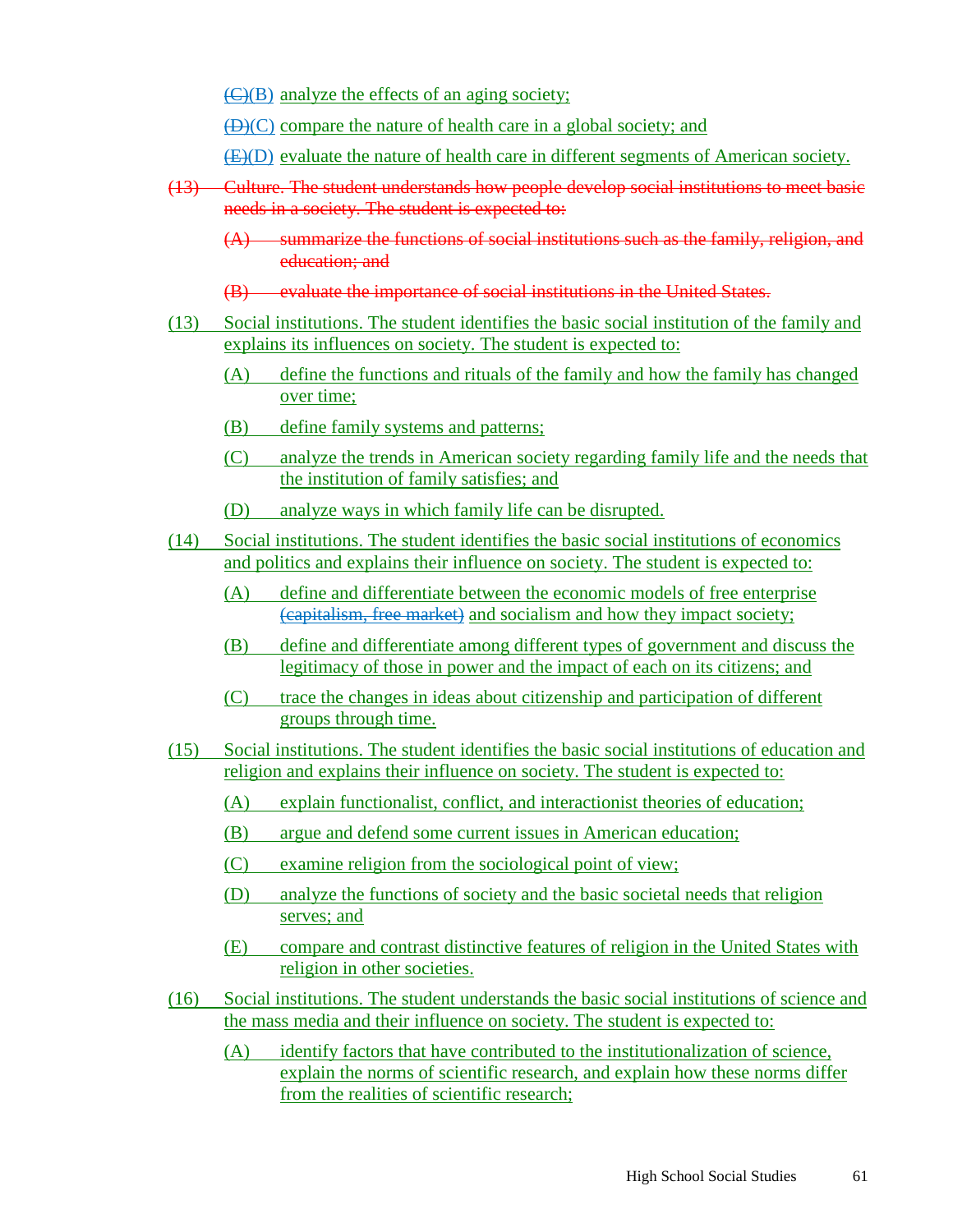- (B) trace major developments in the history of mass media and identify the types of mass media in the United States;
- (C) explain the differences between the functionalist and conflict perspectives of mass media; and
- (D) examine contemporary mass media issues.
- (17) Science, technology, and society. The student understands the impact of scientific discoveries and technological innovations on individuals and societies. The student is expected to:
	- (A) analyze how individual and societal behavior has changed as a result of scientific discoveries and technological innovations; and
	- (B) predict societal changes resulting from innovations in science and technology.
- (17) Changing world. The student understands how population and urbanization contribute to a changing social world. The student is expected to:
	- (A) describe the study of demography, the basic demographic concepts, and changes in settlement patterns on society; and
	- (B) explain and critique various theories of population growth and its impact on society.
- (18) Science, technology, and society. The student understands the impact of changes in science and technology on moral and ethical issues. The student is expected to:
	- (A) analyze how the norms and behaviors of a selected U.S. subculture group have changed as a result of changes in science and technology; and
	- (B) evaluate a current ethical issue that has resulted from scientific discoveries and/or technological innovations.
- (18) Changing world. The student understands how collective behavior, social movements, and modernization contribute to a changing social world. The student is expected to:
	- (A) compare and contrast various types of collective behavior and social movements and how they affect society;
	- (B) discuss theories that have been developed to explain collective behavior and social movements; and
	- (C) illustrate three social processes that contribute to social change and discuss and evaluate how technology, population, natural environment, revolution, and war cause cultures to change.
- $(14)(19)$  Social studies skills. The student applies critical-thinking skills to organize and use information acquired from a variety of valid sources, including electronic technology. The student is expected to:
	- (A) create a product on a contemporary sociological issue or topic using critical methods of inquiry;
	- (B) analyze information by sequencing, categorizing, identifying cause-and-effect relationships, comparing, contrasting, finding the main idea, summarizing, making generalizations and predictions, and drawing inferences and conclusions; and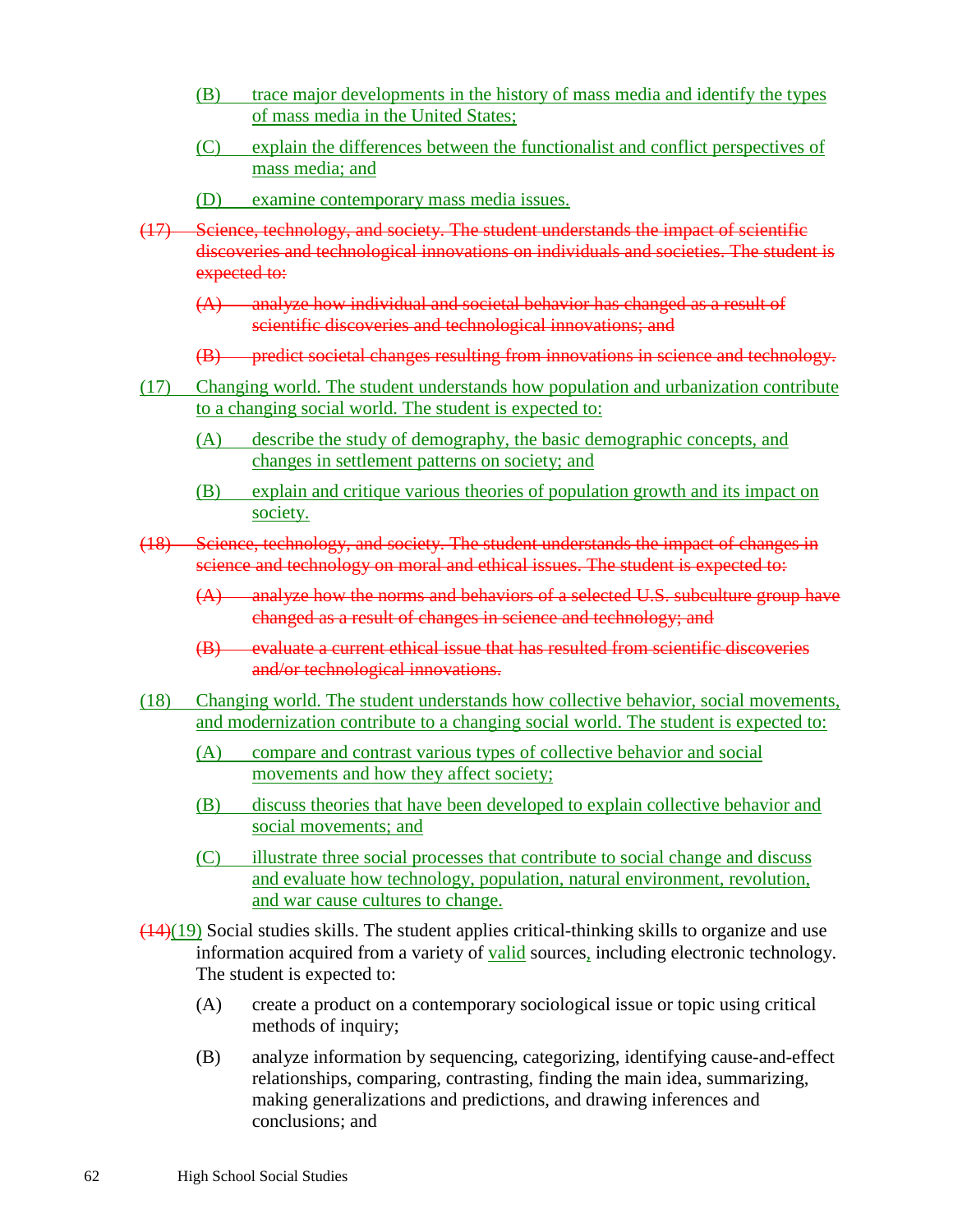- (C) use appropriate mathematical skills to interpret sociological information.
- (15)(20) Social studies skills. The student communicates in written, oral, and visual forms. The student is expected to:
	- (A) use sociology-related terminology correctly;
	- (B) use standard grammar, spelling, sentence structure, and punctuation;
	- (C) transfer information from one medium to another, including written to visual and written or visual to statistical, using computer software as appropriate; and
	- (D) create written, oral, and visual presentations of social studies information.
- $(16)(21)$  Social studies skills. The student uses problem-solving and decision-making skills, working independently and with others, in a variety of settings. The student is expected to:
	- (A) use a problem-solving process to identify a problem, gather information, list and consider options, consider advantages and disadvantages, choose and implement a solution, and evaluate the effectiveness of the solution;
	- (B) use a decision-making process to identify a situation that requires a decision, gather information, identify options, predict consequences, and take action to implement a decision; and
	- (C) participate in conflict resolution using persuasion, compromise, debate, and negotiation.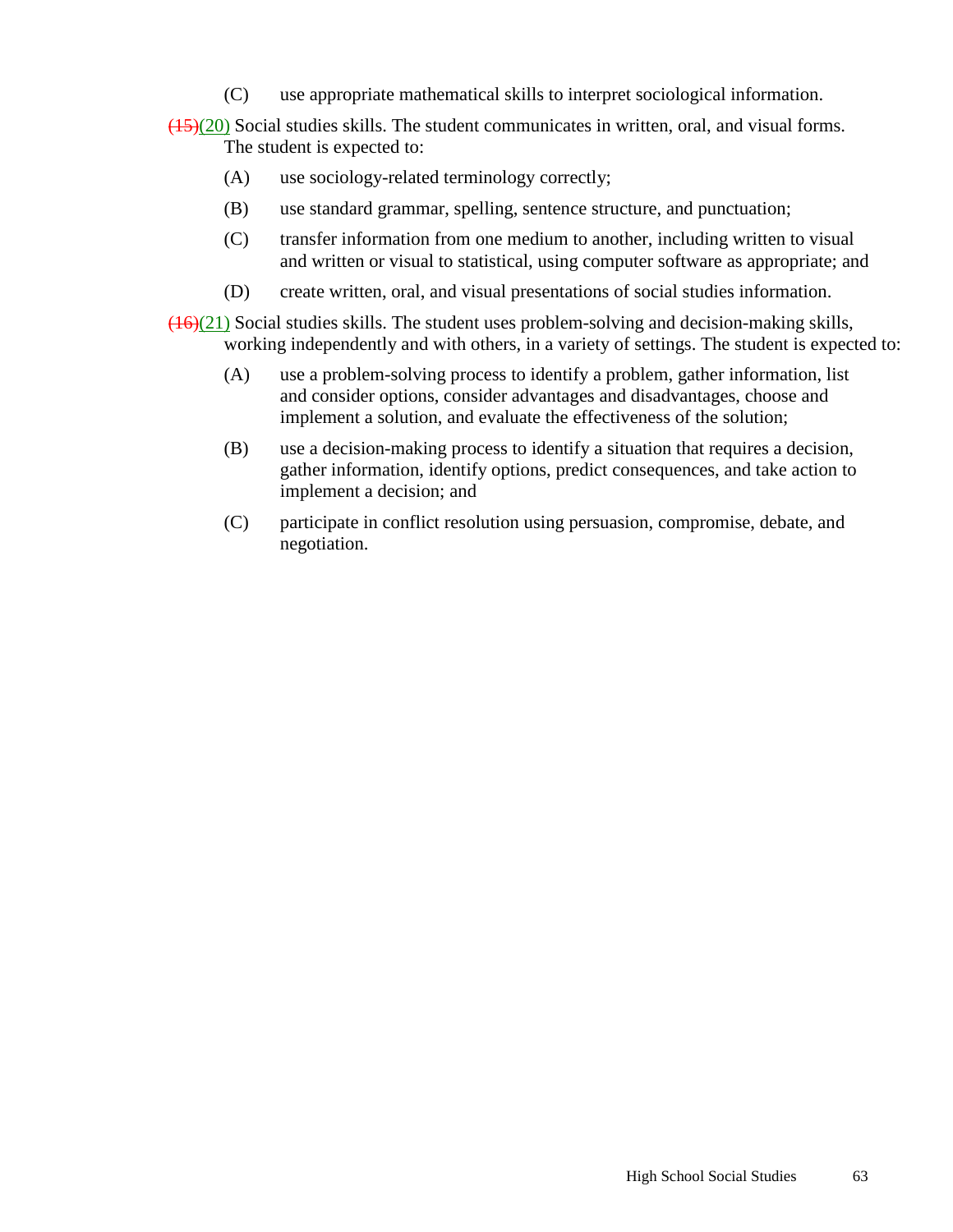# **§113.3847. Special Topics in Social Studies (One-Half Credit), Beginning with School Year 2011-2012.**

- (a) General requirements. Students shall be awarded one-half unit of credit for successful completion of this course. Students may take this course with different course content for a maximum of two credits.
- (b) Introduction.
	- (1) In Special Topics in Social Studies, an elective course, comparable to the former Advanced Social Science Problems, students are provided the opportunity to apply the knowledge and skills of the social sciences to a variety of topics and issues. develop a greater understanding of the historic, political, economic, geographic, multicultural, and social forces that have shaped their lives and the world in which they live. Students use critical-thinking skills to locate, organize, analyze, and use data collected from a variety of sources. Problem solving and decision making are important elements of the course as is the communication of information in written, oral, and visual forms. Students will use social science knowledge and skills to engage in rational and logical analysis of complex problems using a variety of approaches, while recognizing and appreciating diverse human perspectives.
	- (2) Statements that contain the word "including" reference content that must be mastered, while those containing the phrase "such as" are intended as possible illustrative examples.
	- (3) Students understand that a constitutional republic is a representative form of government whose representatives derive their authority from the consent of the governed, serve for an established tenure, and are sworn to uphold the constitution.
	- $\left(\frac{3}{4}\right)$  State and federal laws mandate a variety of celebrations and observances, including Celebrate Freedom Week.
		- (A) Each social studies class shall include, during Celebrate Freedom Week as provided under the Texas Education Code, §29.907, or during another full school week as determined by the board of trustees of a school district, appropriate instruction concerning the intent, meaning, and importance of the Declaration of Independence and the U.S. Constitution, including the Bill of Rights, in their historical contexts. The study of the Declaration of Independence must include the study of the relationship of the ideas expressed in that document to subsequent American history, including the relationship of its ideas to the rich diversity of our people as a nation of immigrants, the American Revolution, the formulation of the U.S. Constitution, and the abolitionist movement, which led to the Emancipation Proclamation and the women's suffrage movement.
		- (B) Each school district shall require that, during Celebrate Freedom Week or other week of instruction prescribed under subparagraph (A) of this paragraph, students in Grades 3-12 study and recite the following text: "We hold these Truths to be self-evident, that all Men are created equal, that they are endowed by their Creator with certain unalienable Rights, that among these are Life, Liberty and the Pursuit of Happiness--That to secure these Rights, Governments are instituted among Men, deriving their just Powers from the Consent of the Governed."
	- (5) Students identify and discuss how the actions of U.S. citizens and the local, state, and federal governments have either met or failed to meet the ideals espoused in the founding documents.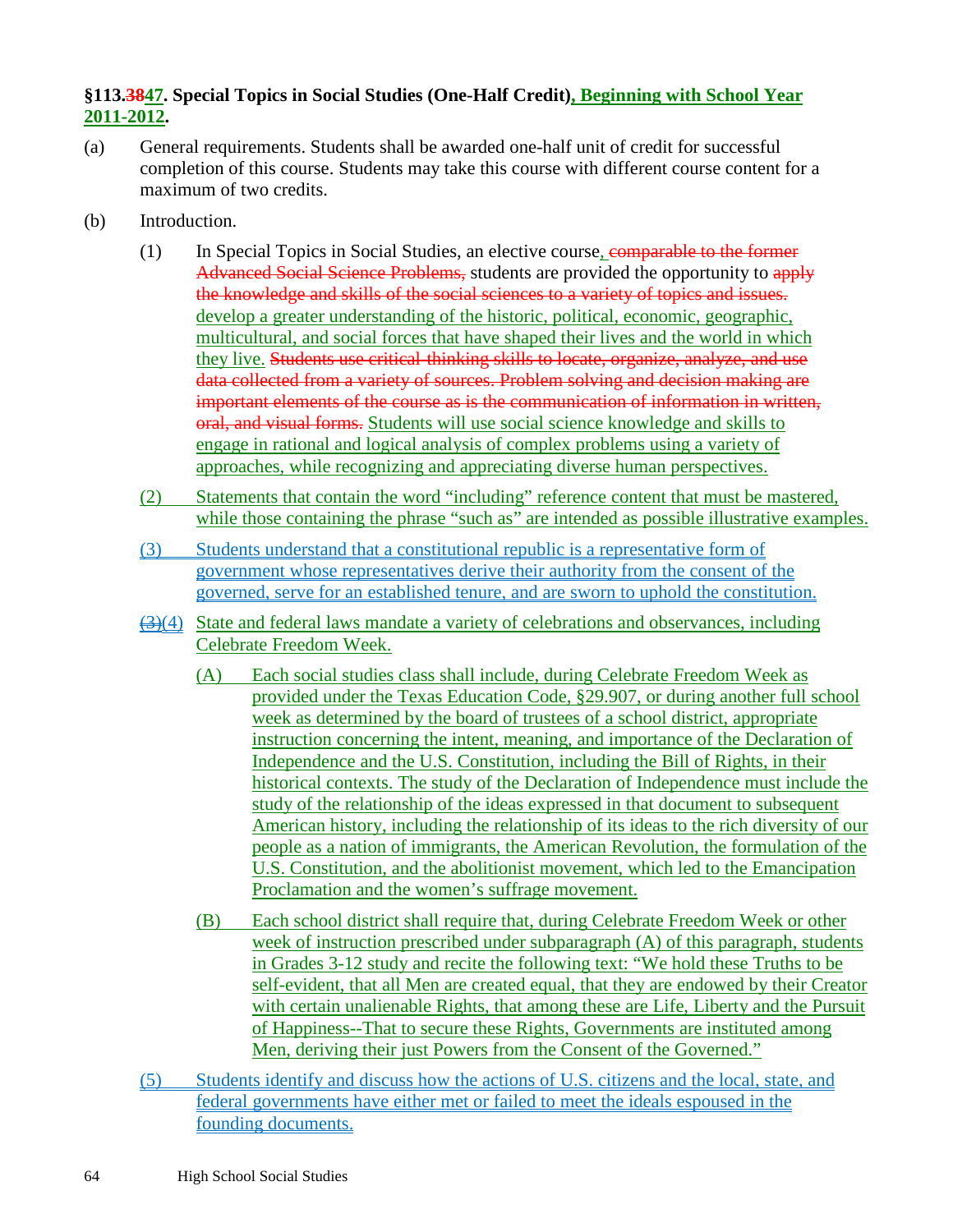- (c) Knowledge and skills.
	- $(3)(1)$  Social studies skills. The student uses problem-solving and decision-making skills, working independently and with others, in a variety of settings. The student is expected to:
		- (A) apply social studies methodologies encompassing a variety of research and analytical tools to explore questions or issues thoroughly and fairly to include multiple perspectives;
		- (B) evaluate effects of major political, economic, and social conditions on selected social studies topic;
		- (C) appraise a geographic perspective that considers physical and cultural processes as they affect the selected topic;
		- (D) examine the role of diverse communities in the context of the selected topic;
		- (E) analyze ethical issues raised by the selected topic in historic, cultural, and social contexts;
		- $(A)(F)$  depending on the topic, use a problem-solving process to identify a problem, gather information, list and consider options, consider advantages and disadvantages, choose and implement a solution, and evaluate the effectiveness of the solution; and
		- $(\mathbf{B})(G)$  depending on the topic, use a decision-making process to identify a situation that requires a decision, gather information, identify options, predict consequences, and take action to implement a decision.
	- $\left(\frac{1}{2}\right)$  Social studies skills. The student applies critical-thinking skills to organize and use information acquired from a variety of valid sources, including electronic technology. The student is expected to:
		- (A) locate, analyze, organize, synthesize, evaluate, and apply information about selected topic, identifying, describing, and evaluating multiple points of view;
		- (A)(B) differentiate between locate, and use valid primary and secondary sources and use them appropriately to conduct research and construct arguments such as computer software, databases, media and news services, biographies, interviews, and artifacts to acquire information about a selected topic in social studies;
		- (C) read narrative texts critically and identify points of view from the historical context surrounding an event and the frame of reference that influenced the participants;
		- (D) support a point of view on a social studies issue or event;
		- (B)(D) analyze information by sequencing, categorizing, identifying cause-and-effect relationships, comparing, contrasting, finding the main idea, summarizing, making generalizations and predictions, and drawing inferences and conclusions;
		- (E) collect visual images (photographs, paintings, political cartoons, and other media) to enhance understanding and appreciation of multiple perspectives in a social studies topic;
		- $(E)(F)$  identify bias in written, oral, and visual material;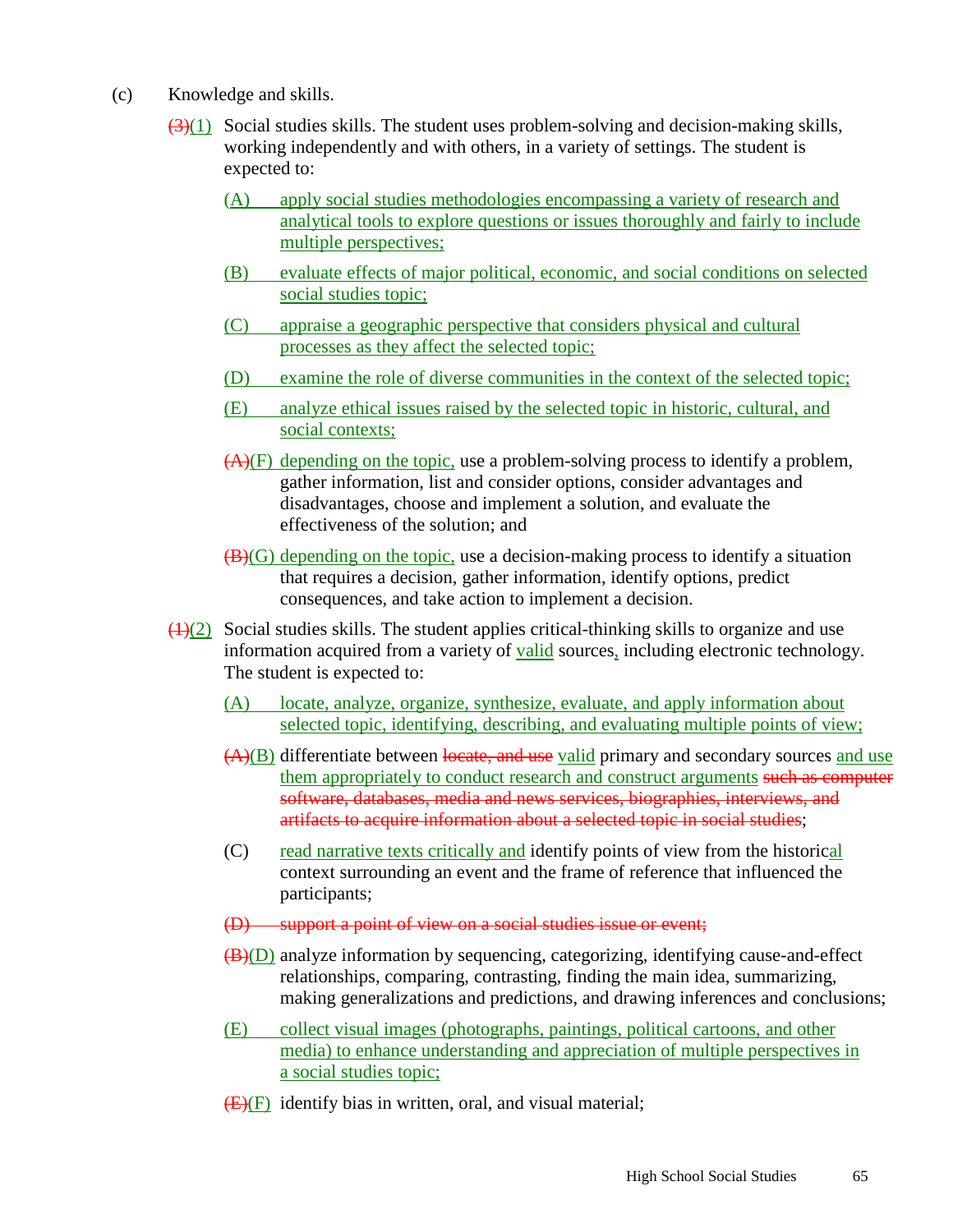- $(F)(G)$  evaluate the validity of a source based on language, corroboration with other sources, and information about the author; and
- (G)(H) use appropriate mathematical skills to interpret social studies information such as maps and graphs.
- $(2)(3)$  Social studies skills. The student creates communicates in written, oral, and visual forms presentations of social studies information. The student is expected to:
	- (A) apply the conventions of usage and mechanics of written English;
	- $(A)(B)$  use social studies terminology correctly;
	- (B) use standard grammar, spelling, sentence structure, and punctuation;
	- (C) transfer information from one medium to another, including written to visual and statistical to written or visual, using computer software as appropriate; and
	- (C) use appropriate oral communication techniques;
	- (D) create written, oral, and visual presentations of social studies information;
	- (D) construct a thesis that is supported by evidence;
	- (E) recognize and evaluate counter arguments;
	- (F) use visual images (photographs, paintings, and other media) to facilitate understanding and appreciation of multiple perspectives in a social studies topic;
	- (G) develop a bibliography with ideas and information attributed to source materials and authors using accepted social sciences formats such as *Modern Language Association* (MLA) and *Chicago Manual of Style* (CMS) to document sources and format written materials; and
	- (H) use computer software to create written, graphic, or visual products from collected data.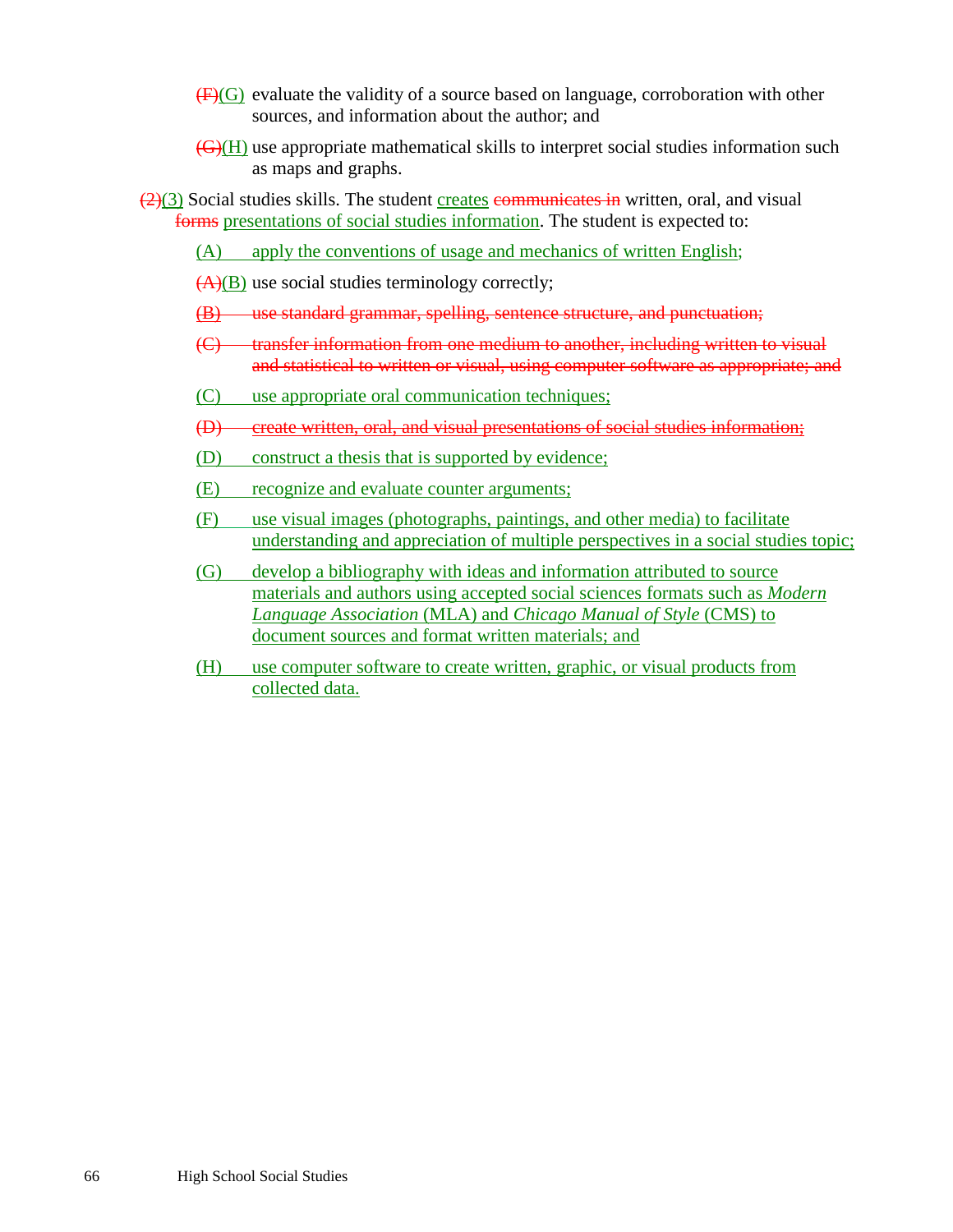### **§113.3948. Social Studies Research Methods (One-Half Credit), Beginning with School Year 2011-2012.**

- (a) General requirements. Students shall be awarded one-half unit of credit for successful completion of this course. Students may take this course with different course content for a maximum of two credits.
- (b) Introduction.
	- (1) In Social Studies Research Methods, an elective course, students conduct advanced research on a selected topic in social studies using qualitative and/or quantitative methods of inquiry. Students present their research results and conclusions in written and visual or oral format. The course is designed to be conducted in either classroom or independent settings.
	- (2) Statements that contain the word "including" reference content that must be mastered, while those containing the phrase "such as" are intended as possible illustrative examples.
	- (3) Students understand that a constitutional republic is a representative form of government whose representatives derive their authority from the consent of the governed, serve for an established tenure, and are sworn to uphold the constitution.
	- $\left(\frac{3}{2}\right)(4)$  State and federal laws mandate a variety of celebrations and observances, including Celebrate Freedom Week.
		- (A) Each social studies class shall include, during Celebrate Freedom Week as provided under the Texas Education Code, §29.907, or during another full school week as determined by the board of trustees of a school district, appropriate instruction concerning the intent, meaning, and importance of the Declaration of Independence and the U.S. Constitution, including the Bill of Rights, in their historical contexts. The study of the Declaration of Independence must include the study of the relationship of the ideas expressed in that document to subsequent American history, including the relationship of its ideas to the rich diversity of our people as a nation of immigrants, the American Revolution, the formulation of the U.S. Constitution, and the abolitionist movement, which led to the Emancipation Proclamation and the women's suffrage movement.
		- (B) Each school district shall require that, during Celebrate Freedom Week or other week of instruction prescribed under subparagraph (A) of this paragraph, students in Grades 3-12 study and recite the following text: "We hold these Truths to be self-evident, that all Men are created equal, that they are endowed by their Creator with certain unalienable Rights, that among these are Life, Liberty and the Pursuit of Happiness--That to secure these Rights, Governments are instituted among Men, deriving their just Powers from the Consent of the Governed."
	- (7) Students identify and discuss how the actions of U.S. citizens and the local, state, and federal governments have either met or failed to meet the ideals espoused in the founding documents.
- (c) Knowledge and skills.
	- (1) Social studies skills. The student understands the basic philosophical foundation for qualitative and quantitative methods of inquiry. The student is expected to:
		- (A) develop and use criteria for the evaluation of qualitative and quantitative information;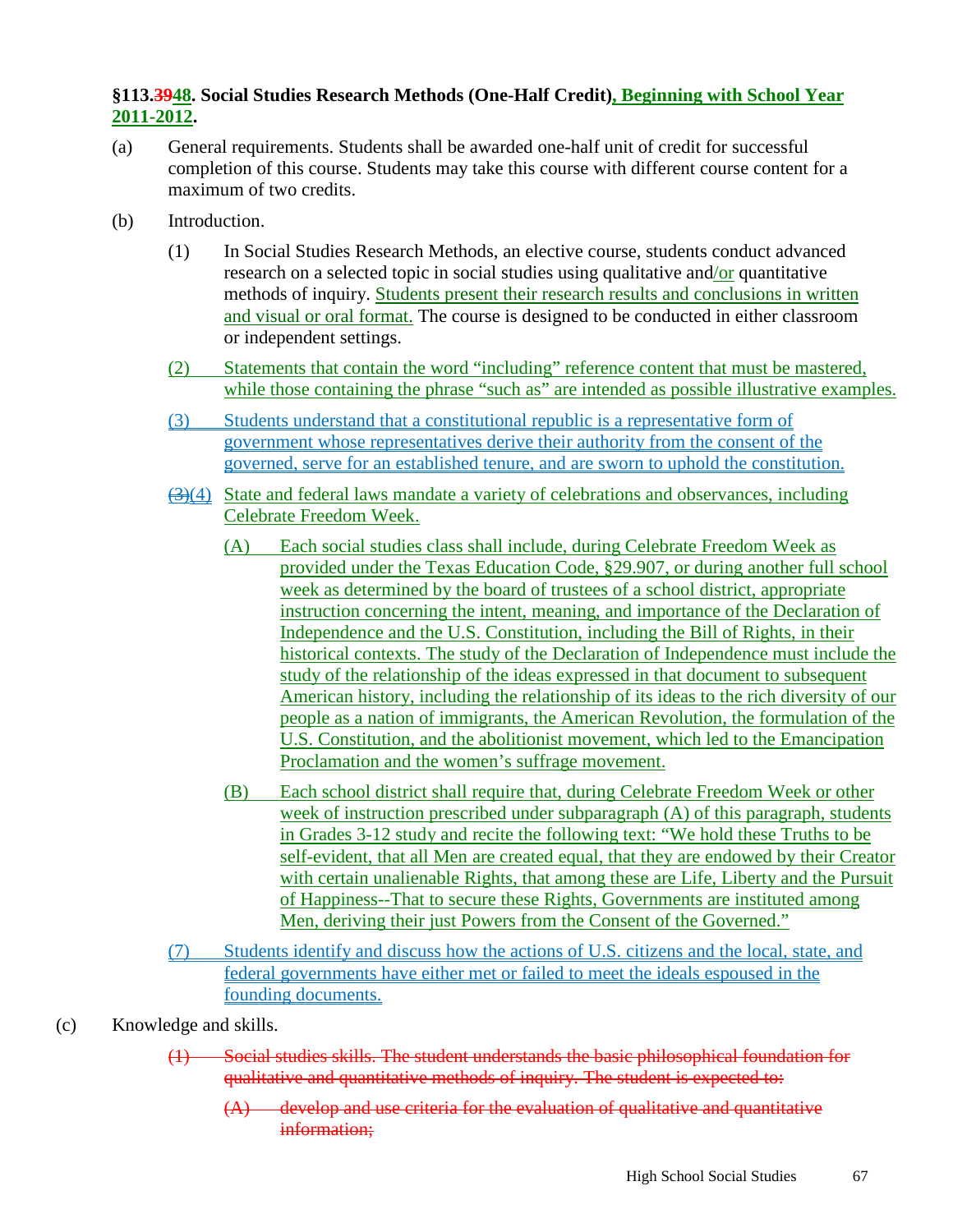- (B) generate logical and consistent conclusions from given qualitative and quantitative information; and
- (C) design a research project with a rationale for a given research method.
- $\left(\frac{2}{1}\right)$  Social studies skills. The student understands the need for an organizing framework to identify a problem or an area of interest and collect information. The student is expected to:
	- (A) select  $\frac{a_n}{a_n}$  a social studies issue, problem, topic, or area of interest; write a rationale and preliminary ideas for research methods; and develop a bibliography; and
	- (B) apply a process approach to a research problem.
	- (B) write a rationale and preliminary ideas for research methods;
	- (C) develop a literature review; and
	- (D) develop a thesis.
- (2) Social studies skills. The student applies a process approach to a research topic, applying the ideas, theories, and modes of inquiry drawn from the social sciences in the examination of persistent issues and social questions. The student is expected to:
	- (A) understand the basic requirements and philosophical foundations for qualitative and quantitative methods of inquiry, including inductive and deductive reasoning, to determine the most effective research approach from a variety of alternatives;
	- (B) select and design a research project, including an examination of the theory and methods applicable to the research topic;
	- (C) collect information from a variety of sources (primary, secondary, written, and oral) using techniques such as questionnaires, interviews, and library research;
	- (D) use current technology such as library topic catalogues, networks, online information systems, academic journals, primary sources on the Internet, email interviews, and video interviews to collect information about the selected topic;
	- (E) use information from sources that take into account multiple perspectives;
	- (F) differentiate between primary and secondary sources and use each appropriately to conduct research and construct arguments;
	- (G) develop and use criteria for the evaluation of qualitative and/or quantitative information;
	- (H) describe the results of the research process;
	- (I) generate logical conclusions from research results;
	- (J) justify a conclusion with supporting evidence;
	- (K) make predictions as to future actions and/or outcomes based on conclusions of research; and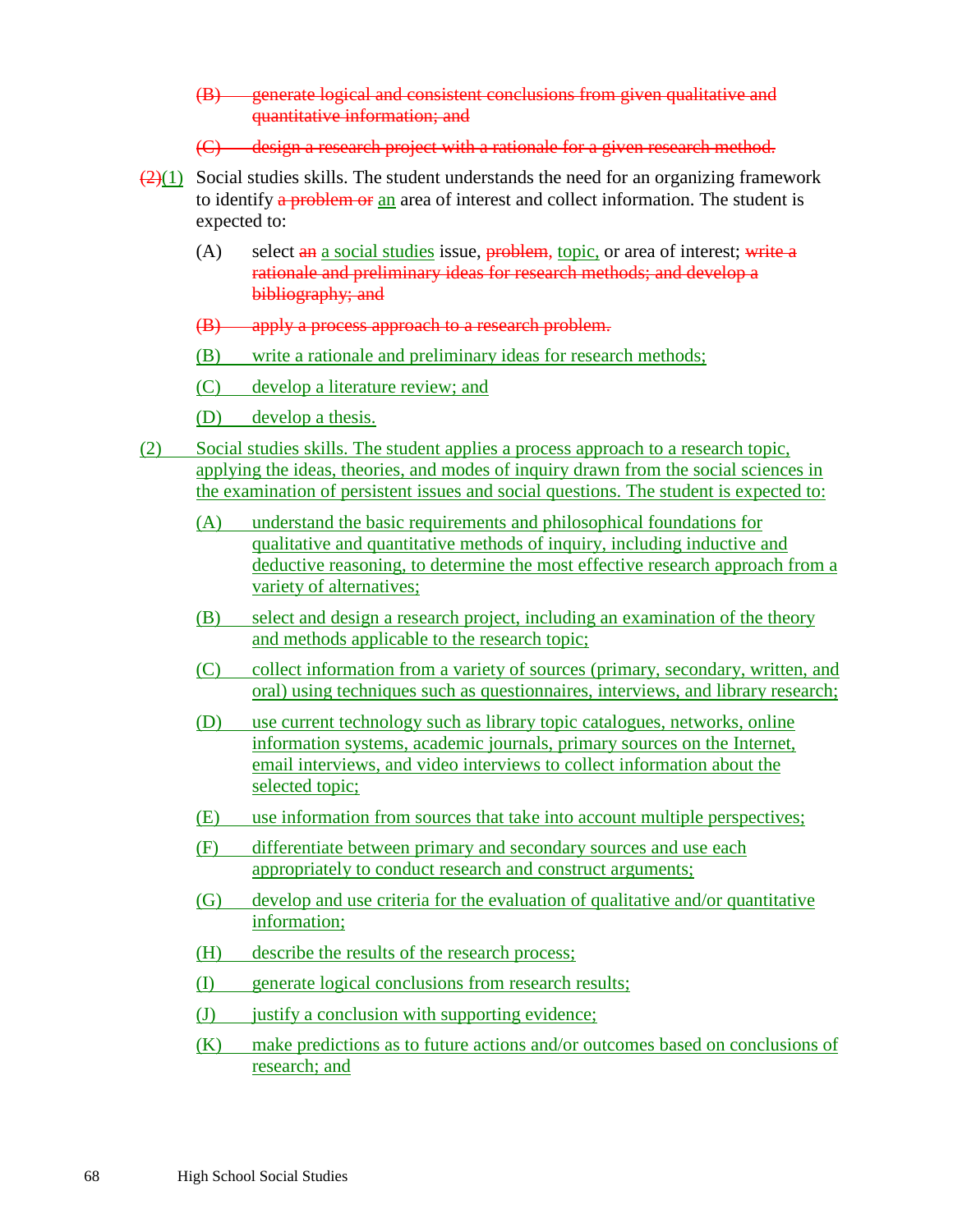- (L) develop a bibliography in a format appropriate to the social sciences such as *Modern Language Association* (MLA) and *Chicago Manual of Style* (CMS) to document sources and format written materials.
- (3) Social studies skills. The student understands the fundamental principles and requirements of validity and reliability (both social science and historical fields of inquiry). The student is expected to:
	- (A) define and differentiate reliability and validity;
	- (B) identify methods of checking for reliability; and
	- (C) evaluate various sources for reliability and validity and justify the conclusions.
- (3) Social studies skills. If doing qualitative research, the student employs the processes of critical social science inquiry to understand an issue, topic, or area of interest using a variety of sources, checking their credibility, validating and weighing evidence for claims, and searching for causality. The student is expected to:
	- (A) interpret the historiography of the research topic;
	- (B) apply key social science concepts such as time, chronology, causality, change, conflict, and complexity to explain, analyze, and show connections among patterns of historical change and continuity;
	- (C) investigate, interpret, and analyze multiple historical and contemporary viewpoints within and across cultures;
	- (D) relate important events, recurring dilemmas, and persistent issues to topic; and
	- (E) employ empathy, skepticism, and critical judgment to analysis of topic.
- (4) Social studies skills. The student understands how data can be collected from a variety of sources using a variety of methods. The student is expected to:
	- (A) collect information from a variety of sources (primary, secondary, written, and oral) using techniques such as questionnaires, interviews, and library research; and
	- (B) use various technology such as CD-ROM, library topic catalogues, networks, and on-line information systems to collect information about a selected topic.
- (4) Social studies skills. If doing quantitative research, the student is expected to:
	- (A) apply the scientific method in a research project;
	- (B) create a matrix applying research methodologies that employ survey research, ethnography, primary documents, and statistical analysis to given subject areas;
	- (C) determine the most efficient research approach;
	- (D) utilize basic statistical approaches and tools in the analysis of aggregate information;
	- (E) define and compute statistical information using various statistical approaches such as means testing and correlation, measures of central tendency and distribution, the development of categorical systems, and logical analysis;
	- (F) analyze information using a spreadsheet or statistical analysis information software;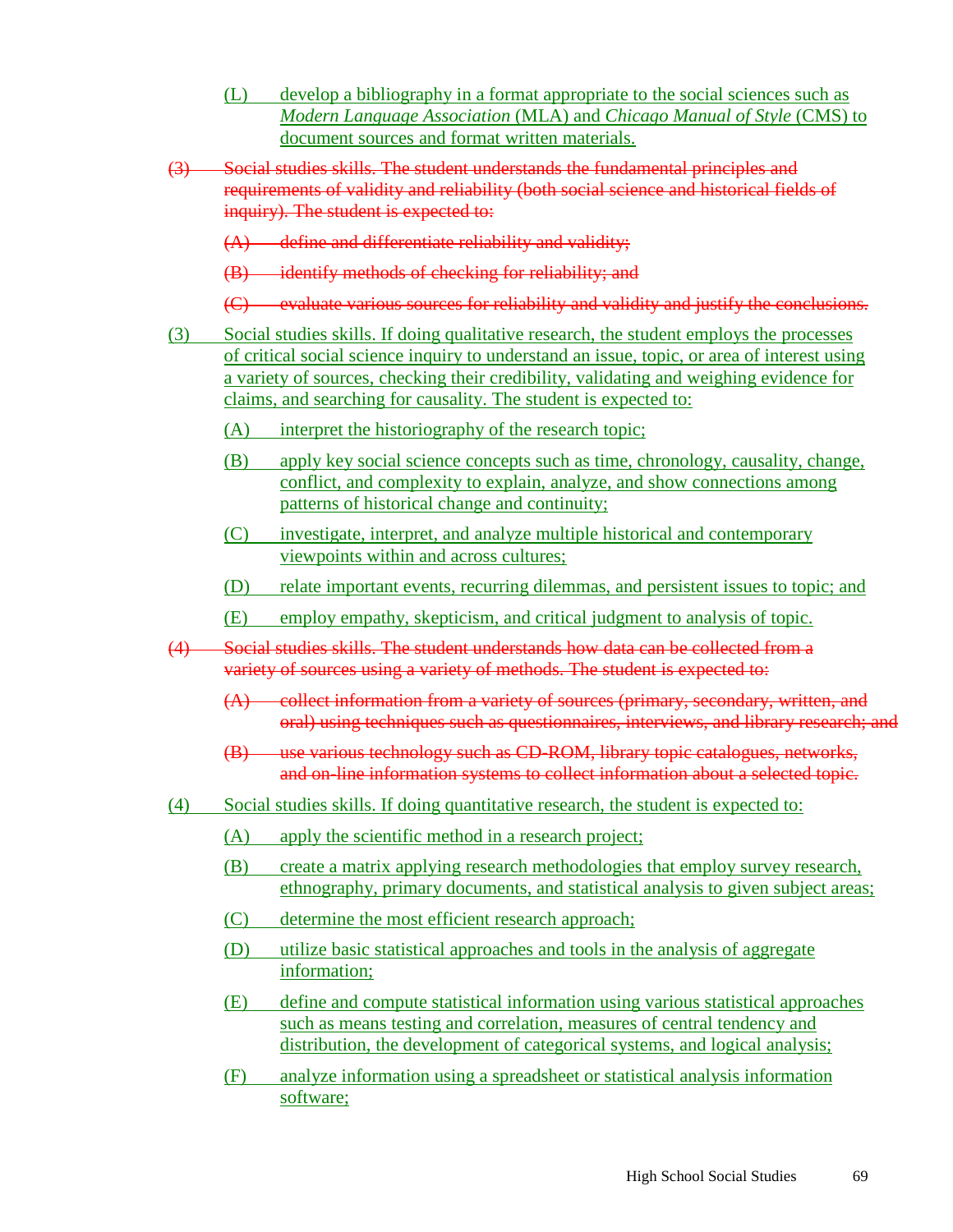- (G) apply the fundamental principles and requirements of validity and reliability as used in the social sciences;
- (H) interpret patterns of behavior reflecting attitudes and values that contribute or pose obstacles to cross-cultural understanding; and
- (I) utilize applicable ethical standards in collecting, storing, and using human experimental or survey data.
- (5) Social studies skills. The student understands the use of theory and research for descriptive and predictive purposes. The student is expected to:
	- (A) describe the results of a research process; and
	- (B) make predictions as to future actions and/or outcomes based on conclusions of research.
- (5) Social studies skills. The student creates a written and oral presentation of research and conclusions. The student is expected to:
	- (A) apply the conventions of usage and mechanics of written English;
	- (B) present thesis and conclusion;
	- (C) use appropriate social science terminology;
	- (D) justify conclusion with supporting evidence and address counter arguments as appropriate;
	- (E) construct visuals such as statistical compilations, charts, graphs, tables, timelines, and maps to convey appropriate data;
	- (F) create a presentation on a selected topic using word-processing, graphics, and multimedia software;
	- (G) incorporate and present visual images (photographs, paintings, and other media) to enhance presentation; and
	- (H) develop a bibliography with ideas and information attributed to source materials and authors using accepted social sciences formats such as *Modern Language Association* (MLA) and *Chicago Manual of Style* (CMS) to document sources and format written materials.
- (6) Social studies skills. The student understands the principles and requirements of the scientific method. The student is expected to:
	- $(A)$  apply the scientific method in a research project;
	- (B) create a matrix relating various research methodologies such as survey research, ethnography, primary documents, and statistical analysis to given subject areas; and
	- (C) determine the most efficient research approach from a variety of alternatives using a cost-benefit analysis.
	- (A) select a social studies issue, topic, or area of interest;
	- (B) select and design a research project, including an examination of the theory and methods applicable to the research topic;
	- (C) describe the results of the research process; and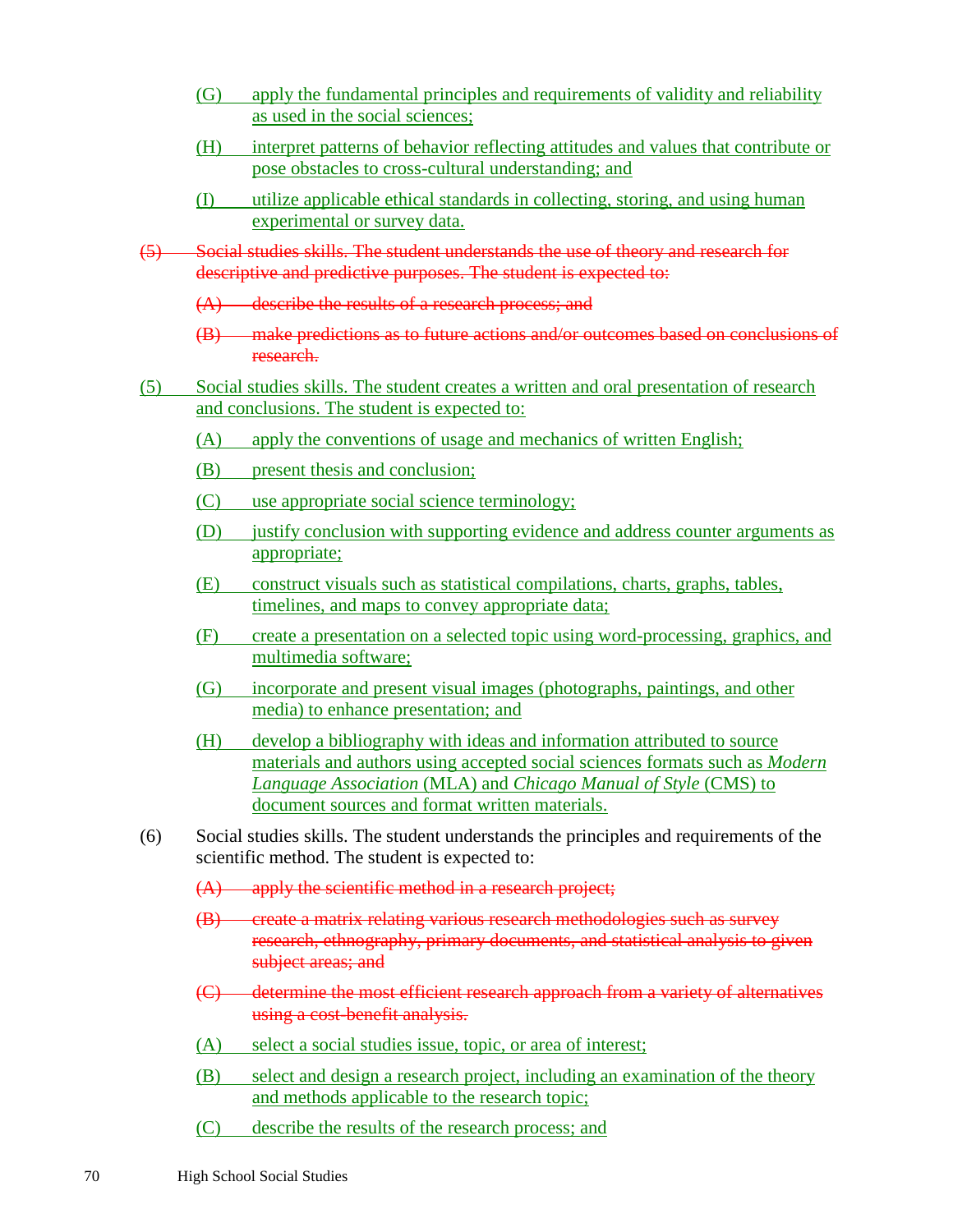- (D) justify conclusion with supporting evidence and make predictions as to future actions and/or outcomes based on conclusions of research.
- (7) Social studies skills. The student understands basic statistical approaches to the analysis of aggregate information. The student is expected to:
	- (A) define and compute statistical information using various statistical approaches such as means testing and correlation, measures of central tendency and distribution, the development of categorical systems, and logical analysis; and
	- (B) analyze information using a spreadsheet or statistical analysis information software.
- (8) Social studies skills. The student understands the requirements of graphic displays of data. The student is expected to:
	- (A) construct visuals such as charts, graphs, tables, time lines, and maps to convey appropriate data; and
	- (B) create a presentation on a selected topic using word-processing, graphics, and multimedia software.
- (9) Social studies skills. The student understands the basic principles of historic analysis. The student is expected to:
	- (A) differentiate between primary and secondary sources and describe the best uses for each;
	- (B) construct and test cause-and-effect hypotheses and compare them with correlational analyses; and
	- (C) select the appropriate use of chronological relationships in historiography.
- (10) Social studies skills. The student understands the ethical aspects of collecting, storing, and using data. The student is expected to:
	- (A) describe breaches of ethical standards for handling human experimental or survey information in a given scenario; and
	- (B) evaluate the relationship among copyright laws, proper citation requirements, and ethical ways of collecting and presenting information.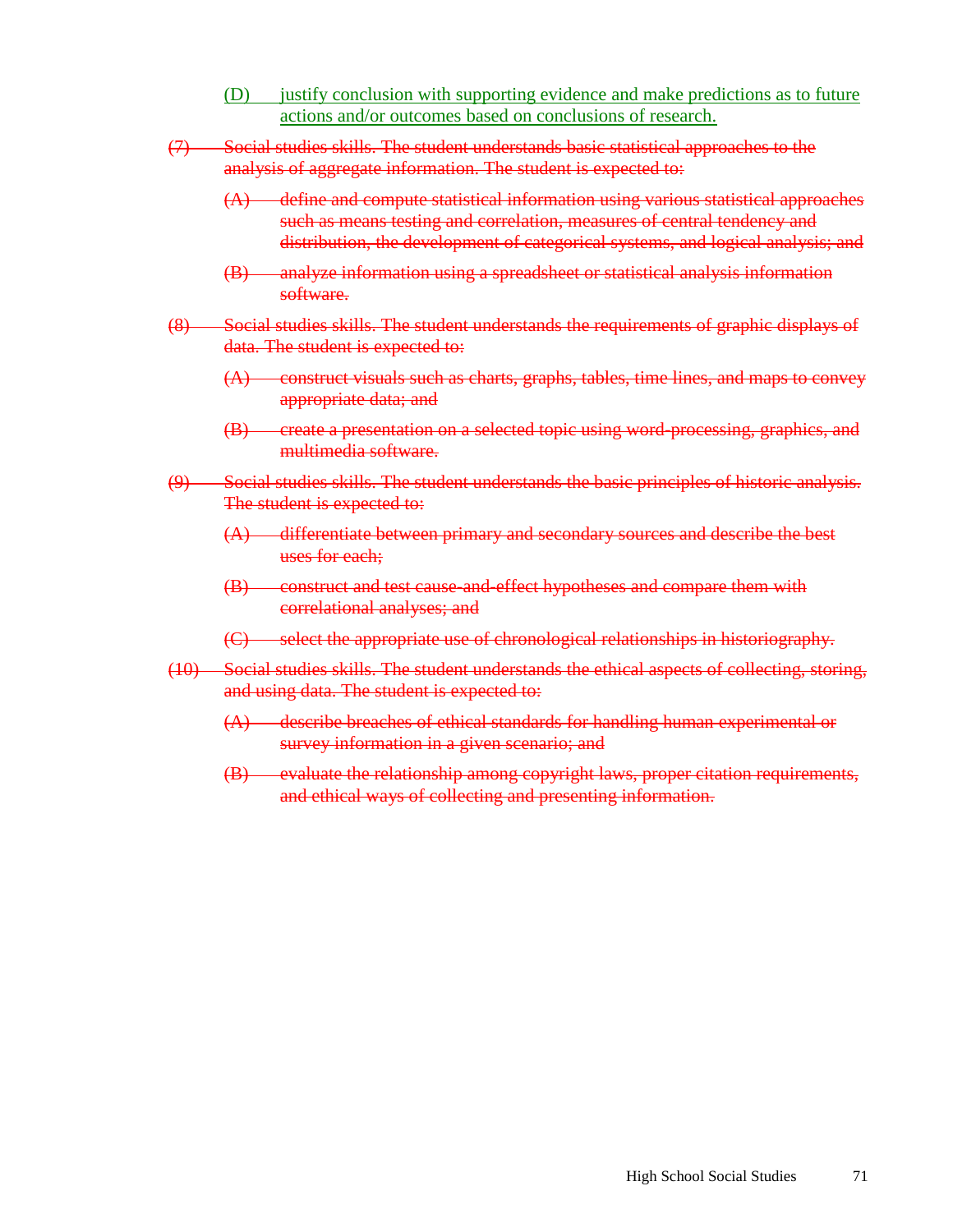# **Proposed Revisions to 19 TAC Chapter 118, Texas Essential Knowledge and Skills for Economics with Emphasis on the Free Enterprise System and Its Benefits, Subchapter A, High School**

### **§118.42. Economics with Emphasis on the Free Enterprise System and Its Benefits, High School (One-Half Credit), Beginning with School Year 2011-2012.**

- (a) General requirements. This course  $\frac{1}{2}$  be will be taught in either the social studies or business education department and is recommended to be taught in Grade 12**.**
- (b) Introduction.
	- (1) Economics with Emphasis on the Free Enterprise System and Its Benefits is the culmination of the economic content and concepts studied from Kindergarten through required secondary courses. The focus is on the basic principles concerning production, consumption, and distribution of goods and services (the problem of scarcity) in the United States and a comparison with those in other countries around the world. Students examine the rights and responsibilities of consumers and businesses. Students analyze the interaction of supply, demand, and price and study the role of financial institutions in a free enterprise system. Students will investigate the concepts of specialization and international trade, economic growth, key economic measurements, and monetary and fiscal policy. Students will study the roles of the Federal Reserve System and other financial institutions, government, and businesses in a free enterprise (capitalist, free market) system. Types of business ownership and market structures are discussed as are basic concepts of consumer economics. The course also incorporates instruction in personal financial literacy. The impact of a variety of factors including geography, the federal government, economic ideas from important philosophers and historic documents, societal values, and scientific discoveries and technological innovations on the national economy and economic policy is an integral part of the course. Students apply critical-thinking skills to create economic models and using economic concepts to evaluate the costs and benefits of economic issues economic-activity patterns.
	- (2) Students identify the role of the U.S. free enterprise system within the parameters of this course and understand that this system may also be referenced as capitalism or the free market system.
	- $(2)(3)$  Economics with Emphasis on the Free Enterprise System and Its Benefits builds upon the foundation in citizenship economics geography; government; history; culture and social studies skills; and science, technology, and society laid by the social studies essential knowledge and skills in Kindergarten-Grade 12. The course will apply these skills to current economic situations. The content enables students to understand the importance of patriotism, function in a free enterprise society, and appreciate the basic democratic values of our state and nation as referenced in the Texas Education Code (TEC), §28.002(h).
	- (4) Students understand that a constitutional republic is a representative form of government whose representatives derive their authority from the consent of the governed, serve for an established tenure, and are sworn to uphold the constitution.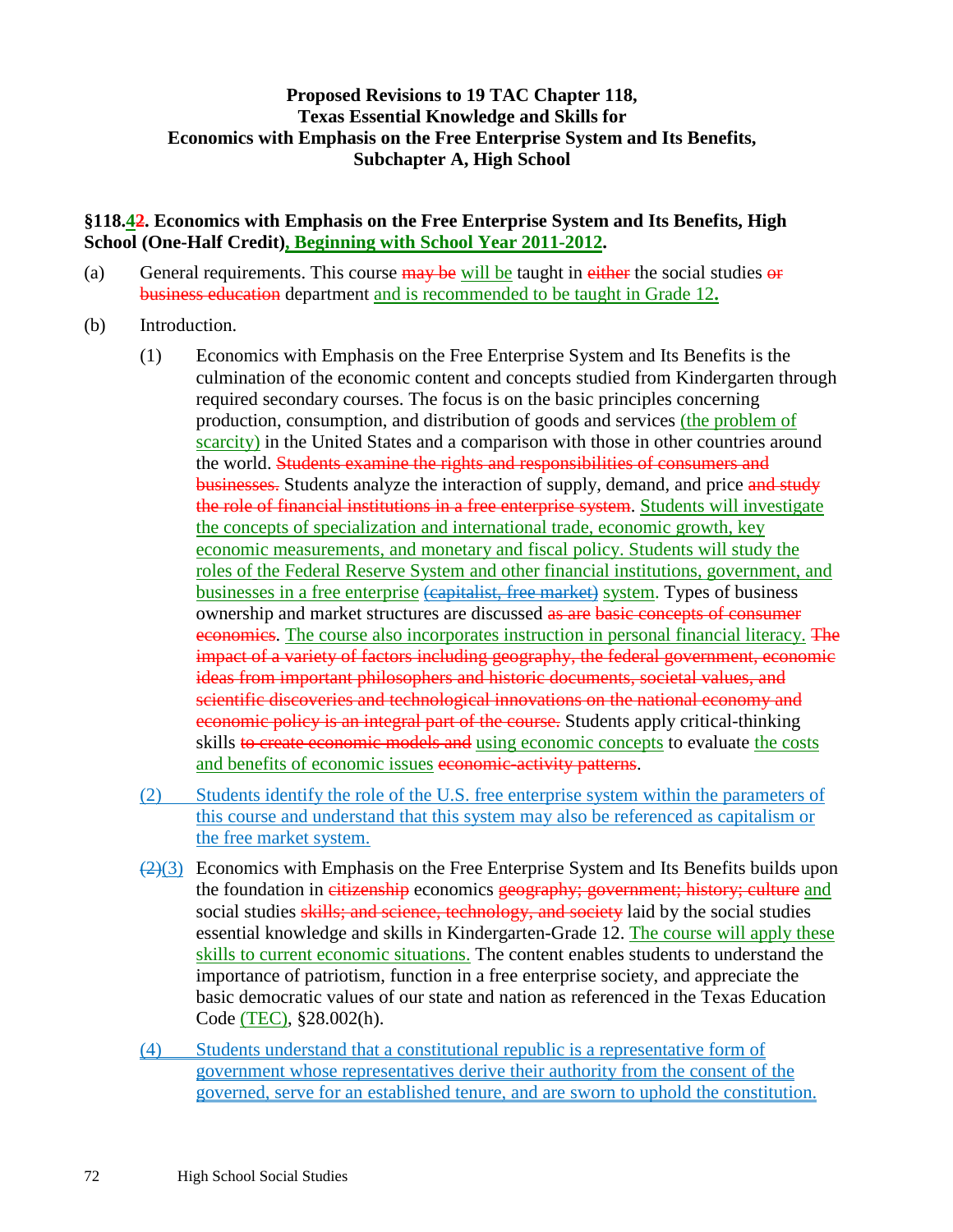- $(3)(4)(5)$  As referenced in House Bill 492, an act of the Texas Legislature signed into law in 2005, the concepts of personal financial literacy are to be mastered by students in order that they may become self-supporting adults who can make informed decisions relating to personal financial matters. These concepts are incorporated into the student expectations of Economics with Emphasis on the Free Enterprise System and its Benefits: understanding interest, avoiding and eliminating of credit card debt; understanding the rights and responsibilities of renting or buying a home; managing money to make the transition from renting a home to home ownership; starting a small business; being a prudent investor in the stock market and using other investment options; beginning a savings program and planning for retirement; bankruptcy; types of bank accounts available to consumers and benefits of maintaining a bank account; balancing a check book; types of loans available to consumers and becoming a low-risk borrower; understanding insurance; and charitable giving.
- $(4)$ (5)(6) State and federal laws mandate a variety of celebrations and observances, including Celebrate Freedom Week.
	- (A) Each social studies class shall include, during Celebrate Freedom Week as provided under the TEC, §29.907, or during another full school week as determined by the board of trustees of a school district, appropriate instruction concerning the intent, meaning, and importance of the Declaration of Independence and the U.S. Constitution, including the Bill of Rights, in their historical contexts. The study of the Declaration of Independence must include the study of the relationship of the ideas expressed in that document to subsequent American history, including the relationship of its ideas to the rich diversity of our people as a nation of immigrants, the American Revolution, the formulation of the U.S Constitution, and the abolitionist movement, which led to the Emancipation Proclamation and the women's suffrage movement.
	- (B) Each school district shall require that, during Celebrate Freedom Week or other week of instruction prescribed under subparagraph (A) of this paragraph, students in Grades 3-12 study and recite the following text: "We hold these Truths to be self-evident, that all Men are created equal, that they are endowed by their Creator with certain unalienable Rights, that among these are Life, Liberty and the Pursuit of Happiness--That to secure these Rights, Governments are instituted among Men, deriving their just Powers from the Consent of the Governed."
- (7) Students identify and discuss how the actions of U.S. citizens and the local, state, and federal governments have either met or failed to meet the ideals espoused in the founding documents.
- (c) Knowledge and skills.
	- (1) Citizenship. The student understands the rights and responsibilities of consumers in the U.S. free enterprise system. The student is expected to:
		- (A) analyze the economic rights and responsibilities of individuals as consumers; and
		- (B) analyze the consequences of an economic decision made by an individual consumer.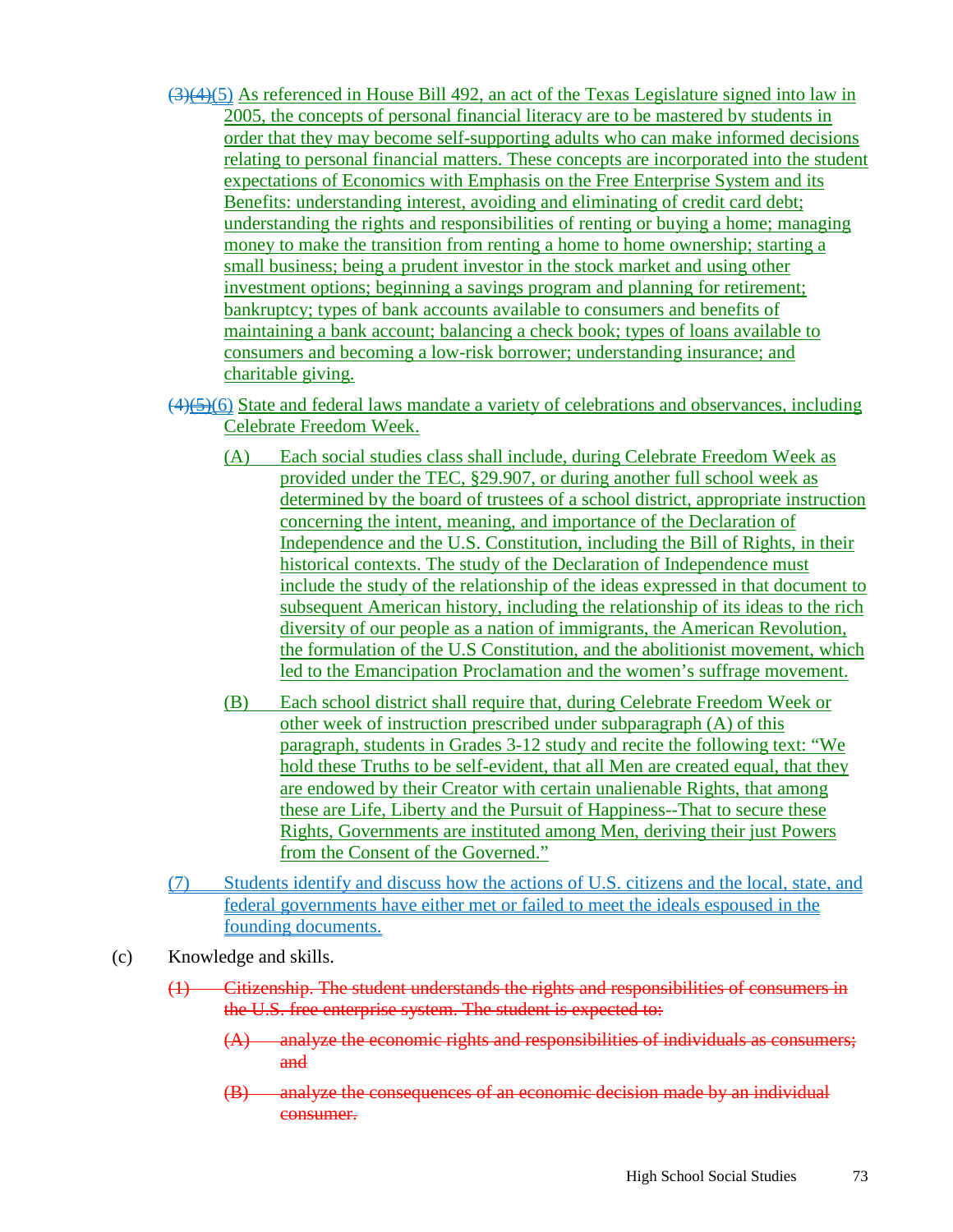- $(5)(1)$  Economics. The student understands the concepts of scarcity and opportunity costs. The student is expected to:
	- (A) explain why scarcity and choice are basic problems of economics economic problems faced by every society;
	- $(21)(A)(B)$  describe how societies analyze the societal values that determine how a country answers the basic economic questions; and
	- $(12)(A)(C)$  describe the effects of the unequal distribution of economic factors of production; and
	- $\overline{(B)(D)}$  interpret a production-possibilities curve and explain the concepts of opportunity costs and scarcity.
- (2) Citizenship. The student understands the rights and responsibilities of businesses in the U.S. free enterprise system. The student is expected to:
	- (B) analyze the consequences of an economic decision made by a business;
	- (C) analyze the ethics policy of a selected business; and
- $\left(\frac{7}{2}\right)$  Economics. The student understands the interaction of supply, demand, and price. The student is expected to:
	- (A) understand the effects of changes in price on the quantity demanded and quantity supplied;
	- $(A)(B)$  identify the non-price determinants that create changes in supply, and demand, and which result in a new equilibrium price; and
	- (B)(C) interpret a supply-and-demand graph using supply-and-demand schedules.
- (13)(3) Economics Geography. The student understands the reasons for international trade and its importance to the United States and the global economy. The student is expected to:
	- (A) explain the concepts of absolute and comparative advantages;
	- (B) apply the concept of comparative advantage to explain why and how countries trade; and
	- (C) analyze the impact of U.S. imports and exports on the United States and its trading partners.; and
	- (D) analyze changes in exchange rates of world currencies and the effects on the balance of trade.
- (14)(4) Economics Geography. The student understands the issues of free trade and the effects of trade barriers. The student is expected to:
	- (A) compare the effects of free trade and trade barriers on economic activities; and
	- (B) evaluate the benefits and costs of participation in international free-trade agreements; and
	- $(13)(D)(C)$  analyze the effects of changes in exchange rates of world currencies and the effects on the balance of trade on imports and exports.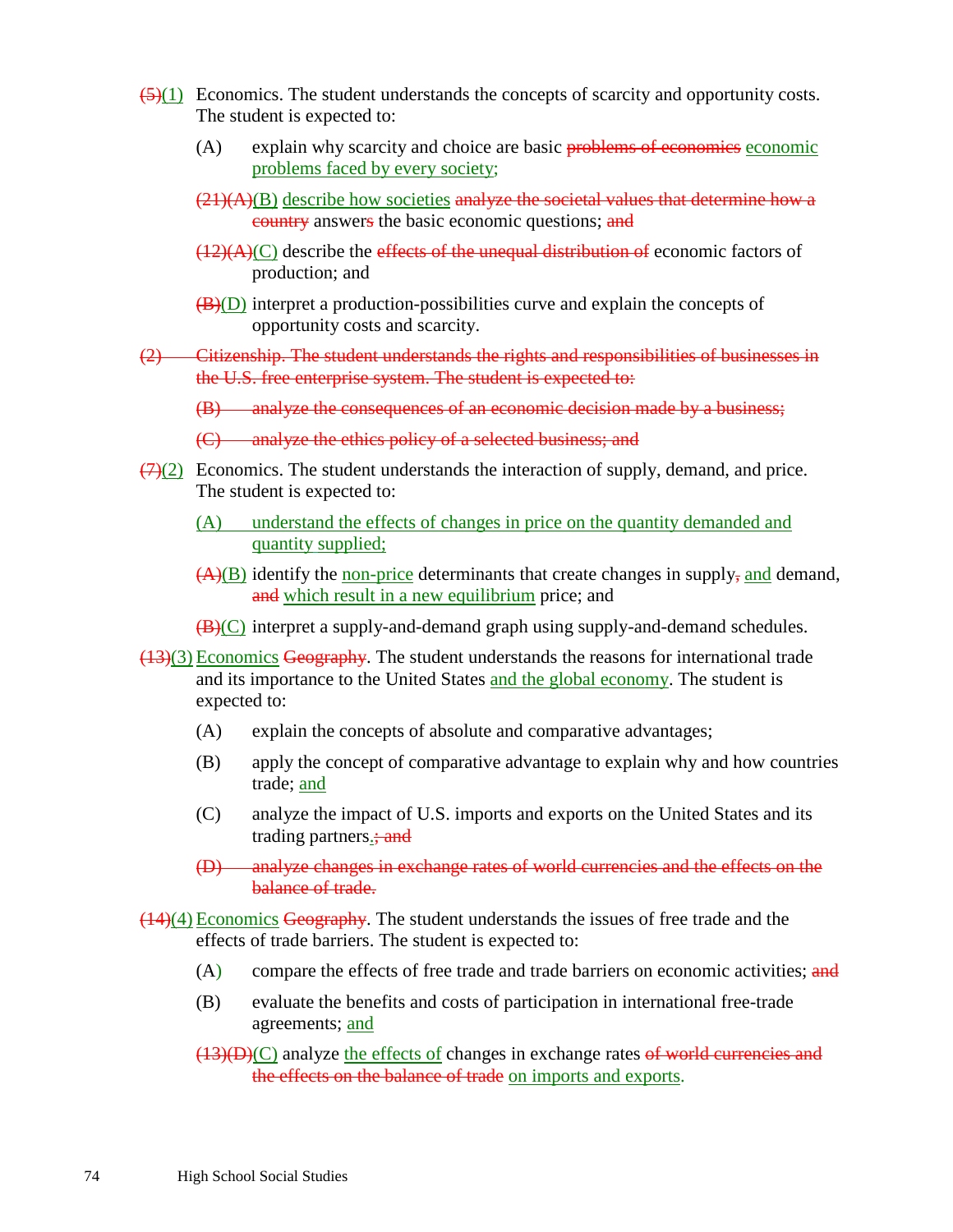- (10)(5) Economics**.** The student understands traditional, command, and market free enterprise (capitalist, fee market) , socialist, and communist economic systems. The student is expected to:
	- $(A)$  describe explain the basic characteristics and give examples of traditional, command, and market of economic systems, including property rights, incentives, economic freedom, competition, and the role of government; and
	- (B) compare the  $\overline{U.S}$  free enterprise (capitalist, free market) system, socialism, and communism using the basic characteristics of with other economic systems.;
	- (C) examine current examples of free enterprise (capitalist, free market), socialist, and communist economic systems;
	- (D) understand that the terms free enterprise , free market, and capitalism are synonymous terms to describe the U.S. economic system; and
	- $(19)(A)(E)$  analyze the importance of various economic philosophers, such as including Friedrich Hayek, Milton Friedman, John Maynard Keynes, Karl Marx, and Adam Smith and their impact on the U.S. free enterprise (capitalist, free market) system.
- $(4)(6)$  Economics. The student understands the basic *principles* characteristics and benefits of the U.S. a free enterprise system. The student is expected to:
	- (A) explain the basic *principles characteristics* of the U.S. free enterprise system, including profit motive, voluntary exchange, private property, rights, and incentives, economic freedom, competition;, and the limited role of government;
	- (B) explain the benefits of the U.S. free enterprise system, including individual freedom of consumers and producers, variety of goods, responsive prices, investment opportunities..., and the creation of wealth;
	- (C) analyze recent changes in the basic characteristics of the U.S. economy; and
	- (D) analyze the costs and benefits of U.S. economic policies related to the economic goals of economic growth, stability, full employment, freedom, security, equity (equal opportunity versus equal outcome), and efficiency.
- (3)(7) Economics Citizenship. The student understands the right to own, use, and dispose of private property. The student is expected to:
	- (A) analyze the cost and benefits of the an example of the responsible purchase, use, or disposal of personal and business property; and
	- (B) identify and evaluate examples of restrictions that the government places on the use of business and individual property.
- $\left(\frac{6}{6}\right)$  Economics. The student understands the circular-flow model of the economy. The student is expected to:
	- (A) interpret the roles of resource owners and firms in a circular-flow model of the economy and provide real-world examples to illustrate elements of the model; and
	- (B) explain how government actions affect the circular-flow model. ; and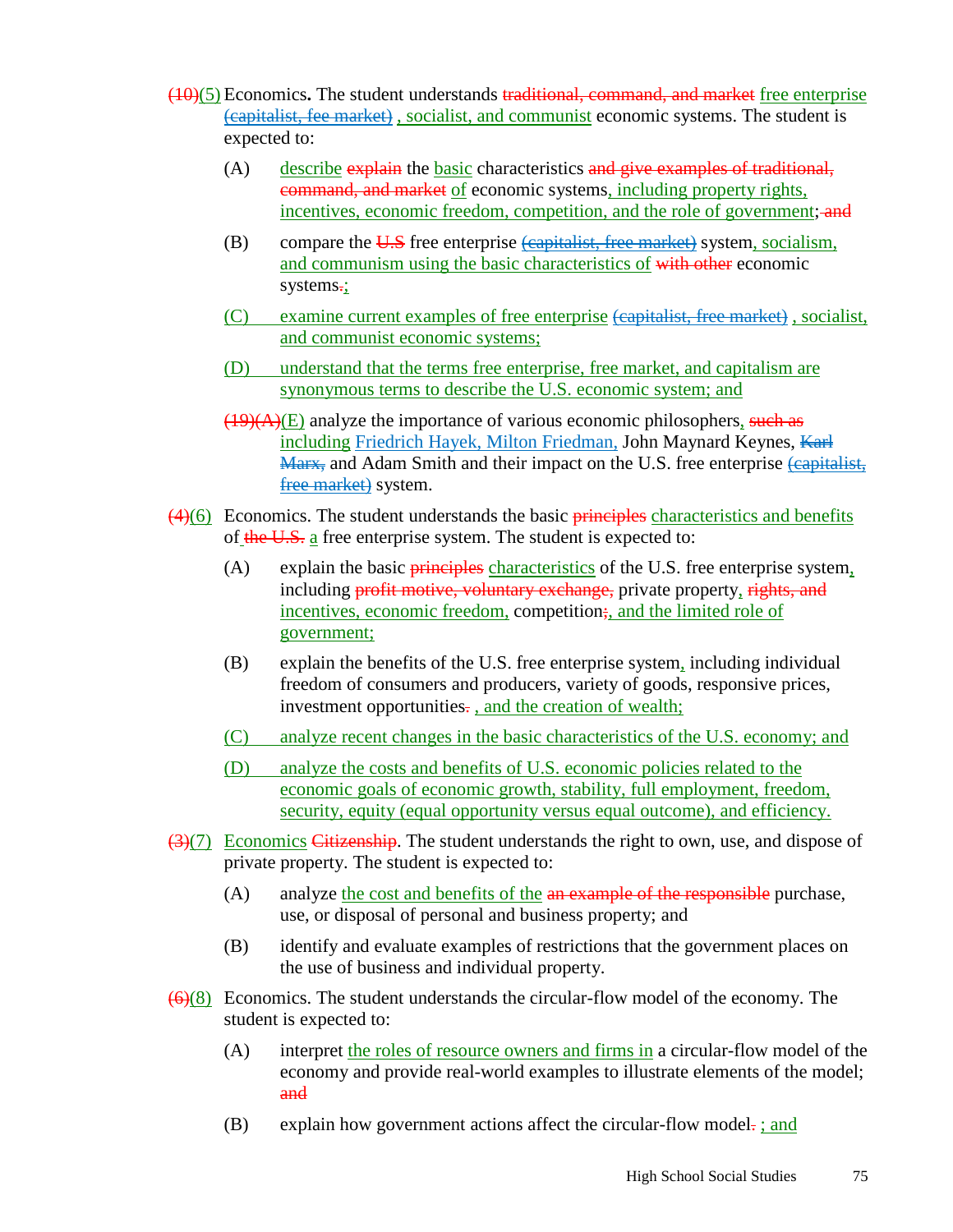- (C) explain how the circular-flow model is affected by the rest of the world.
- (9) Economics. The student understands types of business ownership and types of market structures. The student is expected to:
	- (A) explain the characteristics of sole proprietorships, partnerships, and corporations;
	- (B) analyze the advantages and disadvantages of sole proprietorships, partnerships, and corporations; and
	- $\left(\frac{C}{A}\right)$  describe characteristics and give examples of pure competition, monopolistic competition, oligopoly, and monopoly. ; and
	- $(2)(D)(B)$  identify and evaluate ordinances and regulations that apply to the establishment and operation of various types of businesses.
- (10) Economics. The student understands key economic measurements. The student is expected to:
	- (A) interpret economic data, including unemployment rate, gross domestic product, gross domestic product per capita as a measure of national wealth, and rate of inflation; and
	- $(19)(C)(B)$  analyze the impact of business cycles on U.S. history using key economic indicators.  $\div$  and
- (11) Economics. The student understands the basic concepts of consumer economics. The student is expected to:
	- (A) analyze the factors involved in the process of acquiring consumer goods and services including credit, interest, and insurance;
	- (B) compare different means by which savings can be invested and the risks and rewards each poses to the consumer; and
	- (C) analyze the economic impact of investing in the stock and bond markets.
- (11) Economics**.** The student understands key components of economic growth. The student is expected to:
	- (A) analyze how productivity relates to growth;
	- (B) analyze how technology relates to growth; and
	- (C) analyze how trade relates to growth.
- (12) Geography. The student understands the geographic significance of the economic factors of production. The student is expected to:
	- (A) describe the effects of the unequal distribution of economic factors of production; and
	- (B) analyze the locations of resources used in the production of an economic good and evaluate the significance of the locations.
- (12) Economics**.** The student understands the role of money in an economy. The student is expected to:
	- (A) describe the functions of money;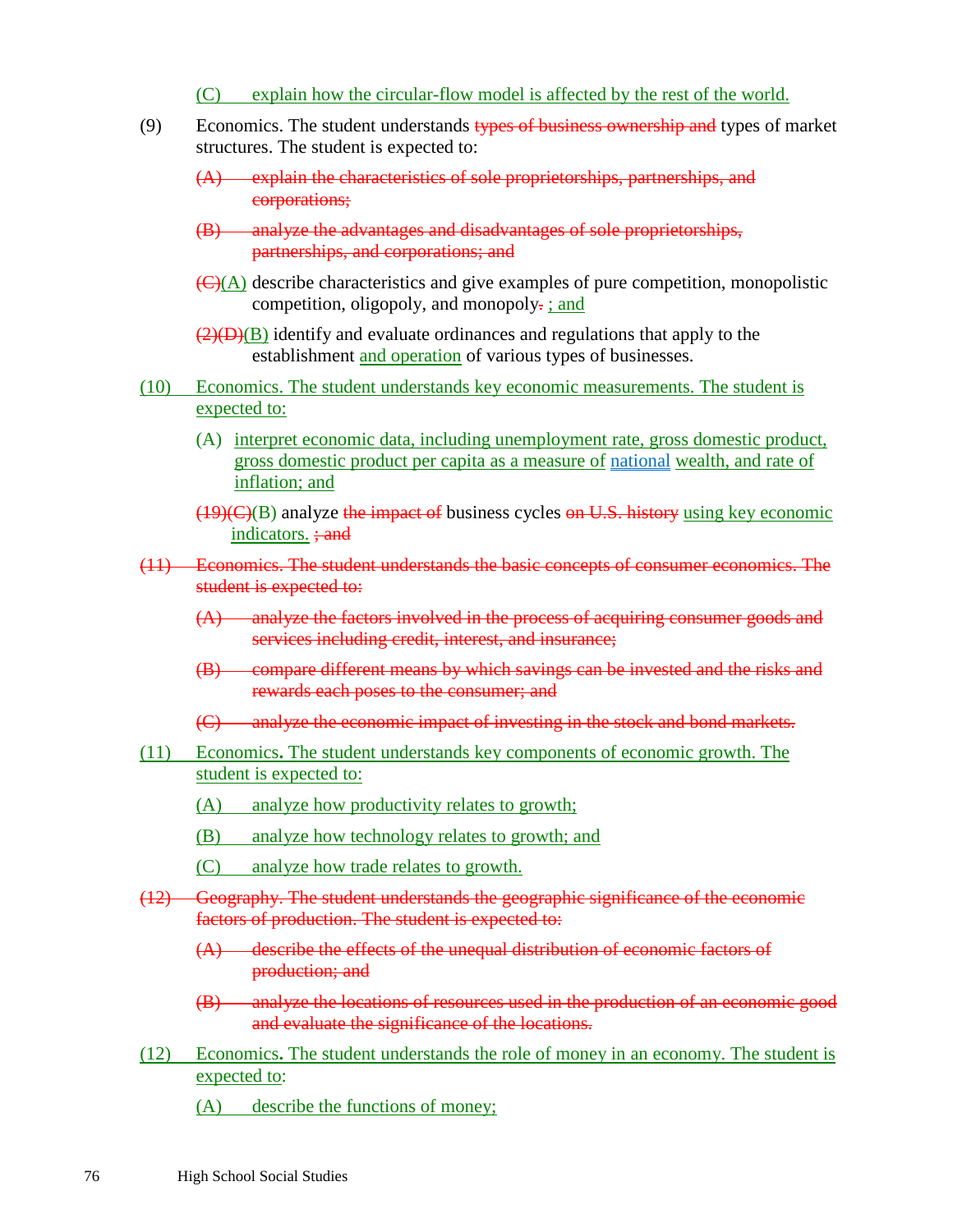- (B) describe the characteristics of money , including commodity money, fiat money, and representative money ; and
- (C) analyze the costs and benefits of commodity money, fiat money, and representative money; and
- $\bigoplus$  (C) examine the positive and negative aspects of barter, currency, credit cards, and debit cards.

(18)(13) Economics Government. The student understands the role of the Federal Reserve System in establishing monetary policy. The student is expected to:

- (A) explain the structure of the Federal Reserve System; and
- (B) analyze the three basic tools used to implement U.S. monetary policy., including reserve requirements, the discount rate and the federal funds rate target, and open-market operations; and
- (C) explain how the actions of the Federal Reserve System affect the nation's money supply. ; and
- (D) analyze the decline in value of the U.S. dollar, including the abandonment of the gold standard.

(15)(14) Economics Government. The student understands the role that the government plays in the U.S. free enterprise (capitalist, free market) system. The student is expected to:

- (A) identify economic concepts in the U.S. Constitution, including property rights and taxation;
- $(A)(B)$  describe the role of government in the U.S. free enterprise  $\{$ capitalist, free market) system and the changes in that role over time; and
- $(B)(C)$  evaluate government rules and regulations in the U.S. free enterprise (capitalist, free market) system.

(17)(15) Economics Government. The student understands the economic impact of fiscal policy decisions at the local, state, and national levels. The student is expected to:

- (A) identify types of taxes at the local, state, and national levels and the economic importance of each;
- (B) analyze the categories of revenues and expenditures in the U.S. federal budget; and
- (C) analyze the impact of fiscal policy decisions on the economy.

 $(9)(16)$  Personal financial literacy Economics. The student understands types of business ownership and types of market structures. The student is expected to:

- (A) explain the characteristics of sole proprietorships, partnerships, and corporations;
- (B) analyze the advantages and disadvantages of sole proprietorships, partnerships, and corporations; and
- $\left(\frac{2}{A}\right)(C)$  analyze the economic rights and responsibilities of businesses, including those involved in starting a small business; and
- (D) explain how corporations raise money through stocks and bonds.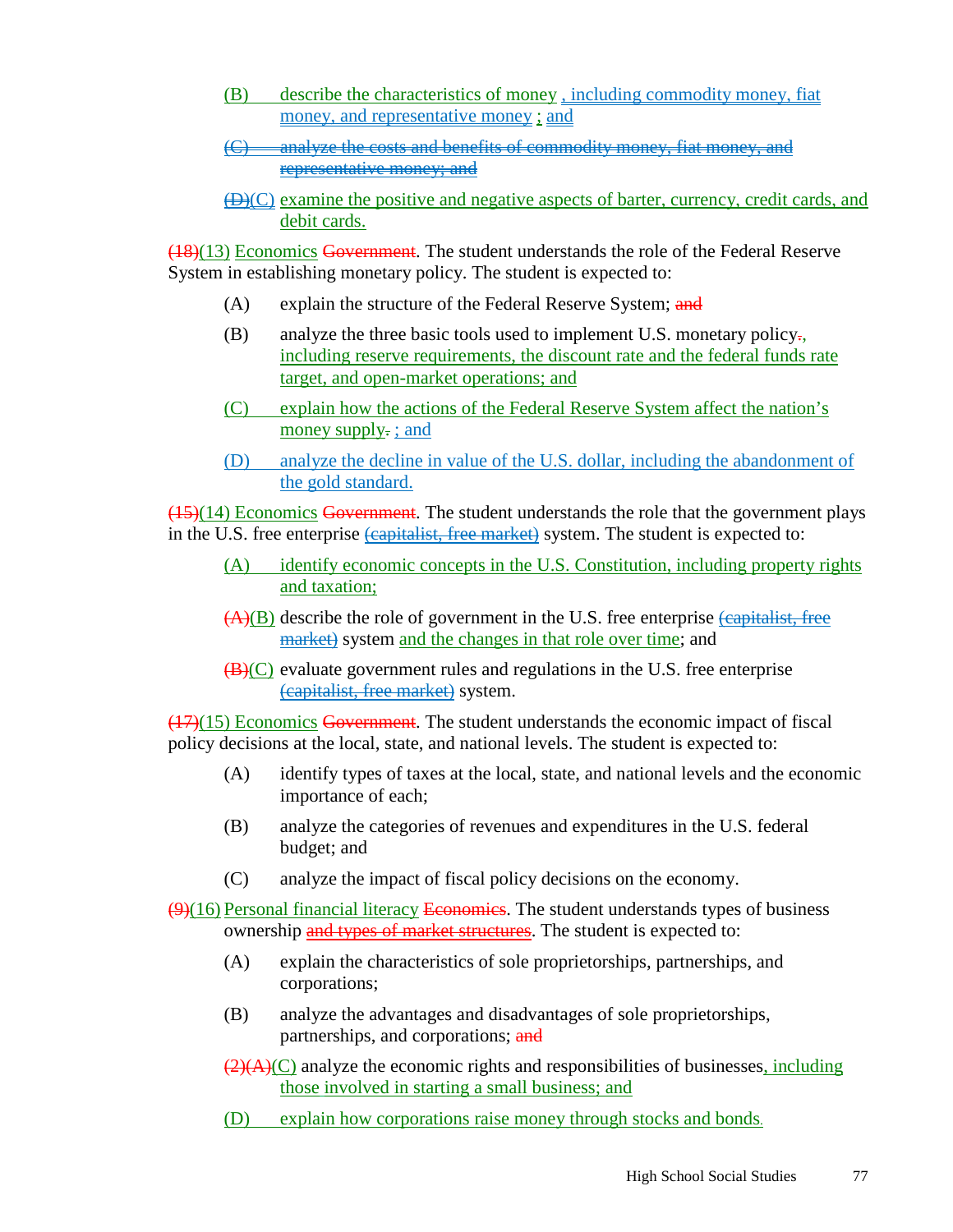- (8)(17) Personal financial literacy Economics. The student understands the role of financial markets/institutions in saving, investing, and borrowing, and capital formation. The student is expected to:
	- (A) explain the functions of financial institutions and how the role of financial intuitions has changed over time; and
	- (B) analyze how financial institutions affect households and businesses.
	- (A) explain the functions of financial institutions and how they affect households and businesses;
	- (B) explain how the amount of savings in an economy is the basis of capital formation;
	- $(PEL1)(C)$  analyze the role of interest and risk in allocating savings to its most productive use; and
	- (PFL8)(D) examine the types of accounts available to consumers from financial institutions and the risks, monetary costs, and benefits of maintaining these accounts.
- (18) Personal financial literacy**.** The student understands the role of individuals in financial markets. The student is expected to:
	- (PFL5)(A) assess ways to be a wise investor in the stock market and in other personal investment options;
	- (PFL6)(B) explain how to begin a savings program;
	- (PFL6)(C) examine investment options available in a personal retirement plan.
	- $(PEL9)(D)$  demonstrate how to maintain a checking account, including balancing a checkbook or reconciling a bank statement;
	- (PFL10)(E) identify the types of loans available to consumers;
	- $(PEL10)(F)$  explain the responsibilities and obligations of borrowing money; and
	- (PFL10)(G) develop strategies to become a low-risk borrower by improving one's personal credit score.
- (19) History. The student understands economic ideas and decisions from the past that have influenced the present and those of today that will affect the future. The student is expected to:
	- (B) trace the history of the labor movement in the United States:
	- (D) identify the contributions of entrepreneurs, past and present, such as Mary Kay Ash, Andrew Carnegie, and Bill Gates.
- (19) Personal financial literacy**.** The student applies critical-thinking skills to analyze the costs and benefits of personal financial decisions. The student is expected to: (PFL1)(A) examine ways to avoid and eliminate credit card debt; (PFL7)(B) evaluate the costs and benefits of declaring personal bankruptcy; (PFL11)(C) evaluate the costs and benefits of buying insurance; and (PFL12)(D) evaluate the costs and benefits of charitable giving.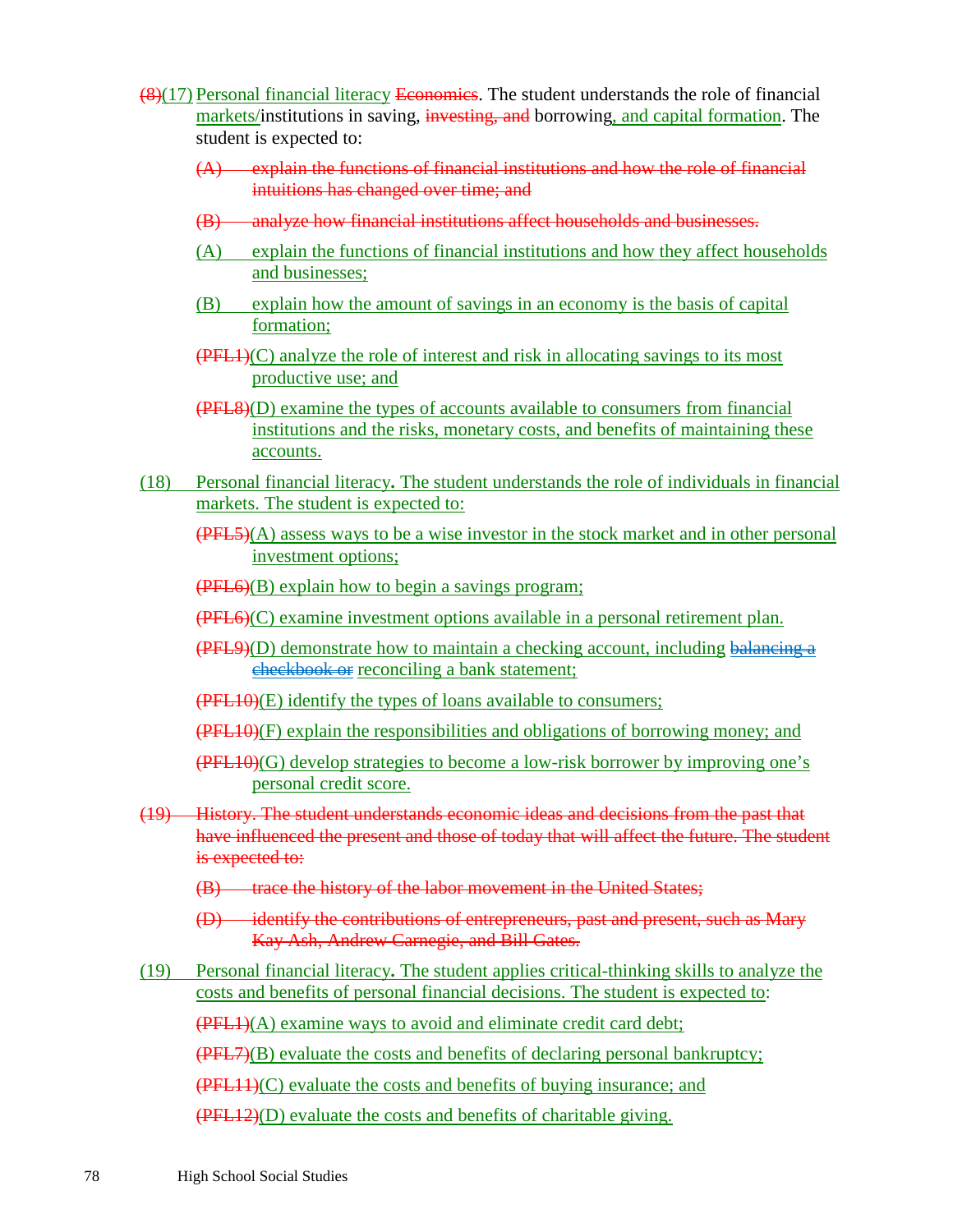- (20) History. The student understands economic concepts embodied in historical documents including the U.S. Constitution. The student is expected to
	- (A) identify economic concepts in the U.S. Constitution including property rights and taxation; and
	- (B) analyze the impact of economic concepts in the U.S. Constitution on contemporary issues and policies.
- (20) Personal financial literacy**.** The student understands how to provide for basic needs while living within a budget. The student is expected to:
	- $(FFL2)(A)$  evaluate the costs and benefits of renting a home;
	- (PFL2)(B) evaluate the costs and benefits of buying a home; and
	- (PFL3)(C) assess the financial aspects of making the transition from renting to home ownership.
- (21) Culture. The student understands how societal values affect a nation's economy. The student is expected to:
	- (A) analyze the societal values that determine how a country answers the basic economic questions; and
	- (B) describe the societal values that influence traditional, command, and market economies. )

(23)(21) Social studies skills**.** The student applies critical-thinking skills to organize and use information acquired from a variety of valid sources including, electronic technology. The student is expected to:

- (A) analyze economic information by sequencing, categorizing, identifying causeand-effect relationships, comparing, contrasting, finding the main idea, summarizing, making generalizations and predictions, and drawing inferences and conclusions;
- (B) create economic models, including such as production-possibilities curves, circular-flow charts, and supply-and-demand graphs to analyze economic data concepts or issues;
- (C) create a product on a contemporary economic issue or topic using critical methods of inquiry;)
- $(D)(C)$  explain a point of view on an economic issue;
- (E)(D) analyze and evaluate the validity of economic information from primary and secondary sources for bias, propaganda, point of view, and frame of reference;
- $(F)(E)$  evaluate economic activity patterns data using charts, tables, graphs, and maps; and
- (G)(F) use appropriate mathematical skills to interpret social studies economic information.
- (22) Culture. The student understands the impact of a nation's culture on its level of economic development. The student is expected to:
	- (A) describe the level of economic development of selected nations; and